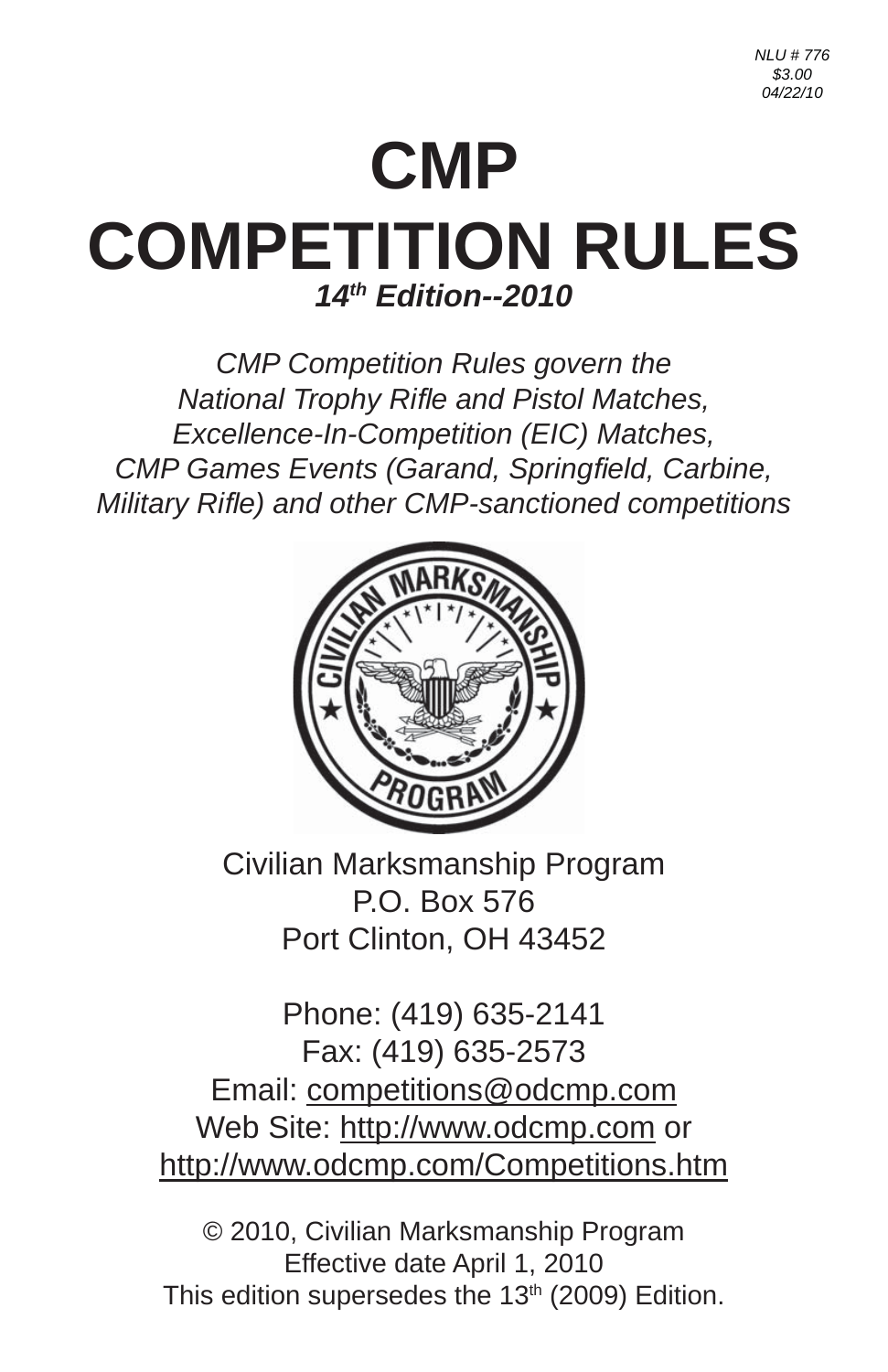## **About the CMP and CPRPFS**

The Corporation for the Promotion of Rifle Practice (CPRPRS) was established by an Act of Congress in 1996 to conduct the Civilian Marksmanship Program that was formerly administered by the U. S. Army Office of the Director of Civilian Marksmanship (ODCM). The CPRPFS is a federally chartered, taxexempt, not-for-profit 501 (c) (3) corporation that derives its mission from public law (Title 36 USC, §40701-40733).

The CMP promotes firearms safety training and rifle practice for qualified U.S. citizens with a special emphasis on youth. The CMP delivers its programs through a network of affiliated shooting clubs and associations, through CMP-trained and certified Master Instructors and through cooperative agreements with national shooting sports and youth-serving organizations.

Federal legislation enacted by the U.S. Congress and President Theodore Roosevelt created the National Board for the Promotion of Rifle Practice in 1903 to foster improved marksmanship among military personnel and civilians. The original CMP purpose was to provide U. S. citizens with opportunities for rifle marksmanship practice and competition so they would be skilled marksmen if later called to serve in the Armed Services. This government supported marksmanship program came to be known as the "civilian marksmanship program." Over the years, the CMP's emphasis shifted so that today it focuses on youth development through marksmanship.

The National Matches, Excellence-In-Competition Matches and other competition programs have been important components of the CMP legacy since the early 1900s. The CMP promotes these competitions as important ways to test and celebrate the marksmanship skills of U. S. citizens. They also are a vital means of fostering the development of shooting sports leaders who can instruct youth in target shooting and promote the growth of marksmanship activities among U. S. citizens.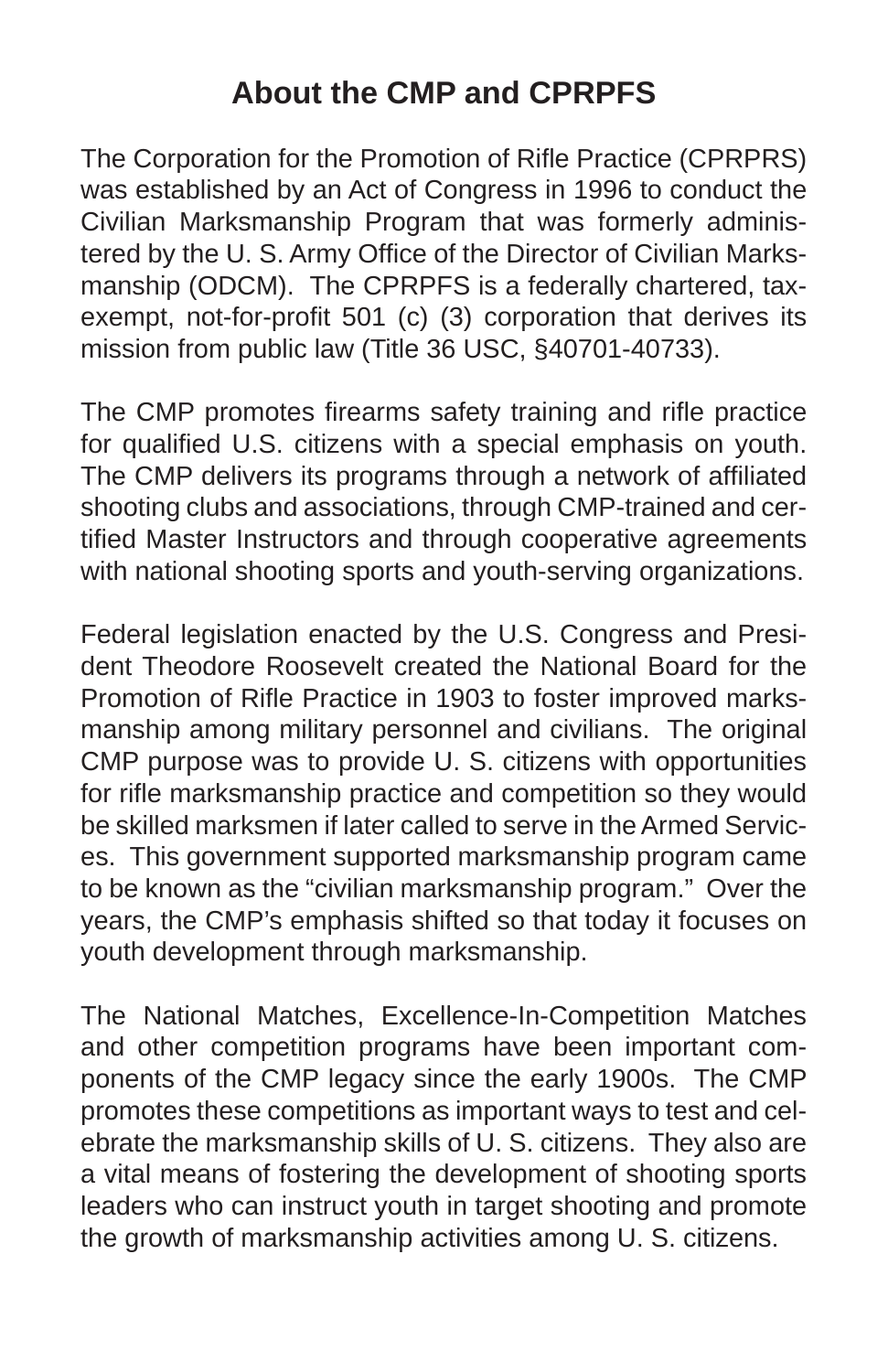## **Introduction to CMP Competition Rules**

This 2010 14th Edition of the *CMP Competition Rules* governs CMP National Trophy Rifle and Pistol Matches, Excellence-In-Competition (EIC) matches and other CMP-sanctioned competition programs. These rules remain in effect from the date they are issued until they are replaced by the next edition of the rules.

**Authority**. The CMP governs and sanctions competition events in accordance with Title 36, UCS, § 40701-40733. The authority "to conduct competitions in the use of firearms and to award trophies. prizes, badges, and other insignia to competitors" is one of the statutory "functions" of the Corporation for the Promotion of Rifle Practice and Firearm Safety. Specific authority to conduct the National Matches is promulgated in §40725.

History of the CMP Rules. The first editions of the *CMP Competition Rules* were rewrites of Army Regulation 920-30 that governed the National Trophy Matches through 1996. This is the 14th edition of the *CMP Competition Rules*. Substantive rule changes from the 13th Edition and any new rules are underlined so that they can be readily identified.

**CMP as National Governing Body**. The CMP is the U.S. national governing body for Service Rifle, Service Pistol, "As-Issued" Military Rifle (Garand, Springfield, Vintage Military Rifle, M1 Carbine), "As-Issued" Military Pistol (M9) and Rimfire Sporter Rifle competitions. It fulfills this responsibility by promulgating rules and sanctioning competitions for these shooting disciplines.

**Applicability**. *CMP Competition Rules* govern the National Trophy Rifle and Pistol Matches, CMP-sanctioned EIC matches and CMP-sanctioned As-Issued Military Rifle and Pistol Matches as well as any other competitions established or sanctioned by the CMP. **No match program, match director or other match offi cial has the authority to contravene these rules except as explicitly provided for in these rules.**

**Interpretation and Modification.** To obtain a clarification or interpretation of any CMP rule, contact CMP Competitions, 419-635- 2141, ext. 1112 or *competitions@odcmp.com*, to request a DCM ruling or interpretation. **The DCM can interpret unclear rules, but may not modify rules. The Programs Committee of the CPRPFS Board of Directors has the sole authority to modify**  *CMP Competition Rules***.** In the absence of a DCM, the DCM Emeritus retains the authority of the DCM.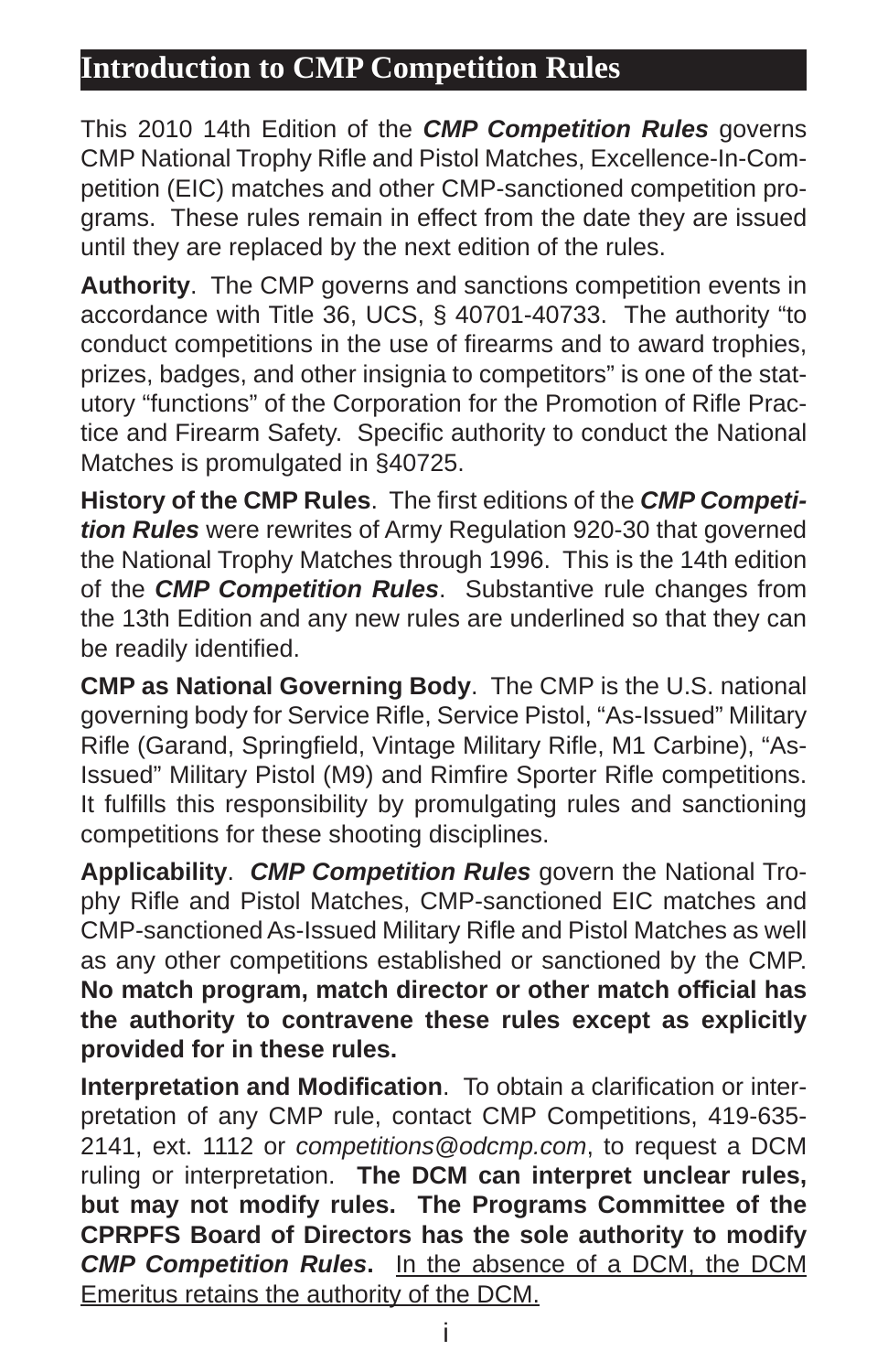**Definition of "Legal."** The word "legal" when used in this document means "compliant with these *CMP Competition Rules*."

**Web Site for CMP Competitions**. The CMP web site at *http:// www.odcmp.com* has information pages for all CMP competition programs as well as links to the latest copies of rules, match programs and program announcements for CMP competitions. From the CMP home page, click on "Competitions" and then select the item(s) you want.

**CMP Competition Tracker Web Page**. The CMP pioneered in using the Internet to administer competitions and post live match results for competitors and the public. The CMP Competition Tracker system was first used during the 2003 National Matches. Any shooter, match official or interested person, can view upcoming match announcements and match results in Competition Tracker. From the CMP home page, click on "Competition Tracker." Then select the type of competition or other activity that interests you. You can then click on "Upcoming Matches," or "Competition Results" for any sanctioned by the CMP. This site also displays a comprehensive list of "Current Distinguished Shooters," "Top EIC Scores" and other information that may be of interest to competitive shooters. Competitors can use Competition Tracker to enter CMP National Matches events on-line.

**Where to Obtain Rules**. *CMP Competition Rules* are posted on the CMP web site at *http://www.odcmp.com/Competitions/Rulebook.pdf* and may be downloaded from there without cost. Printed copies of the rules are available at a cost of \$3.00 each. Contact:

> CMP Competitions Department P.O. Box 576 Port Clinton, Ohio 43452 Phone (419) 635-2141, ext. 1122 Fax (419) 635-2573 Email: *competitions@odcmp.com*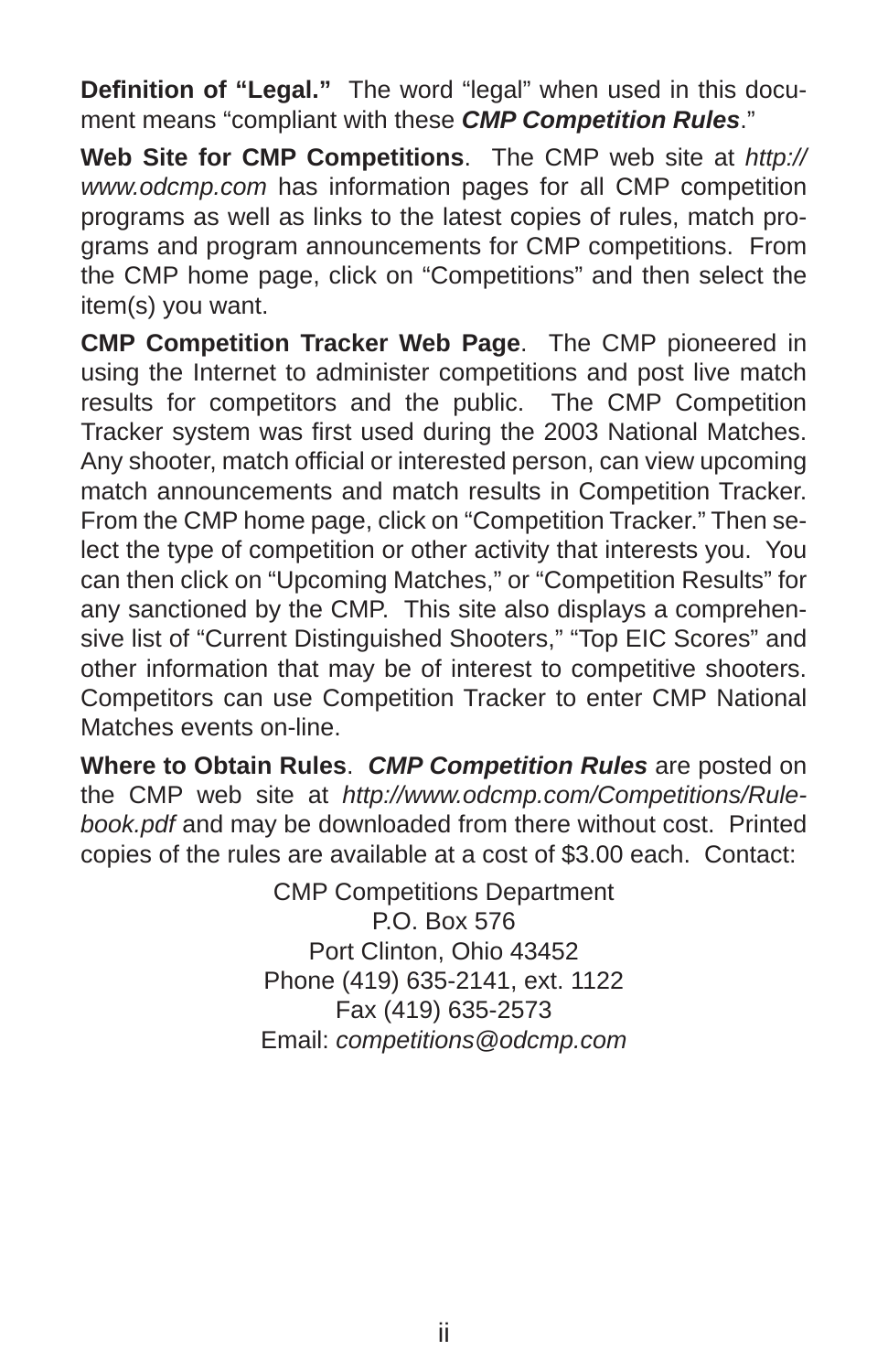## **CMP Competition Rules Table of Contents**

|                  |                                                                     | Page |
|------------------|---------------------------------------------------------------------|------|
| <b>Rule 1.0</b>  |                                                                     |      |
| <b>Rule 2.0</b>  |                                                                     |      |
| <b>Rule 3.0</b>  | CMP Regional Games and Other CMP Sanctioned Matches 5               |      |
| <b>Rule 4.0</b>  |                                                                     |      |
| <b>Rule 5.0</b>  |                                                                     |      |
| <b>Rule 6.0</b>  |                                                                     |      |
| <b>Rule 7.0</b>  | Pistol National Trophy and EIC Matches Program 36                   |      |
| <b>Rule 8.0</b>  | Rifle National Trophy and EIC Matches Program40                     |      |
| <b>Rule 9.0</b>  | CMP Games Events and Special EIC Matches49                          |      |
| <b>Rule 10.0</b> |                                                                     |      |
|                  | Annex A CMP Highpower Rifle Firing Procedures and Range Commands 65 |      |

## **List of Tables**

| Table 1  | Legal and Illegal Service Pistol Modifications 30 |  |
|----------|---------------------------------------------------|--|
| Table 2  |                                                   |  |
| Table 3  |                                                   |  |
| Table 4  |                                                   |  |
| Table 5  |                                                   |  |
| Table 6  |                                                   |  |
| Table 7  |                                                   |  |
| Table 8  |                                                   |  |
| Table 9  |                                                   |  |
| Table 10 |                                                   |  |
| Table 11 |                                                   |  |
| Table 12 |                                                   |  |
| Table 13 | International Distinguished Badge Credit Points64 |  |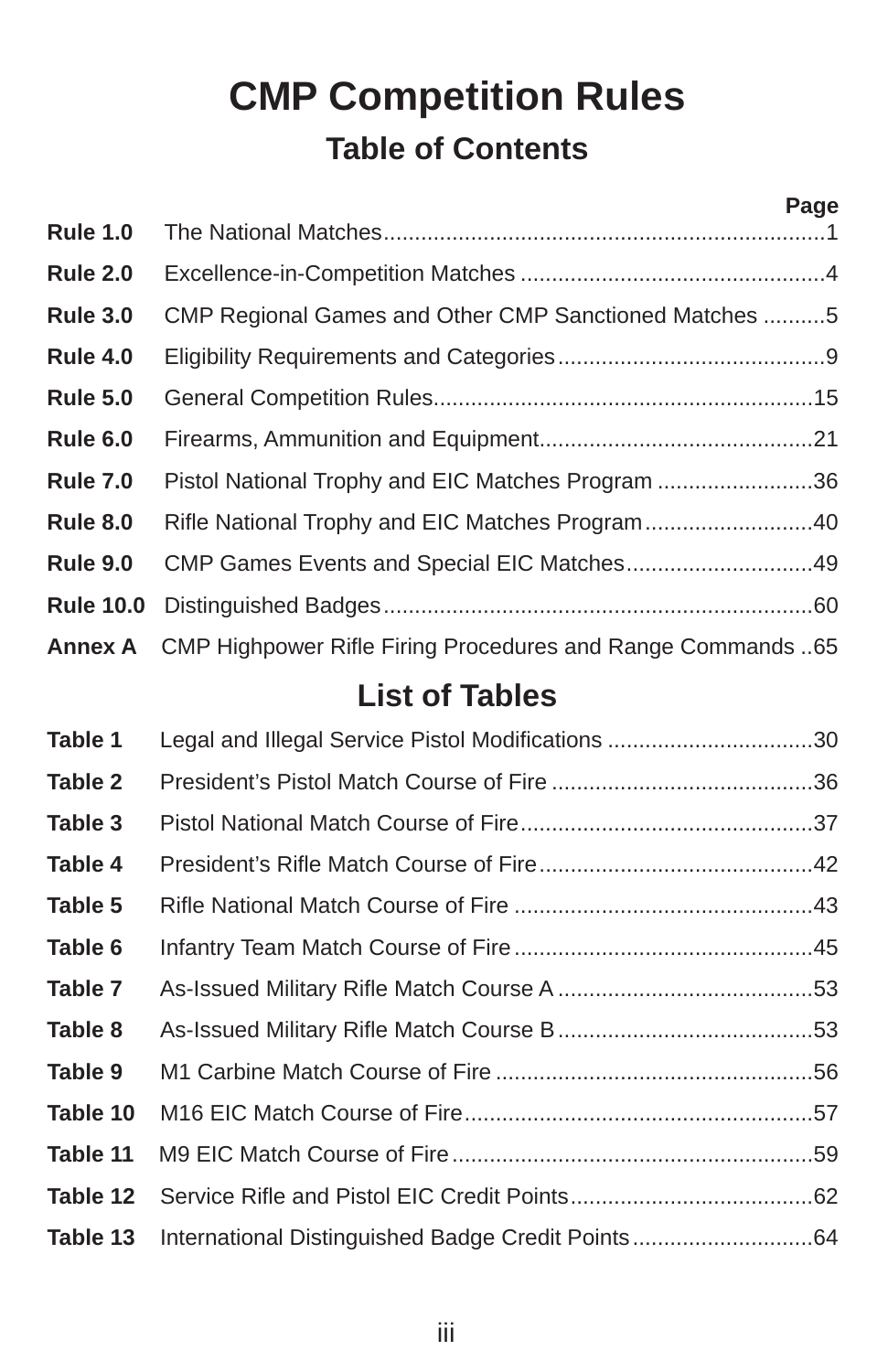## **1.0 THE NATIONAL MATCHES**

#### *1.1 Statutory Authority*

An Act of Congress established the National Matches in 1903. This authorization was reestablished when the Corporation for the Promotion of Rifle Practice and Firearms Safety was created in 1996. The National Matches are conducted in accordance with Title 36, U. S. Code, § 40725-40727.

#### *1.2 CMP National Trophy Rifl e and Pistol Matches*

The Civilian Marksmanship Program (CMP) National Trophy Rifle and Pistol Matches provide an annual national competition for individuals and teams that participate in CMP and military training and competition activities. The CMP National Trophy Rifle and Pistol Matches are open to all persons, civilian or military, regardless of skill level. The matches offer competitions for prestigious National Trophies and provide incentives to develop individual and team marksmanship skills, marksmanship instructors and target shooting equipment.

#### *1.3 NRA Partnership*

The National Rifle Association (NRA) National Rifle and Pistol Championships are conducted in conjunction with the CMP National Trophy Matches. The CMP and NRA will conclude appropriate agreements to identify their respective responsibilities in conducting the events that comprise the National Matches.

#### *1.4 Uniformed Services Support*

The Ohio National Guard provides personnel, equipment and supplies to support the National Matches in accordance with Title 36, U. S. Code, § 40727. The Ohio National Guard licenses the CMP and NRA to use Camp Perry ranges, housing and administrative facilities. The U. S. Army Marksmanship Unit and the U. S. Marine Corps Weapons Training Battalion, in cooperation with the CMP, and with assistance from other military rifle and pistol teams, conduct schools and clinics that are part of the National Matches.

#### *1.5 Place and Date*

The National Matches are held annually, in July and August, at Camp Perry, Ohio.

#### *1.6 National Matches Competitions*

The National Matches encompass the CMP National Trophy Matches, National CMP Games competitions and the NRA National Rifle and Pistol Championships. The National Matches include the following events.

#### **1.6.1 CMP National Trophy Matches**

- (1) National Matches Service Pistol Warm-Up Match
- (2) President's Pistol Match
- (3) National Trophy Individual Pistol Match
- (4) National Trophy Pistol Team Match
- (5) President's Rifle Match
- (6) National Trophy Individual Rifle Match
- (7) Hearst Trophy Doubles Team Match
- (8) National Trophy Rifle Team Match
- (9) National Trophy Infantry Team Match

#### **1.6.2 National CMP Games and Special EIC Matches Events**

- (1) John C. Garand Rifle Match
- (2) Springfield Rifle Match
- (3) Vintage Military Rifle Match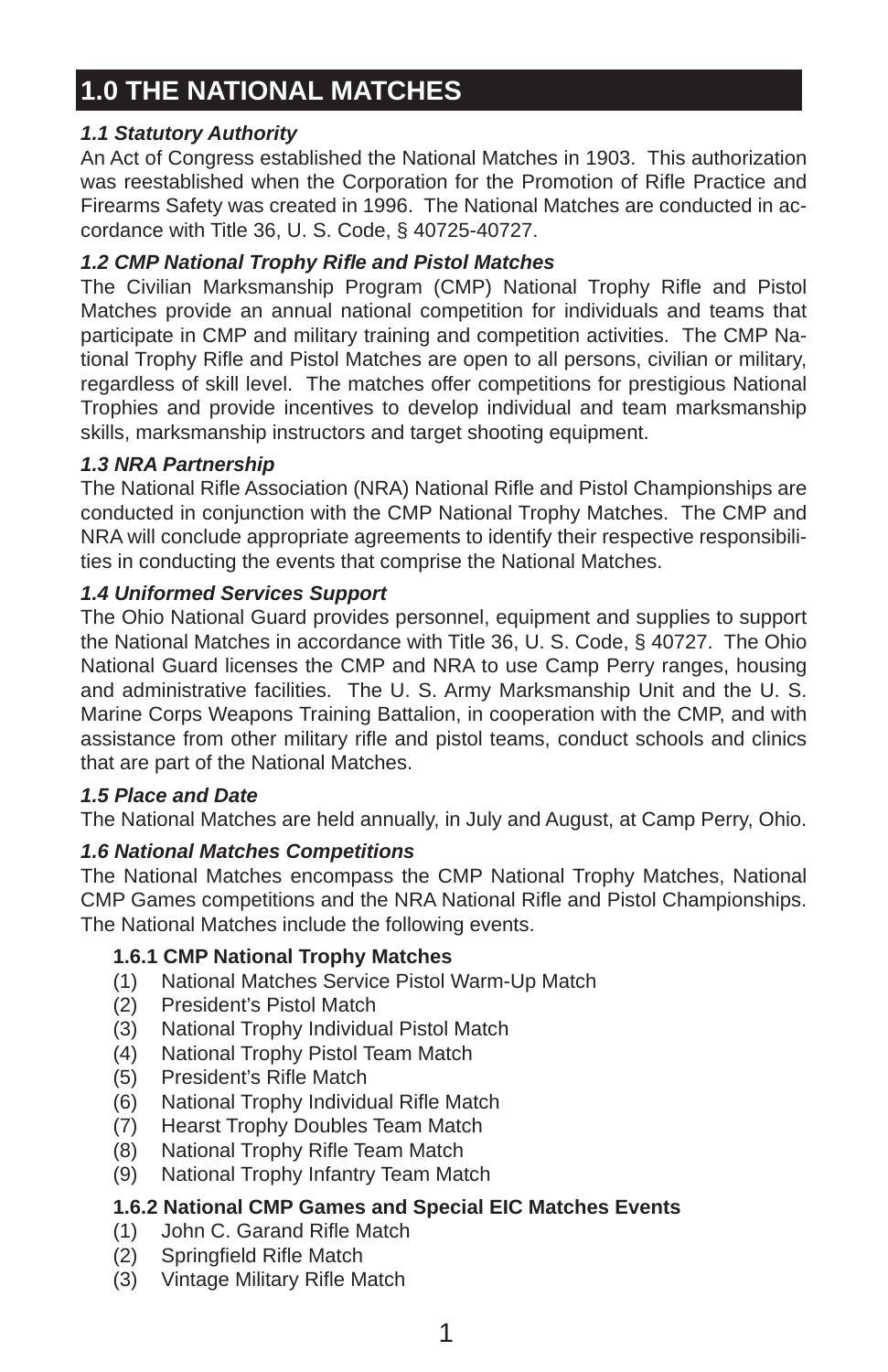- (4) CMP Rimfire Sporter Match
- (5) M16 Rifle EIC Match
- (6) M1 Carbine Match
- (7) M9 Pistol EIC Match
- (8) National Matches Air Gun Events

#### **1.6.3 NRA National Rifl e and Pistol Championships**

- (1) National Pistol Championship
- (2) National Smallbore Rifle Position Championship
- (3) National Smallbore Rifle Prone Championship
- (4) National High Power Rifle Championship
- (5) National Long Range Rifle Championship

#### *1.7 National Matches Schools*

During the National Matches, both the CMP and NRA offer special training opportunities for shooters and coaches.

#### **1.7.1 CMP Small Arms Firing Schools**

Title 36, U. S. Code (36 USC, §40701-40733), mandates the conduct of annual Small Arms Firing Schools (SAFS). Small Arms Firing Schools teach safe firearms handling and provide marksmanship instruction with service pistols and rifles. The U.S. Army Marksmanship Unit (USAMU) conducts the schools with assistance from members of other military rifle and pistol teams.

#### **1.7.2 CMP National Junior Highpower Rifl e Clinic**

The U.S. Marine Corps Rifle Team conducts this clinic for intermediate and advanced junior highpower rifle shooters. The clinic teaches advanced competitive service rifle shooting skills.

#### **1.7.3 CMP As-Issued Military Rifl e Clinics**

These clinics prepare new As-Issued Military Rifle competitors to fire the CMP Games Matches that are part of the National Matches.

#### **1.7.4 Additional Training Opportunities**

Each year, the CMP and NRA offer additional marksmanship training programs for coaches, instructors and individual shooters that are part of the National Matches and that are described in their respective National Matches Programs.

#### *1.8 CMP National Matches Events and Entry Fees*

Events on the CMP National Matches program and entry fees for the 2009 CMP matches and Small Arms Firing Schools are:

- (1) Pistol Small Arms Firing School, Juniors \$30, Adults \$40
- (2) Service Pistol Warm-Up Match, Juniors \$15, Adults \$20 (if not entered in Pistol SAFS)
- (3) President's Pistol Match, Juniors \$15, Adults \$30
- (4) National Trophy Pistol Match, Juniors \$15, Adults \$30
- (5) National Trophy Pistol Team Match, Juniors \$15, Law Enforcement \$25, Other Teams \$50
- (6) National Rimfire Sporter Match, Juniors \$15, Adults \$25
- (7) Rifle Small Arms Firing School, Juniors \$30, Adults \$40
- (8) CMP-USMC Junior Highpower Rifle Clinic, Juniors only, \$30
- (9) President's Rifle Match, Juniors \$20, Adults \$35
- (10) National Trophy Rifle Match, Juniors \$25, Adults \$40
- (11) National Trophy Junior Team Match, Two-Person Junior Teams, \$15 per competitor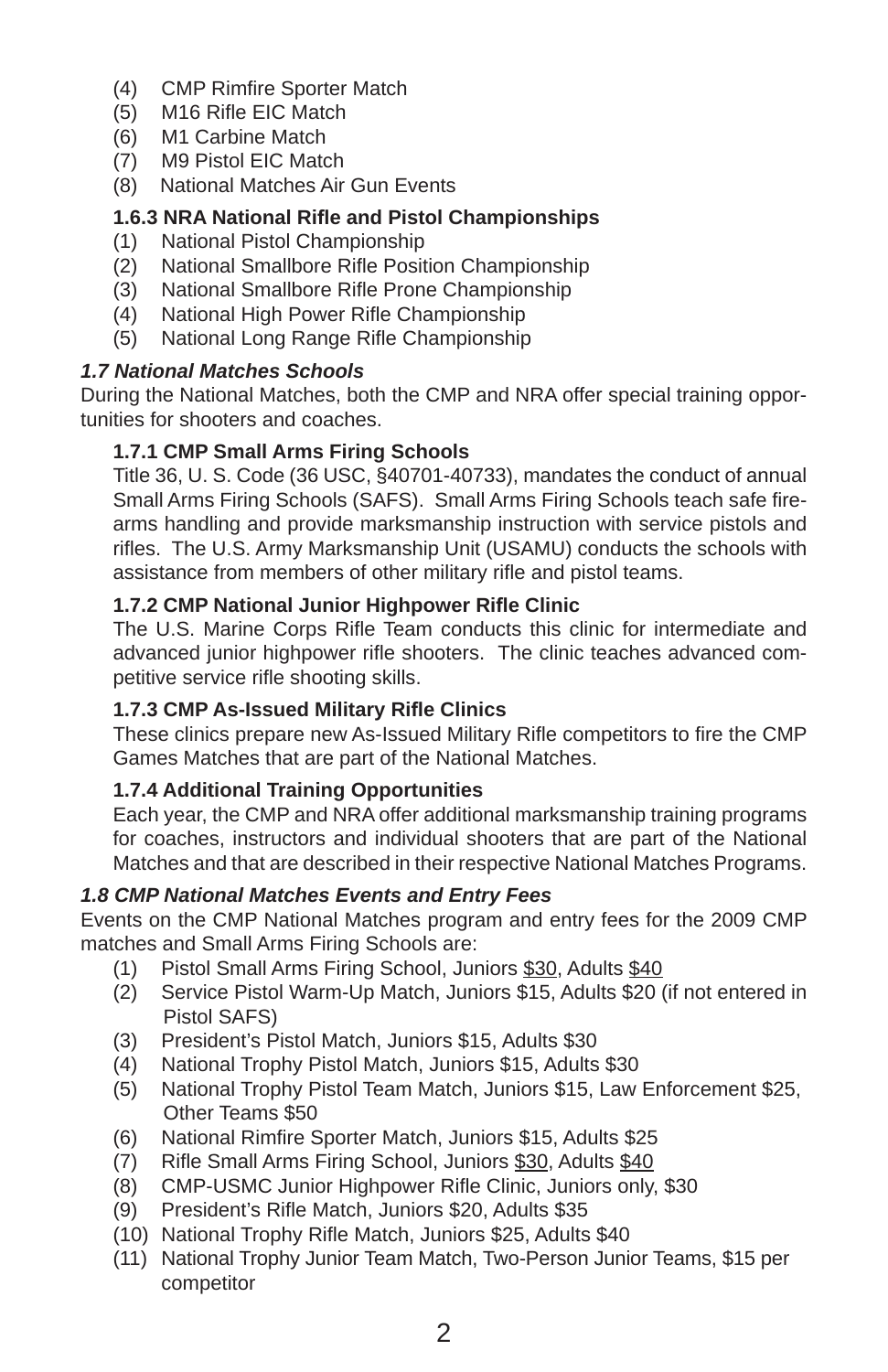- (12) Hearst Doubles, Two-Person Teams, \$15 per competitor
- (13) National Trophy Rifle Team Match, Juniors \$75, Adults \$100
- (14) National Trophy Infantry Team Match, Juniors \$75, Adults \$100
- (15) John C. Garand Match, Juniors \$30, Adults \$45
- (16) Springfield Rifle Match, Juniors \$30, Adults \$45
- (17) Vintage Military Rifle Match, Juniors \$20, Adults \$35
- (18) M1 Carbine Match, Juniors \$20, Adults \$35
- (19) Non-Firing Team Official, No Entry Fee

#### *1.9 Entries*

All entries in CMP-sanctioned National Matches events must be submitted to the CMP. To enter any CMP-sponsored National Matches event, individuals may enter on-line through the CMP web site. To make entries, start on the CMP home page, *http://www.odcmp.com*, click on the National Matches icon (Available from April until the start of the matches) or on "Competition Tracker," then on "Upcoming Matches" under "National & CMP Games." Entry also may be made on printed entry forms. Entry fees must be paid when entries are made. Entries accompanied by appropriate entry fees will be recorded and processed in the order received by the CMP. If range capacity for an event is reached, subsequent entries will be placed on a waiting list with waitlist priority determined by the date and time the paid entry was received. Note: Entries submitted on-line are recorded at the time of submission if entry fees are paid by credit card; entries sent by mail are recorded when the entry form and fees are received and processed at CMP.

#### *1.10 Cancellations*

Since CMP National Matches events may be filled to capacity with waiting lists, it is important that any competitor who must cancel an entry do so as soon as possible. There is a penalty for late cancellations and no-shows because they deprive other competitors of an opportunity to participate in matches that are filled to capacity. Cancellation requests will be processed as follows:

- (1) Cancellations received 30 days or more in advance of the first event entered receive a full refund of all fees paid.
- (2) Cancellations received between 29 days and one day prior to the first event entered receive a 50% refund of all fees paid.
- (3) No shows on the day of the match or cancellation requests received on the day of the match or after the match receive no refund unless the cancellation is caused by bereavement, a medical emergency or CMP error.

#### *1.11 National Trophy Matches Awards*

#### **1.11.1 CMP National Trophies**

Permanent National Trophies are presented to match winners in accordance with these rules and the CMP National Matches Program. The National Trophies are engraved with the winner's name and remain in CMP custody.

#### **1.11.2 CMP Trophy Winners**

The winners of National Trophies are awarded trophy plaques with photos or facsimiles of the trophies. For team events, the team members, team coach and team captain each receive a trophy plaque.

#### **1.11.3 Special Awards**

The CMP or award donors may provide additional special match awards, prizes or medals.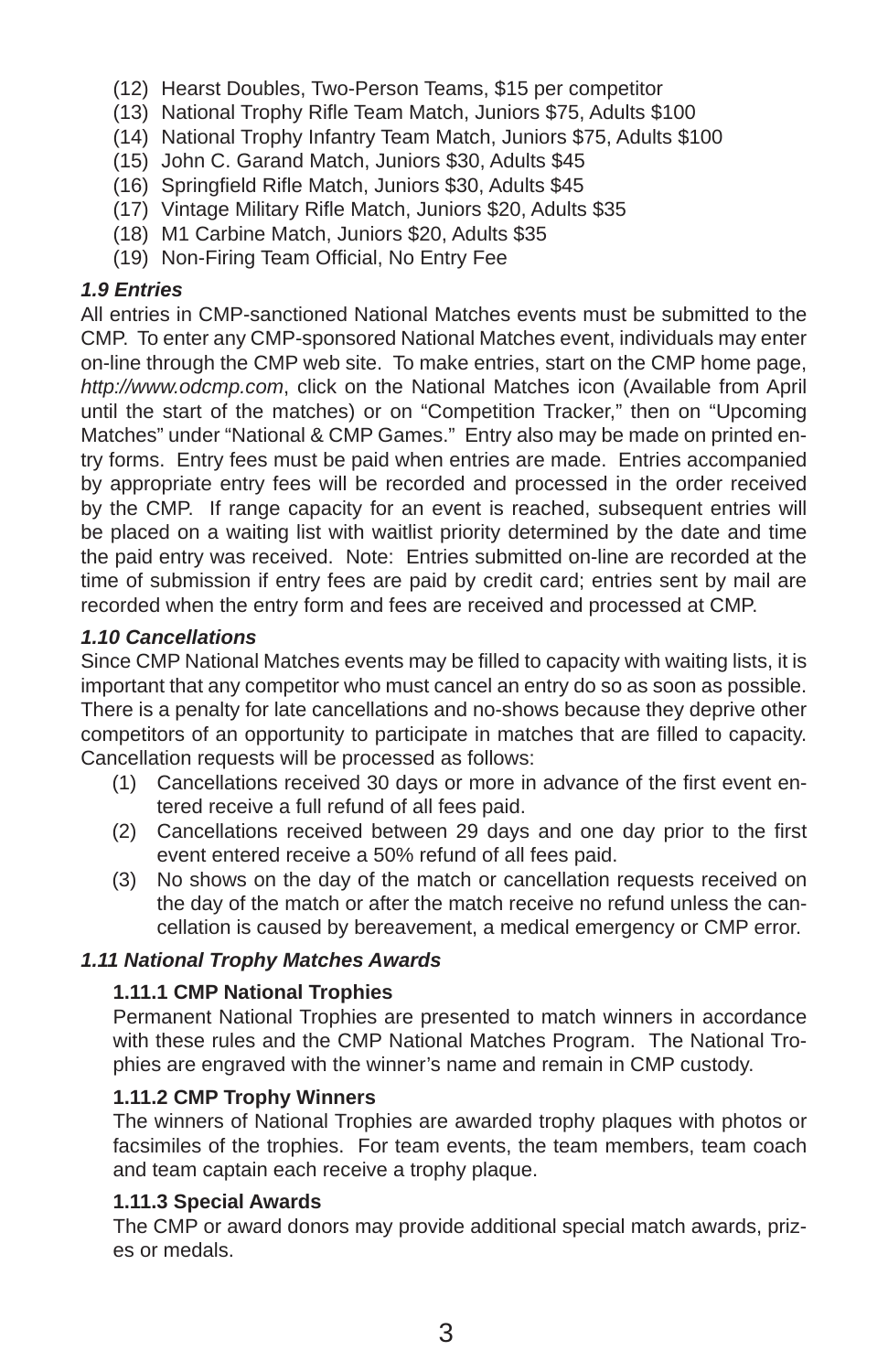#### **1.11.4 Minimum Requirements for Awards**

In an individual event or award category, a minimum of five entries is required to present individual awards. In a team event or award category a minimum of three teams is required to present team awards. Awards will be given if the required minimum number of competitors completes the match in accordance with Rule 5.8.2. The DCM may waive these minimums.

#### *1.12 Additional Information*

National Matches programs published by the CMP provide additional details regarding CMP National Matches events. If there is a conflict between the CMP Competition Rules and the CMP National Matches Program regarding the conduct of any CMP competitions described in Rules 1.6.1 and 1.6.2, CMP Competition Rules shall prevail.

### **2.0 Excellence-In-Competition Matches**

#### *2.1 Purpose*

Excellence-In-Competition (EIC) matches are competitions where civilian and military service rifle and pistol competitors can earn EIC credit points that count towards the awarding of Distinguished Rifleman and Distinguished Pistol Shot Badges. An annual series of CMP-sanctioned EIC matches are conducted in the United States. The top Non-Distinguished competitors in each EIC match earn EIC credit points (see Rule 10.2).

#### *2.2 National Trophy Individual Matches*

The National Trophy Individual Pistol and Rifle Matches that are held annually during the National Matches are EIC matches that are conducted by the CMP.

#### *2.3 Military EIC Matches*

The U. S. Army, U. S. Air Force, U. S. Navy, U. S. Marine Corps and U. S. Coast Guard each prescribe regulations governing the conduct of military EIC matches and the awarding of Distinguished Rifleman and Distinguished Pistol Shot Badges for members of the military services.

#### *2.4 Other EIC Matches*

Other EIC Matches include EIC matches conducted by the military services, Special EIC Matches conducted by the CMP (see Rules 9.6, 9.7 and 9.8) and CMPsanctioned EIC matches conducted by approved sponsoring organizations. The CMP must approve and sanction all EIC matches not conducted by the military services prior to their being conducted. CMP-affiliated state associations, clubs and other organizations may apply to the CMP to conduct EIC matches in conjunction with regional, state or other competitions or as separate competitions. Only one EIC match may be scheduled to take place in conjunction with a state or regional championship or during one series of competition events. EIC matches may be conducted in the United States or U. S. territories or at U. S. military installations in other countries.

#### *2.5 EIC Match Locations and Dates*

EIC rifle and pistol matches must be scheduled as separate EIC matches or courses of fire that are not combined with any other competition events. All competitors in rifle EIC matches must complete the same stages on the same day; pistol EIC matches may be scheduled with separate EIC relays on two or three days if the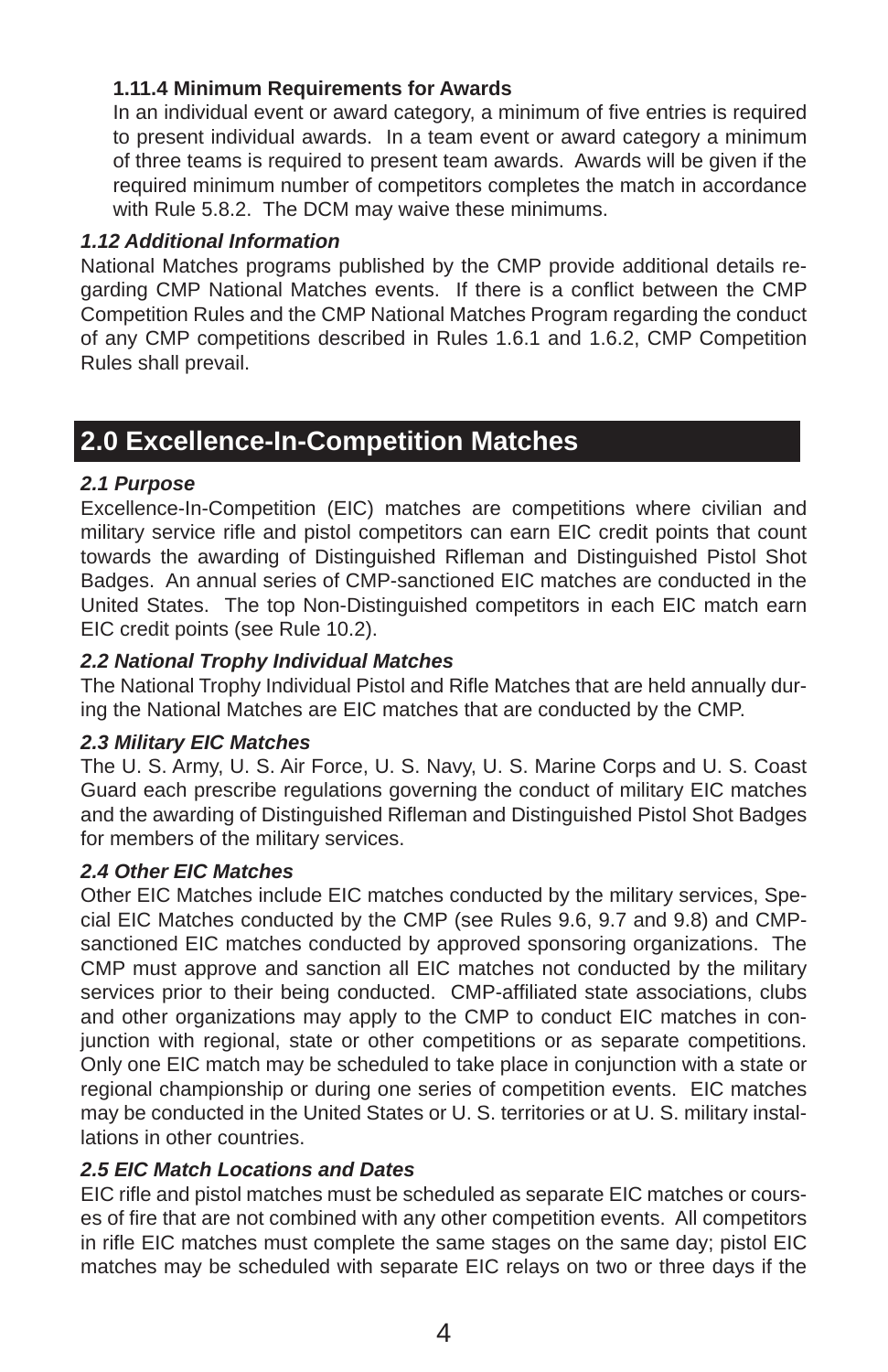EIC match is conducted in conjunction with a single multi-day competition. All relays of one EIC match must be fired on the same range. Except for schedule or course of fire changes made in accordance with Rule 5.1.4, any deviation from these requirements must be approved in advance by the DCM and explained in the Match Program [Rule 5.1.3] so that all potential competitors may be notified prior to the competition. Information regarding the location and dates of approved EIC matches is published on the CMP web site at *http://clubs.odcmp.com/matches*.

#### *2.6 EIC Match Program*

Each CMP-sanctioned EIC match must consist of a National Match Course fired as prescribed in the CMP Competition Rules (Rule 7.3.1 or Rule 8.3.1). Any unauthorized deviation from this rule that is not approved by the DCM in accordance with Rule 5.1.4 will be cause for disallowing the scores fired in that match.

#### *2.7 Entry Fees*

Each competitor in an EIC match, regardless of Non-Distinguished or Distinguished status, must pay a fee of \$10.00 to be remitted to the CMP after the match. These fees are used to pay the costs of administering EIC matches and the Distinguished Badge awards program. The match sponsor may charge an additional fee to cover expenses necessary to conduct the EIC match.

#### *2.8 Junior Pistol Events*

Sponsors of CMP-sanctioned pistol EIC matches may, at their option, allow junior competitors to fire .22 caliber standard pistols (Rule 7.4.3) in conjunction with EIC pistol matches. Juniors who fire the .22 caliber standard pistol are not eligible to earn EIC credit points, but match sponsors may provide special awards for juniors who fire these pistols. Match sponsors are not required to remit the \$10.00 per competitor EIC entry fee to the CMP for juniors who fire the .22 caliber standard pistol.

#### *2.9 Entries in EIC Matches*

Entries in all CMP-sanctioned EIC matches must be made through the EIC match sponsor and not the CMP.

#### *2.10 EIC Match Reporting*

EIC match sponsors must forward a match report, scorecards and CMP fees for all competitors who fire in EIC matches to the CMP within five (5) days following the completion of the competition. Reports, scorecards and fees not received within 30 days will invalidate the EIC match. The CMP, not the match sponsor, will determine EIC credit point winners and post scores for each EIC match on the *CMP Competitor Tracker* web site as soon as possible after scorecards are received from EIC match sponsors. Official EIC match results are the results posted on the CMP web site after scorecards are returned to the CMP.

## **3.0 CMP Regional Games and Other CMP Sanctioned Matches**

#### *3.1 Purpose*

The CMP conducts Regional CMP Games Matches and sanctions affiliated organizations to sponsor state championships and other rifle and pistol matches that offer Service Pistol, Service Rifle and CMP Games events to promote target practice and competition by as many adults and youth as possible.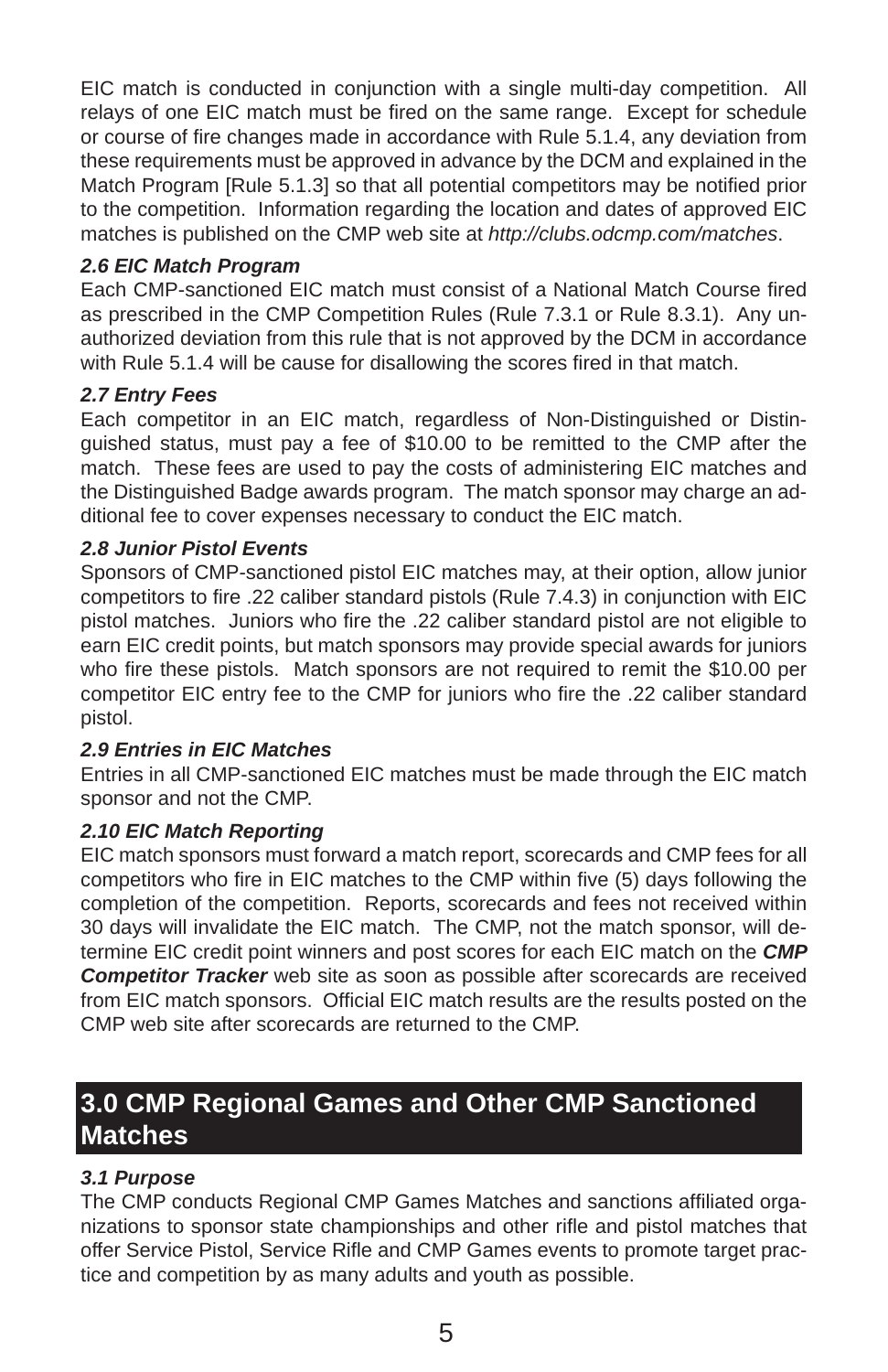#### *3.2 Regional CMP Games*

The CMP conducts Regional CMP Games that offer major competitions in CMP Games events to competitors in other areas of the U. S. In 2009, the CMP will conduct the Eastern CMP Games at Camp Butner, North Carolina and the Western CMP Games at Phoenix, Arizona. Events on the Regional CMP Games program are:

- (1) John C. Garand Match
- (2) Springfield Rifle Match
- (3) Vintage Military Rifle Match
- (4) As-Issued Military Rifle 3x30 Aggregate
- (5) M1 Carbine Match
- (6) As-Issued M1 Garand EIC Match
- (7) Rimfire Sporter Match (O, T and Tactical Classes)
- (8) Service Pistol EIC Match
- (9) As-Issued Military Pistol Match
- (10) M1 Garand Unlimited

#### *3.3 State Service Pistol and Service Rifl e Championships*

CMP-affiliated state associations may conduct CMP-sanctioned State Service Pistol and Service Rifle Championships. Sanctioned State Championships may be conducted in cooperation with a CMP-affiliated club. State Championship programs may include, singly or in State Championship aggregates, any of these CMP Service Pistol and Service Rifle events:

#### **3.3.1 Service Pistol Events**

- (1) President's Pistol Course of Fire (40 shots, individual)
- (2) Pistol National Match Course (30 shots, individual)
- (3) Service Pistol 4x30 Team Course (4x30 shots, team)
- (4) Service Pistol 2x30 Team Course (2x30 shots, team)

#### **3.3.2 Service Rifl e Events**

- (1) Presidents Rifle Course of Fire (with or without Final Stage, 30 or 40 shots, individual)
- (2) Rifle National Match Course (50 shots, individual)
- (3) Service Rifle 4x20 Course of Fire (80 shots, individual)
- (4) Service Rifle 4x50 Team Course (4x50 shots, team)
- (5) Service Rifle 2x50 Team Course (2x50 shots, team)
- (6) Service Rifle Hearst Doubles Course (2x30 shots, team)

#### *3.4 Sanctioned Service Pistol and Service Rifl e Matches*

CMP-affiliated organizations may conduct CMP-sanctioned Service Pistol and Service Rifle Matches. CMP-sanctioned Service Pistol and Service Rifle match programs may include, singly or in overall match winner aggregates, any of these events:

#### **3.4.1 Sanctioned Pistol Matches**

- (1) President's Pistol Course of Fire (40 shots, individual)
- (2) Pistol National Match Course (30 shots, individual)
- (3) Service Pistol 4x30 Team Course (4x30 shots, team)
- (4) Service Pistol 2x30 Team Course (2x30 shots, team)
- (5) Presidents Rifle Course of Fire (with or without Final Stage, 30 or 40 shots, individual)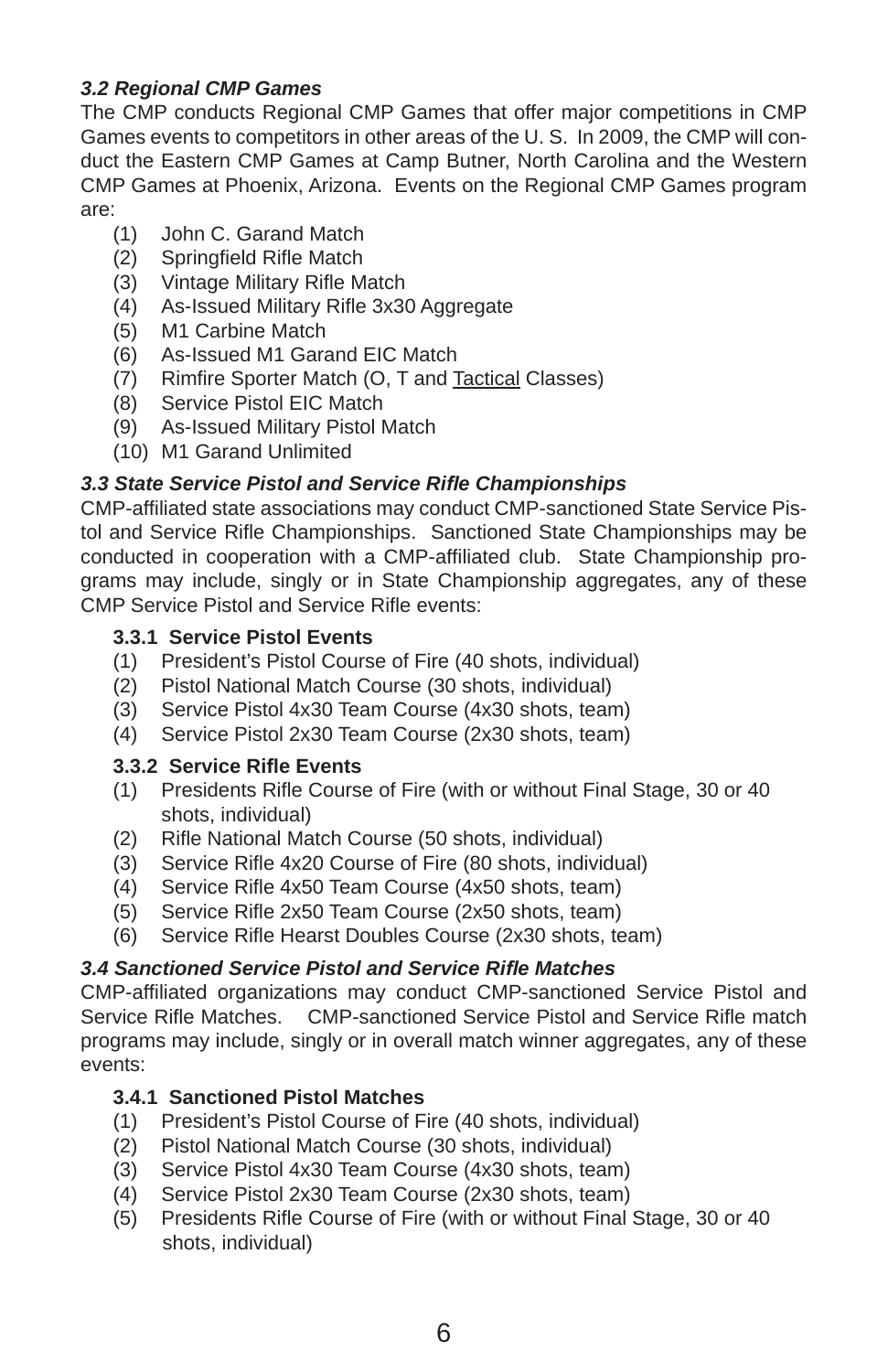#### **3.4.2 Sanctioned Rifl e Matches**

- (1) Rifle National Match Course (50 shots, individual)
- (2) Service Rifle 4x20 Course of Fire (80 shots, individual)
- $(3)$  Service Rifle 4x50 Team Course  $(4x50 \text{ shots}, \text{team})$
- (4) Service Rifle 2x50 Team Course (2x50 shots, team)
- (5) Service Rifle Hearst Doubles Course (2x30 shots, team)

#### *3.5 State Championships in CMP Games Events*

CMP-affiliated state associations may conduct CMP-sanctioned State Championships in CMP Games events. Sanctioned State Championships may be conducted in cooperation with a CMP-affiliated club. State Championship programs may include any of these CMP Games events:

#### **As-Issued Military Rifl e State Championship Events (for any John C Garand A or B Course)**

- (1) As-Issued Military Rifle Match (any Garand, Springfield or Vintage Military Rifle)
- (2) John C. Garand Rifle Match (As-Issued M1 Garands only)
- (3) Springfield Rifle Match (M1903 rifles only)
- (4) Vintage Military Rifle Match (Vintage Military Rifles only)

#### **Other CMP Games State Championship Events**

- (1) Rimfire Sporter Match (O, T and Tactical Classes)
- (2) Standard Smallbore Pistol
- (3) M1 Carbine Match
- (4) National Match Air Rifle

#### *3.6 Sanctioned CMP Games Events*

CMP-affiliated organizations may conduct CMP-sanctioned CMP Games Matches. Match programs for CMP-sanctioned As-Issued Military Rifle or Other CMP Games Matches may include any of these events:

#### **3.6.1 As-Issued Military Rifl e Matches (for any John C Garand A or B Course)**

- (1) As-Issued Military Rifle Match (any Garand, Springfield or Vintage Military Rifle)
- (2) John C. Garand Rifle Match (As-Issued M1 Garands only)
- (3) Springfield Rifle Match (M1903 rifles only)
- (4) Vintage Military Rifle Match (Vintage Military Rifles only)

#### **3.6.2 Other Matches**

- (1) Rimfire Sporter Match (O, T and Tactical Classes)
- (2) Standard Smallbore Pistol
- (3) M1 Carbine Match
- (4) Modern Military Rifle
- (5) M1 Garand Unlimited
- (6) National Match Air Rifle

#### *3.7 CMP Sanctioned Match Authorization*

CMP affiliated state associations, clubs or organizations that want to conduct CMP-sanctioned matches in the United States, U. S. territories or at U. S. military installations in other countries must apply to the CMP for authorization. Applications to sanction CMP EIC, State Championship and other matches can be downloaded from the CMP Competitions webpage at *http://www.odcmp.com/Competitions.htm*. The CMP must approve all CMP-sanctioned matches prior to their being conducted.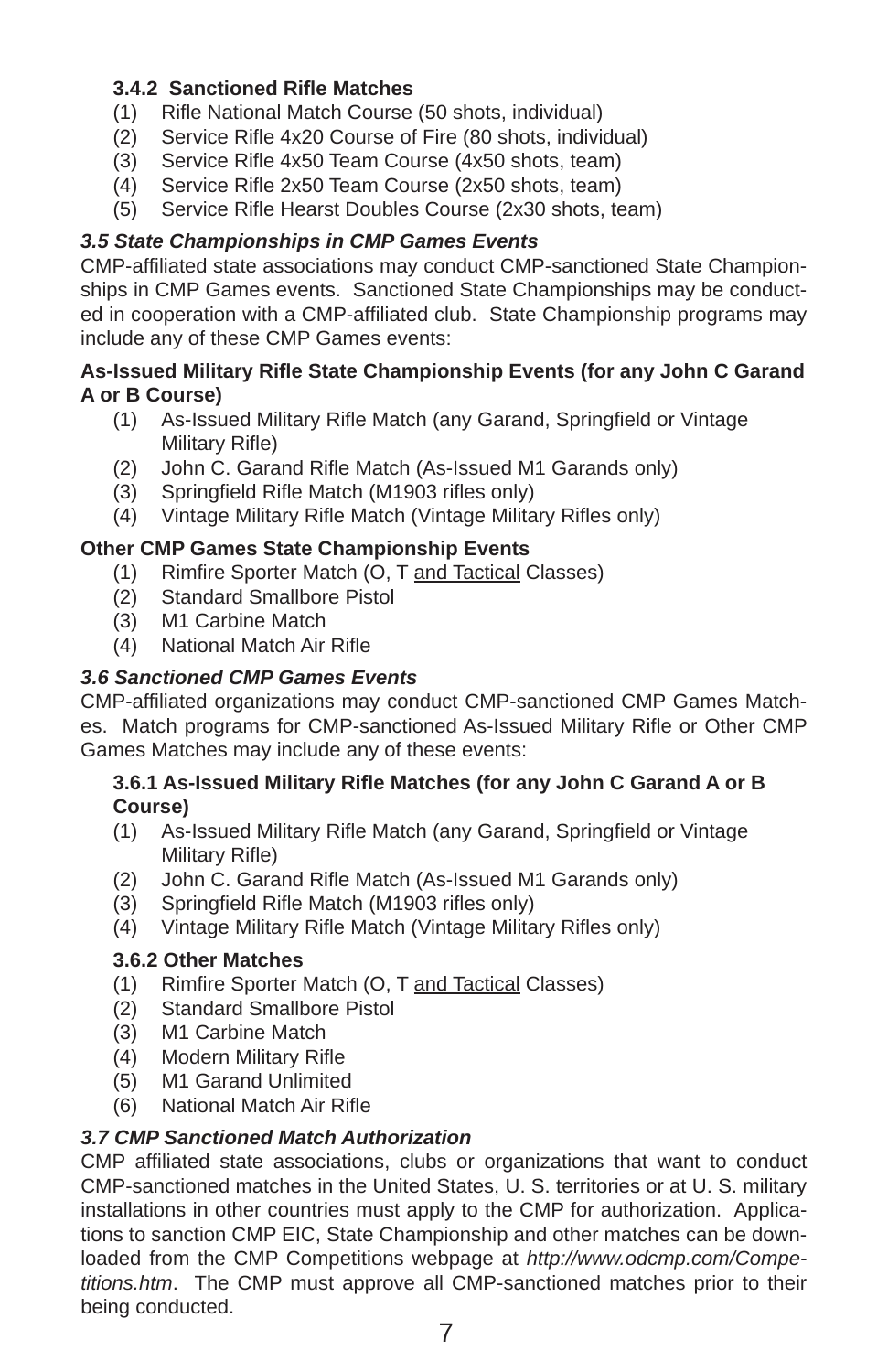#### *3.8 Sanctioned Match Information and Promotion*

Information regarding the location, dates and contact information for all CMPsanctioned matches is posted on the CMP web site at *http://clubs.odcmp.com/ matches* as soon as a match sanctioning application is approved.

#### *3.9 Sanctioned Match Program*

Each CMP sanctioned match shall consist of a course or courses of fire that are prescribed and conducted according to the *CMP Competition Rules* (see Rules 6.0, 7.0, 8.0 or 9.0 in these rules; for Rimfire Sporter, see the **CMP Guide to Rim**fire Sporter; for National Match Air Rifle, see the *CMP Guide to National Match* Air Rifle).

#### *3.10 Entry Fees*

A sanctioning fee of \$20.00 must accompany each application to conduct a CMP sanctioned match. There are no individual or other fees for CMP sanctioned matches. There are no individual membership requirements to participate in CMPsanctioned matches. The local sponsor may charge individual entry fees sufficient to cover expenses necessary to conduct the match.

#### *3.11 CMP Sanctioned Match Support Services*

CMP affiliated organizations that sponsor sanctioned CMP Games matches receive these support services from the CMP:

- (1) The match date, location and contact information are posted in CMP "Upcoming Matches" listings at *http://clubs.odcmp.com/matches*.
- (2) Match sponsors can order .30-06 ammunition from the CMP at special prices when it is to be used by participants in CMP-sanctioned matches or clinics.
- (3) Scorecards for recording competitor scores are provided. Completed scorecards may be returned to the CMP for entry in the CMP Competitor Tracker results system to provide an electronic match results bulletin that is available on the CMP website at *http://clubs.odcmp.com/cgi-bin/index. cgi*.
- (4) Individual scores reported to the CMP are included in National Rankings and handicap ratings that may be used to provide awards based on handicapped scores or to establish competitor classifications.
- (5) Certificates of match completion that may be completed by match sponsors and issued to participants after the match.
- (6) Gold, Silver or Bronze Shooter Achievement Award Pins for John C. Garand, Springfield, Vintage Military Rifle, M1 Carbine, Rimfire Sporter and National Match Air Rifle Matches may be ordered from the CMP at a cost of \$1.00 each. These pins may be awarded or sold to competitors who fire gold, silver or bronze achievement award cut-scores (see Rule 9.0; for Rimfire Sporter, see the **CMP Guide to Rimfire Sporter**; for National Match Air Rifle, see the **CMP Guide to National Match Air Rifle**).

#### *3.12 Entries*

Entries in all CMP-sanctioned matches must be made through the match sponsor and not the CMP.

#### *3.13 CMP-Sanctioned Match Reporting*

In order to provide an electronic results bulletin on the CMP website or to have the scores of competitors included in National Rankings and handicap ratings, sponsors of CMP-sanctioned matches must submit a CMP Sanctioned Match Report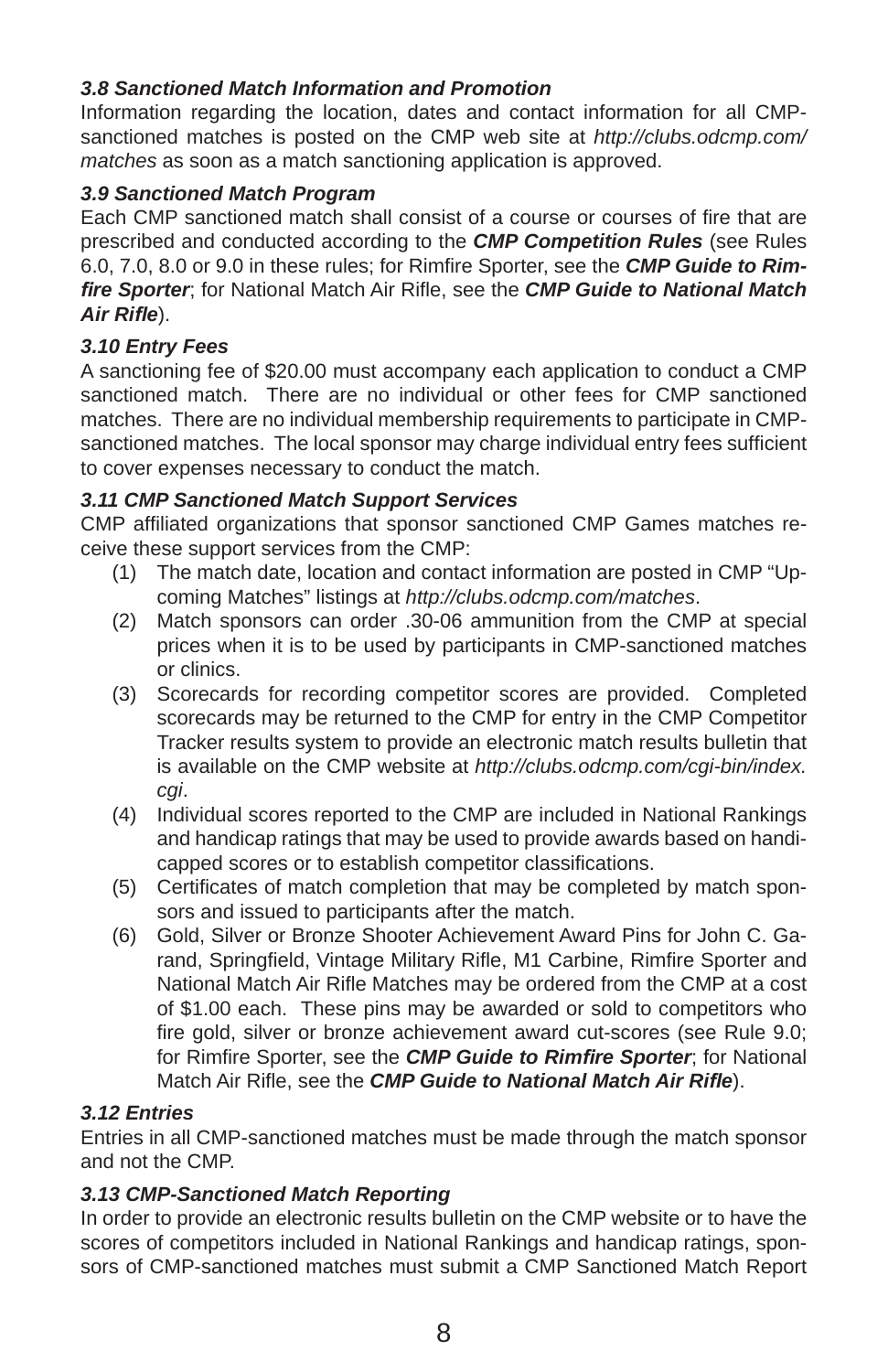and individual scorecards for all competitors to the CMP within ten days following the match.

## **4.0 Eligibility Requirements and Categories**

#### *4.1 General Eligibility*

All CMP-sponsored or CMP-sanctioned matches are open to any individual or team that complies with these eligibility requirements. U. S. citizenship is not required to participate. Individual membership in the CMP or a sponsoring organization is not required to participate. No person who has been convicted of a Federal or State felony or any violation of Section 922 of Title 18, U. S. Code, is eligible to participate in any activity sponsored or sanctioned by the CMP.

#### *4.2 Eligibility Affi davit Required*

Before an individual is permitted to participate in any CMP-sponsored or CMPsanctioned competition, the sponsoring club or the CMP Competitions Department shall have on file a notarized affidavit from that individual certifying that he/she:

- (1) Has not been convicted of any Federal or State felony or violation of Section 922 of Title 18 United States Code, and
- (2) Is not a member of any organization that advocates the violent overthrow of the United States Government?

#### *4.3 Liability Agreement Required*

Before an individual is permitted to participate in any CMP sanctioned competition, the sponsoring club or the CMP Competitions Department shall have on file a signed liability agreement stating that he/she:

- (1) Shall be bound by *CMP Competition Rules*,
- (2) Shall waive any claim against the CPRPFS, Inc. and any other organization sponsoring or supporting the match for any personal injury, loss or damage suffered in connection with the sanctioned competition, and
- (3) Shall indemnify and hold harmless the CMP and any organization sponsoring or supporting the sanctioned competition from any claim of a third party arising from any negligent or wrongful conduct.
- (4) Agrees that photographs of the participant taken during the event and the participant's competition results may be published or reproduced by the CMP in its printed or electronic communications.

#### *4.4 Age Limits*

Any one who participates in a CMP-sponsored or sanctioned event must be capable of safely handling a rifle or pistol that is legal for the event and of safely completing the event course of fire. The following age limits are established to ensure that participants in CMP-sponsored or sanctioned competitions are capable of handling their firearms safely.

#### **4.4.1 Pistol National Trophy and EIC Matches**

CMP Pistol National Trophy and Excellence-In-Competition Matches are open to civilian and service competitors 16 years of age or older.

#### **4.4.2 Pistol Small Arms Firing School**

The Pistol SAFS is open to civilian and service members 14 years of age or older.

#### **4.4.3 Rifl e National Trophy and EIC Matches**

The Rifle National Trophy and EIC matches, including the Garand, Springfield,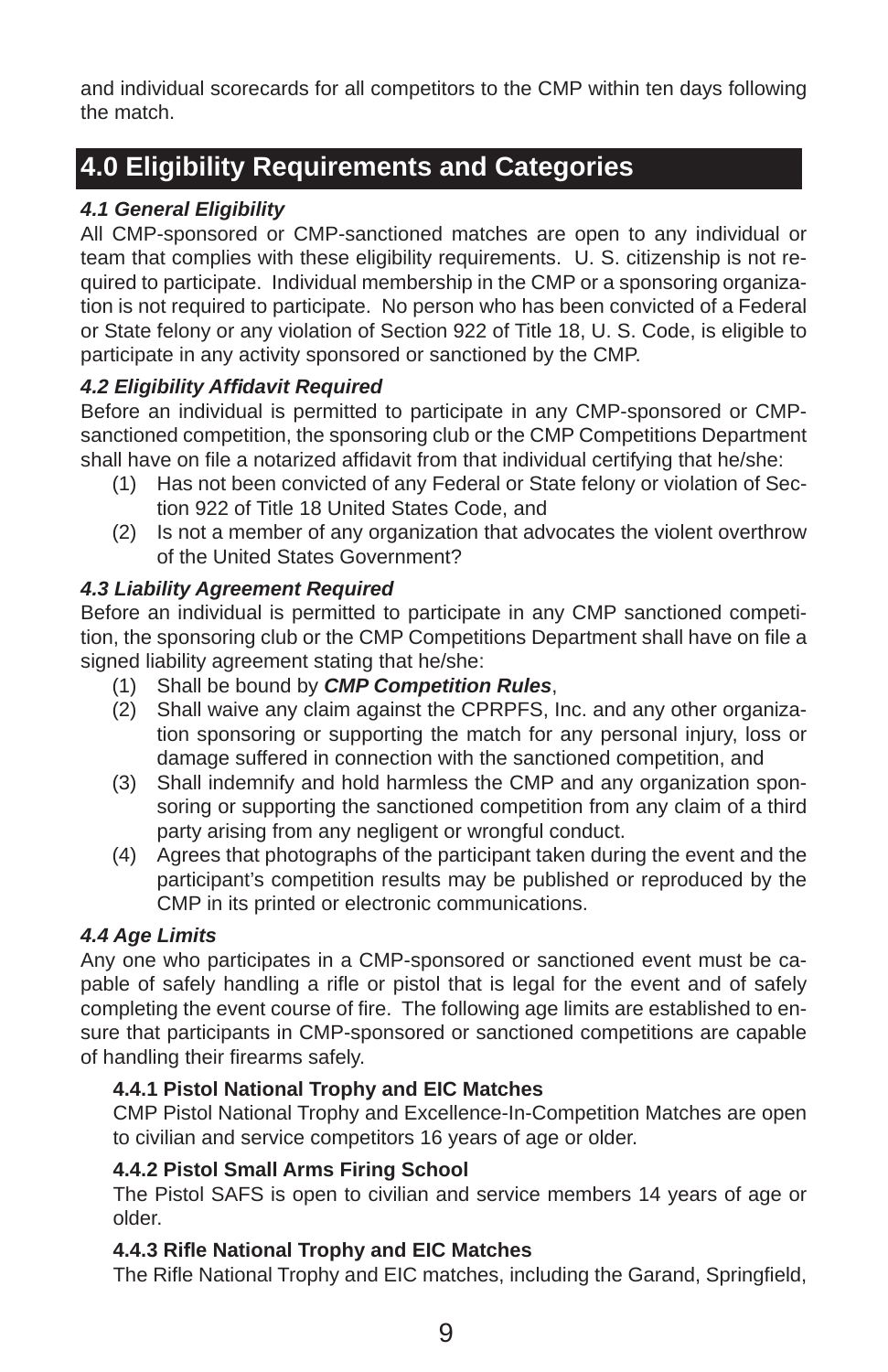Vintage Military Rifle and M1 Carbine Matches, are open to civilian and service competitors 14 years of age or older.

#### **4.4.4 Rifl e Small Arms Firing School**

The Rifle SAFS is open to civilian and service members 12 years of age or older.

#### **4.4.5 Other Sanctioned Matches**

Other CMP-sanctioned matches (see Rule 3.0) should use the age restrictions identified in this section. Sponsoring clubs may also have their own age restrictions.

#### **4.4.6 Age Restriction Waivers**

The CMP or sanctioned match sponsors may waive the age requirement upon the presentation of evidence that the applicant can provide satisfactory proof of having demonstrated the ability to safely complete the course of fire to be used in that event by completing an appropriate training course with actual range firing or having successfully competed in other similar shooting competitions.

#### *4.5 Shooters with Medical Conditions*

Shooters with medical or physical conditions, whether temporary or permanent, that do not prevent them from safely completing established courses of fire may be eligible to compete in CMP conducted or sanctioned competitions with special authorizations. Special written authorizations for shooters with such medical or physical conditions that are approved by the DCM or issued by the NRA in accordance with NRA Rules 13.1 and 13.2 will be accepted. Special authorizations are intended to make it possible for competitors with medical or physical conditions to compete with other competitors under relatively equal conditions that do not give them a special advantage over other competitors. Shooters with medical or physical conditions should contact CMP Competitions for information about special authorizations. Shooters with approved special authorizations are expected, in accordance with Rule 5.3, to fulfill all competitor responsibilities including scoring and pulling targets. Shooters with special authorizations must provide substitute target pullers for rifle events if they are unable to pull targets. Shooters with special authorizations who cannot stand prior to the start of rifle rapid-fire stages may compete in all rifle matches; they are eligible for awards in As-Issued Military Rifle Matches, but they must stand prior to the start of rapid fire stages to be eligible to earn EIC credit points (see Rule 8.1.6).

#### *4.6 Competitor Categories*

Competitors may register and participate in one or more of the following categories in accordance with these rules. Competitor categories defined in this rule apply in all National Trophy Matches events.

#### **4.6.1 Women**

Any female competitor may compete in the women's category regardless of age or other category or sub-category status.

#### **4.6.2 Civilian or Service**

Competitors may register and participate in only one of the following categories:

(1) **Civilian**. This category consists of all competitors who are not in the Active Service, Reserve or National Guard categories. Retired Service (Active, Reserve or National Guard), Fleet Marine Corps Reserve and Police personnel are civilians. Members of the Reserve or National Guard cat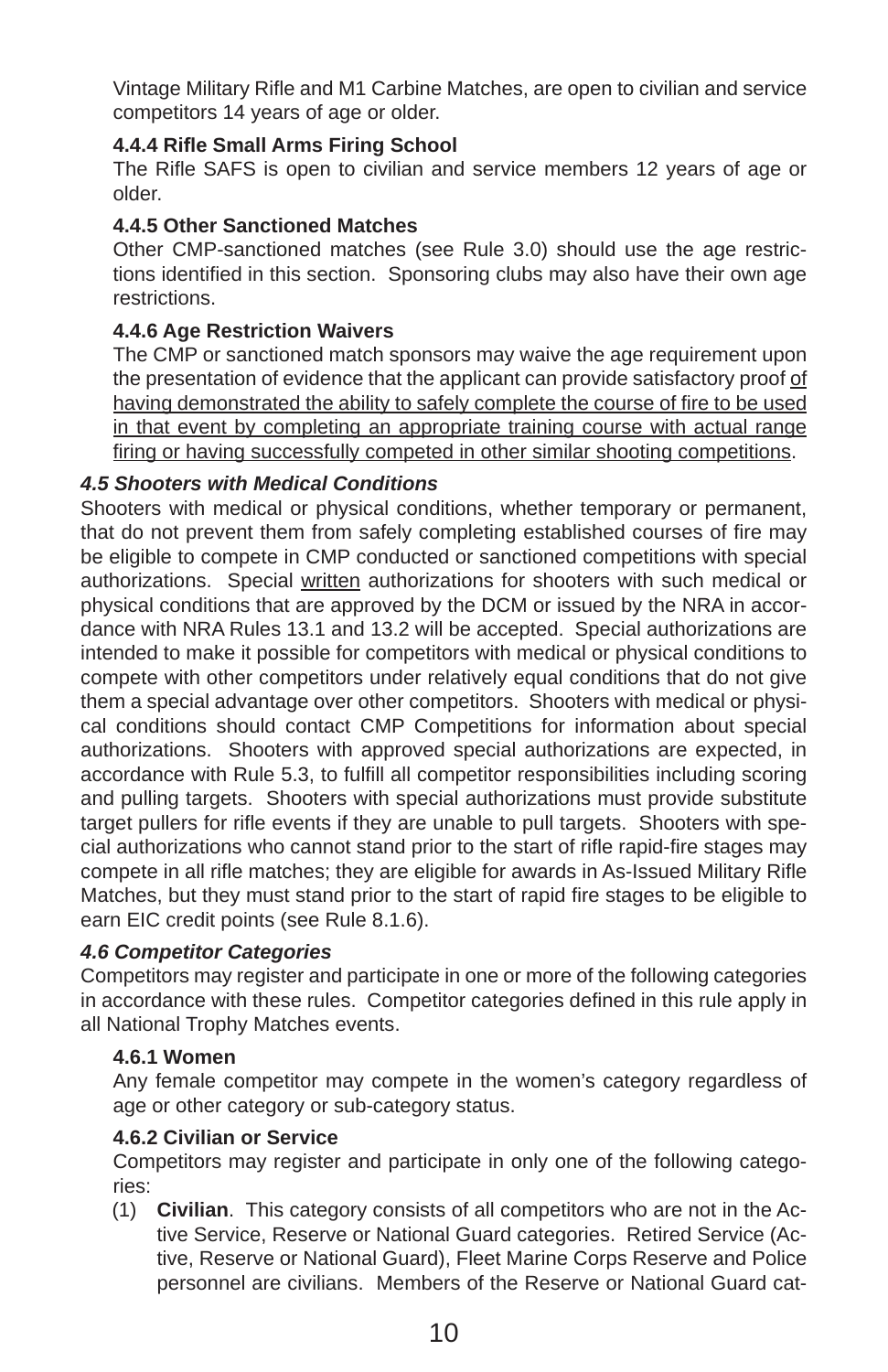egories are eligible to compete as Civilians if, during the current calendar year, they have not competed with that firearm in any Reserve or National Guard categories and have not received support from Service, Reserve or National Guard marksmanship programs.

(2) **Service**. This category consists of all service personnel, Active Duty, National Guard or Reserve.

#### **4.6.3 Civilian Sub-Categories**

Civilian competitors who qualify under Rule 4.6.2 (1) above may also register and participate in one or more of the following sub-categories if they meet the eligibility criteria for that sub-category:

- (1) **Junior**. Civilians may compete as Juniors through December 31 of the calendar year in which their 20th birthday occurs. In 2010, Juniors must have been born in 1990 or later. Individuals who compete in any Service category may not compete as Juniors. A competitor who meets the junior age criteria and is a member of the Service, Reserve or National Guard, who has not competed in one of those categories during the current calendar year and has not received support from Service, Reserve or National Guard marksmanship programs may compete as a Junior.
- (2) **Senior**. Civilians may compete as Seniors, beginning with the calendar year in which their 60th birthday occurs. In 2010, Seniors must have been born in 1950 or earlier. Individuals who compete in the Service category may not compete as Seniors.
- (3) Law Enforcement. Regular or retired law enforcement officers of a regularly constituted law enforcement agency of a municipal, county, state or federal government may compete in the Law Enforcement Sub-Category. Officers of a regularly organized Reserve or Auxiliary of a regularly constituted law enforcement agency may compete in the Law Enforcement sub-category, provided that while on duty they are required to perform the same law enforcement functions and/or duties as the agency to which they are in reserve and are authorized to be armed by the appointing authority. Full-time police firearms instructors in law enforcement or police academies are eligible to compete in the Law Enforcement sub-category. Military Police or other members of the Armed Services are not eligible to compete in the Law Enforcement sub-category.

#### **4.6.4 Service Sub-Categories**

Service competitors who qualify under Rule 4.6.2 (2) above may also register and participate in one or more of the following sub-categories if they meet the eligibility criteria for that sub-category:

- (1) **Active Service**. All service personnel on active duty and any National Guard and Reserve members on extended active duty for 90 days or more who have Active Service Status under Title 10 USC who are assigned to an Active Service marksmanship program must compete as Active Service. Enrolled undergraduates in the service academies may compete in either the Service or Civilian category according to their active duty status within their service branch.
- (2) **Reserve**. Members of any Reserve branch of the U.S. Armed Forces may compete as Reserve. Members of the Fleet Marine Corps Reserve and Reserve Officers' Training Corps (ROTC) must compete in the Civilian category. Members of the Army or Air Force National Guard shall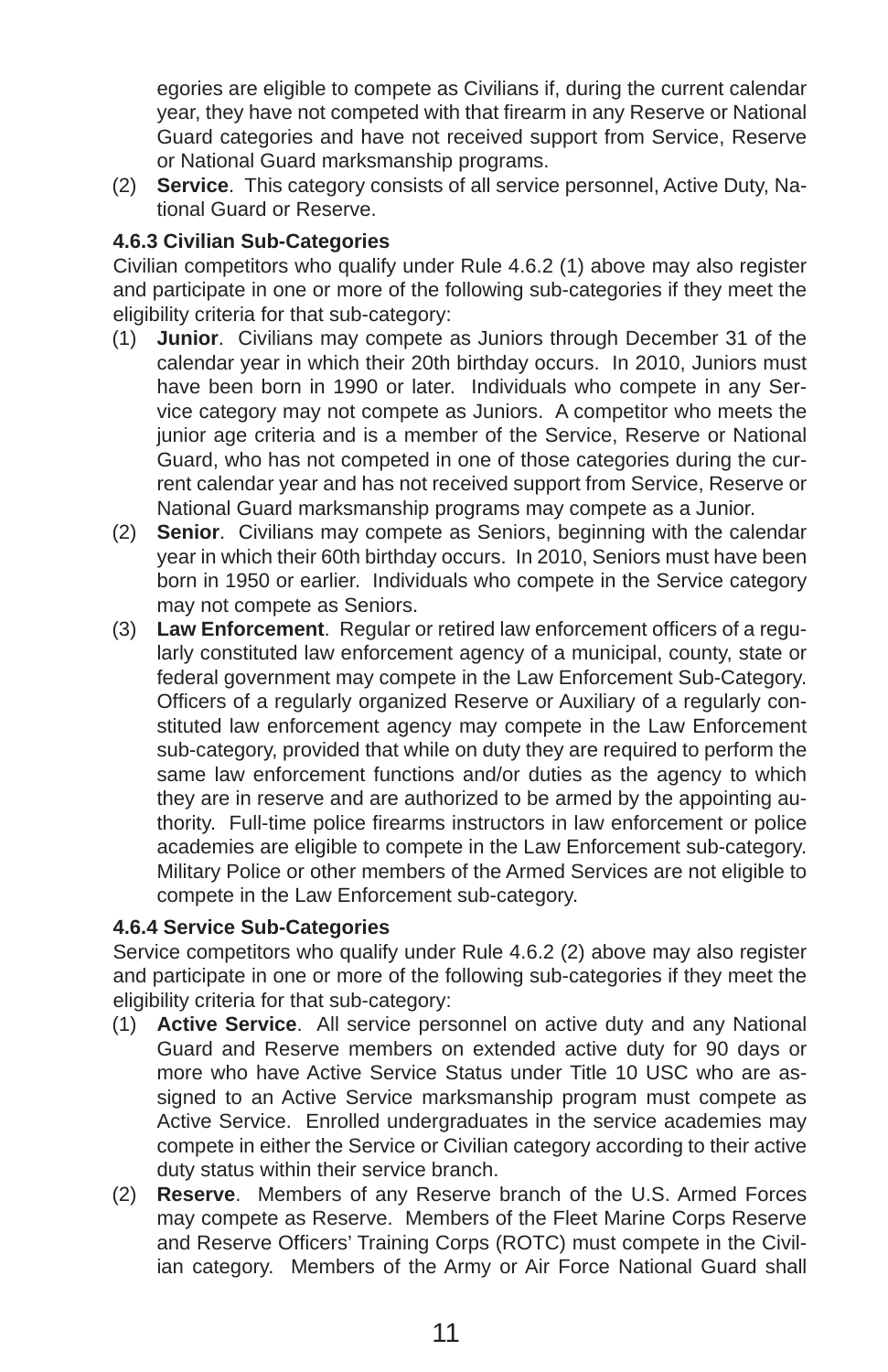compete as National Guard. Reserve members who also are qualified as Law Enforcement and/or Civilians as defined above may alternatively register and participate in those categories if, during the current calendar year, they have not competed with that firearm in any Reserve category and have not received support from Service, Reserve or National Guard marksmanship programs.

- (3) **National Guard**. This category consists of members of the Army or Air Force National Guard. National Guard members who are also qualified as Law Enforcement and/or Civilian, as defined above, may alternatively register and participate in those categories if, during the current calendar year, they have not competed with that firearm in any National Guard category and have not received support from Service, Reserve or National Guard marksmanship programs.
- (4) **Military Services**. Active Service, Reserve and National Guard competitors represent the Army, Navy, Marine Corps, Air Force or Coast Guard and shall be eligible for awards designated for Active Service, Reserve or National Guard members of those branches of the Armed Services.
- (5) **Reserve Component**. Reserve and National Guard competitors may also compete in the Reserve Component sub-category and shall be eligible for awards designated for Reserve Component members.
- (6) **Infantry**. Members of the U. S. Army Active Service, Reserve or National Guard who are assigned to an Infantry unit or who have an Infantry MOS may also compete in the Infantry sub-category and shall be eligible for awards designated for Infantry members.

#### *4.7 Team Member Eligibility*

#### **4.7.1 Team Composition**

Teams shall consist of a team captain, team coach and firing members as indicated below:

- (1) National Trophy Pistol Team—four members, captain and coach.
- (2) National Trophy Law Enforcement Pistol Team—two members, captain and coach.
- (3) National Trophy Pistol Junior Team—two members, captain and coach.
- (4) Hearst Doubles Team—two members only, no captain or coach.
- (5) National Trophy Rifle Team-six members, captain and coach.
- (6) National Trophy Infantry Team—six members, captain and coach.
- (7) Service Rifle Four-Person Team—four members and coach.

#### **4.7.2 Team Captains and Firing Members**

- (1) Team captains and all team firing members must be eligible in the team's category or sub-category, except that any eligible civilian may be the team captain of a junior team.
- (2) The team captain and team coach may be the same person. The team captain and/or team coach may be firing members.

#### **4.7.3 Team Coaches**

Team coaches may represent any category or sub-category.

#### **4.7.4 Substitution of Firing Members**

Team captains may substitute another shooter for a designated firing member at any time until the preparation period for the first stage of competition begins, provided that the person substituted is eligible to compete in that team's category and is entered in the competition.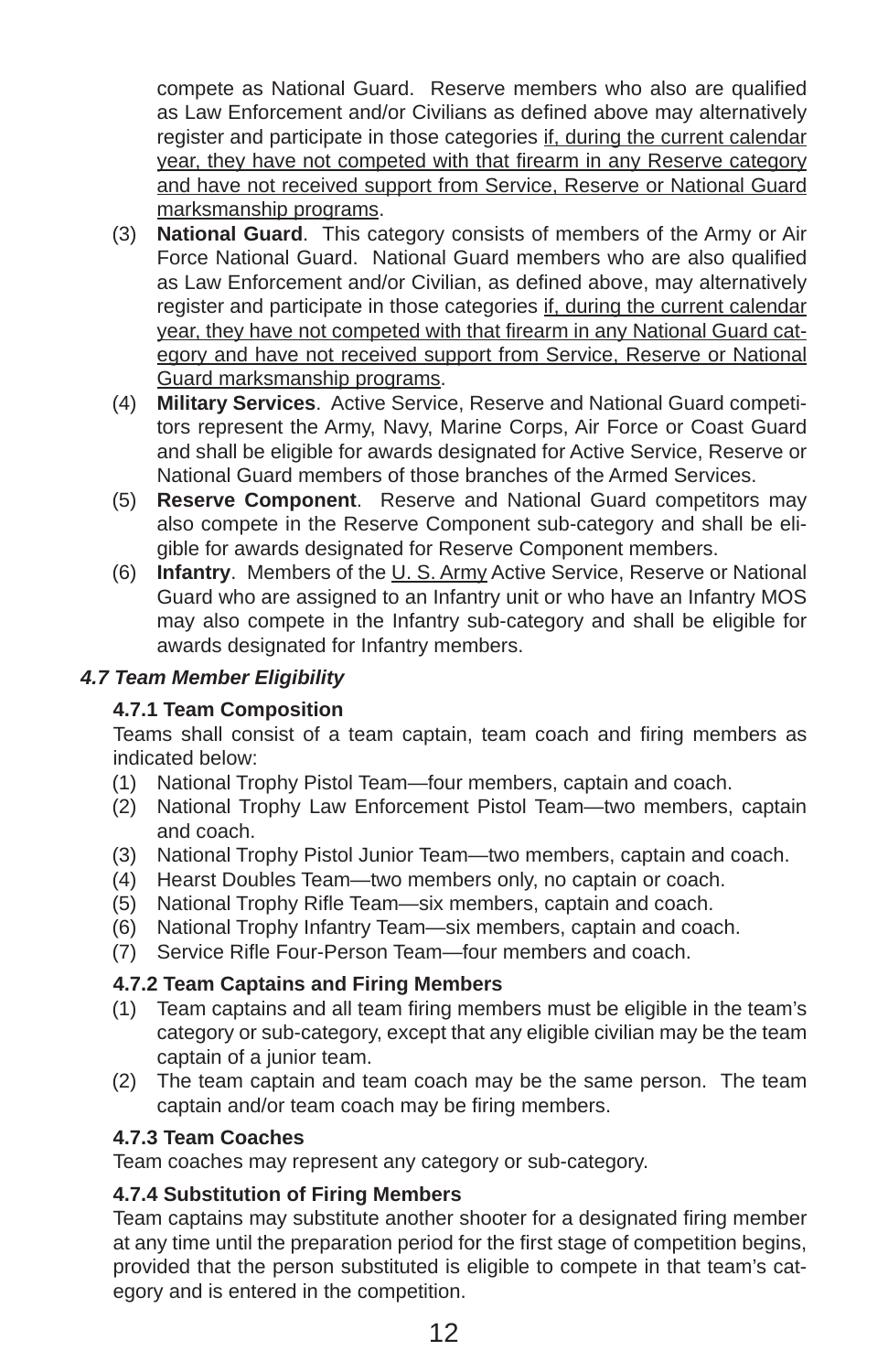#### **4.7.5 Affi liation**

Team captains and firing members must have been members of the organization and category or sub-category they represent for at least 30 days before the beginning of the match. This restriction does not apply to team coaches.

#### **4.7.6 Residency**

Team captains, team coaches and firing members of State Civilian (Rule 4.8.5), Law Enforcement (Rule 4.8.9), Club Civilian (Rule 4.8.6) or Junior teams must be residents of the state that the team represents or in which the club is located and they must have lived in that state for at least 30 days before the match. The following exceptions apply:

- (1) On state or club junior teams, this rule does not apply to team coaches.
- (2) Clubs with members from adjoining states who reside in the area where the club is located and who regularly participate in that club's activities may apply to CMP Competitions for an exception to this rule. This exception does not apply to state association teams.

#### *4.8 Team Categories*

Teams may enter the National Trophy Team Matches or other CMP-sanctioned team events in the categories listed below.

#### **4.8.1 Active Service**

Active Service Teams may represent each service, Army, Navy, Marine Corps, Air Force, and Coast Guard.

#### **4.8.2 Reserve**

Reserve Teams may represent the reserve branch of each service.

#### **4.8.3 National Guard**

Teams may represent the National Guard-at-large or state National Guard organizations. National Guard teams may be composed of both Army and Air National Guard personnel.

#### **4.8.4 Reserve Component**

Reserve and National Guard teams shall also compete as Reserve Component teams and be eligible for awards designated for Reserve Component teams.

#### **4.8.5 State Civilian**

State Civilian Teams must represent a CMP-affiliated state shooting association. Civilian State Association teams may include members who are eligible to compete as Junior, Senior or Police.

#### **4.8.6 Club Civilian**

Civilian Teams must represent a CMP-affiliated club. Civilian Club Teams may include members who are eligible to compete as Junior, Senior or Police.

#### **4.8.7 Junior**

Junior Teams must represent a CMP-affiliated state association or CMP-affiliated club. Firing members of Junior teams must be eligible to compete as Juniors under Rule 4.6.3 (1).

#### **4.8.8 At-Large Junior**

Junior teams that do not meet the residency requirements in Rule 4.8.7 may compete as At-Large Junior Teams if the match program permits participation by At-Large Junior Teams.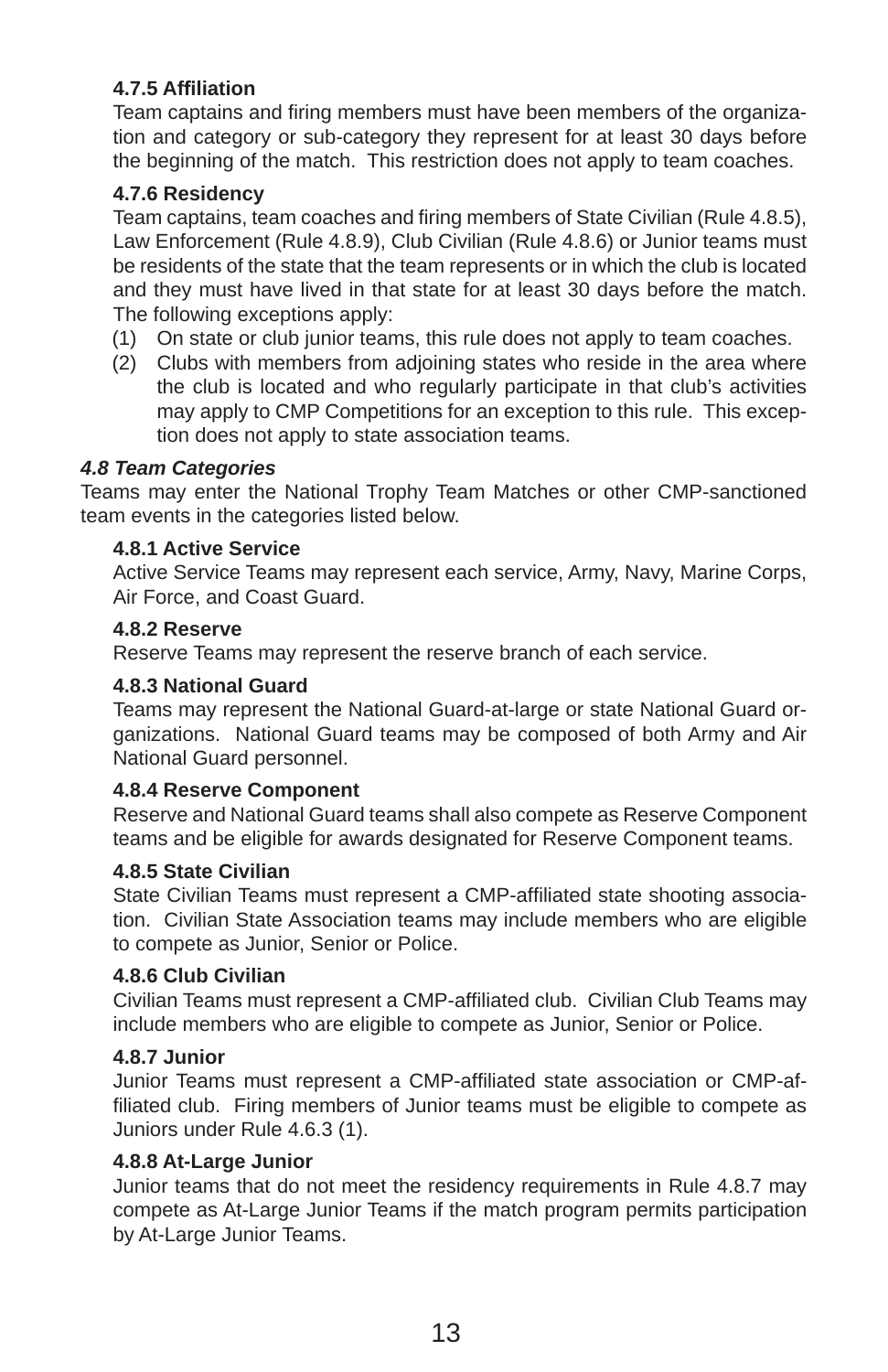#### **4.8.9 Law Enforcement**

Teams must represent organized federal, state, county or municipal law enforcement agencies. Law Enforcement team members must be eligible in accordance with Rule 4.6.3 (3).

#### *4.9 New Shooters, National Trophy Team Matches*

Every team entered in a National Trophy Team Match, except a Junior Team or a Law Enforcement Team, is required to have one firing member who is a new shooter. The purpose of the team new shooter requirement is to encourage participating organizations to continually recruit and develop new shooters.

#### **4.9.1 New Shooter Definition**

A new shooter is a team firing member who has not previously fired in that particular National Trophy Team Match, except that Junior, Law Enforcement, State National Guard and Out-of-Competition Team members may be granted additional new shooter eligibility in accordance with Rules 4.9 and 4.10. The National Trophy Rifle Team Match and the National Trophy Infantry Team Match are separate events, so a competitor may be a new firing member in one and an old firing member in the other.

#### **4.9.2 Active Service, Reserve, and National Guard Teams**

The new shooter on an Active Service, Reserve or National Guard team may be a shooter who has fired no more than once as a junior on a Civilian Team. A National Guard shooter who has not competed as a new shooter while firing as a Junior on a Civilian Team (Rule 4.11.3), may compete once as a new shooter on a State National Guard Team and once as a new shooter on a team representing the National Guard-at-large.

#### **4.9.3 Junior Members of Junior Teams**

Juniors who fire as members of Junior Teams (Rules 4.8.7 and 4.8.8) shall not lose their eligibility to compete as new shooters on other teams.

#### **4.9.4 Junior Members of Civilian Teams**

Juniors who fire as members of State Civilian or Club Civilian Teams shall continue to be eligible to compete as new shooters one additional time, as Juniors or as adults, on either a State Civilian, Club Civilian, Law Enforcement, Active Service, Reserve, National Guard or Reserve Component Team.

#### **4.9.5 Members of Law Enforcement Teams**

Law Enforcement officers who fire on Law Enforcement Pistol Teams (2-person teams) shall not lose their eligibility to compete on Law Enforcement teams, but they do lose their eligibility to compete as new shooters on Civilian or Club teams.

#### *4.10 Out-of-Competition Teams*

Teams that do not comply with eligibility, residency or new shooter requirements, or eligible teams that elect to do so, may enter and participate in any team event as Out-of-Competition Teams. Their scores will be recorded in the competition results in an Out-of-Competition category. If range capacity is reached in any team event, priority in accepting entries shall be given to eligible teams.

#### **4.10.1 Ineligible for Team Awards**

Out-of-Competition Teams are not eligible to win any awards.

#### **4.10.2 Eligible for Individual Awards**

Scores fired by individual members of Out-of-Competition teams shall be eli-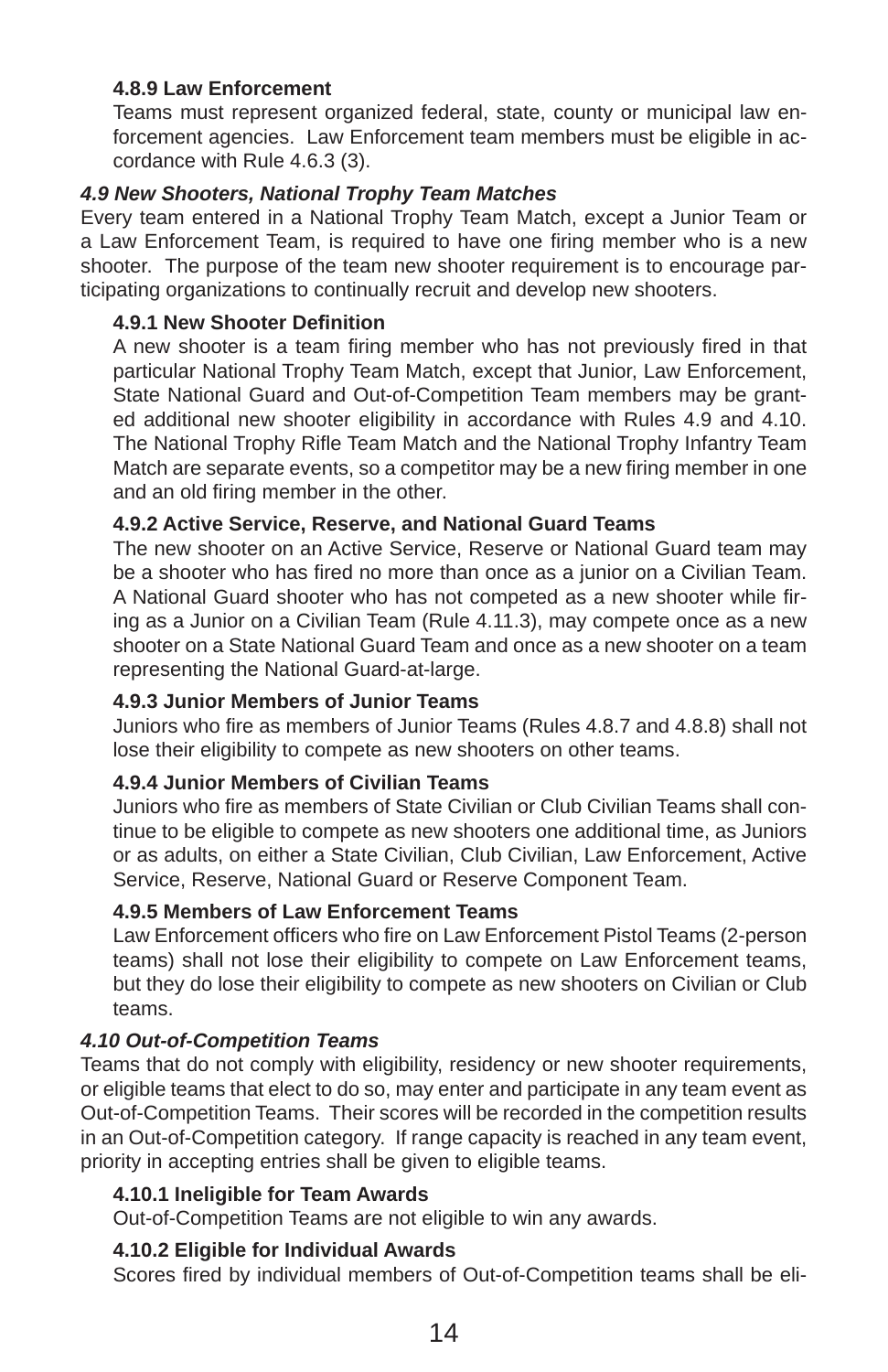gible for special National Trophy Match awards that recognize individual shooter's scores in the National Trophy Team Matches.

#### **4.10.3 New Shooter Eligibility**

Participation as a firing member of an Out-of-Competition Team does not affect new shooter eligibility under Rule 4.9.

#### *4.11 Open Individual Category*

Individual competitors that do not comply with all eligibility, equipment or firing position rules (including Rule 8.1.6) for National Trophy, EIC and other CMP-sanctioned matches may compete in an Open Individual Category if the match program provides for such a category. Competitors in this category are not eligible to win National Trophy awards or earn EIC credit points, but match sponsors may provide awards for Open Category competitors. When scores are reported to the CMP, all competitors who fire in this category must be clearly identified.

## **5.0 General Competition Rules**

#### *5.1 Applicable Rules*

The following rules and official documents govern all matches conducted, sponsored or sanctioned by the CMP.

#### **5.1.1 CMP Competition Rules**

The current edition of the *CMP Competition Rules* shall govern all National Trophy Rifle and Pistol Matches, CMP EIC Matches, CMP-sanctioned Service Pistol, Service Rifle and As-Issued Military Rifle Matches.

#### **5.1.2 NRA Rules**

Applicable NRA Pistol or High Power Rifle Rules shall apply in all areas that are not covered by *CMP Competition Rules*.

#### **5.1.3 DCM Rule Interpretations**

The DCM may issue rule interpretations for *CMP Competition Rules* that are unclear or in dispute. DCM rule interpretations may not change, set aside or alter the application of specific rules in the **CMP Competition Rules** or applicable *NRA Rules*.

#### **5.1.4 Match Program**

The *National Match Program* or the match program issued by an EIC or other sanctioned match sponsor provides additional information regarding the specific conditions of that particular competition. The match program may not change, set aside or alter the application of specific rules in the **CMP Competi***tion Rules* or applicable *NRA Rules*, except as permitted in CMP Rule 5.1.5.

#### **5.1.5 Match Director's Bulletin**

Match Director's Bulletins may be issued to provide additional information regarding competition conditions that were not known when the match program was published. Match Director Bulletins may not change, set aside or alter specific rules in the **CMP Competition Rules** or **NRA Rules**, except that a Match Director's Bulletin may change a date of firing or a course of fire when necessary to complete a match. Details of any changes made and the rationale for such changes must immediately be reported in writing to the CMP. The DCM must approve these changes for the competition to be considered a valid EIC or other sanctioned match.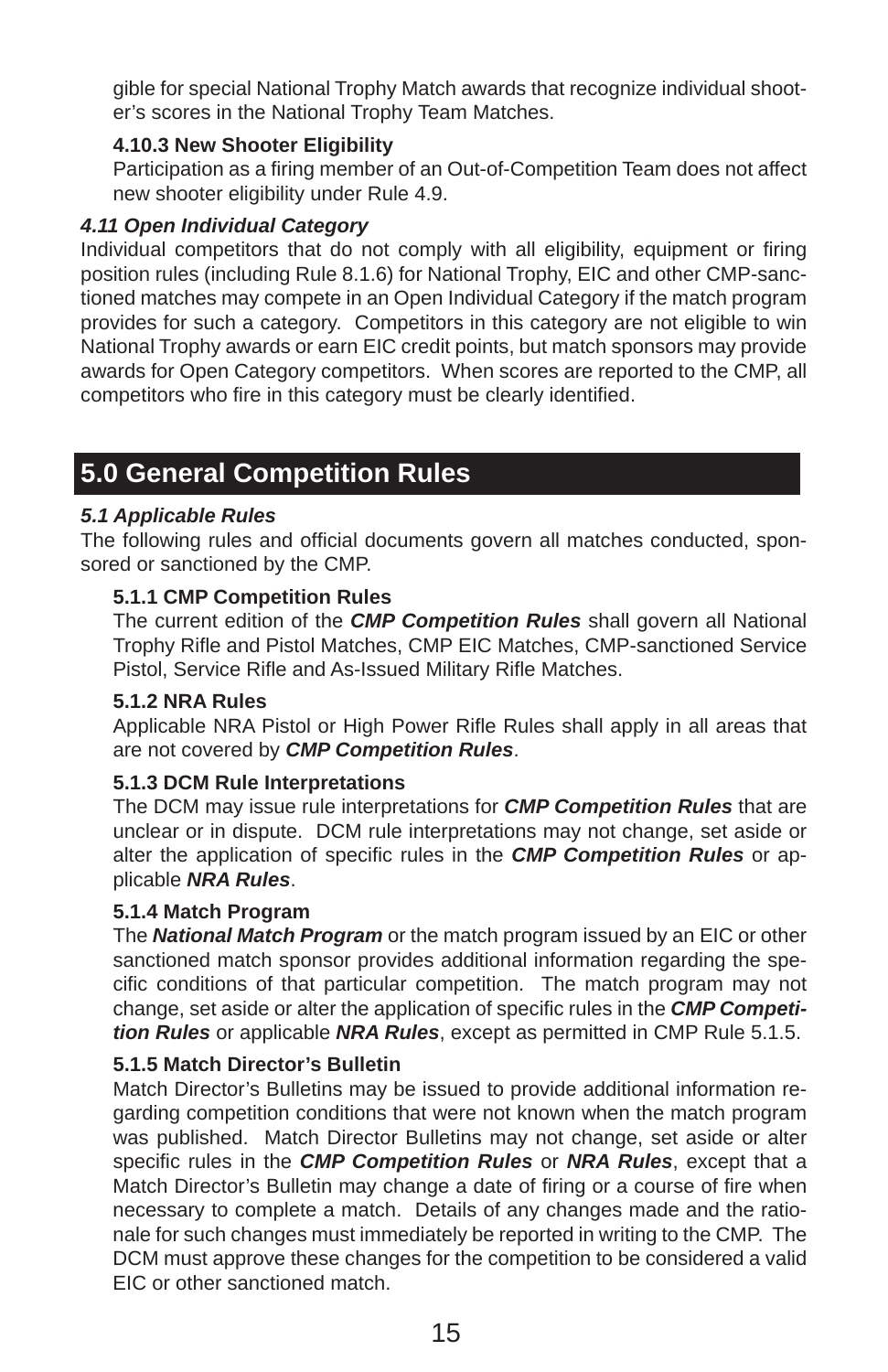#### **5.1.6 Precedence in Case of Confl ict**

In the event of a conflict, precedence shall first be given to the **CMP Competi***tion Rules*, then to applicable *NRA Rules*, then to applicable DCM rule interpretations, then to the match program and then to a match director's bulletin. Conflicting **NRA Rules** or statements in a match program or match director's bulletin cannot take precedence over *CMP Competition Rules*.

#### *5.2 Entries*

#### **5.2.1 Advance Notice**

Advance notice for all upcoming CMP-sanctioned competitions must be provided to eligible and interested competitors. Such notice can be given with a sanctioned match posting on the CMP web site or by the distribution of the match program by mail or email.

#### **5.2.2 Match Entries**

Individual entries should be made in advance as prescribed in the match program. Late entries may be accepted if range space is available and the additional entries do not unduly interfere with match operations.

#### *5.3 Competitors' Responsibility*

Every competitor who participates in a CMP competition must fulfill the following responsibilities. Failure to fulfill all of these responsibilities may result in disqualification in accordance with Rule 5.10.1 (2).

#### **5.3.1 Safety**

Every competitor must be capable of safely completing the course of fire for that match and of following all safety rules. If, in the opinion of the range officers and match director, a participant is not able to handle the rifle or pistol safely, that person may be removed from the firing activity. Any decision to remove a competitor must be made by at least two officials such as a range officer and chief range officer or range officer and match director.

#### **5.3.2 Knowledge of the Rules**

Competitors are responsible for knowing and complying with the *CMP Competition Rules*, applicable *NRA Rules*, the official match program and any match director bulletins issued for the match.

#### **5.3.3 Scorekeeping**

Competitors are responsible for fulfilling scorekeeper duties as assigned. When fulfilling scoring duties, scorers serve as competition officials who are responsible for accurately recording competitors' scores. When competitors serve as scorers in rifle events, they are responsible for assisting range officers in controlling safety on the firing line.

#### **5.3.4 Target Pulling and Scoring**

When pit operated targets are used, competitors are responsible for pulling targets and accurately scoring the targets that they pull. Competitors with approved special medical authorizations who cannot pull targets must provide substitute target pullers (see Rule 4.5). When fulfilling target-pulling duties, competitors serve as competition officials who are responsible for accurately and quickly scoring and signaling the scores of shots fired by competitors. When pit operated targets are not used, competitors may be assigned to act as scorers.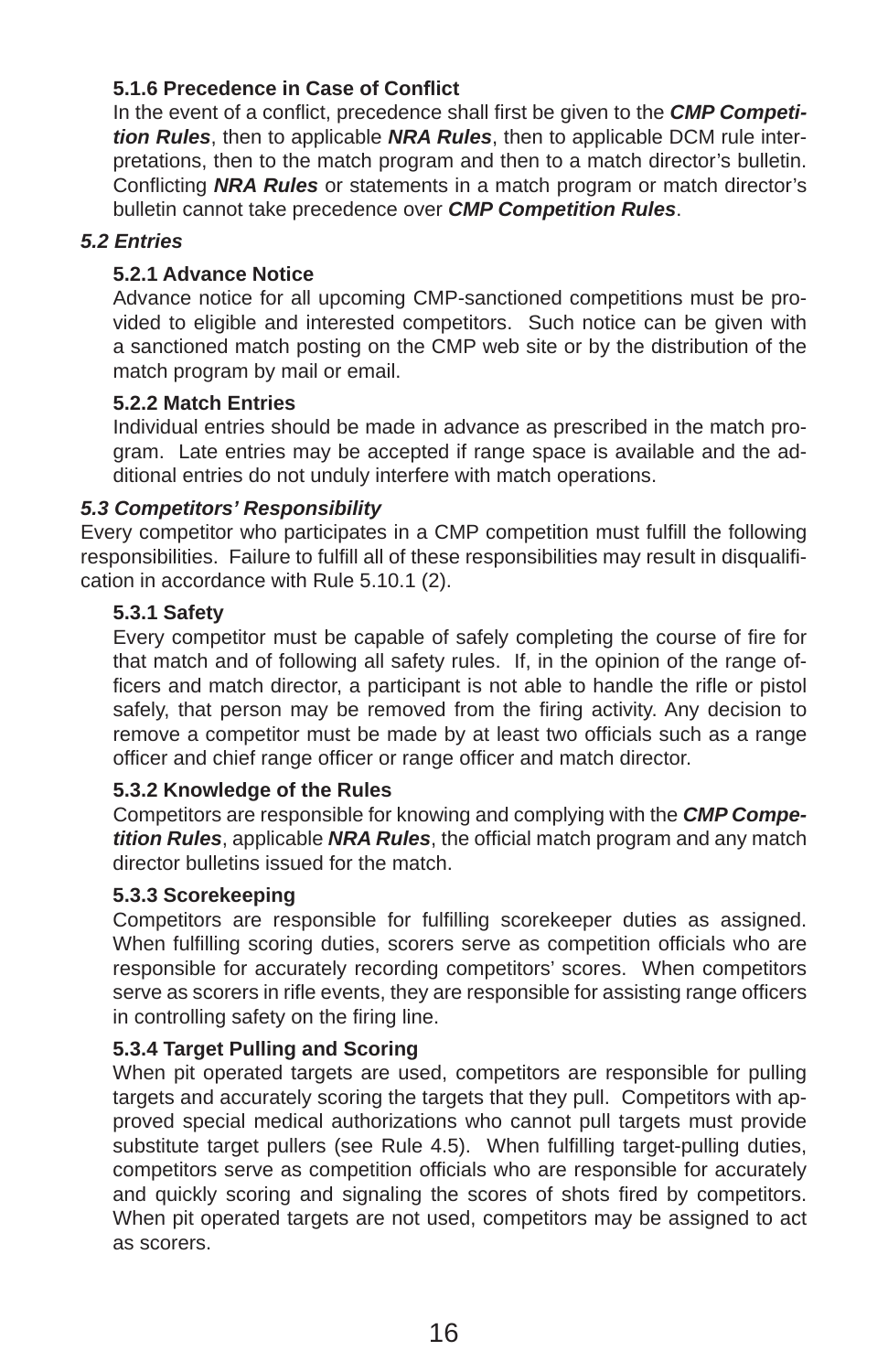#### *5.4 Coaching*

Coaching on the firing line in accordance with these rules is permitted only during team matches and in CMP Games events.

#### *5.5 Safety Procedures*

#### **5.5.1 Empty Chamber Indicators (ECI)**

Empty Chamber Indicators (ECIs) must be placed in all rifles and pistols when they are brought onto a range. ECIs must remain in the rifles or pistols at all times, except during preparation and firing periods. A rifle or pistol being carried on a range must have an EIC inserted whether it is carried in an uncased condition or in a gun case or storage container.

#### **5.5.2 Boxed or Cased Pistols**

Pistols must generally be kept in closed pistol boxes or gun cases. Pistol boxes or cases must remain closed at all times, except during preparation or firing periods.

#### **5.5.3 Carrying of Firearms**

The "carrying" of firearms is defined as physically moving or transporting firearms to and from the assembly area or firing line of a range. Pistols must be carried in closed pistol boxes or gun cases. Rifles may be carried in closed gun cases or in an uncased condition, but an ECI must remain inserted at all times while the rifle is on the range.

#### **5.5.4 Handling of Firearms**

The "handling" of firearms is defined as anything a competitor does to operate the mechanism, shoulder, aim, put a sling on, load, practice loading, insert a clip or magazine or otherwise perform any action that would prepare the competitor to fire the firearm. Handling firearms behind the firing line is not permitted. Adjusting or blackening sights, adjusting slings without placing them on the arm or making minor adjustments to the firearm in the ready area or behind the firing line is not regarded as handling and is permitted as long as an ECI remains inserted. Competitors may load clips or removable magazines in the ready area.

#### **5.5.5 Carrying Firearms to the Firing Line**

After competitors are instructed to carry their rifles and equipment to the firing line, they are permitted to handle their rifles on the firing line as long as the muzzle remains pointed up or downrange and an ECI remains inserted. After arrival at the firing line and prior to the start of the preparation period, competitors may put a sling on and assume position with the rifle. Competitors may not remove the ECI, close the action or dry fire until the Range Officer announces the start of the preparation period.

#### **5.5.6 Safety During Loading**

Loading is defined as placing a cartridge in a rifle or pistol chamber, inserting a cartridge in an internal magazine of a rifle or inserting a loaded magazine in a rifle or pistol. Firearms may be loaded only when a competitor is on a firing point and only after the range officer gives the command **LOAD**.

#### **5.5.7 Safety During Firing**

During firing and until firearms are unloaded, competitors must:

(1) Keep pistols at the raised or ready position or hold them on the bench with the pistol muzzle pointed downrange in the direction of the target.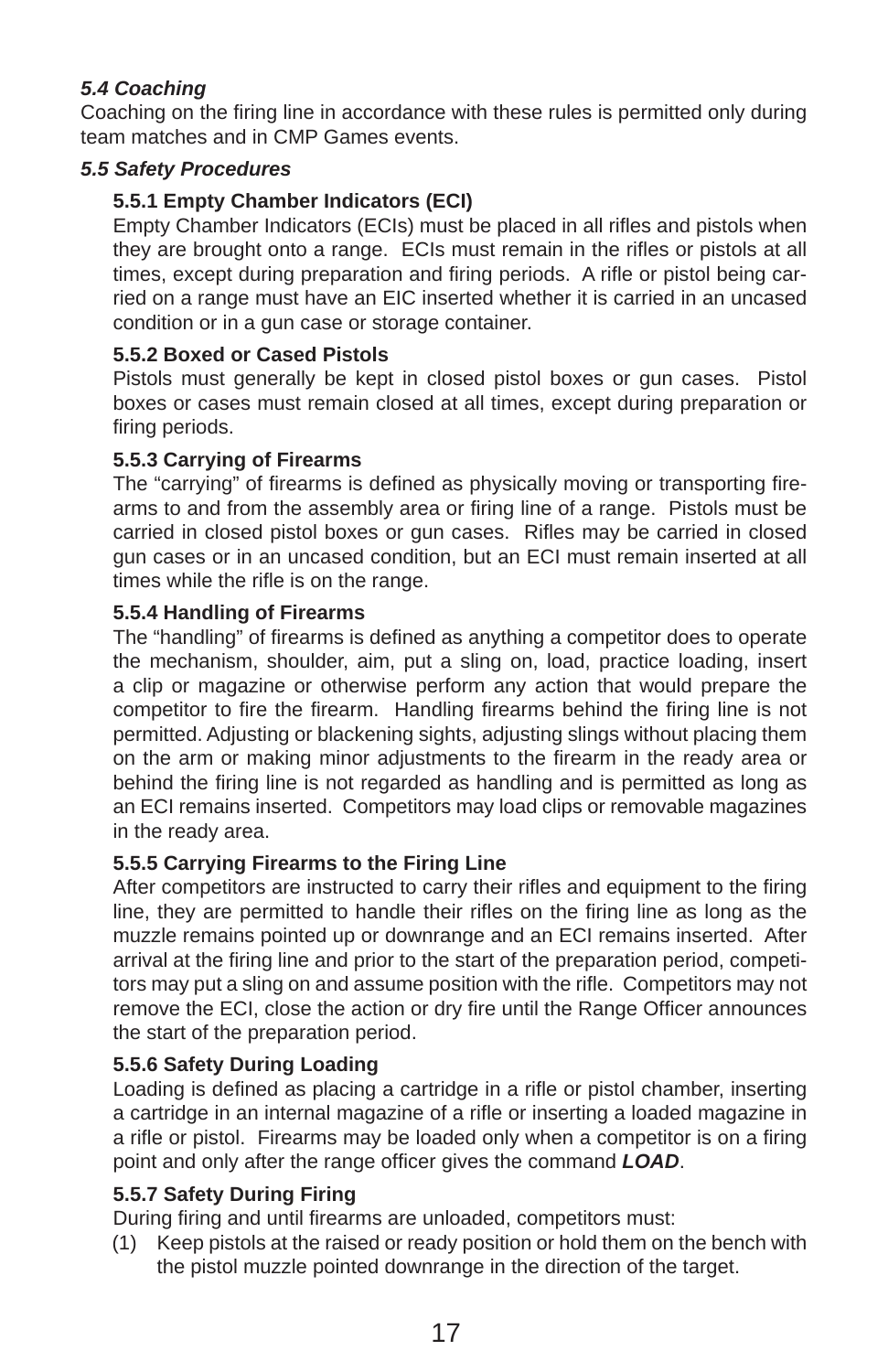(2) Keep rifles pointed either up or downrange with the rifle muzzle pointed in the direction of the target.

#### **5.5.8 Safety After Firing**

As soon as a pistol firing series ends, competitors must open the pistol action, remove the magazine, insert an ECI and bench the pistol. As soon as a rifle firing series ends, competitors must open the rifle action, clear or remove the magazine (if removable), insert an ECI and ground their rifle. A Range Officer must inspect the benched pistols or grounded rifles to confirm that their actions are open, with chambers empty, magazines cleared or out and ECIs inserted. Competitors may move from their positions and remove their firearms and equipment from the firing line in accordance with instructions from the Range Officer.

#### *5.6 Designation of Range Areas*

Specific areas of each range are designated to fulfill special functions to ensure safety and ensure effective range operations.

#### **5.6.1 Ready Line**

Competitors and other personnel must remain behind the ready line until their assigned relay is called to the firing line. Only competitors on a relay that has been called to the firing line, competition officials, team officials (during team events only) and others on duty are allowed forward of the ready line, except by permission of a range officer. Firearms may be carried (Rule 5.5.3), but may not be handled (Rule 5.5.4) behind the ready line.

#### **5.6.2 Firing Line**

The firing line is the location where firing takes place. Firing points are specific numbered spaces on the firing line that correspond with numbered targets that are assigned to specific shooters or teams during a match. When firearms are brought to the firing line, they must be boxed, benched or grounded. The handling of firearms on the firing line may begin when the Range Officer calls a relay of shooters to the firing line, but ECIs may not be removed until the Range Officer begins the preparation period.

#### *5.7 Firing Procedures*

Pistol firing procedures in CMP-sanctioned matches shall be conducted according to applicable CMP and NRA Rules (NRA Rule 10.0). Rifle firing procedures in CMP-sanctioned matches shall be conducted according to *CMP Highpower Rifl e Firing Procedures and Range Commands* published as Annex A to these rules.

#### *5.8 Scoring and Challenge Procedures*

Scoring and challenge procedures shall be conducted according to applicable CMP and NRA Rules. At any time prior to the closing of the posted challenge period for a competition event, competitors or team coaches may request that an error in score posting or calculating scores be corrected. No fee shall be charged for requesting such corrections.

#### *5.9 National Ranking and Handicap System*

The CMP provides a national ranking system that ranks competitors according to scores fired in CMP sanctioned competitions. Competitors are ranked according to their scores that are adjusted according to the importance and number of matches fired, the firing conditions and the quality of competition. CMP national rankings are used to establish national ranking lists of the top competitors and a national competitor handicap system that may be used by the CMP and CMP-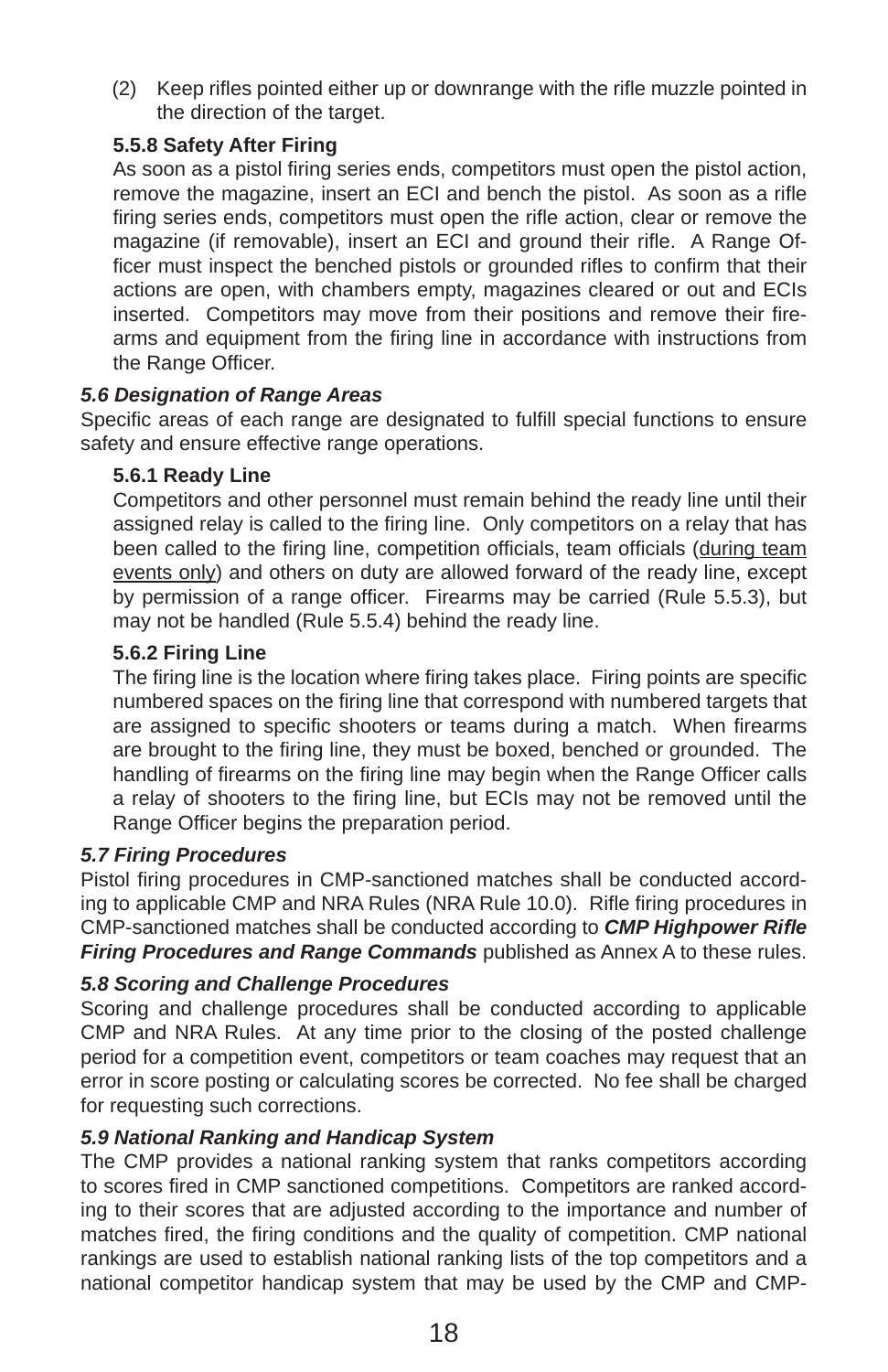sanctioned match sponsors on an optional basis for programming handicapped events and providing awards based on the application of shooters' handicap ratings to scores fired in those matches. Match sponsors may also use competitor rankings to classify competitors in competitions. National rankings and handicap ratings are provided for the following disciplines:

- (1) Service Pistol
- (2) Service Rifle
- (3) Garand-Springfield-Vintage Military Rifle (Combined)

#### *5.10 Firing and Completing a Match*

#### **5.10.1 Fire in a Match**

Any competitor who fires one or more recorded shots in at least two stages of a match shall be counted as having fired in the match.

#### **5.10.2 Completed Match**

A competitor who fires recorded shots in all stages of a match has completed the match. A team has completed a match when all firing-members fire recorded shots in all stages of the match. A match is completed when all competitors have had an opportunity to complete all stages of the match. If a match course of fire must be reduced in accordance with Rule 5.1.5, all firers must complete at least two stages (20 shots) in a pistol National Match Course or three stages (30 shots) in a rifle National Match Course.

#### *5.11 Results Bulletins*

Final results bulletins shall list the scores of all competitors and teams in rank order according to scores. Bulletins for team matches shall include the names and scores of all firing team members. The official final results bulletin for all National Matches and EIC Matches events shall be the electronic results bulletin that is posted on the CMP web site at http://clubs.odcmp.com/results. Any CMP-sanctioned match sponsor that timely submits scores to CMP may use the electronic results bulletin that is posted on the CMP web site at http://clubs.odcmp. com/results as its final results bulletin.

#### *5.12 Rule Violations and Disciplinary Actions*

#### **5.12.1 Rule Violations**

Competitors or team officials may be disciplined or disqualified from a match for any of the following acts of misconduct:

- (1) Violating range safety regulations or safety rules prescribed in CMP or NRA rules.
- (2) Failure to comply with *CMP Competition Rules*.
- (3) Falsifying or being an accessory to falsifying scores.
- (4) Refusing to obey the instructions of a match official or failure to make a correction after a warning is given (Rule 5.12.2 (1)).
- (5) Disorderly or unsportsmanlike conduct.
- (6) Interfering with or disrupting a competitor on the firing line.

#### **5.12.2 Enforcement**

In the event of rule violations, match officials will take the following actions.

- (1) **Warning**. Whenever possible, a warning and opportunity to correct a rule violation must be given before imposing any further penalties.
- (2) **Disqualification**. A competitor may be disqualified without further warning in case of a refusal to respond to a warning or for a serious violation. Any decision to disqualify a competitor must be made by at least two of-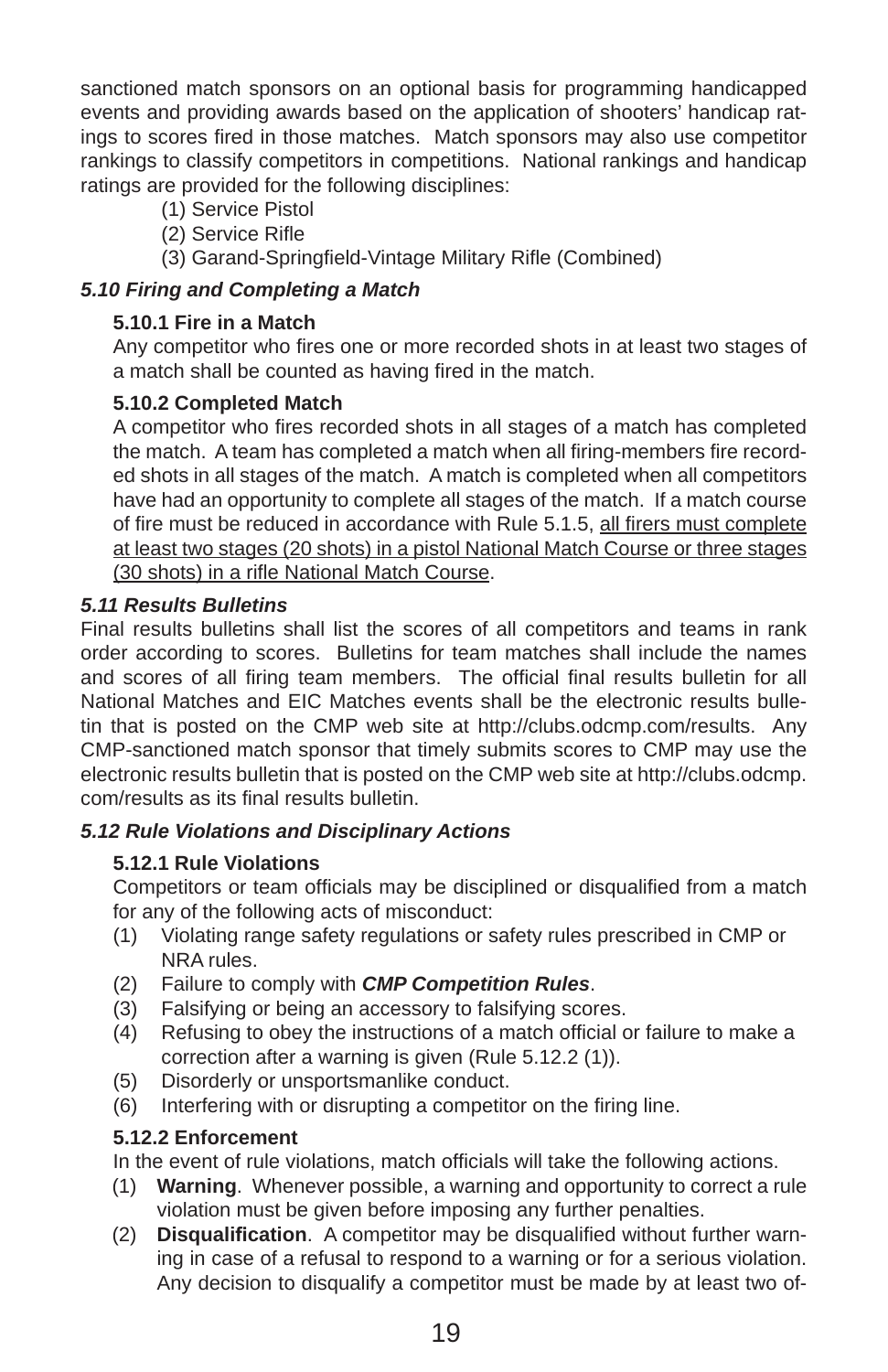ficials such as a range officer and chief range officer or range officer and match director. If a team member is disqualified, the team may be disqualified and the scores of other team members may be disqualified from consideration for other awards, depending upon the circumstances of the disqualification. Any competitor or team that is disqualified must be notified of that decision and be given an opportunity to protest the decision to disqualify them.

#### *5.13 Protests and Protest Resolution*

#### **5.13.1 Protests**

Any shooter or team that is penalized, disciplined or disqualified may protest that decision if they feel the decision was not made in accordance with CMP or NRA rules.

#### **5.13.2 Decisions on Protests**

The National Matches Protest Jury decides all protests at the National Matches. A jury or referee decides protests at CMP-sanctioned matches. Written reports on all protests filed at CMP-sanctioned matches must be forwarded to the CMP.

#### **5.13.3 Appeal of Protest Decision**

Either party involved in a protest decided by a jury or referee may appeal that decision to the DCM for review by the CMP Protest Committee. An appeal of any decision made by a jury or referee regarding a protest at an EIC or CMPsanctioned match must be submitted to the CMP within 72 hours and will be decided by the DCM and CMP Protest Committee.

#### **5.13.4 Protests at National Matches**

A CMP Protest Committee appointed by the DCM will decide protests of actions, decisions or disqualifications made during CMP National Matches. A CMP Protest Committee appointed by the DCM will decide appeals of protests submitted from EIC or CMP-sanctioned matches. Decisions of the CMP Protest Committee are final

#### *5.14 Suspension from CMP Matches*

In the event of a serious violation, additional action may be taken by the CMP Programs Committee to disqualify or suspend a competitor from the National Matches, EIC matches or other CMP-sanctioned matches for such time as it determines, and to deny any current award already won. When a competitor is charged with a serious violation, the DCM shall investigate the charges and all available evidence and shall present a report on this investigation, together with recommendations, to the CMP Programs Committee. Any person who may be suspended must be notified as soon as possible that suspension is being considered. Subsequent to the submission of the DCM report, the Programs Committee shall offer the competitor an opportunity for a hearing on the charges and evidence provided by the DCM investigation. The accused competitor must be given an opportunity to present evidence or contravening arguments before a final decision is made. Subsequent to a hearing on these charges, the Programs Committee shall make a final decision regarding the charges and the suspension or other punishment for the competitor if he/she is determined to be guilty of the charges against him/her. The decision of the Programs Committee regarding suspension shall be final.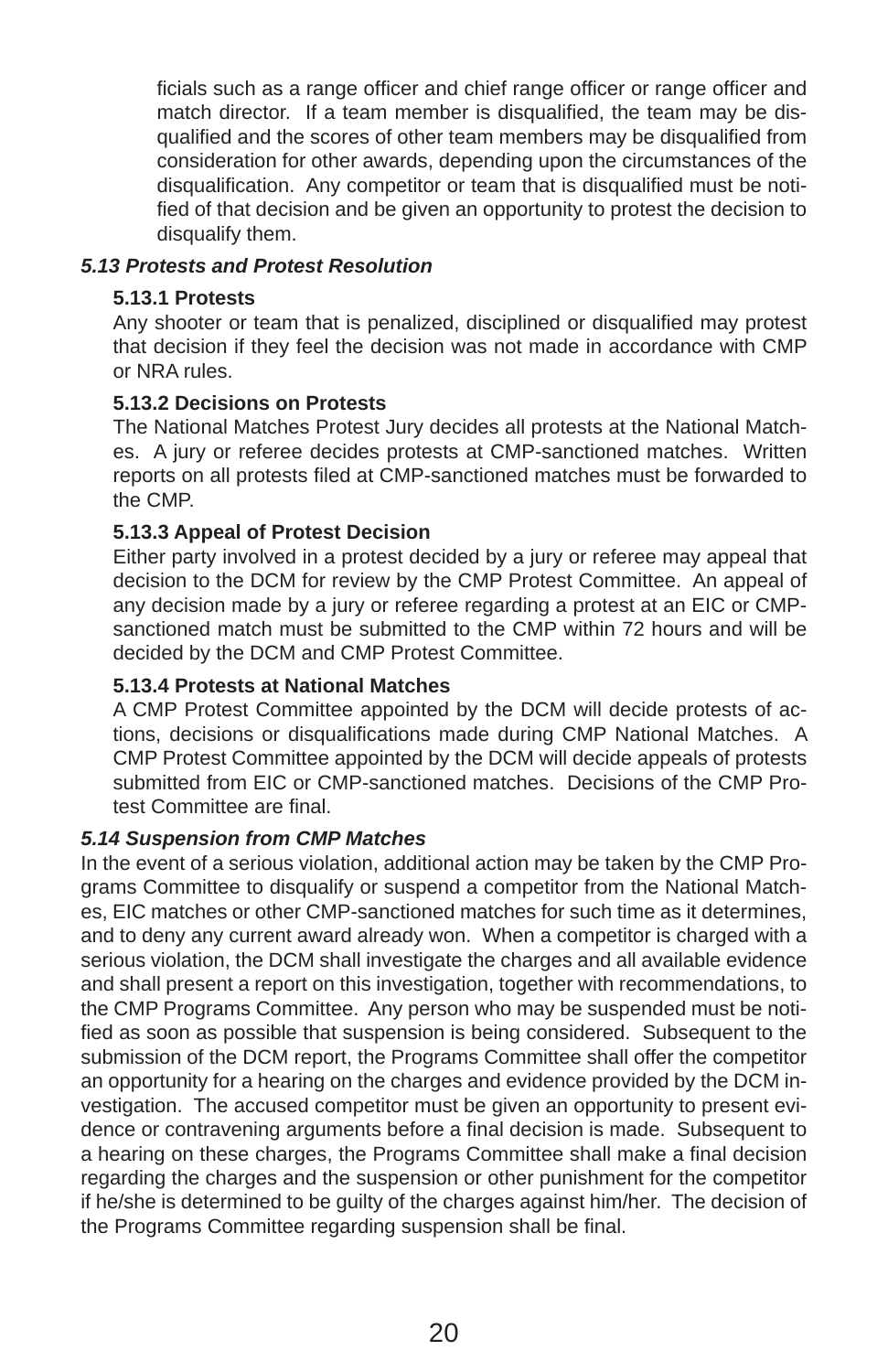## **6.0 Firearms, Ammunition and Equipment**

Competitors in National Trophy Rifle and Pistol Matches, EIC matches or other CMP sanctioned matches must use rifles or pistols that comply with these rules.

#### *6.1 General Service Rifl e Rules*

Service rifles are rifles that must be used in National Trophy Rifle Matches and CMP-sanctioned Service Rifle Matches (Rule 2.0 and Rule 8.0). The following general rules apply to all service rifles.

#### **6.1.1 General Service Rifl e Requirements**

All service rifles must comply with these requirements:

- (1) Trigger Pull: Must be at least 4.5 pounds.
- (2) Stocks: Must be standard military-issue wood or synthetic material stocks or similar stocks of commercial manufacture.
- (3) Gas system: Must be fully operational.
- (4) Front and rear sights: Must be of U.S. Army design (either service or match). Rear sight aperture openings must be round. Front sights must have square-topped posts.

#### **6.1.2 Service Rifl e Modifi cations**

No modifications or alterations to the service rifle are permitted except modifications or alterations that are specifically permitted by these rules. Modifications described in this rule do not apply to As-Issued Military Rifles defined in Rule 6.3. Specific features or modifications that are permitted or prohibited on Service Rifles are:

- (1) No alteration or modification may change the external configuration of the rifle.
- (2) Rear sight windage and elevation adjustments may be modified to allow finer adiustments.
- (3) The dimensions of the rear sight aperture (internal diameter) and the front sight post (width) may vary from standard military dimensions. The rear sight aperture may have a fixed, non-adjustable aperture insert. A corrective lens may be inserted in the rear sight hood. The rear sight hood diameter may not be longer than 0.70" or larger than 0.50" in diameter.
- (4) Internal modifications may be made to improve functioning and accuracy. A special match barrel may be installed. Synthetic materials may be applied to the interior of the stock to improve the bedding. No modification may interfere with the original functioning of the rifle and its safety devices.
- (5) Stocks may have any color. Metals may have any finish. Metal components may be either steel or aluminum alloy.
- (6) The application of a manufacturer's mark, service identification or other similar branding is permitted and does not constitute a prohibited alteration to the exterior dimensions of the rifle.
- (7) Permanent non-slip surface finishes may not be added to the rifle, but spray adhesives may be used on the rifle.

#### *6.2 Specifi c Service Rifl e Rules*

Competitors may use any of the following rifles in the National Trophy Rifle Matches and CMP sanctioned EIC Matches (Rule 2.0, 3.0 and 8.0).

#### **6.2.1 U.S. Rifl e, Caliber .30, M1**

The rifle must be a rifle that was issued by the U.S. Armed Forces or a commer-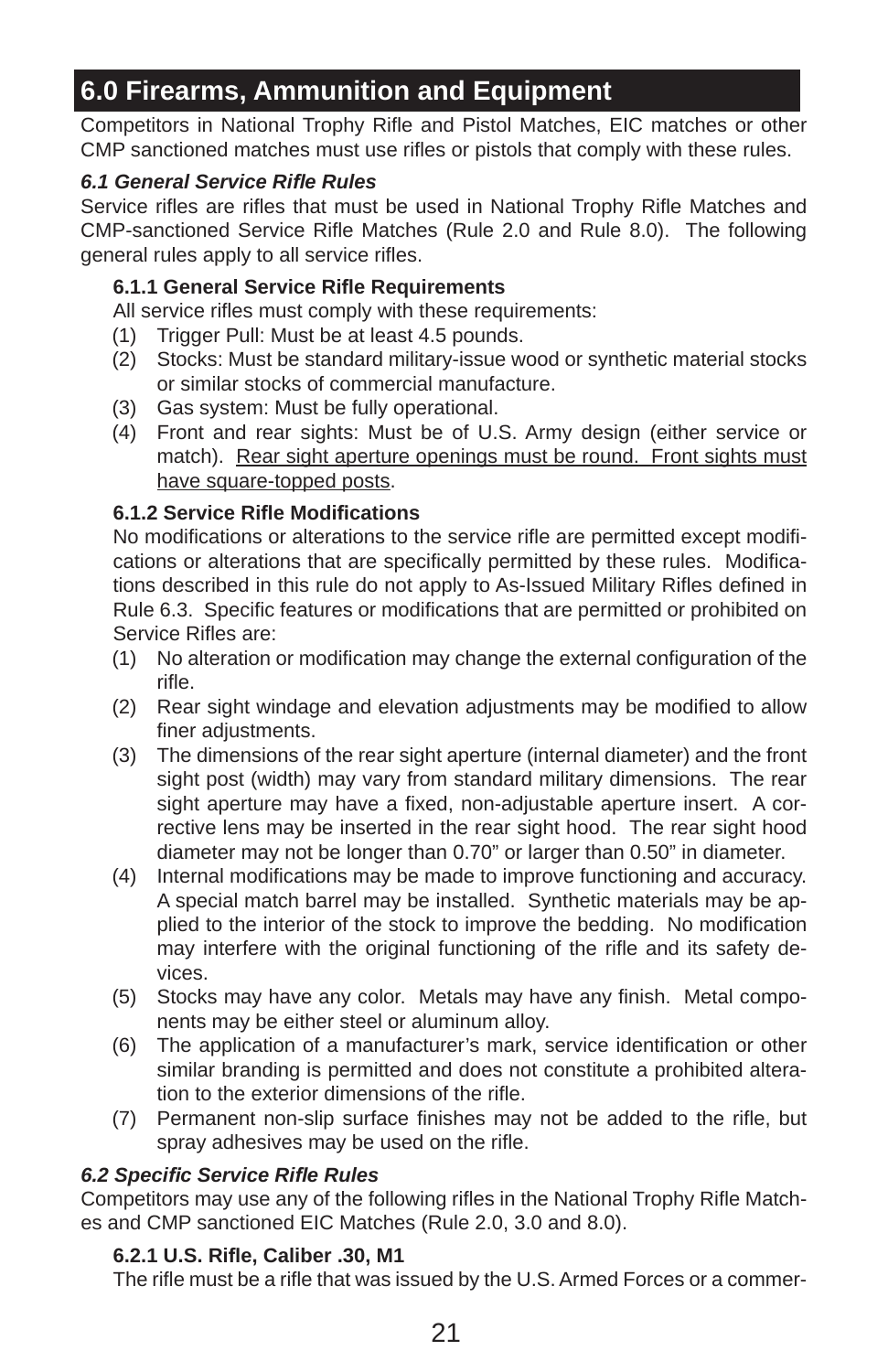cial rifle of the same type and caliber. M1 rifles used in Service Rifle matches (Rule 8.0) may be chambered for either the .30-06 or 7.62mm cartridge.

#### **6.2.2 U.S. Rifl e, Caliber 7.62mm, M14**

The rifle must be a rifle that was issued by the U.S. Armed Forces or a commercial rifle of the same type and caliber. M14 rifles must be chambered for the 7.62mm cartridge and comply with the following specific requirements.

- (1) Stock dimensions must be no more than 2 inches wide at a point immediately to the rear of the front band, no more than 2.5 inches wide at the front and rear of the receiver, and have a continuous taper from receiver to front band. The width at the receiver may be carried through to the butt plate.
- (2) To improve operation, the spindle valve may be locked in the open position and the gas cylinder plug may be altered by making an axial hole in the center that is approximately 1/64" in diameter.
- (3) The hinged butt plate may only be used in the folded position.
- (4) The M1 Garand butt plate may be used as a substitute for the standard M14 hinged butt plate.
- (6) Magazine capacity may not exceed 20 rounds. All M14 or similar commercial rifles must be used with full-length 10 or 20 round capacity magazines. Magazines with a maximum capacity of 10 rounds may be used, provided the length of the magazine box is the same as the standard service 20-round magazine.
- (7) Vented barrel extensions with the same external dimensions as the M14 flash suppressor, but without the bayonet lug, may be installed. A muzzle brake designed to reduce recoil is not permitted.
- (8) The rifle must comply with external and stock dimensions given in the table below: table



15

| Ref. | <b>Maximum allowable dimensions</b>                                                                             |                                 |
|------|-----------------------------------------------------------------------------------------------------------------|---------------------------------|
| (1)  | Depth immediately behind stock ferrule                                                                          | $3\frac{1}{4}$                  |
| (2)  | Depth at front end of trigger housing bedding pads                                                              | 4"                              |
| (3)  | Depth at front toe of pistol grip                                                                               | $6\frac{1}{8}$                  |
| (4)  | Depth at toe of stock                                                                                           | 8"                              |
| (5)  | Distance from rear of magazine (inserted and<br>locked) across top of magazine release to toe of<br>pistol grip | Not less than<br>$6\frac{1}{4}$ |
| (6)  | Width at front end of trigger housing bedding pads                                                              | $2\frac{1}{2}$                  |
| (7)  | Total length from tip of suppressor to butt plate                                                               | 45"                             |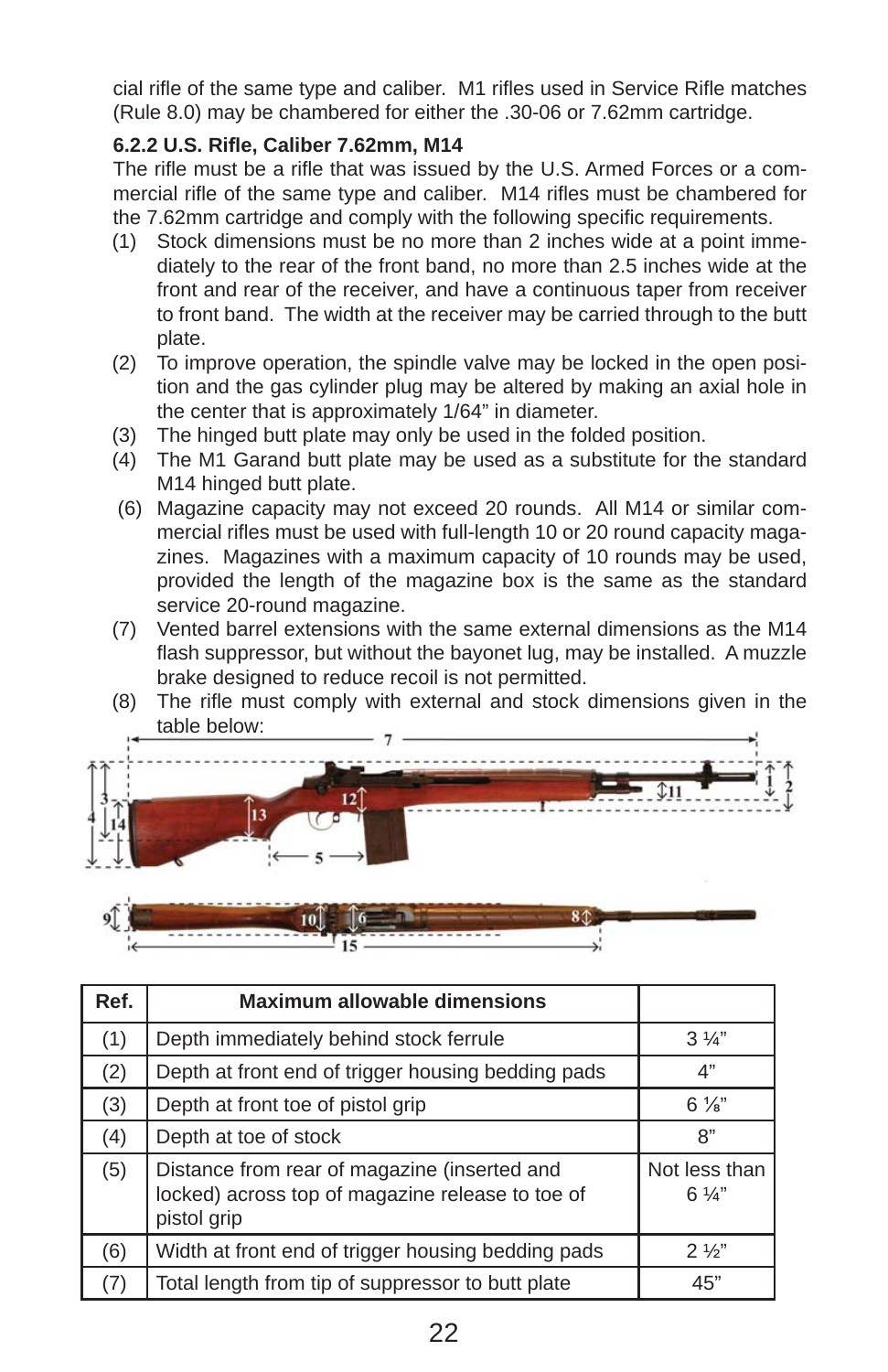| Ref. | <b>Maximum allowable dimensions</b>                            |                                                           |
|------|----------------------------------------------------------------|-----------------------------------------------------------|
| (8)  | Stock width immediately behind stock ferrule                   | 2"                                                        |
| (9)  | Stock width at rear of stock                                   | $2\frac{1}{2}$                                            |
| (10) | Stock width at front and rear of the receiver                  | $2\frac{1}{2}$                                            |
| (11) | Stock depth immediately behind front stock ferrule             | $1\frac{3}{4}$                                            |
| (12) | Stock depth where tips of trigger housing bedding<br>pads rest | 2"                                                        |
| (13) | Stock depth from toe of pistol grip to comb of stock           | $4\frac{1}{2}$                                            |
| (14) | Stock depth at butt plate                                      | $5\frac{1}{2}$                                            |
| (15) | Total length from stock ferrule                                | 33 1/ <sub>2</sub> " with<br>butt plate,<br>min. 32 1/2") |

#### **6.2.3 U.S. Rifl e, Caliber 5.56mm, M16**

The rifle must be an M16A2 or M16A4 rifle issued by the U.S. Armed Forces or a commercial rifle of the same type and caliber. M16 rifles must be chambered for the 5.56mm cartridge and comply with the following specific requirements:

- (1) Modification to make automatic fire impossible without removing, replacing or altering parts is allowed.
- (2) Metal or synthetic (polymer) magazines with standard service 20 or 30-round box magazine dimensions must be attached during the firing of all courses and in all positions. A 10-round magazine with the same external dimensions as a standard service 20-round box magazine may be used. A dummy magazine with a ramp for single shot loading may be used if this magazine has the same external dimensions as the standard service 20-round box magazine. Standard service 20-round magazines are straight, without curves. Standard service 30-round magazines are curved.
- (3) The front sight post may be fixed or lockable.
- (4) To stabilize the rear sight assembly, it may be fitted with one or more pins extending down into the receiver or with stabilizing projections extending forward no more than 5/16" into the top groove of the carrying handle.
- (5) The flash suppressor and bayonet lug may be removed or the rifle may be manufactured without a flash suppressor or bayonet lug. A vented barrel extension may be attached. Barrel length may not exceed 20 inches, as measured to the end of the rifling in the barrel.
- (6) A screw may be inserted in the back radius of the pistol grip where it joins the lower receiver. This screw may extend into the rear lock-down lug of the upper receiver for the purpose of securing the upper and lower receivers. The screw head may not protrude above the original surface of the receiver. Both ends of the original takedown pin must remain in place so that the original outside configuration is not changed.
- (7) Upper receivers may not be changed during the firing of any match.
- (8) An external device may be attached to prevent selector lever movement to the auto position.
- (9) The front sling swivel may be attached to the front ferrule of the hand guard or front tip of the "tube" (in the case of a floating barrel system) as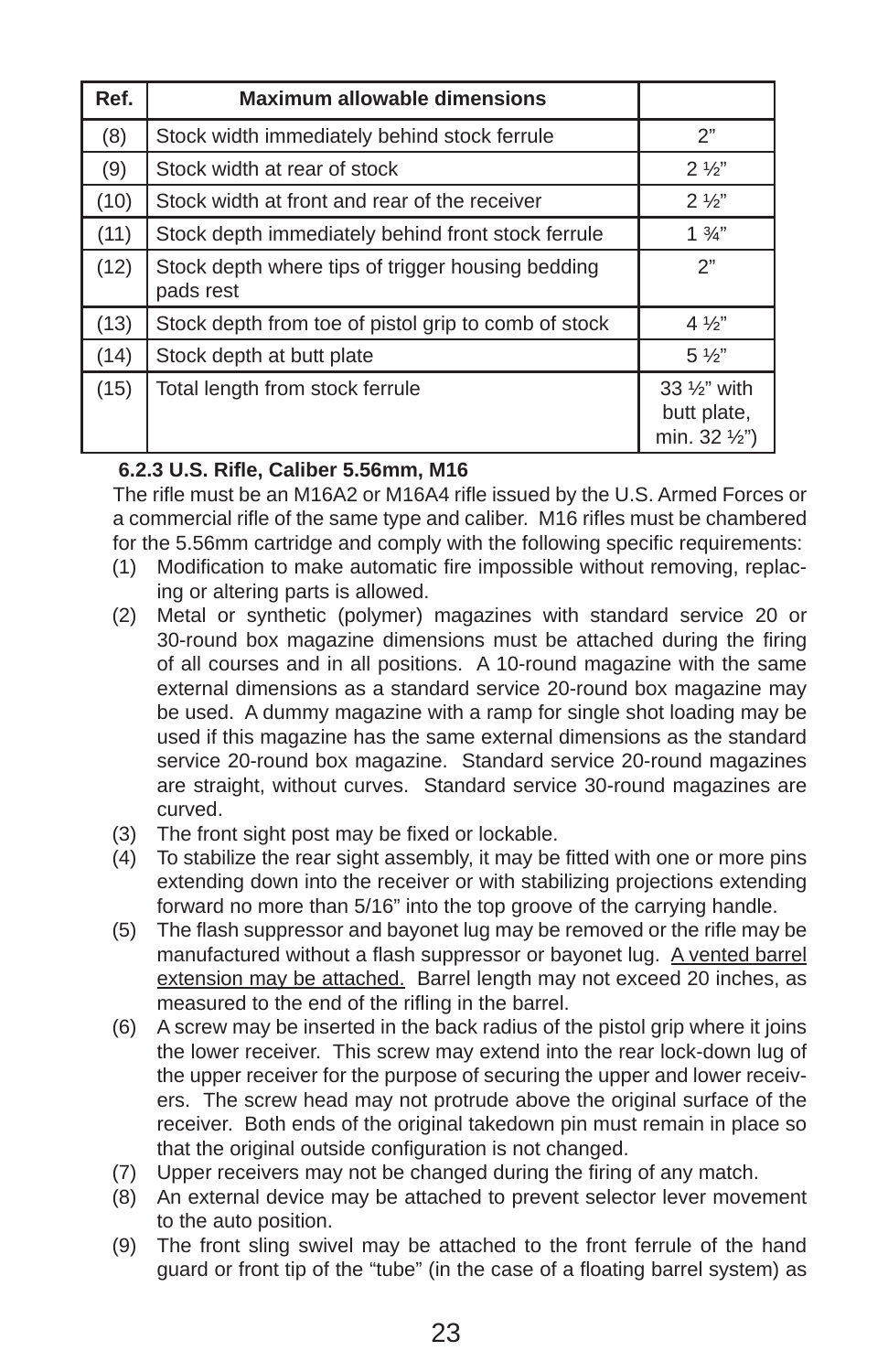long as it remains in the 6 o'clock position and is no more than ½ inch from the original sling swivel location.

- (10) The M16A1 rifle (short) butt stock or the commercial equivalent, or a fixedlength aftermarket stock that will reduce the length of pull to no less than 10 inches may be installed on an M16A2 or M16A4 rifle or the commercial equivalent. Any aftermarket stock must have the same external characteristics as the A2 or A1 stocks except for the shorter length. Collapsible stocks of the type used on M16 M4/M4A1 Carbines are not permitted. The same butt-stock must be used for all stages of a competition.
- $(11)$  If an M16 A4 or a commercial equivalent rifle with a removable carry handle is used, the rifle must be equipped with a carry handle and rear sight that has the same configuration as the carry handle on the M16 A2 (height, type of sight, etc.). No optical sights are permitted. The carry handle must be attached to the rifle in such a way that the sight radius remains the same as the M16A2 rifle. A higher front sight base (.060") or lower rear sight base/ carry handle (.060") may be used to allow proper zeroing of the rifle from 100 to 1,000 yards.
- (12) A standard hand guard or tube without an accessory rail must be used. The sling swivel can attach to the front ferrule of the hand guard or the front tip of the tube in accordance with Rule 6.2.3 (10).
- (13) A DVC-T-30 or commercial equivalent case deflector may be attached.

#### *6.3 As-Issued Military Rifl e Rules*

The following rules apply to all rifles that are used in CMP-sanctioned CMP Games Matches for as-issued military rifles (Rule 3.0 and Rule 9.0).

#### **6.3.1 As-Issued Military Rifl e Requirements**

The following rules apply to all as-issued U. S. and foreign military rifles unless specific exceptions are noted in the rules:

- (1) All as-issued military rifles must be rifles that were commonly issued to
- U. S. Armed Forces or to foreign military personnel.
- (2) The rifle must be in as-issued condition, with a standard stock and sights.
- (3) The rifle must conform to the weight and dimensional specifications of the standard-issue service rifle. Weights, including bayonets, may not be attached or added to the rifle, but issue oilers or cleaning kits may be placed in the stock.
- (4) Commercial or replica versions of as-issued military rifles are not permitted.
- (5) Rebarreling with a barrel of as-issued dimensions is permitted. A replacement barrel must have the same exact contours and cuts as the original as-issued barrel.
- (6) Only government-issue parts or government or commercial parts of the exact same weight and dimensions may be used.
- (7) Sights must be of the same types that were on rifles issued to regular military personnel. Special purpose sights designed for sniping or competition are not permitted.
- (8) Rifles may be accurized only by the careful assembly of standard parts.
- (9) The use of flash suppressors, cheek pads, recoil pads, or stock extensions are prohibited.
- (10) Bayonets may not be attached to As-Issued Military Rifles during competitions.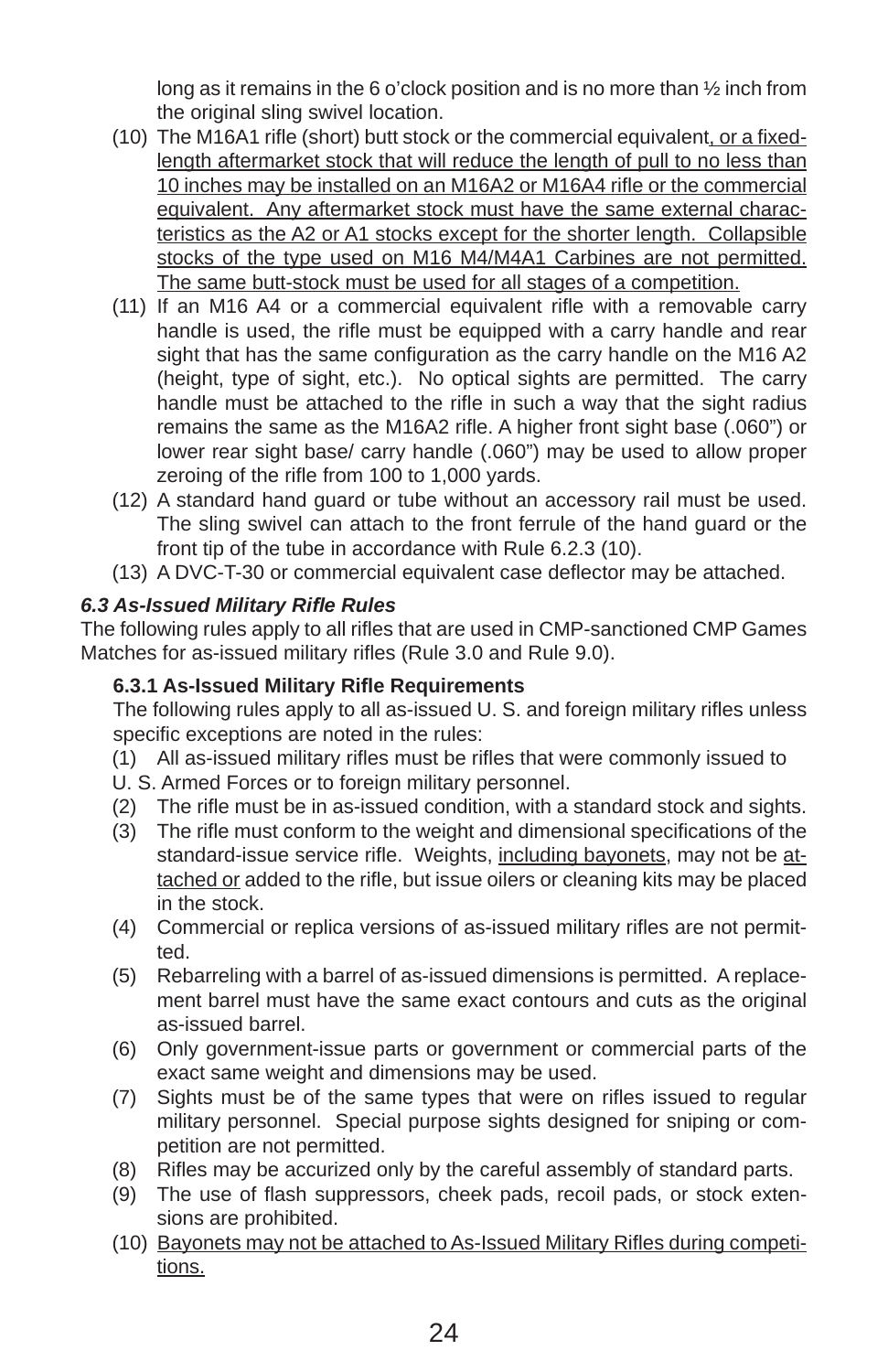#### **6.3.2 As-Issued M1 Garand**

The rifle must be a Caliber .30 U. S. M1 Garand rifle that was issued by the U.S. Armed Forces and be in as-issued condition. A Caliber .30 M1941 Johnson rifle or a U.S. Carbine Caliber .30 M1 may be fired in matches designated for M1 Garand rifles.

- (1) These rifles must be as issued by the U.S. Armed Forces, with standard stock and sights.
- (2) Trigger pulls may not be less than 4.5 pounds, except that the M1941 Johnson may have a trigger pull of not less than 3.5 pounds.
- (3) "NM" rifles, or rifles with NM parts, including NM sights, may not be used in the rifle, except that NM operating rods may be used.
- (4) The use of shims made of any material is prohibited. The presence of fiberglass, epoxy, glue or any other filler is prohibited. Laminated stocks and stocks made of synthetic materials are prohibited.
- (5) As-issued M1 Garands must be chambered for the .30-06 cartridge. No rifles chambered for the 7.62mm NATO (.308) cartridge may be used.
- (6) M1C and M1D Garands, with telescopes detached, are considered to be As-Issued M1 Garands, provided that they comply with other requirements for As-Issued M1 Garands.

#### **6.3.3 As-Issued M1903 Springfi eld**

The rifle must be a standard issue service rifle that was issued by the U.S. Armed Forces and be in as-issued condition. Permitted rifles are the Caliber .30 U. S. Model 1903 and Model 1903 A3 Springfield rifles, except that Caliber .30 U. S. Model 1903 Springfield rifles manufactured by Springfield Armory with serial numbers of 810,000 or lower or by Rock Island Arsenal with serial numbers of 285,506 or lower may not be used in any CMP-sanctioned competition.

- (1) Rifl es must be as issued by the U.S. Armed Forces, with standard stock and sights.
- (2) Trigger pulls on the M1903 Springfield may not be less than 3.5 pounds.
- (3) Sights must be of the same types that were on rifles issued to regular military personnel. Special purpose sights designed for sniping, target practice or competition are not permitted.
- (4) Sights with USMC dimensions for aperture diameter and front sight blade thickness are permitted on both M1903 and M1903A3 rifles. The rear sight aperture may be enlarged by drilling or reaming and a wider front sight blade may be installed. The A3 rear sight must remain as issued except for the larger aperture. The top of the front sight blade must not be wider than 0.100". The rear sight aperture must not be larger than 0.100".
- (5) The use of shims made of any material is prohibited. The presence of fiberglass, epoxy, glue or any other filler is prohibited. Laminated stocks and stocks made of synthetic materials are prohibited.
- (6) Only U.S. Government Issue parts or non-U. S. Government or commercial parts of the exact same weight and dimensions may be used.
- (7) Springfield rifles may be fired with as-issued front sight covers in place on the rifle. Legal sight covers include the common front sight covers made by Springfield Arsenal, Rock Island Arsenal, and Remington, and the higher Marine Corps front sight cover made for the Marine Corps front sight. Commercial equivalents of those covers may be used. No sight cover may be higher than 1.6" when measured from the bottom of the barrel.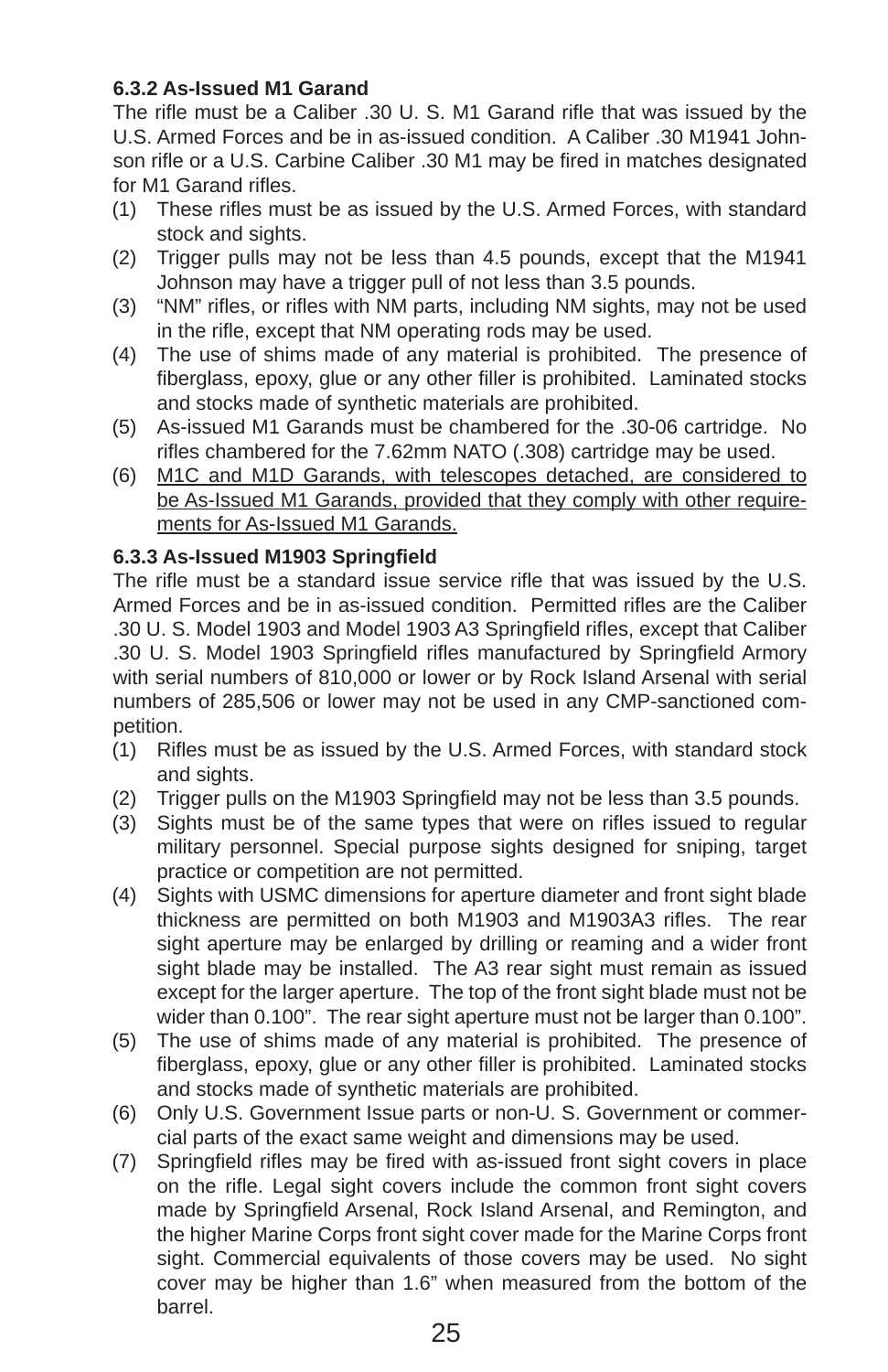#### **6.3.4 Other As-Issued U. S. Military Rifl es**

The rifle must be a manually operated rifle that was issued by the U.S. Armed Forces and be in as-issued condition. Permitted rifles are the Caliber .30 U.S. Model 1917 and U. S. Krag.

- (1) These firearms must be as issued by the U.S. Armed Forces, with standard stock and sights.
- (2) Trigger pulls may not be less than 4.5 pounds.
- (3) Sights must be of the same types that were on rifles issued to regular military personnel, except that as-issued aperture rear sights on U. S. Krag rifles may be enlarged to a maximum of 0.100" and the front sight may be retrofitted with a blade with the same profile as the as-issued sight that is not wider than 0.100".
- (4) The use of shims made of any material is prohibited. The presence of fiberglass, epoxy, glue or any other filler is prohibited. Laminated stocks and stocks made of synthetic materials are prohibited.
- (5) Only U.S. Government Issue parts or non-U. S. Government or commercial parts of the exact same weight and dimensions may be used.
- (6) As-issued M1917 rifles must be chambered for the .30-06 cartridge. U. S. Krag rifles must be chambered for the .30-40 Krag cartridge.

#### **6.3.5 As-Issued M1 Carbine**

The firearm must be a U. S. M1 or M1A1 Carbine chambered for the Caliber .30 Carbine cartridge that was issued by the U.S. Armed Forces, manufactured by Inland, IBM, Irwin-Pedersen, National Postal Meter, Quality Hardware, Rock-Ola, Saginaw Steering Gear, Standard Products, Underwood or Winchester. Carbines made by any other manufacturer may be fired out-of- competition (see Rules 4.11 and 6.2.7) if permitted by the match sponsor.

- (1) Carbines must be as issued by the U.S. Armed Forces, with standard stock and sights.
- (2) Trigger pulls may not be less than 4.5 pounds.
- (3) Carbines must conform to the weight and dimensions of the standard issue M1 Carbine. Weight may not be added.
- (4) M1 Carbines may be equipped with any stock made for an M1 or M2 Carbine.
- (5) Standard-issue 15-round magazines or magazines with the same shape, length and configuration must be used. 30-round magazines may not be used.
- (6) Only U.S. Government Issue parts or non-U. S. Government or commercial parts of the exact same weight and dimensions may be used.
- (7) Sights must be of the same types that were on rifles issued to regular military personnel.
- (8) Rebarreling with a barrel of as-issued dimensions is permitted. Replacement barrels must have the same exact contours and cuts as the asissued barrel.
- (9) The use of shims made of any material is prohibited. The presence of fiberglass, epoxy, glue or any other filler is prohibited. Laminated stocks and stocks made of synthetic materials are prohibited.
- (10) As-issued M1 Carbines must be chambered for the Caliber .30 Carbine cartridge.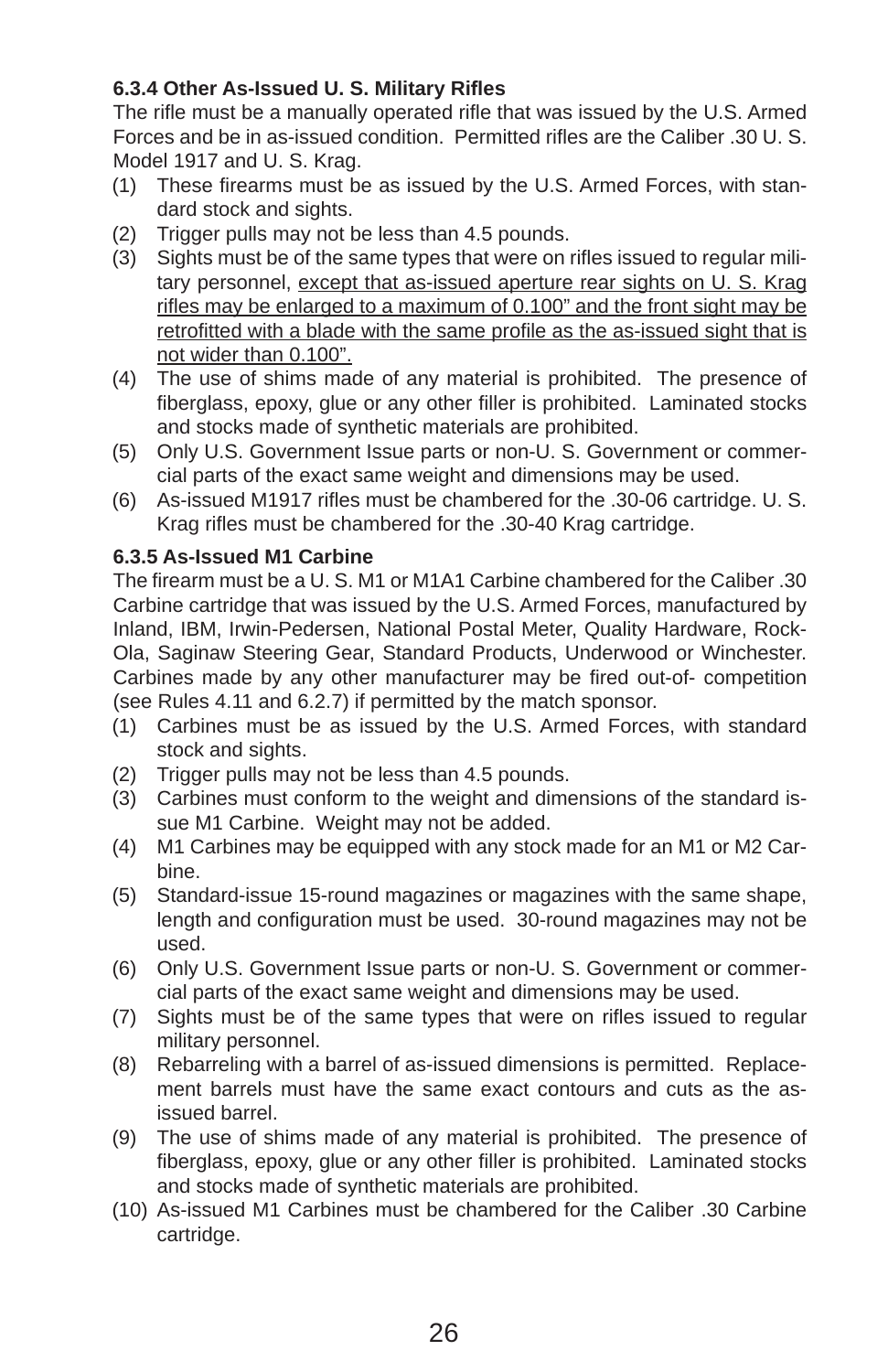#### **6.3.6 As-Issued Foreign Military Rifl e**

The rifle must be a rifle that was issued by the Armed Forces of a country other than the U. S. and be in as-issued condition. All as-issued foreign military rifles must be manually operated bolt-action or straight-pull rifles. Semi-automatic or fully automatic rifles are not permitted.

- (1) These firearms must be as issued by the foreign government, with a standard stock and sights.
- (2) Trigger pulls may not be less than 3.5 pounds.
- (3) Rifles must conform to the weight and dimension specifications of the standard issue service rifle. Weights may not be added to the rifle.
- (4) Only Government Issue parts or commercial parts of the exact same weight and dimensions may be used.
- (5) Sights must be of the same types that were on rifles issued to regular military personnel. Special purpose sights designed for sniping or target practice are not permitted.
- (6) Rifles that were issued with sharp-edged, inverted  $V$  ("barleycorn") front sights may be retrofitted with flat-topped post front sights of military type. Retrofitted front sights may not have copper bead or colored aiming elements. Retrofitted front sights may not be wider than 0.100".
- (7) Rifles that were issued with side-mounted front sling swivels may be retrofitted with sling swivels of military type (not quick detachable) that are positioned in the 6 o'clock location, relative to its original sling swivel location (may not be moved forward or rearward from that point). If the issue swivel was narrower than 1 1/4" the retrofit swivel may be 1  $\frac{1}{4}$ ". The as-issued sling may be replaced with a standard U. S. military sling (Rule 6.9.1).
- (8) Rifles may be accurized only by the careful assembly of standard parts.
- (9) Rebarreling with a barrel of as-issued dimensions is permitted.
- (10) Shims made of wood, fabric, paper, metal or other similar material, of types that were originally installed by military arsenals in these rifles and that are placed between the stock and the action, barrel or trigger assembly are permitted. No other modifications or alterations of the "as-issued" rifle such as the use of glass or epoxy bedding in any location are permitted. The use of synthetic or laminated stocks is not permitted unless such stocks are original Government Issue stocks.
- (11) All as-issued rifles must be chambered for the cartridge for which they were originally chambered.

#### *6.4 Unlimited and Special Military Rifl es*

Match sponsors may, at their option, offer competition events or special category competitions for modified or special military rifles that do not comply with Rule 6.3 for as-issued military rifles. Scores fired with rifles in these classes must be recorded and ranked separately from as-issued military rifle scores (Rule 6.3) and must not be reported to CMP as scores fired with as-issued military rifles. Recognized Modified and Special Military Rifle Classes that may be used in CMPsanctioned CMP Games Matches (Rule 3.0 and Rule 9.0) are:

#### **6.4.1 Unlimited M1 Garand Rifl es**

An Unlimited M1 Garand is an M1 Garand-type rifle that does not comply with Rule 6.3 for As-Issued M1 Garands. Unlimited M1 Garands may be fired in a sanctioned match if an Unlimited M1 Garand event or category is included in the match program. Unlimited M1 Garands must have an M1 Garand external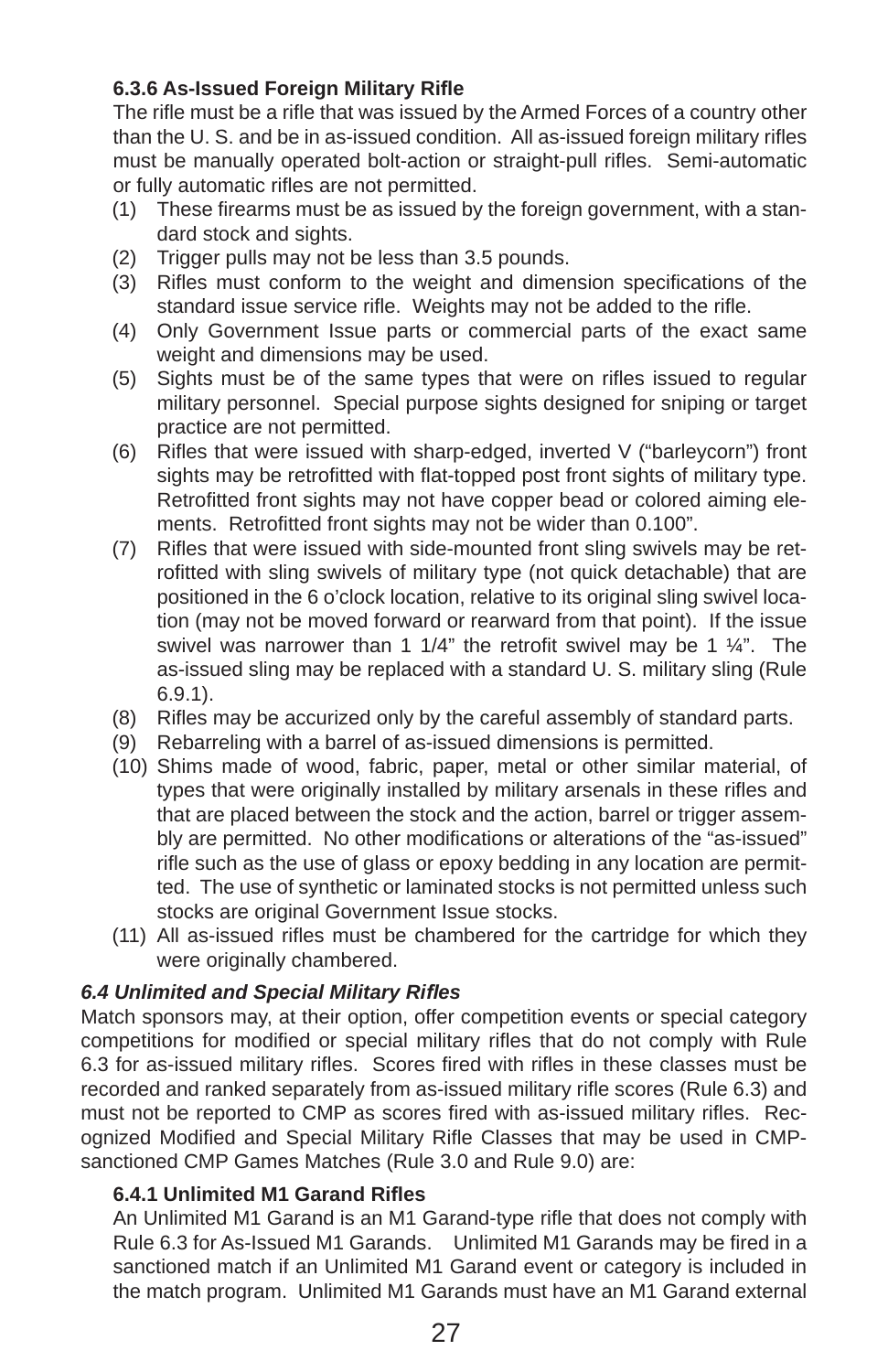configuration, may weigh no more than 10.5 pounds and must have a trigger pull of at least 4.5 pounds. Unlimited M1 Garands include, but are not limited to the following:

- (1) National Match M1 Garands or M1 Garands with "NM" parts other than NM operating rods.
- (2) M1 Garands modified to fire the 7.62mm NATO cartridge.
- (3) M1 Garands with accurizing modifications such as glass bedding, sight adjustments finer than one minute of angle, modified upper hand guards, etc.
- (4) Commercial, replica or foreign manufactured M1 Garands.
- (5) M1 Garands with U. S. Government glass bedding or shims.

#### **6.4.2 Modern Military Rifl e**

Semi-automatic military-type rifles of U. S. or foreign manufacture that fulfill these requirements may be fired if a Modern Military Rifle event or category is included in the match program:

- (1) Must be semi-automatic military or military-type rifles. The weight and exterior configuration of these rifles must be the same as that of the original military rifle.
- (2) Magazines with a capacity of more than 30 rounds may not be used. The magazine may not be used to support the rifle in a firing position (may not rest on the ground or arm).
- (3) Rifles must generally be standard production or as-issued rifles with no special accurizing.
- (4) Sights must be military-type sights. Optical sights are permitted only if the match program specifically permits optical sights.

#### *6.5 General Pistol Rules*

The following general rules apply to all pistols that are used in CMP sanctioned matches.

#### **6.5.1 General Pistol Requirements**

All pistols must comply with the following specific requirements:

- (1) Standard stock of wood or synthetic material or a similar stock of commercial manufacture that retains the "as-issued" profile and that does not interfere with the functional or maintenance features of the pistol. Metal grips and Pachmayr-style wrap-around grips are not permitted. The stock must be functionally identical for right or left-hand use.
- (2) The trigger pull must be at least 4 pounds. If a trigger shoe is attached, the trigger weight must be suspended at the center-point of the trigger when the trigger is checked.
- (3) Pistols may have only open sights with a non-adjustable front sight. The rear sight may be adjustable, but must have an open "U" or rectangular notch.
- (4) No external alterations, additions or changes to the configurations or appearance of the pistol may be made unless those specific alterations, additions or changes are explicitly permitted by these rules.

#### **6.5.2 Permitted Pistol Features**

No modifications or alterations to the service pistol are permitted except modifications or alterations that are specifically permitted by these rules. Any pistol may have the following specific features or modifications: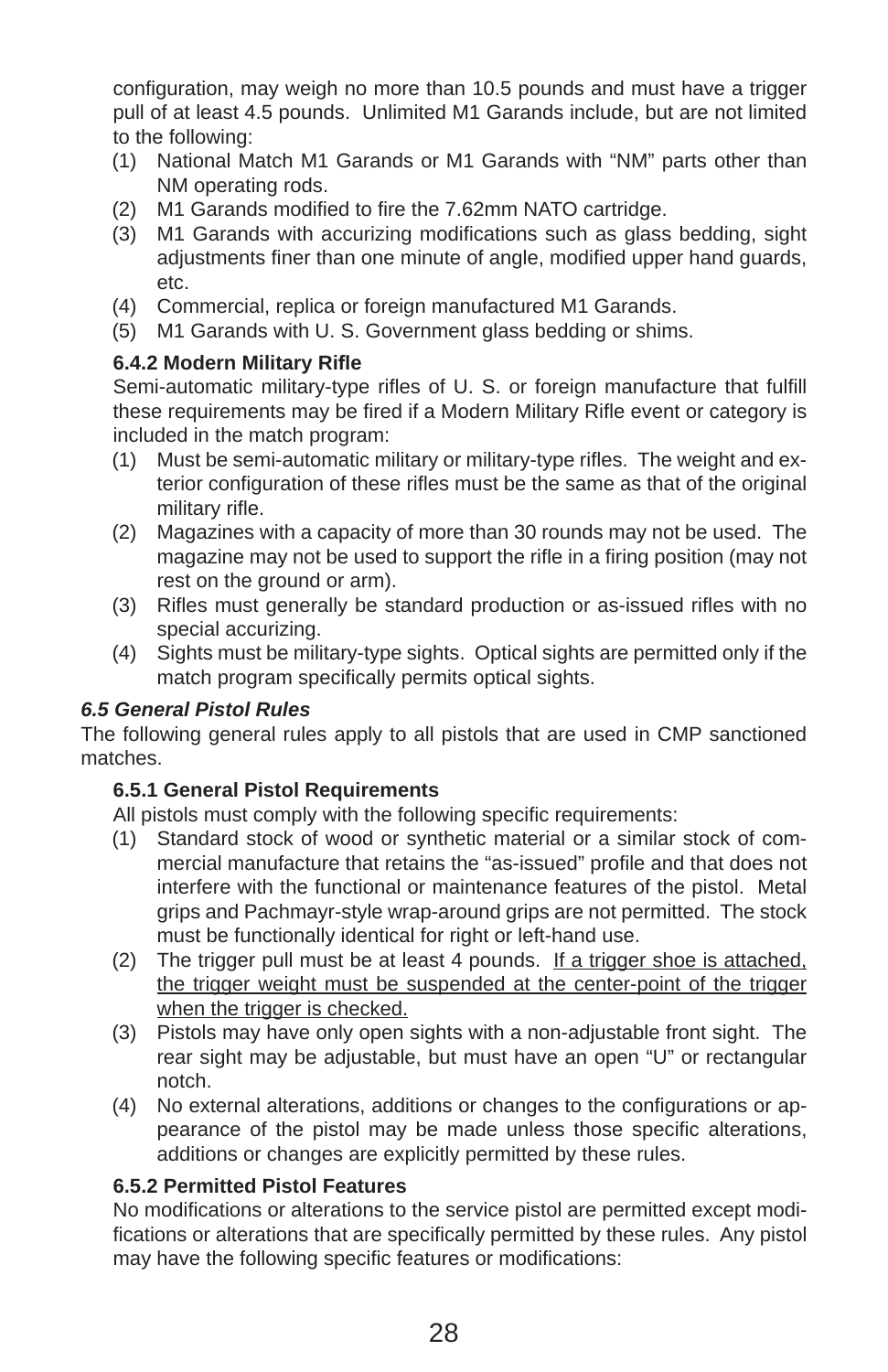- (1) A higher front sight may be used to accommodate the height of the adjustable rear sight. A dovetailed front sight must be fixed and contoured to the slide.
- (2) The fore strap and rear of the grip may be checkered or stippled.
- (3) Trigger shoes and trigger stops, internal or external.
- (4) External finish may be blued, Parkerized or bright. All other external alterations, additions or changes to the appearance or configuration of the assembled arm are prohibited, except as permitted in these rules.
- (5) Holes, filled or unfilled, that are drilled in the slide to facilitate optical sight mounting are not considered external alterations and are permitted.
- (6) Internal modifications to improve functioning and accuracy (e.g., a special match barrel may be fitted). However, the modifications may not interfere with the proper functioning or safety devices of the firearm.
- (7) All safety features must remain in place and operate properly.
- (8) The application of a manufacturer's mark, service identification or other similar branding is permitted and does not constitute a prohibited alteration to the exterior dimensions of the pistol.

#### *6.6 Pistols Permitted and Specifi c Requirements*

Competitors may use any of the following U. S. service pistols in the National Trophy Pistol Matches and CMP-sanctioned Service Pistol Matches.

#### **6.6.1 U.S. Pistol, Caliber .45, M1911 or M1911A1**

The pistol must be a pistol that was issued by the U.S. Armed Forces or a commercial pistol of the same type and caliber. The pistol must also comply with the following specific requirements.

- (1) The stock must not cover the mainspring housing or prevent holstering in the standard service holster. The stock must not be more than 1.300" wide between right and left extremities.
- (2) Barrel length may not exceed 5.100."
- (3) The trigger may be extended, adjustable and vented.
- (4) The mainspring housing may be straight or arched, checkered or stippled. The mainspring housing may not be covered with any material.
- (5) The slide may have the curved "relief cut" (Gold Cup dimple) at the rear of the ejection port.
- (6) The ejection port may be lowered to aid in ejection.
- (7) A flat surface may be milled immediately in front of and behind the dovetail to aid in securely mounting adjustable rear sights.
- (8) A cut may be made at the extreme rear of the slide to allow for rear sight clearance and vertical movement. The original dovetail slot may be milled off and a new dovetail cut.
- (9) The distance between sights, measured from the apex of the front sight to the rear face of the rear sight, must not be more than 7.25".
- (10) All pistol hammers must have a functioning captive half-cock notch that prevents the hammer from falling when the trigger is pulled in the halfcock position or be a series 80-type pistol with a series 80 hammer and fully functional firing pin block or have a series 80-type hammer with a half-cock shelf that does not allow the hammer to fall more than .090".

#### **6.6.2 U.S. Pistol, 9mm, M9**

The pistol must be a pistol that was issued by the U.S. Armed Forces or a commercial pistol of the same type and caliber. The pistol must also comply with the following specific requirements.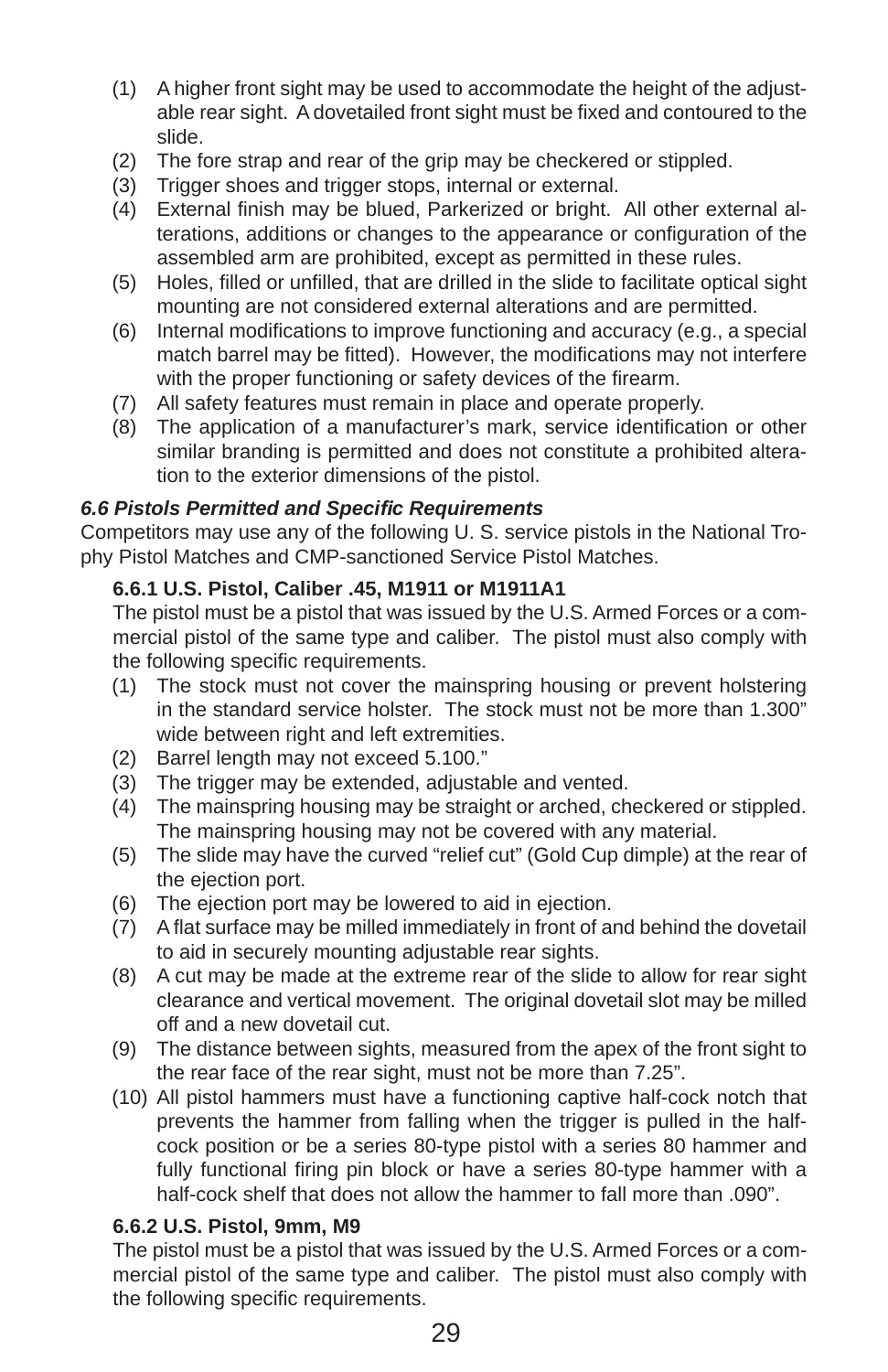- (1) The pistol may have either a standard M9/M9A1 slide (with accessory rail built into the receiver in front of the trigger guard) or the M92FS–type slide or a non-standard (i.e. Brigadier) slide.
- (2) Barrel length of no less than 4.9" or longer than 5.0."
- (3) Overall length of no less than 8.52" or longer than 8.62."
- (4) A specially designed barrel may be used, providing it does not measure more than .700 inch outside diameter and meets the length measurements of the issued barrel. This barrel dimension may be achieved with the use of a larger barrel or a sleeve fitted to the end of the barrel. Threading the barrel to fit the sleeve is permitted.
- (5) The distance between sights, measured from the apex of the front sight to the rear face of the rear sight, must not be more than 7.5 inches.
- (6) The stock must not be more than 1.500" wide between left and right extremities.
- (7) The trigger may be extended, adjustable and vented.
- (8) The fore strap and rear of the grip may be covered with a non-slip adhesive tape, but the tape may not be continuously wrapped around the grip.
- (9) The double action capability of the firing mechanism must be operable.

| Legal and Illegal Service Pistol Modifications (Table 1) |       |                  |                                                                                                                                                     |  |
|----------------------------------------------------------|-------|------------------|-----------------------------------------------------------------------------------------------------------------------------------------------------|--|
| Modifications to M1911 .45 cal. and M9 9mm type pistols  |       |                  |                                                                                                                                                     |  |
| <b>Pistol Features</b>                                   | Legal | <b>Not Legal</b> | <b>Notes</b>                                                                                                                                        |  |
| <b>External Finish</b>                                   | X     |                  | May be blued, parkerized or bright;<br>may be any color, external dimen-<br>sions of pistol may not be changed.                                     |  |
| Holes In Slide or<br>Frame                               | X     |                  | Filled or unfilled holes used for optical<br>sight mount may be present on slide<br>or frame; optical sight mounts must<br>be removed.              |  |
| <b>Slide Serrations</b>                                  | X     |                  | Serrations on the rear (as-issued) and<br>front of the slide are permitted                                                                          |  |
| Replacement<br>Grips                                     | X     |                  | Grips, right and left, must be mirror<br>image grips, with no thumb rest. Any<br>type of grip screw (slotted, Phillips,<br>hex, etc.) is permitted. |  |
| Pachmayr style<br>wrap-around grips                      |       | X                | Pachmayr-style wrap- around grips<br>are not legal                                                                                                  |  |
| Wrap-around<br>grips with finger<br>grooves              |       | X                |                                                                                                                                                     |  |
| Palm swell grips                                         |       | X                | Grip profile as seen from the side or<br>rear must be straight; like as-issued<br>grips.                                                            |  |
| <b>Metal Grips</b>                                       |       | X                | Heavy grips cannot be used to add<br>weight to the pistol                                                                                           |  |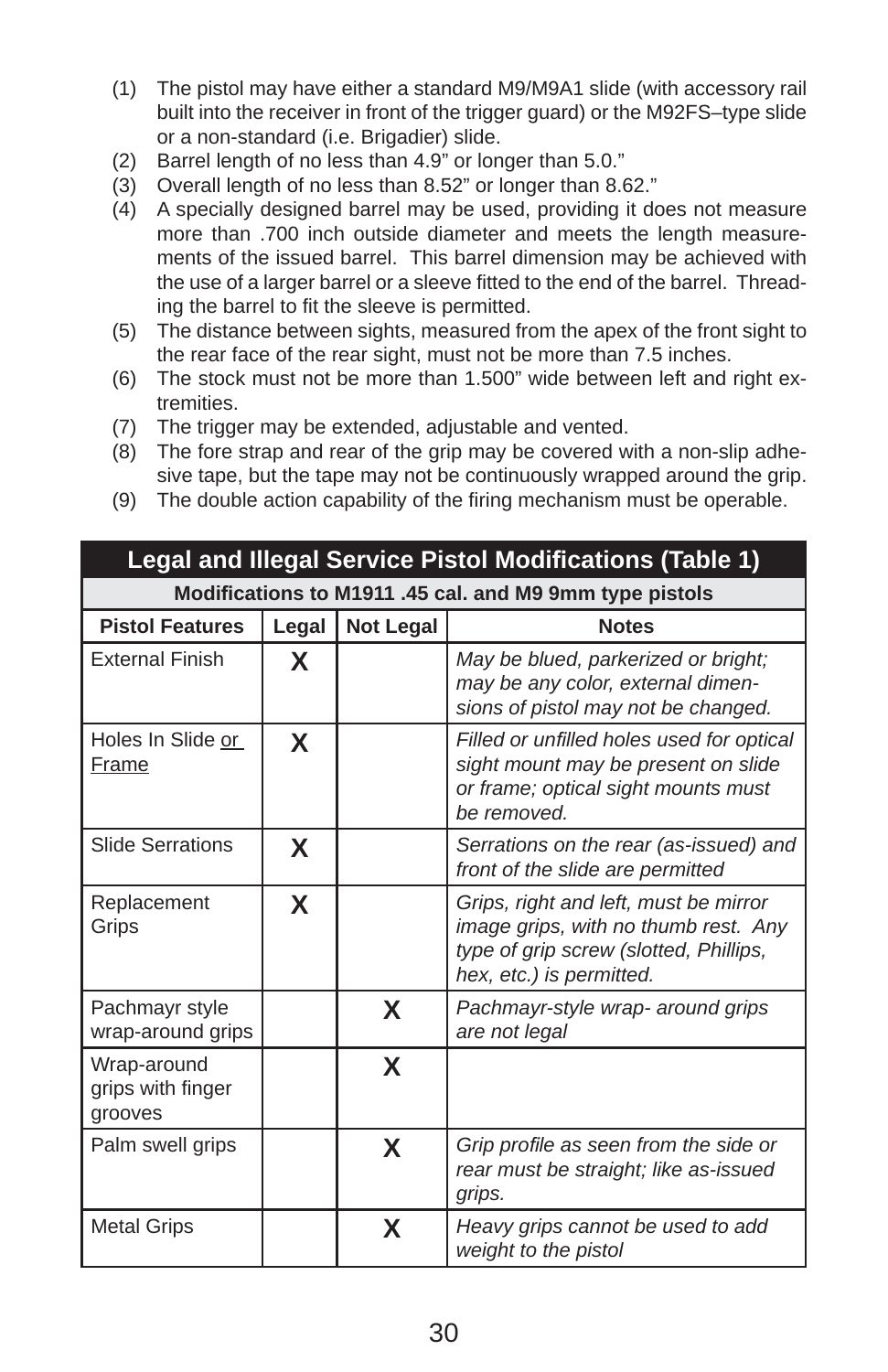| Legal and Illegal Service Pistol Modifications (Table 1) |       |                  |                                                                                                                                                                  |
|----------------------------------------------------------|-------|------------------|------------------------------------------------------------------------------------------------------------------------------------------------------------------|
| Modifications to M1911 .45 cal. and M9 9mm type pistols  |       |                  |                                                                                                                                                                  |
| <b>Pistol Features</b>                                   | Legal | <b>Not Legal</b> | <b>Notes</b>                                                                                                                                                     |
| Trigger, Extended                                        | X     |                  |                                                                                                                                                                  |
| Trigger, Adjust-<br>able                                 | X     |                  |                                                                                                                                                                  |
| Trigger, Vented                                          | X     |                  |                                                                                                                                                                  |
| <b>Trigger Shoe</b>                                      | X     |                  |                                                                                                                                                                  |
| <b>Trigger Pull</b>                                      |       |                  | Must lift 4 pounds. If a trigger shoe is<br>attached, the trigger weight must be<br>suspended at the center-point of the<br>trigger when the trigger is checked. |
| Replacement<br>sights                                    | X     |                  | Front sight may be higher than as-<br>issued sight, but must be non adjust-<br>able. Rear sight may be adjustable,<br>but must have open U or square<br>notch.   |
| Colored sights,<br>sights with dots                      | X     |                  | OK as long as sight does not gather<br>or enhance light.                                                                                                         |
| Combat style<br>Hammer                                   |       | X                |                                                                                                                                                                  |
| Beavertail grip<br>safety                                |       | X                |                                                                                                                                                                  |
| Covered Main-<br>spring housing                          |       | X                | Grips [stock] cannot cover mainspring<br>housing                                                                                                                 |
| Tape on fore strap<br>and rear of grip                   | X     |                  | Non-slip adhesive tape may be used;<br>may not be wrapped around the grip.                                                                                       |
| Accurail                                                 | X     |                  | OK as long as rail does not protrude<br>out of rear of slide                                                                                                     |
| Full-Length recoil<br>guide                              |       | X                |                                                                                                                                                                  |
| Gold Cup Dimple                                          | X     |                  |                                                                                                                                                                  |
| Lower ejection<br>port                                   | X     |                  |                                                                                                                                                                  |
| Rear sight cut<br>milled into slide                      | X     |                  | Original dovetail may be milled off<br>and dovetail slot recut (lowered)                                                                                         |
| <b>Ribs</b>                                              |       | X                |                                                                                                                                                                  |
| <b>Extended slide</b><br>stop                            |       | X                |                                                                                                                                                                  |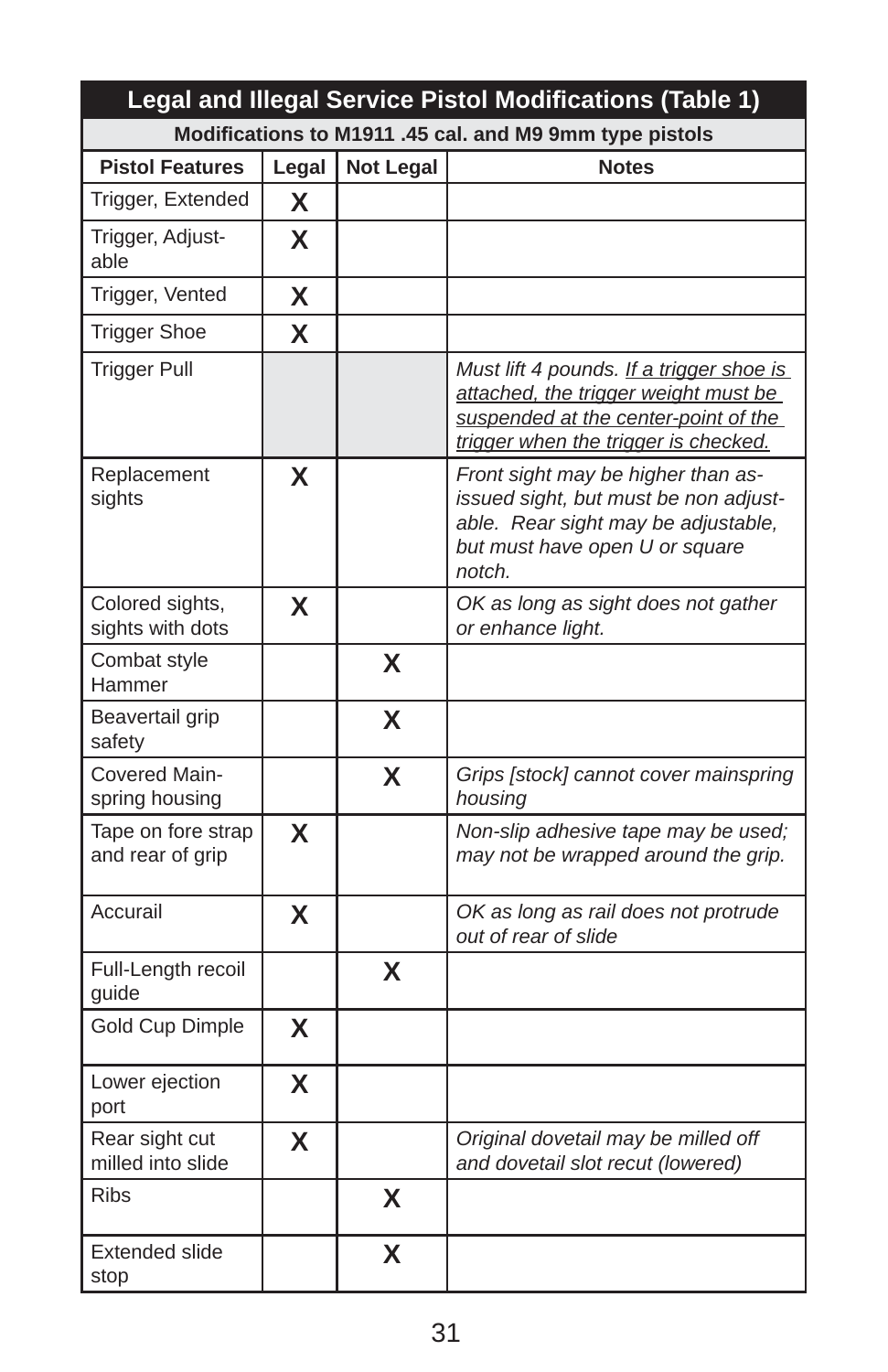|                                                                       | Legal and Illegal Service Pistol Modifications (Table 1) |                  |                                                                                                                                       |  |  |  |  |
|-----------------------------------------------------------------------|----------------------------------------------------------|------------------|---------------------------------------------------------------------------------------------------------------------------------------|--|--|--|--|
|                                                                       |                                                          |                  | Modifications to M1911 .45 cal. and M9 9mm type pistols                                                                               |  |  |  |  |
| <b>Pistol Features</b>                                                | Legal                                                    | <b>Not Legal</b> | <b>Notes</b>                                                                                                                          |  |  |  |  |
| <b>Extended thumb</b><br>safety                                       |                                                          | X                |                                                                                                                                       |  |  |  |  |
| Finish [bright,<br>nickel, colored,<br>stainless, etcl                | X                                                        |                  | Any finish is permitted as long as ex-<br>ternal dimensions of slide and frame<br>are not changed.                                    |  |  |  |  |
| Extended maga-<br>zine release                                        |                                                          | X                |                                                                                                                                       |  |  |  |  |
| <b>Extended Maga-</b><br>zine well funnel                             |                                                          | X                | Interior edge of magazine well may<br>be beveled, but frame may not be<br>extended.                                                   |  |  |  |  |
| Magazine base<br>pads                                                 |                                                          | X                |                                                                                                                                       |  |  |  |  |
| Colt Gold Cup<br>Old style                                            | X                                                        |                  |                                                                                                                                       |  |  |  |  |
| Colt Gold Cup<br>Enhanced "O"<br>Model                                |                                                          | X                | Has eye cut out behind trigger guard                                                                                                  |  |  |  |  |
| Colt Series 80<br>Hammer without<br>captive half-cock<br>notch safety | X                                                        |                  | OK as long as firing pin block is op-<br>erational or if the half-cock shelf does<br>not allow the hammer to fall more<br>than .090". |  |  |  |  |
| Cone Conver-<br>sions                                                 |                                                          | X                |                                                                                                                                       |  |  |  |  |
|                                                                       |                                                          |                  | <b>Modifications to M9-Type Pistols</b>                                                                                               |  |  |  |  |
| <b>Pistol Features</b>                                                | Legal                                                    | <b>Not Legal</b> | <b>Notes</b>                                                                                                                          |  |  |  |  |
| Non-Standard<br>Slide                                                 | X                                                        |                  | Brigadier slide is permitted; other non-<br>standard slides are not.                                                                  |  |  |  |  |
| Taurus M92 Pistol                                                     |                                                          | X                | Does not have same safety configura-<br>tion as M9                                                                                    |  |  |  |  |
| <b>External barrel</b><br>bushing or nose-<br>piece                   |                                                          | X                | Changes external configuration of<br>pistol                                                                                           |  |  |  |  |

## **6.6.3 Standard Smallbore Pistol, Caliber .22 Rimfi re**

The Standard Smallbore Pistol may be used in matches that are specifically designated for this pistol. This pistol may not be used in National Trophy or EIC Matches, except that Juniors must fire this pistol in National Trophy or EIC matches when they compete only for junior awards. The pistol must comply with the following specific requirements.

(1) The pistol may be any .22 caliber rimfire pistol, either semi-automatic or revolver.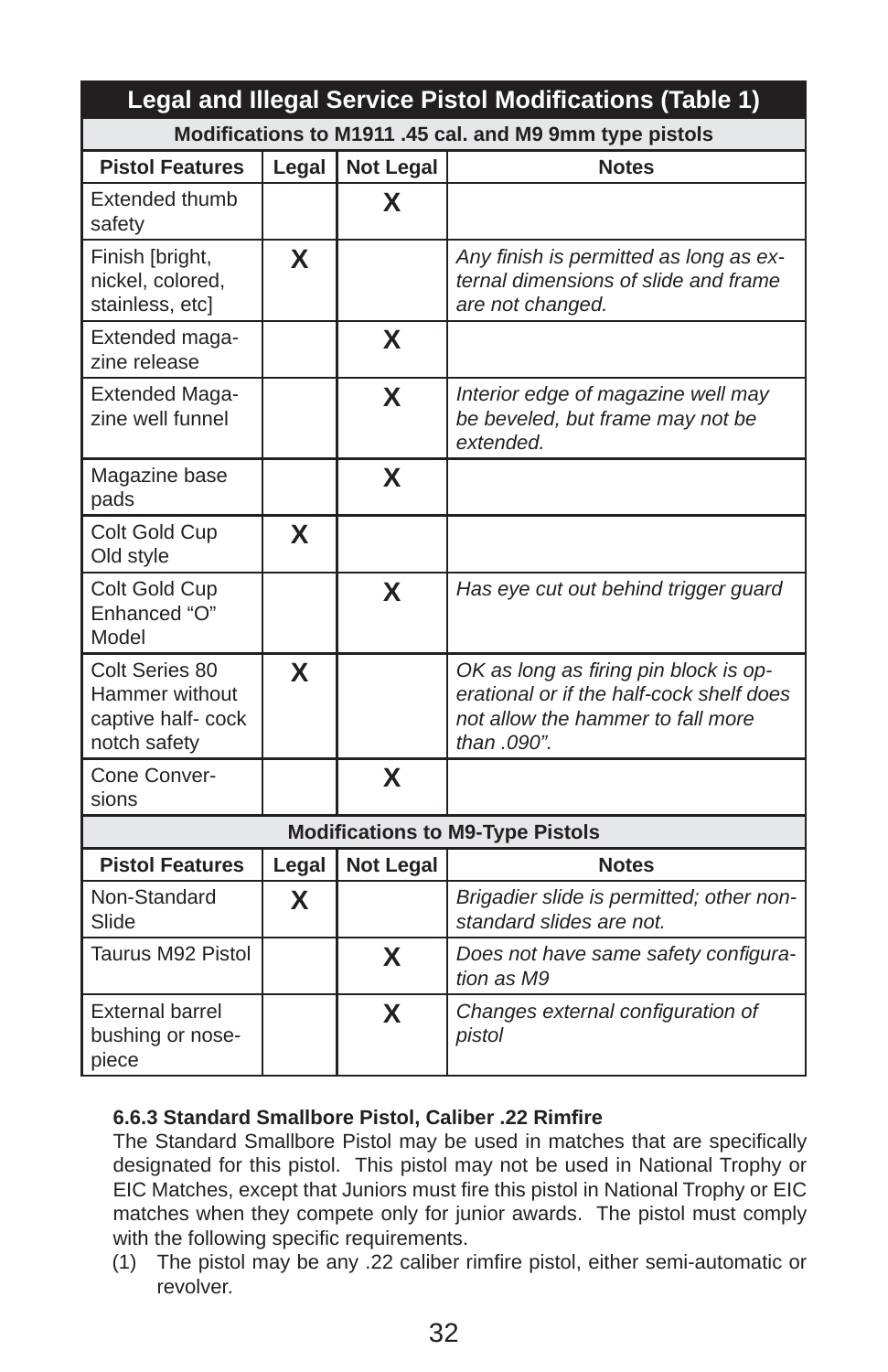- (2) The pistol may have standard, orthopedic or specially shaped grips.
- (3) The pistol must have the same type of sights as a service pistol. An adjustable rear sight may be used. Optical sights are not permitted.
- (4) The pistol must have a trigger pull of at least two pounds.

## *6.7 Special Firearm Regulations*

#### **6.7.1 Availability of Firearms**

Firearms are issued or provided for Small Arms Firing School participants and for competitors in M9 Pistol EIC and M16 Rifle EIC Matches. In all other competitions, competitors must provide their own firearms for use in CMP competitions.

### **6.7.2 Firearm Inspections**

Competitors are responsible for ensuring that their firearms are safe and meet all applicable requirements of Rules 6.1 through 6.4. The match director and competition officials are authorized to check firearms and equipment for compliance with CMP Rules before, during or after competitions. The CMP may establish post-competition firearm inspections where firearms used in CMP sanctioned competitions are disassembled and checked to ensure compliance with CMP Rules. Such inspections, however, may only be made after the competitor has completed firing all stages of an event. If a competitor's firearm fails an inspection during or immediately after a competition event, the competitor's score for that event must be disqualified, if the rule violation could give the competitor an unfair advantage. Warnings (Rule 5.12.2 (1)) may be given if an unfair advantage is not gained. *Note: Failure to make a correction after being given a warning is a violation (Rule 5.12.1 (4)).*

#### **6.7.3 Weighing Triggers**

Service rifles and pistols and as-issued military rifles must comply with minimum trigger pull weights that are specified in Rules 6.1, 6.2, and 6.3. When trigger pull is checked, the trigger weight must be lifted so that it hangs freely from the cocked trigger. After the trigger weight is lifted, the trigger must be released to confirm that it was properly cocked.

#### **6.7.4 Sharing Firearms**

Two or more competitors may use the same firearm in a match if squadding permits.

## **6.7.5 Disabled Firearms**

Disabled firearms may be replaced if a substitution can be made without delaying that stage of the match. The replacement firearm must comply with these rules and be of the same type and caliber as the disabled firearm. A range officer must confirm that the firearm is disabled before it may be replaced.

#### **6.7.6 Authority to Bar Unsafe Firearms or Ammunition**

Each competitor shall be responsible for the safe condition and use of his/her firearm and ammunition. In CMP-sponsored or sanctioned competitions, the DCM, Match Director or their designees are authorized to bar from use any firearm or ammunition that he, in his sole discretion, determines to be in an unsafe condition or to pose an unreasonable risk of personal injury or property damage.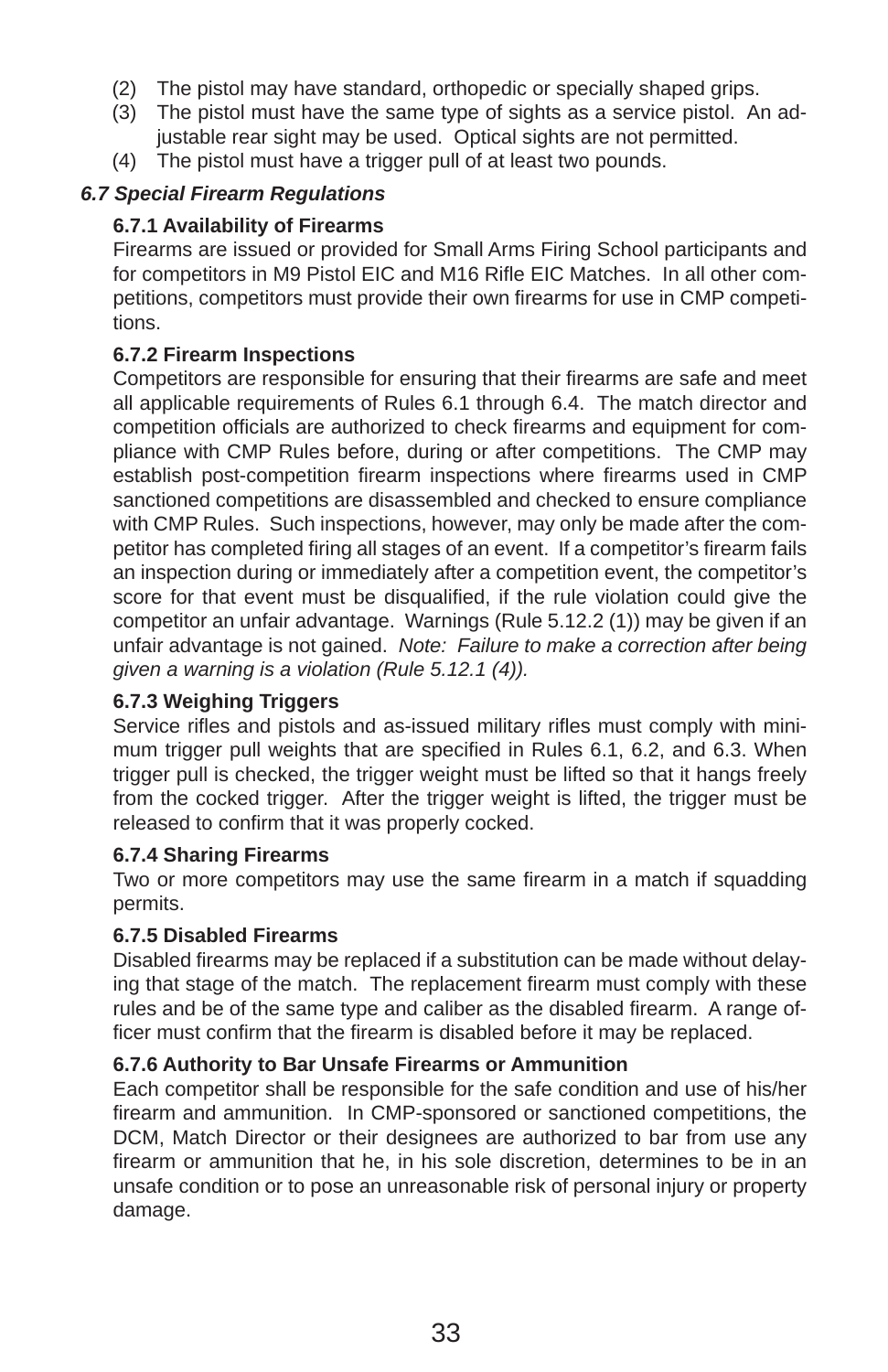## *6.8 Ammunition*

### **6.8.1 Rifl e Ammunition**

If the match sponsor does not issue ammunition, rifle competitors may use any safe ammunition. If the match sponsor issues ammunition, competitors must use that ammunition and may not substitute any other ammunition.

### **6.8.2 Pistol Ammunition**

- (1) **45 Cal. Pistol**. Competitors with .45 cal. pistols may use any safe ammunition with 230-grain, full metal jacket, round nosed bullets.
- (2) **9mm Pistol**. Competitors with 9mm pistols may use any safe ammunition with 115 to 125 grain, full metal jacket, round nosed bullets.
- (3) **Standard Smallbore Pistol**. Junior competitors firing smallbore pistols may use any safe .22 cal. rimfire ammunition.

#### *6.9 Slings*

## **6.9.1 Standard U. S. Military Slings**

Slings used on all service rifles and all as-issued military rifles, except M1 Carbines or as-issued foreign military rifles, must be standard U. S. military issue M1907 leather, or M1 web slings or identical slings of commercial manufacture made of leather, web or synthetic material.

#### **6.9.2 Sling Confi guration**

Military issue or commercial M1907 and M1 slings must conform to the original pattern with no modifications or additional hooks, claws, clips or clamps. Leather or web slings may be no wider than 1 3/8" and no thicker than 3/16". Leather slings may have no more than two keepers no wider than 7/8" each and made of leather no thicker than 3/16". Stitching, brads, rivets, or staples may be used to join keeper ends. The overlap at the joining area may be no more than 1  $1/8$ " and must be on the flat, i.e.; may not go around the curved edge of the keeper.

#### **6.9.3 Sling Attachment**

Slings must be attached directly to the front sling swivel; a hook may not be used to attach a M1907 pattern or M1 sling to the front sling swivel.

## **6.9.4 Prohibited Sling Features**

Sling cuffs and padded or lined slings may not be used. The use of hooks, button, straps or similar devices fastened to the shooting coat to hold the sling in place is not permitted. The shooting coat may have hooks, buttons or straps as long as they are not used to hold the sling in place. Cartridge cases may not be used to hold the sling or sling keeper in place.

#### **6.9.5 M1 Carbine Slings**

M1 Carbines used in M1 Carbine Matches may only be equipped with issue Carbine-type web or leather slings (single strap, no arm loop) that are fixed at both attachment points. M1 Carbines are not required to have slings, but if a sling is attached or used, it must be an issue Carbine-type sling, except that Carbines fired in M1 Garand Matches may be used with a standard M1 web sling. Issue Carbine-type slings are single straps not wider than 1.0 inch and not longer than 48 inches from the Lift-the-Dot closure to the sling tip that is attached to the butt stock and attached to the oiler.

## **6.9.6 As-Issued Foreign Military Rifl e Slings**

As-issued foreign military rifle slings may be a sling that was originally used with this type of rifle. Alternatively, a leather or web sling that complies with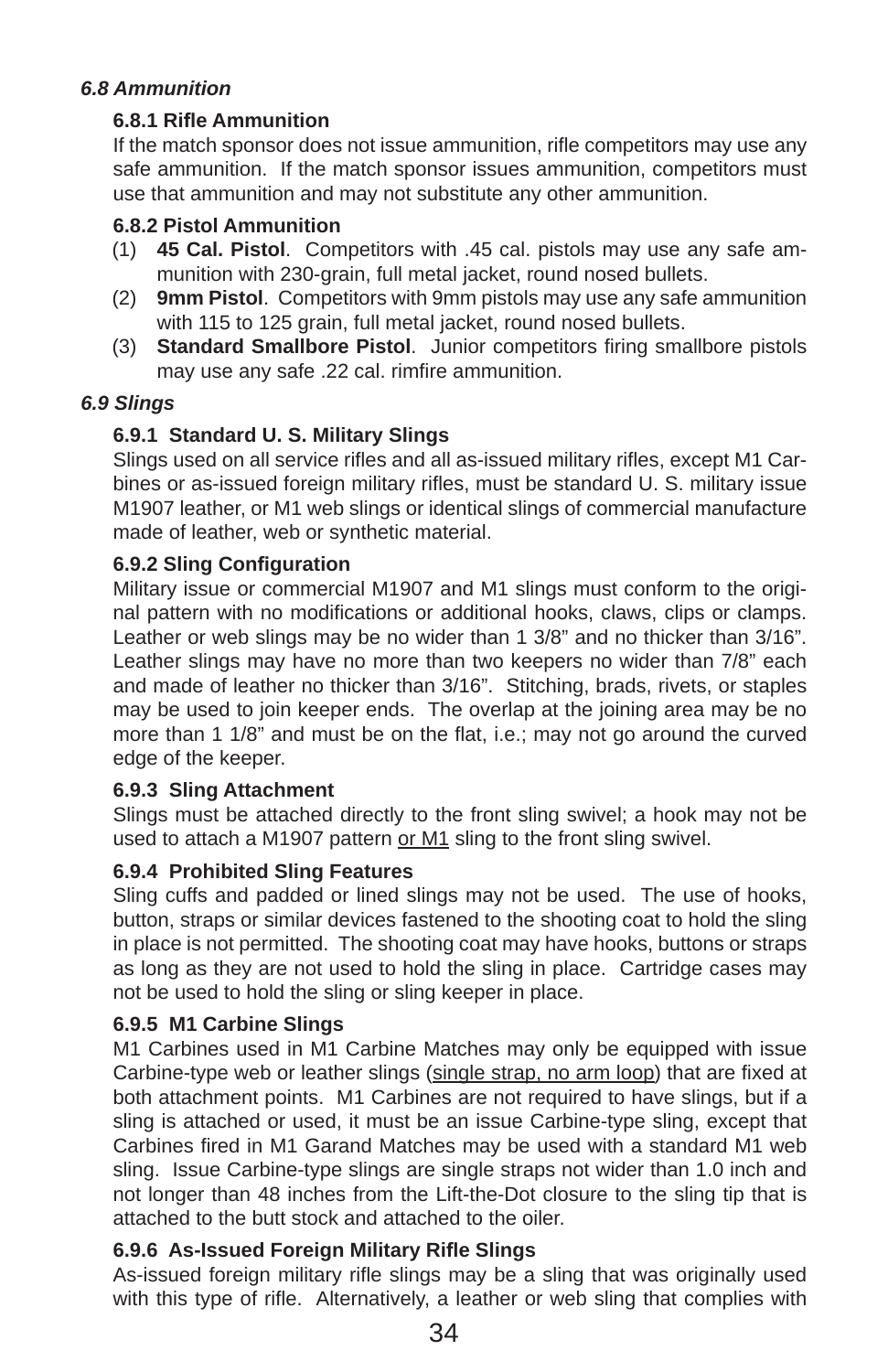Rules 6.9.1 and 6.9.2 may be attached and used with as-issued foreign military rifles.

# **6.9.7 How Slings Are Used**

- (1) **Service Rifles**. Slings must remain attached to service rifles at all times. M1907 or M1 slings may be configured with arm loops and used for support in the prone, sitting or kneeling positions. In the standing position, slings must remain attached to the rifle in the parade configuration and may not be used to support the position, except that in the 200-yard stage of the Infantry Team Match, the sling may be used as a hasty sling (without arm loop, but with the sling wrapped around the arm, Rule 8.5.3). In sitting or kneeling and prone, the sling must be attached at the forward sling swivel, but does not have to remain attached at the rear sling swivel.
- (2) **As-Issued Military Rifl es**. Slings are not required, but when used, M1907 or M1 slings may be configured with arm loops and used for support in the prone and sitting or kneeling positions. In the standing position, slings may either remain attached to the rifle in the parade configuration and not used to support the position or the sling may be removed. This rule is not applicable when Carbines are used in M1 Carbine Matches.
- (3) **As-Issued M1 Carbines**. Slings are not required, but when used, issue Carbine-type slings may only be used as a hasty sling (without arm loop, with arm wrapped around sling) in the prone, sitting or kneeling positions. In the standing position the sling, if attached, must be in the parade configuration and may not be used for support. This rule is not applicable when M1 Carbines are used in M1 Garand Matches.

## *6.10 Shooting Mats*

Ground cloths or shooting mats may be used in all CMP-sanctioned rifle matches except the National Trophy Infantry Team Match (Rule 8.5).

## *6.11 Targets*

#### **6.11.1 Pistol Targets.**

The following targets or a DCM-approved target with the same scoring ring dimensions are required for CMP pistol courses of fire (Tables 1 and 2).

- (1) 50 yards. NRA B-6 target.
- (2) 25 yards. NRA B-8 target.

#### **6.11.2 Highpower Rifle Targets**

The following targets or a DCM-approved target with the same scoring ring dimensions are used for all CMP courses of fire (Tables 3, 4, 6 and 7) except the National Trophy Infantry Team Match (Table 5). National Trophy Infantry Team Match targets are described in Rule 8.7.2 (1).

- (1) 200 yards. Standard U.S. Army short-range (SR) (200-300 yards or meters) competitive rifle target with the  $X$ , 10 and 9 rings black or the NRA SR target.
- (2) 300 yards. Same target as in (1) above, with the X, 10, 9 and 8 rings black or the NRA SR-3 target.
- (3) 500 yards. Standard U.S. Army mid-range (MR) (500 yards or meters) competitive rifle target with the  $X$ , 10, 9 and 8 rings black or the NRA MR target.
- (4) 600 yards. Standard U.S. Army mid-range (MR) (600 yards or meters) competitive rifle target with the  $X$ , 10, 9, 8 and 7 rings black or the NRA MR-1 target.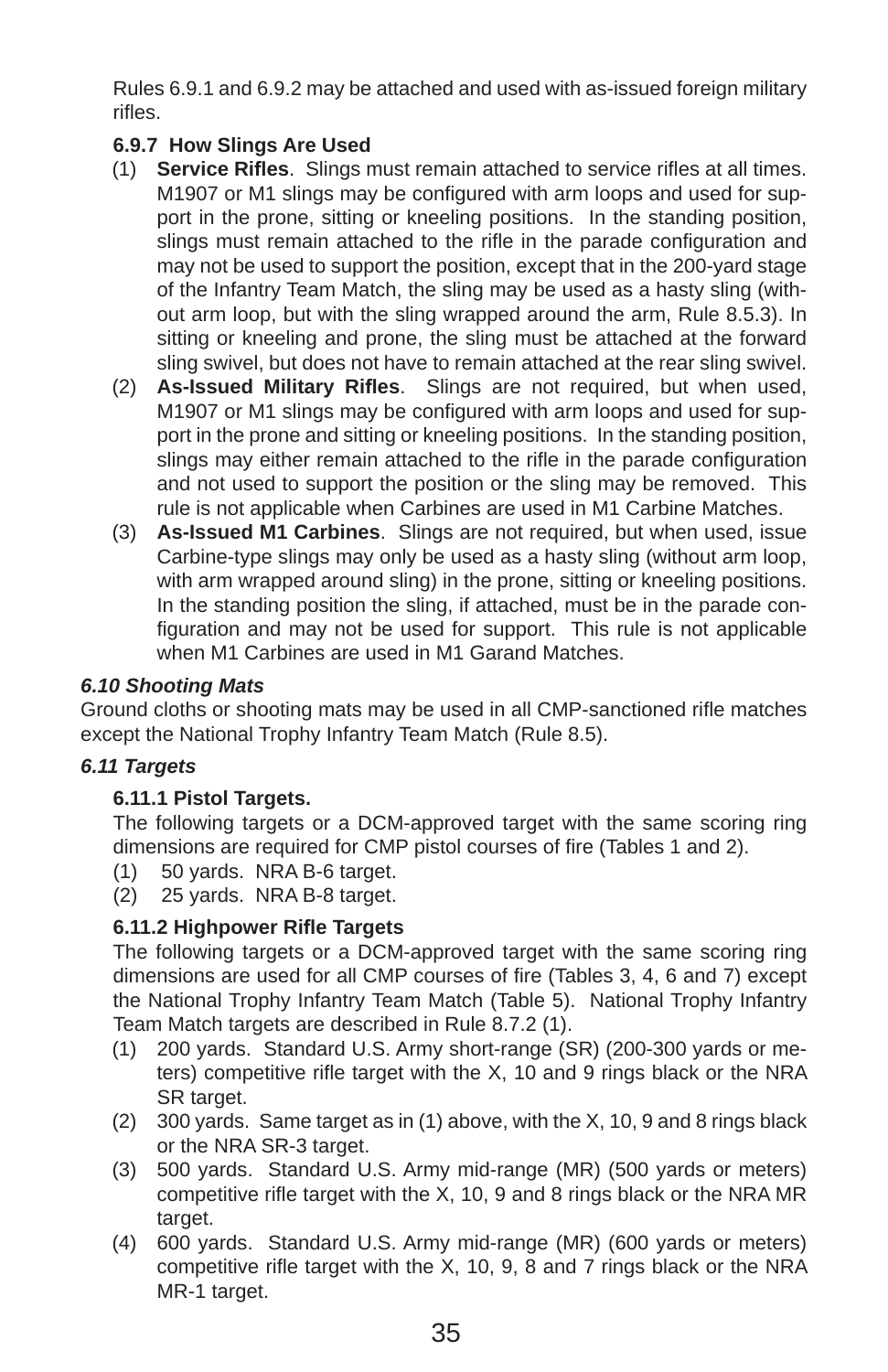(5) 100 yards, M1 Carbine Match. Standard U. S. Army short-range (SR) target reduced for firing at 100 yards (SR-1 Target).

# **7.0 Pistol National Trophy and EIC Matches Program**

#### *7.1 General Competition Conditions*

#### **7.1.1 Arms Allowed**

The Service Pistol (Rules 6.5 and 6.6) must be used by all competitors except junior competitors who are competing for junior trophies and awards. The Standard Smallbore Pistol (Rule 6.6.3) must be used by junior competitors who are competing for junior awards.

### **7.1.2 Target Assignments**

Competitors and teams in the National Trophy and EIC matches must be assigned to available relays and firing points on the basis of random draws.

## **7.1.3 Tie Breaking**

- (1) Ties in individual competitions shall be broken by the highest X-count, then by the highest score on the last stage, then by the highest score in the next to the last stage, etc.
- (2) Ties in team competitions shall be broken by totaling the scores of all team members and applying individual tie-breaking procedures to those totals.
- (3) Ties in aggregate events shall be broken by applying Rule 7.1.3 (1) to the aggregate score and then to the last match fired, etc.

## *7.2 President's Pistol Match*

The President's Pistol Match is a National Trophy Match conducted during the annual National Matches. The President's Pistol Match course of fire may be used in other CMP-sanctioned matches.

#### **7.2.1 Course of Fire**

The President's Pistol Match Course of Fire (Table 2) is used.

| <b>President's Pistol Match Course of Fire (Table 2)</b> |                 |                        |                                  |                           |                         |                         |
|----------------------------------------------------------|-----------------|------------------------|----------------------------------|---------------------------|-------------------------|-------------------------|
| <b>Stage</b>                                             | <b>Distance</b> | Type of<br><b>Fire</b> | <b>Firing</b><br><b>Position</b> | <b>Number</b><br>of Shots | <b>Time</b><br>Limit    | <b>Scoring</b>          |
| First                                                    | 50 vds.         | Slow                   | Standing                         | 2 series of<br>10 shots   | 10 min.<br>per series   | After<br>each<br>series |
| Second                                                   | 25 yds.         | Timed                  | Standing                         | 2 series of<br>5 shots    | $20$ sec.<br>per series | After 10<br>shots       |
| <b>Third</b>                                             | 25 vds.         | Rapid                  | Standing                         | 2 series of<br>5 shots    | $10$ sec.<br>per series | After 10<br>shots       |

## **7.2.2 National Trophy President's Pistol Match Awards**

The match winner is awarded the President's Pistol Trophy. The 100 highest scoring competitors are designated as "The President's One Hundred." They are awarded President's One Hundred medallions and certificates. The high scoring junior firing a Standard Smallbore Pistol is awarded a President's Pistol Junior Plaque.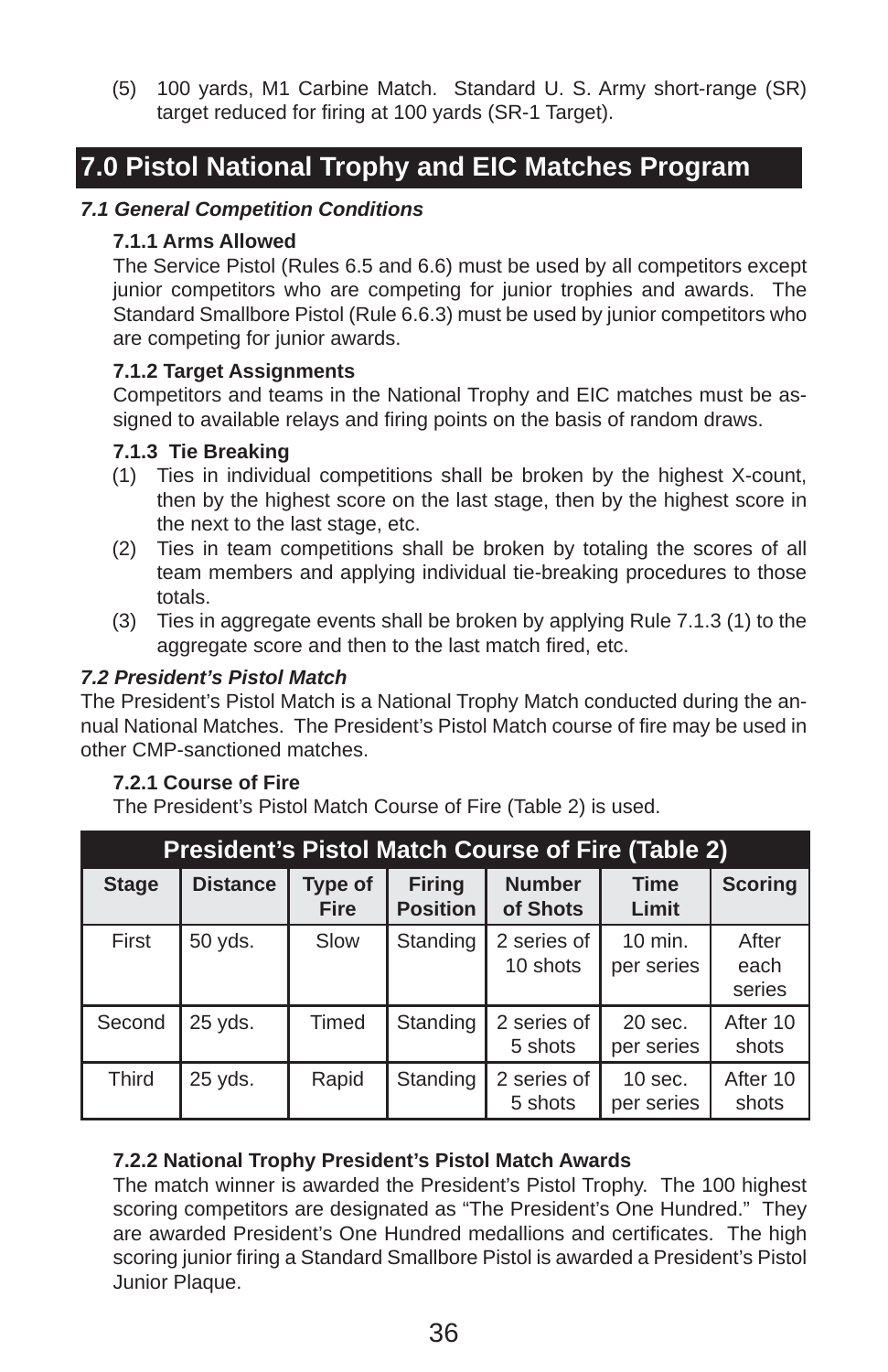## *7.3 National Trophy Individual Pistol Match*

The National Trophy Individual Pistol Match is a National Trophy Match conducted during the annual National Matches. The Service Pistol National Match Course may be used in other CMP-sanctioned matches.

## **7.3.1 Course of Fire**

The Pistol National Match Course of Fire (Table 3) is used.

| <b>Pistol National Match Course of Fire (Table 3)</b> |                 |                        |                                  |                           |                         |                   |
|-------------------------------------------------------|-----------------|------------------------|----------------------------------|---------------------------|-------------------------|-------------------|
| <b>Stage</b>                                          | <b>Distance</b> | Type of<br><b>Fire</b> | <b>Firing</b><br><b>Position</b> | <b>Number</b><br>of Shots | <b>Time</b><br>Limit    | <b>Scoring</b>    |
| First                                                 | 50 yds.         | Slow                   | Standing                         | 1 series of<br>10 shots   | 10 min.<br>per series   | After 10<br>shots |
| Second                                                | 25 vds.         | Timed                  | Standing                         | 2 series of<br>5 shots    | 20 sec.<br>per series   | After 10<br>shots |
| <b>Third</b>                                          | 25 vds.         | Rapid                  | Standing                         | 2 series of<br>5 shots    | $10$ sec.<br>per series | After 10<br>shots |

### **7.3.2 National Trophy Individual Pistol Match Awards**

Individual competitors in the National Trophy Individual Match receive General Custer Trophy medals in accordance with Rule 10.2.5. The highest scoring competitor in each category of the National Trophy Individual Pistol Match receives the award listed below:

- (1) Overall Match Winner. General Custer Trophy
- (2) Air Force. Curtis LeMay Trophy
- (3) Reserve. U.S. Army Reserve Memorial Trophy
- (4) National Guard. National Guard Association Trophy
- (5) Police. Ancient Archer Trophy
- (6) Civilian. Citizen's Military Pistol (Silver Bowl) Trophy
- (7) Junior. G. P. "Perry" DeFino Trophy. Juniors must fire the Standard Smallbore Pistol (see Rule 6.4.3) to be eligible for this award.
- (8) Women. Woman's Pistol Trophy
- (9) Senior. Senior Pistol Trophy

## *7.4 National Trophy Pistol Team Matches*

The National Trophy Pistol Team Match is a National Trophy Match conducted during the annual National Matches. Other team matches for four or two-person teams may be conducted as part of the National Trophy Pistol Matches, State Service Pistol Championships or other CMP-sanctioned Service Pistol Competitions.

#### **7.4.1 Four-Person Teams**

The team consists of a captain, coach and four members who fire for the team's score.

#### **7.4.2 Two-Person Teams**

The team consists of a captain or coach and two members who fire for the team's score.

## **7.4.3 Junior Team Composition**

The team consists of a captain, coach and two Junior members who fire for the team's score. Two-person junior teams must fire the Standard Smallbore Pistol (see Rule 6.4.3) to be eligible for junior team awards.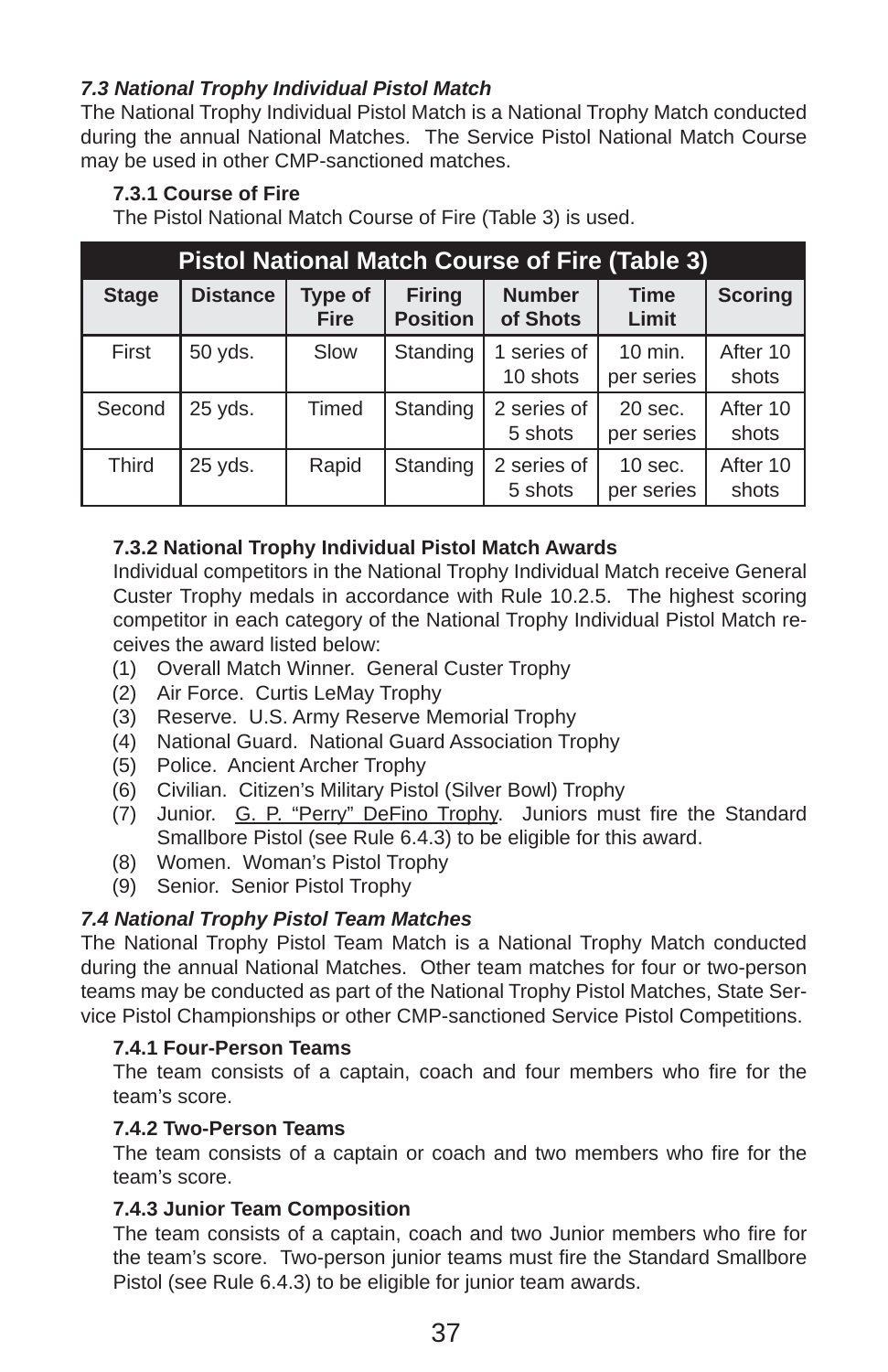# **7.4.4 Course of Fire**

The Pistol National Match Course of Fire (Table 3) is used for each firing member.

# **7.4.5 Competition Conditions**

- (1) Team Targets. All teams must be assigned the same number of targets. Four person teams are normally assigned two targets; two-person teams are normally assigned one target.
- (2) Firing Order. Team captains or coaches may assign firing members to fire on any team target in any order. The firing order may change between stages, but the scorekeeper must be notified.

## **7.4.6 National Trophy Team Awards**

The highest scoring team in each category of the National Trophy Pistol Team Match receives the award listed below. The firing members, coach and team captain of the second place team in each category receive silver medals and the firing members coach and captain of the third place team receive bronze medals.

- (1) Overall Team Champion, for four-person teams. Gold Cup Trophy
- (2) Reserve Component, for four-person teams. U.S. Coast Guard Memorial Trophy.
- (3) Law Enforcement, for two-person teams. American Indian Trophy
- (4) Civilian, for four-person teams. Oglethorpe Trophy
- (5) Junior, for two-person teams. Junior Pistol Team Trophy.

# **7.4.7 National Trophy Individual Awards**

The highest scoring individual in each category of the National Trophy Pistol Team Match receives the award listed below:

- (1) Highest-Scoring Individual. Military Police Corps Trophy.
- (2) Highest-Scoring Individual Army Competitor (Active, Reserve, or National Guard). General Mellon Trophy.
- (3) Highest-Scoring Individual Air Force Competitor (Active, Reserve, or National Guard). General Carl Spaatz Trophy.

# **7.4.8 National Civilian Pistol Team Awards**

Each member of the National Civilian Pistol Team is awarded an Elihu Root gold medal. The team consists of the four highest-scoring individual civilian competitors and the coach and captain of the highest-scoring civilian team in the National Trophy Pistol Team Match.

# *7.5 NTI/NTT Aggregate*

# **7.5.1 Course of Fire**

The NTI/NTT course of fire consists of and aggregate total of individual scores fired in the Pistol National Match Course and the Pistol Team 30-shot course.

# **7.5.2 National Trophy Match Awards**

The individual competitors with the highest aggregate scores in the National Trophy Individual Pistol Match (Rule 7.3) and the National Trophy Pistol Team Match (Rule 7.4) in the categories listed below receive the following awards.

- (1) Active Army. General Patton Trophy
- (2) Navy (Active or Reserve). Fleet Admiral Nimitz Trophy
- (3) Marine Corps (Active or Reserve). McMillan Trophy
- (4) Civilian. Anheuser-Busch Trophy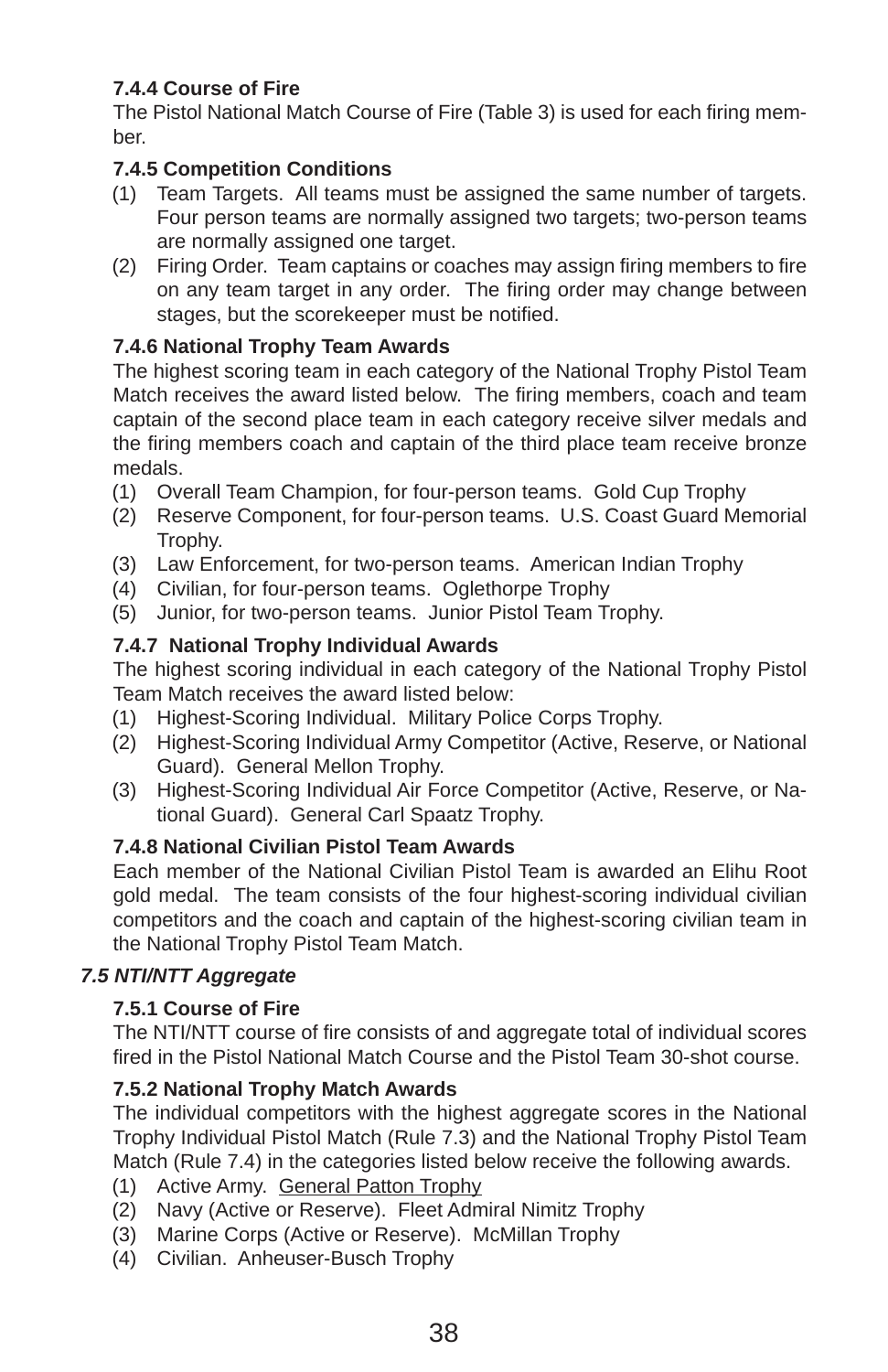# *7.6 President's/NTI Aggregate*

## **7.6.1 Course of Fire**

The President's/NTI course of fire consists of an aggregate of individual scores fired in the 40-shot President' Pistol Course and the 30-shot Pistol National Match Course.

# **7.6.2 Awards**

The Woman competitor with the highest President's/NTI aggregate score in the National Trophy Pistol Matches receives the Rose B. Krelstein Trophy

# *7.7 National Service Pistol Aggregate*

## **7.7.1 Course of Fire**

The National Service Pistol Aggregate is a 1000-point aggregate consisting of individual scores fired in the 40-shot President's Match Course, the 30-shot National Trophy Match Course and a 30-shot two or four-person team course.

# *7.8 Service Pistol Excellence-in-Competition Matches*

Pistol EIC Matches are CMP-sanctioned matches where Non-Distinguished competitors can earn EIC credit points and all competitors can earn awards (see also Rule 2.0). Pistol EIC Matches include the National Trophy Individual Pistol Match, Pistol EIC Matches sanctioned by the CMP and conducted by CMP affiliated state associations and clubs and Pistol EIC Matches conducted by the Armed Services.

## **7.8.1 Course of Fire**

The Pistol National Match Course of Fire (Table 3) is fired by all competitors.

## **7.8.2 EIC Matches Awards**

- (1) **EIC Credit Points**. Eligible Non-Distinguished competitors are awarded EIC credit points in accordance with Rule 10.2.
- (2) **National Trophy Individual Pistol Match**. Place medals are awarded to the highest scoring 10 percent of all Non-Distinguished competitors as determined according to Rule 10.2.5. Gold medals are awarded to competitors earning 10 points, silver medals to competitors earning eight points and bronze medals to competitors earning six points. A Distinguished competitor is awarded the same place medal as the next Non-Distinguished competitor who places below that competitor.
- (3) **CMP-Sanctioned EIC Matches**. The top three finishers in each CMPsanctioned EIC match with a minimum of six eligible Non-Distinguished competitors or ten total competitors regardless of Distinguished status, are awarded Gold, Silver and Bronze EIC Match place medals.

## *7.9 State Championship and Other Service Pistol Matches*

State Championship and other Service Pistol Matches may be sanctioned by the CMP and conducted by CMP-affiliated state associations and clubs.

## **7.9.1 Courses of Fire**

Events included in a State Service Pistol Championship or other Service Pistol Match programs shall be selected by the match sponsor and approved by the CMP. Events that may be included are:

- (1) President's Pistol Course of Fire (40 shots, individual)
- (2) Pistol National Match Course (30 shots, individual)
- (3) Service Pistol 4x30 Team Course (4x30 shots, team), or
- (4) Service Pistol 2x30 Team Course (2x30 shots, team)
- (5) National Service Pistol Aggregate [total of scores fired in (1), (2) and (3) or (4)]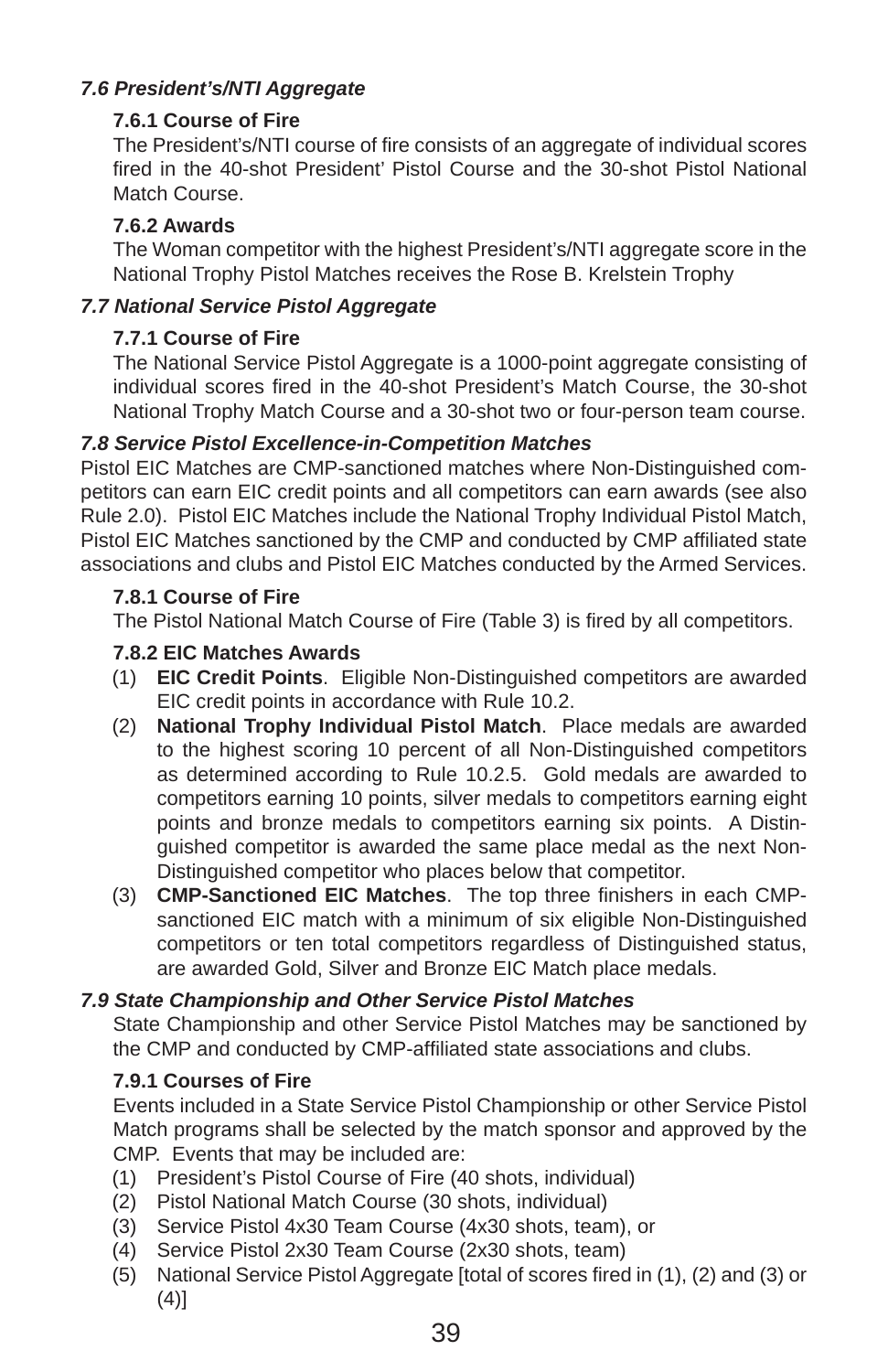# **7.9.2 Awards**

- (1) State associations may provide awards for State Championships. Sponsoring organizations may provide awards for other Service Pistol competitions.
- (2) Beginning in 2010, the CMP will provide State Champion medallions to the winner of all State Championships that use the 1000-point Service Pistol Aggregate (Rule 7.7.1.

# **8.0 Rifl e National Trophy, EIC and Other Sanctioned Matches Program**

### *8.1 General Competition Conditions*

#### **8.1.1 Arms Allowed**

All National Trophy Rifle Matches and EIC matches described in this rule must be fired with the Service Rifle as defined by Rules 6.2.1, 6.2.2 or 6.2.3.

### **8.1.2 Target Assignments**

Individual competitors in National Trophy, EIC, State Championship or other CMP-sanctioned Service Rifle matches must be assigned to available relays and firing points on the basis of random draws. Teams in the National Trophy and National Trophy Infantry Team matches may be squadded by match officials to ensure that teams of similar ability fire under relatively equal conditions.

### **8.1.3 Rifl e Shooting Positions**

Rifle shooting positions must comply with NRA Rule 5 regarding shooting positions.

## **8.1.4 Sighting Shots**

Sighting shots are not allowed in any Rifle National Trophy, EIC, CMP-sanctioned State Championship or other CMP-sanctioned Service Rifle Match.

## **8.1.5 Loading and Reloading Rifl es**

- 1) **Slow-Fire Loading**. In all slow-fire stages, the rifle will be loaded with only one cartridge at a time. The rifle must remain pointed downrange while loading; a rifle may not be loaded while resting on a shooting stool.
- 2) **Rapid-Fire Loading**. After the command **ON THE FIRING LINE STAND… WITH BOLTS CLOSED ON EMPTY CHAMBERS…LOAD**, competitors with M16/M14 type rifles must close the actions on their rifles and insert a magazine loaded with two rounds. Any competitor with an M1 Garand must place a clip and two rounds in the magazine and close the bolt on an empty chamber by over-riding the top round in the magazine. When the targets rise or the command **TARGETS** is given, competitors must drop down into position and then cycle the bolt to chamber the first round. No round may be chambered until the competitor is down in position. A competitor is considered down in position when the buttocks is on the ground in sitting or one elbow is on the ground in prone.
- 3) **Infantry Trophy Loading**. Team Captains will direct loading and reloading in coordination with range officer commands to **LOAD AND BE READY**.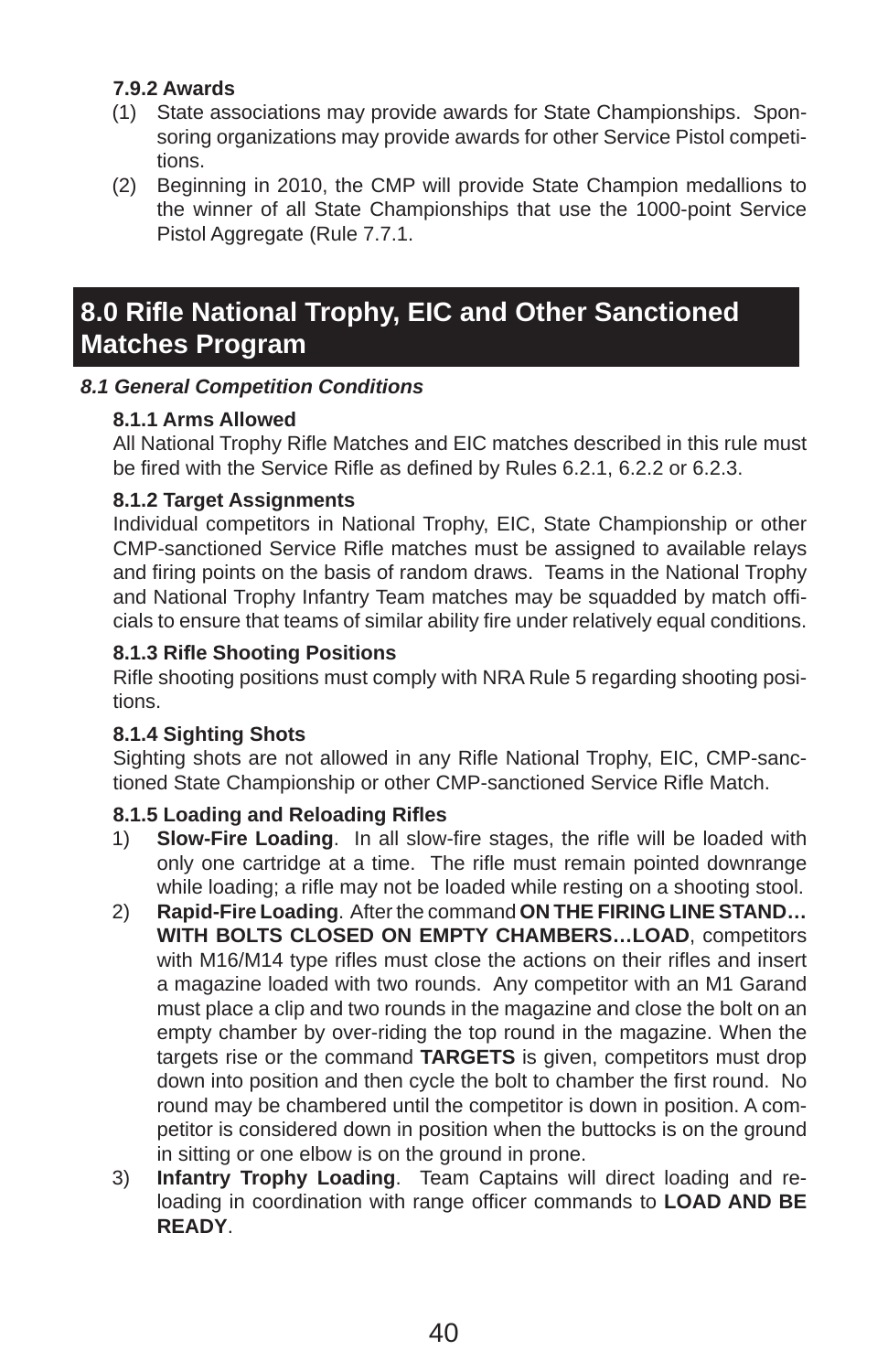## **8.1.6 Standing Prior to Rapid Fire Stages**

When the preparation period prior to a rapid-fire stage ends, shooters are commanded **ON THE FIRING LINE STAND**. All competitors who wish to be eligible to earn EIC credit points or win National Trophy Match awards are required to stand and begin each rapid-fire stage from the standing position. If a competitor is unable to stand or has a medical authorization to remain in position, those competitors may begin rapid-fire stages in position. Competitors who do not begin rapid-fire stages from the standing position will have their scores recorded in the Open Individual Category (Rule 4.11) and they will not eligible to earn EIC points or win National Trophies. They may, however, be eligible to win other awards in accordance with the match program. Shooters who begin rapid-fire stages in the firing position must follow the same loading commands and procedures that are specified in Rule  $8.1.5$  (2). Competitors who do not stand, may not look through their spotting scopes while competitors are standing. No competitor may cycle the bolt to chamber a round and shoulder the rifle until after the firing time begins (targets rise or the command TARGETS is given) and no competitor who begins a rapid-fire series in position may fire a shot until after a shooter who was standing fires a shot.

Exception: In recognition of their extreme sacrifice to our country, military or former military members who were awarded the Purple Heart for injuries sustained in combat that resulted in partial or complete loss (or replacement) of lower extremities, will be allowed to remain in position for rapid fire stages, and still be eligible to earn EIC points and win National Trophies. Competitors who start a rapid-fire stages in position must load on command. They may not shoulder the rifle until the targets rise and they may not fire a shot until after a shooter who was standing fires the first shot.

## **8.1.7 Tie-Breaking**

- (1) Ties in individual events shall be broken by the highest number of Xs, then the highest numerical score at the longest range, then the highest number of Xs at the longest range, then the highest numerical score at the next longest range, etc.
- (2) Ties in team events shall be broken by applying the individual tie-breaking procedure (Rule 8.1.7 (1)) to the totals of the scores of all team members.
- (3) Ties in aggregate events shall be broken by applying Rule 8.1.7 (1) to the aggregate score and then to the last match fired, etc.

## **8.1.8 Pair Firing in Team Matches**

Pair firing must be used in the slow fire stages of all team matches. In pair firing, two firers are assigned to a single target and fire alternating shots, with the competitor on the right firing first. A shot fired out of turn is scored as a miss.

#### *8.2 President's Rifl e Match*

The President's Rifle Match is a National Trophy Match conducted during the annual National Matches. The President's Rifle Match 30 or 40 shot courses of fire may be used in other CMP-sanctioned matches.

#### **8.2.1 Course of Fire**

The President's Rifle Match Course of Fire (Table 4) is used.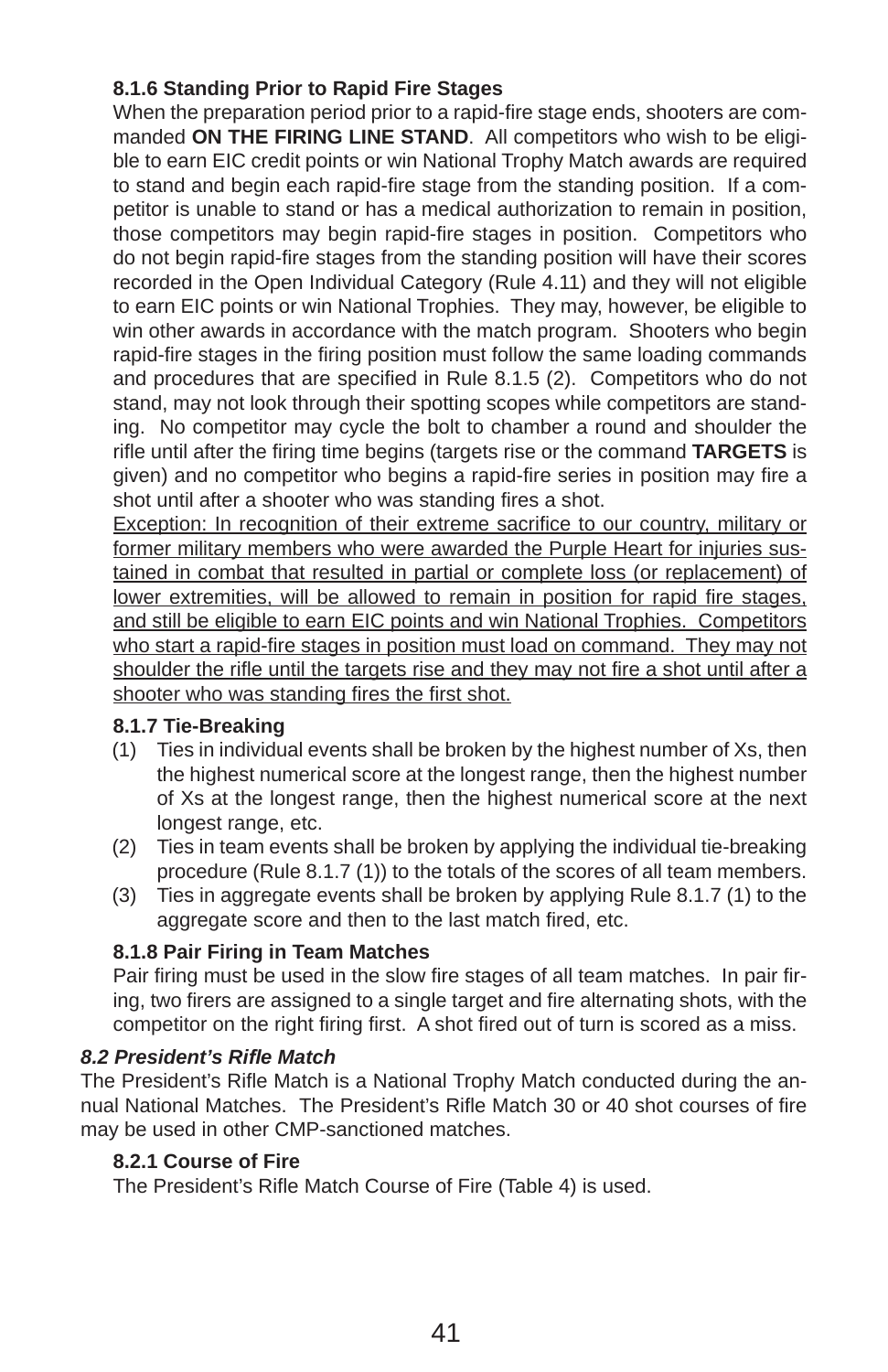| <b>President's Rifle Match Course of Fire (Table 4)</b> |                                                    |                                           |                        |                           |                             |  |  |
|---------------------------------------------------------|----------------------------------------------------|-------------------------------------------|------------------------|---------------------------|-----------------------------|--|--|
| <b>Stage</b>                                            | Dis-<br>tance                                      | <b>Type of</b><br><b>Fire</b>             | <b>Firing Position</b> | <b>Number</b><br>of Shots | <b>Time</b><br>Limit        |  |  |
| First                                                   | 200 yds.                                           | Slow                                      | Standing               | 10                        | 10 min.                     |  |  |
| Second                                                  | 300 yds.                                           | Rapid                                     | Prone from Standing    | 10                        | 70 sec.                     |  |  |
| <b>Third</b>                                            | 600 yds.                                           | Slow                                      | Prone                  | 10                        | 10 min.                     |  |  |
|                                                         | Final Stage (for top 20 competitors in Stages 1-3) |                                           |                        |                           |                             |  |  |
| Final                                                   | 600 yds.                                           | Slow,<br>each shot<br>timed<br>separately | Prone                  | 10                        | 50 sec.<br>for each<br>shot |  |  |

### **8.2.2 Final Stage Procedures**

All competitors fire the first three stages. Scores fired in stages 1-3 determine the competitors who are designated as "The President's One Hundred." After scores for the first 30 shots are recorded and ranked, the top 20 shooters will fire an additional ten shots at 600 yards to determine the match winner and the final ranking of those shooters. The top 20 final stage competitors will have a ten-minute preparation period, followed by ten additional record shots that are fired and scored, one-shot-at-a-time. Competition shots will be fired with this command sequence: **FOR YOUR FIRST SHOT, LOAD…COMMENCE FIR-ING**. After 50 seconds or when all competitors have fired, the Range Officer will command: **CEASE FIRING, SCORE ALL TARGETS**. Ten seconds after all targets are raised in the pits, with scores marked, the command sequence will continue: **FOR YOUR NEXT SHOT. LOAD; COMMENCE FIRIN**G. This command-firing-scoring sequence will continue until all ten record shots in this stage are fired. Any competitor who wishes to protest a scored shot value must do so before the commands for the next shot begin. If a shot value is protested, the commands for the next shot will not begin until the protest is decided.

#### **8.2.3 Final Rankings and Awards**

Competitors in places 1-20 will be ranked according to their 40-shot totals in stages 1-4. If two or more competitors are tied for first place with the same numerical and X-count score, the first place tie only will be broken by continuing to shoot single shots until the tie is broken. The highest score in the final stage, then in stage 3, etc., will determine ties for places 2 through 19. Competitors in places 21 and below will be ranked according to their 30-shot totals in stages 1-3. The match winner is awarded the President's Rifle Trophy. The 100 highest scoring competitors in the match are designated as "The President's One Hundred." They are awarded President's One Hundred medallions and certificates.

#### *8.3 National Trophy Individual Rifl e Match*

The National Trophy Rifle Match is a National Trophy Match that is conducted during the annual National Matches. The Rifle National Match course of fire may be used in other CMP-sanctioned matches.

#### **8.3.1 Course of Fire**

The Rifle National Match Course of Fire (Table 5) is used.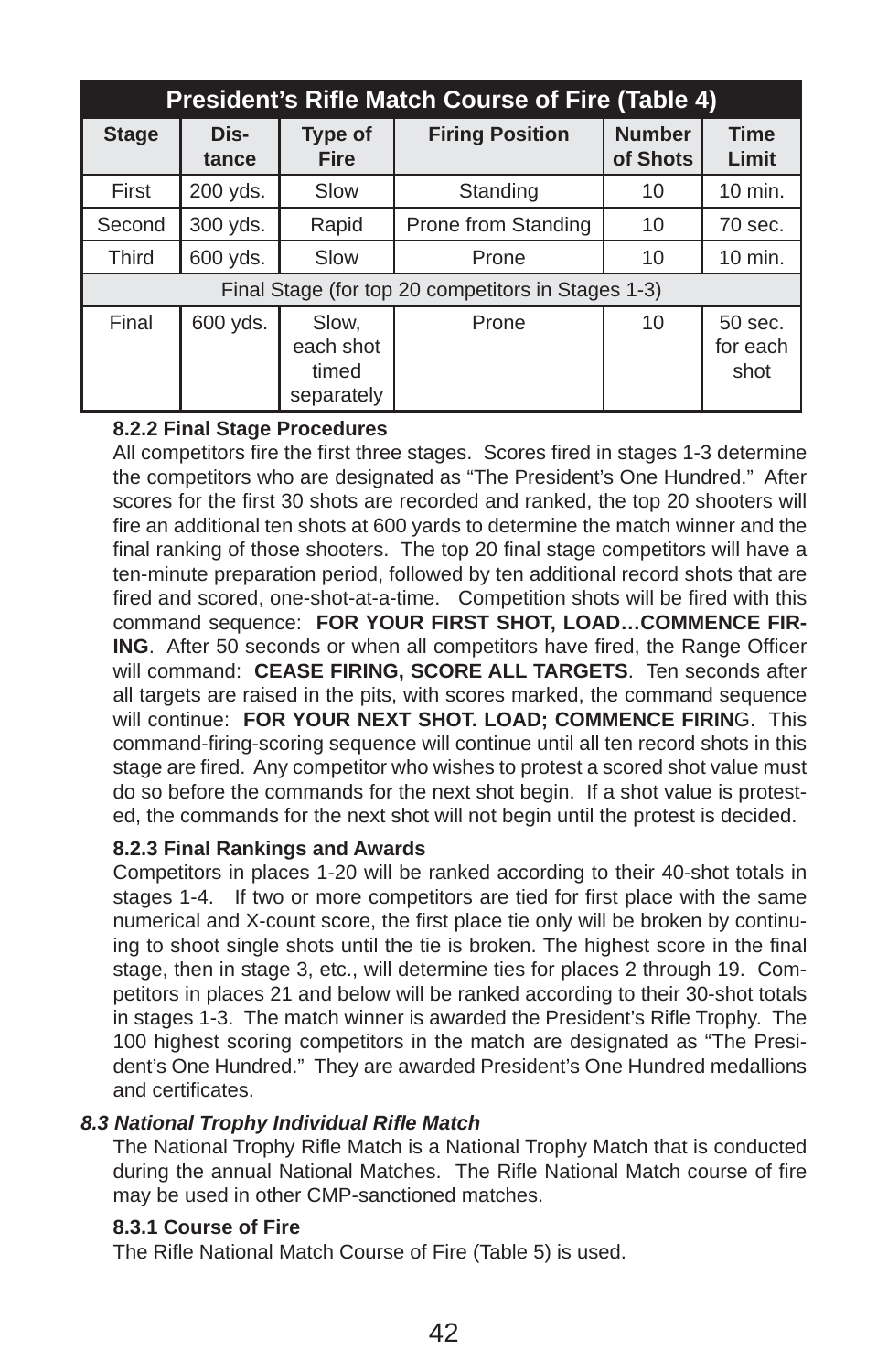| <b>Rifle National Match Course of Fire (Table 5)</b> |                 |                        |                                      |                           |                      |  |
|------------------------------------------------------|-----------------|------------------------|--------------------------------------|---------------------------|----------------------|--|
| <b>Stage</b>                                         | <b>Distance</b> | Type of<br><b>Fire</b> | <b>Firing Position</b>               | <b>Number</b><br>of Shots | <b>Time</b><br>Limit |  |
| First                                                | 200 yds.        | Slow                   | Standing                             | 10                        | 10 min.              |  |
| Second                                               | 200 yds.        | Rapid                  | Sitting or Kneeling<br>from Standing | 10                        | 60 sec.              |  |
| <b>Third</b>                                         | 300 yds.        | Rapid                  | Prone from Standing                  | 10                        | 70 sec.              |  |
| Fourth                                               | 600 yds.*       | Slow                   | Prone                                | 20                        | 20 min.              |  |

\*The DCM may authorize the fourth stage to be fired at 500 yards for EIC matches other than the National Trophy Matches, if a 600 yard range is not available.

## **8.3.2 National Trophy Matches Awards**

Individual competitors in the National Trophy Individual Match receive Daniel Boone Trophy medals in accordance with Rule 8.8.2 below. The highest scoring competitor in each category of the National Trophy Individual Rifle Match receives the award listed below:

- (1) Overall Match Winner. Daniel Boone Trophy
- (2) Reserve. Citizen Soldier Trophy
- (3) National Guard. National Guard Association Trophy
- (4) Police. Police Rifle Trophy
- (5) Civilian. Nathan Hale Trophy
- (6) Junior. Golden Eagle Trophy
- (7) Women. Woman's Rifle Trophy
- (8) Army (Active, Reserve, or National Guard). Association of the U.S. Army Trophy
- (9) Marine Corps (Active, Reserve). Coast Artillery Trophy
- (10) Air Force (Active, Reserve or National Guard). Lieutenant Paul J. Roberts, Jr., Memorial Trophy
- (11) Infantry (U. S. Army Active, Reserve, or National Guard). 25th Infantry Division Trophy
- (12) Navy. Wyatt Trophy
- (13) Senior. Special award provided by CMP

## **8.4 National Trophy Rifle Team Match**

The National Trophy Rifle Team Match is a National Trophy Match conducted during the annual National Matches.

#### **8.4.1 Team Composition**

The team consists of a captain, a coach and six members who fire for the team's score.

#### **8.4.2 Course of Fire**

The National Match Rifle Course of Fire (Table 5) is used for each firing member.

## **8.4.3 Competition Conditions**

- (1) **Pair Firing**. All teams must use pair firing in the slow fire stages of the National Trophy Rifle Team Match.
- (2) **Team Targets**. All teams must be assigned the same number of targets. Each team normally is assigned one target.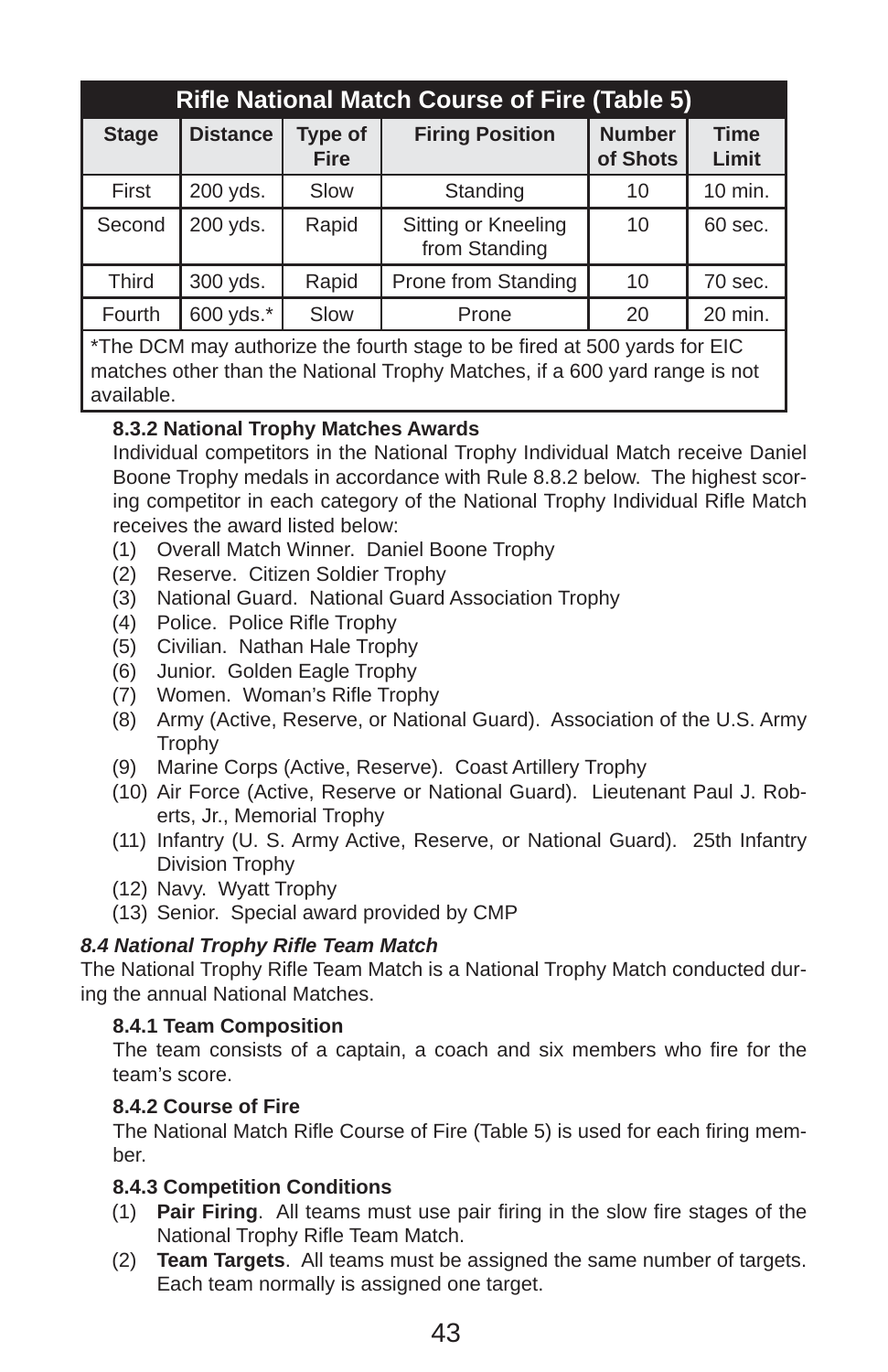- (3) **Firing Order**. Team captains may assign pairs (slow fire stages) or members (rapid fire stages) to fire in any order. The firing order may change between stages, but the scorekeeper must be notified.
- (4) **Target Pullers**. For the National Trophy Team Match only, each team must provide two target pullers to work in the pits. Target pullers must be experienced and physically able to handle targets for highpower rifle matches. Failure to provide capable target pullers may disqualify a team. Both target pullers must go into the pits to their team's assigned target. Before the firing starts, the chief pit officer randomly assigns one puller to the firing point of his or her own team and the other to the firing point of another team. Firing shall not be interrupted for pit changes.
- (5) **Station of Team Captain**. When a team is on the firing line, the captain may be stationed in front of the ready line and slightly behind the coach so that the captain can observe team operations and score keeping. Except during a National Trophy Infantry Team Match, captains who are not occupying the coach's station may not assist in coaching. The captain may talk with the coach, but may not talk directly with shooters during firing.
- (6) **Station of Team Coach**. The coach's station is slightly behind or beside the shooter(s). Only one person may occupy the coach's station at any time. Any member of the team, including the captain may occupy the coach's station.
- (7) **Scorers**. Each team must provide one scorer to score the team on their right. A designated scorer, team member who is not firing or the team captain may perform scorer duties.

# **8.4.4 National Trophy Team Match Awards**

The highest scoring team in each category of the National Trophy Rifle Team Match receives the award listed below. The firing members, coach and team captain of the second place team in each category receive silver medals and the firing members, coach and captain of the third place team receive bronze medals.

- (1) Overall Team Champion. National Trophy
- (2) Reserve Component. Hilton Trophy
- (3) Civilian. Soldier of Marathon Trophy
- (4) Junior. Minuteman Trophy

# **8.4.5 National Trophy Team Match Individual Awards**

The highest scoring individual in each category of the National Trophy Rifle Team Match receives the award listed below:

- (1) Highest-Scoring Competitor. Pershing Trophy
- (2) Highest-Scoring Army Competitor (Active, Reserve, or National Guard): Rattlesnake Trophy
- (3) Highest-Scoring Air Force Competitor (Active, Reserve, or National Guard): General Thomas White Trophy

# **8.4.6 National Civilian Rifle Team Awards**

The National Civilian Rifle Team consists of the six highest-scoring individual Civilian competitors and the coach and captain of the highest-scoring Civilian team in the National Trophy Team Match. Each member of the National Civilian Rifle Team is awarded an Elihu Root gold medal.

## *8.5 National Trophy Infantry Team Match*

The National Trophy Infantry Team Match is a National Trophy Match conducted during the annual National Matches.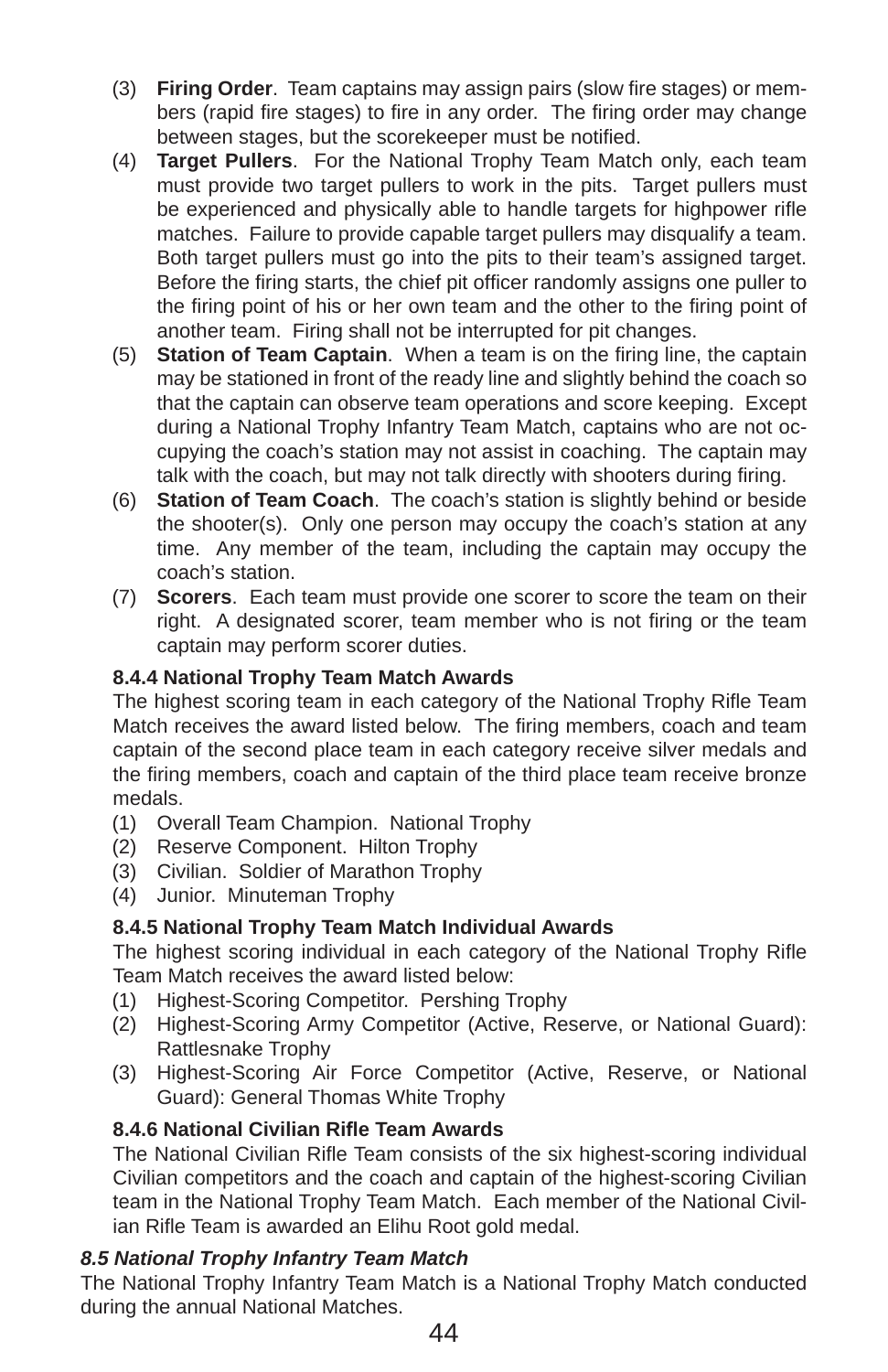## **8.5.1 Team Composition**

The team consists of a captain, a coach and six members who fire for the team's score.

#### **8.5.2 Course of Fire**

The Infantry Team Match Course of Fire (Table 6) is used for each team of six firing members.

- (1) For fi ring at 600 and 500 yards, a standard 600-yard target is reversed to display a white background and pasted on a standard competitive target frame. The Army "E" silhouette target is centered horizontally on this background, with the top of the silhouette 13" below the top of the frame. For firing at 300 and 200 yards, the Army "F" silhouette target is pasted on the face of a standard 200-yard target, with the top of the silhouette positioned at the top of the 8 ring.
- (2) Teams take their positions on the 600-yard firing line as directed by team officials. Only the captain, coach, and firing members are permitted on the line. A three-minute preparation period is given at the 600-yard firing line only. After the preparation period ends, the command LOAD AND BE READY is given and the targets are exposed between 10 seconds and no later than 40 seconds after this command. Shooters may start firing when targets appear. Between stages, each team moves forward abreast. Rifles must be unloaded, with magazines removed and bolts open, with muzzles elevated and pointed down range. The firing procedures at each range are the same as those at 600 yards. Each relay must complete the match before the next relay is called.

| <b>Infantry Team Match Course of Fire (Table 6)</b> |                   |                            |         |  |  |  |
|-----------------------------------------------------|-------------------|----------------------------|---------|--|--|--|
| <b>Stage</b>                                        | <b>Time Limit</b> |                            |         |  |  |  |
| First                                               | 600 yds.          | Prone                      | 50 sec. |  |  |  |
| Second                                              | 500 yds.          | Prone, Sitting or Kneeling | 50 sec. |  |  |  |
| Third                                               | 300 yds.          | Sitting or Kneeling        | 50 sec. |  |  |  |
| Fourth                                              | 200 yds.          | Standing                   | 50 sec. |  |  |  |

#### **8.5.3 Competition Conditions**

- (1) Slings. A sling may be used for support in all positions.
- (2) Ammunition. Each team is permitted a total of 384 rounds of ammunition. The team captain allocates the ammunition among stages, divides it among the firing members and decides the number of rounds to be loaded in the clips or magazines.
- (3) Targets. Each team is assigned a block of eight adjoining targets. Gaps in the target line separate one team's targets from those of another.
- (4) Coaching. During the Infantry Team Match, both the team captain and the team coach may coach and talk directly with the shooters and they may touch the shooters' rifles
- (5) Malfunctions. No alibis are accepted for misfires, disabled firearms or other failures of range or team equipment.
- (6) Score Recording. An assistant range officer is assigned to each team to enforce safety regulations and record the team's scores. A designated team representative (verifier) may accompany this officer downrange to verify scores.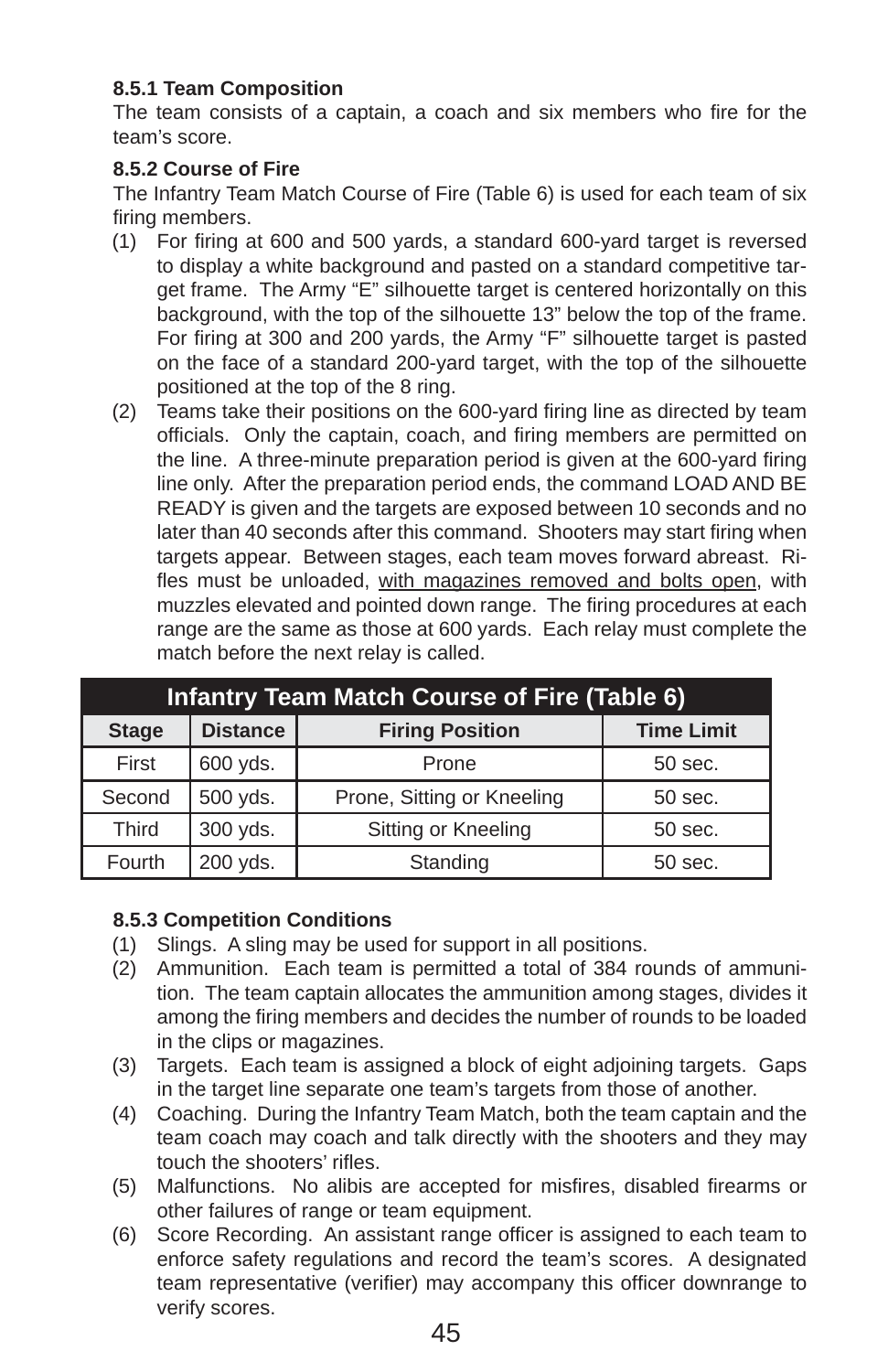# **8.5.4 Scoring**

- (1) All scores are recorded on the firing line at the end of each stage.
- (2) Hits outside the silhouettes are not scored or marked.
- (3) Hits on the silhouettes count 4 points at 600 yards, 3 points at 500 yards, 2 points at 300 yards and 1 point at 200 yards.
- (4) A bonus for distribution is calculated at each range. The bonus is determined by counting the number of silhouette targets that contain six or more hits each. The number of targets with six or more hits is squared and that result is added to the total hit score for that range to produce the total score for that range.
- (5) Ties are broken according to the highest team score at 600 yards, then at 500 yards, etc.

# **8.5.5 Telescopes and Field Glasses**

In the National Trophy Infantry Team Match, the team captain and coach are permitted to use binoculars that do not exceed 10X50 in power and objective lens diameter. Telescopes may only be used behind the ready line and before the preparation period starts. Telescopes and field glasses may be used as follows:

- (1) The team captain and coach may use a telescope behind the assembly line for the purpose of reading the wind before the start of their team's relay. These telescopes may not be used for coaching or reading wind after the preparation period starts.
- (2) After the preparation period starts, the captain and coach may use binoculars that do not exceed 10X50 in power and objective lens diameter.
- (3) The assistant range officer or verifier may carry one telescope downrange and may use it only to check and verify scores.
- (4) Telescopes taken downrange must be turned parallel to the firing line during the time when targets are exposed and may be turned towards the targets only during scoring.

## **8.5.6 National Trophy Infantry Team Match Awards**

The highest scoring team in each category of the National Trophy Infantry Team Match receives the award listed below. The firing members, coach and team captain of the second place team in each category receive silver medals and the firing members, coach and captain of the third place team receive bronze medals.

- (1) Overall Team Champion. Infantry Trophy
- (2) Reserve Component. Celtic Chieftain Trophy
- (3) Civilian. Leatherneck Trophy
- (4) Junior. Junior Infantry Team Trophy

## *8.6 Hearst Doubles Rifl e Team Match*

The Hearst Doubles Team Match is a two-person team event conducted during the annual National Matches.

## **8.6.1 Team Composition**

Each team consists of two members. Rule 4.6 regarding team affiliation or composition does not apply for this match. Any two competitors may form a Hearst Doubles Team.

## **8.6.2 Course of Fire**

The President's Rifle Match Course of Fire, Stages 1-3, (Table 4) is used for each firing member.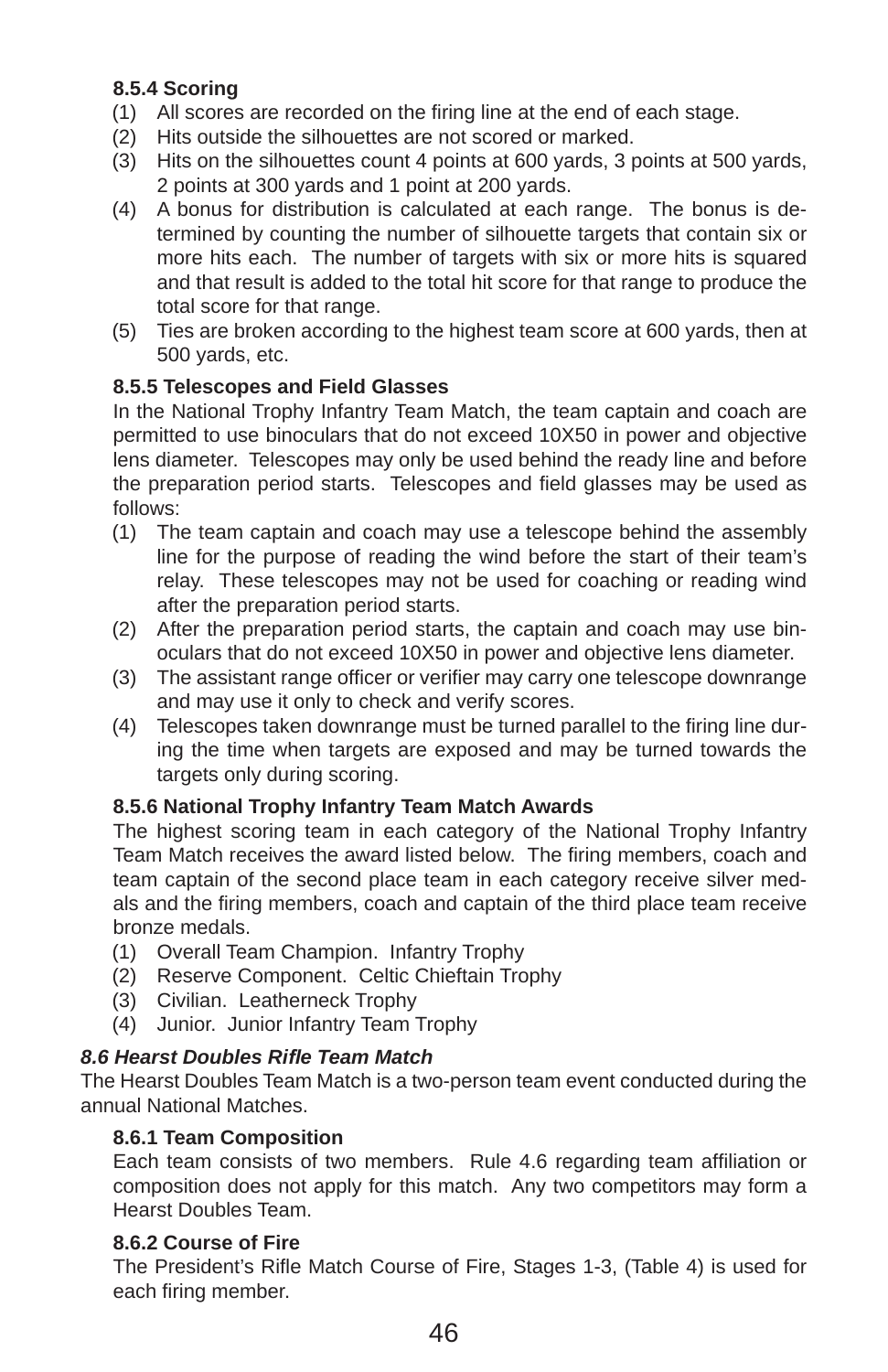## **8.6.3 Competition Conditions**

- (1) Pair Firing. All teams must use pair firing in the slow fire stages of the Hearst Doubles Rifle Team Match.
- (2) Firing Procedures. Each two-person team has 23 minutes to fire the 200yard standing and 600-yard prone stages of this event. 300-yard rapidfire stages will be fired separately in the order designated by each team.
- (3) Squadding. Each team will fire together on one target. Three teams will be squadded on each target. The teams will be squadded so that one team fires, one team pulls targets and one team scores and assists in conducting firing.
- (4) Coaching. Hearst Doubles teams may not have non-firing coaches with them on the firing line, but team members may coach each other during the three stages of the match.

### **8.6.4 National Trophy Hearst Doubles Team Match Awards**

The two-person team with the highest total score in the Hearst Doubles Match receives the William Randolph Hearst Trophy.

### *8.7 National Trophy Junior Team Match*

The National Trophy Junior Service Rifle Team Match is a two-person team event for Junior competitors that is conducted during the National Matches.

### **8.7.1 Team Conditions**

- (1) Each team consists of two firing members, a Team Coach and a Team Captain. The two firing members must be Juniors in accordance with Rule 4.6.3 (1).
- (2) State or Club teams must represent a CMP-affiliated state association or club in accordance with Rule 4.8.7. Team firing members and the Team Captain must be in compliance with Rule 4.7.6 residency requirements.
- (3) At-large teams that do not meet Rule 4.8.7 state association or club residency requirements may compete in an At-Large Category.

## **8.7.2 Competition Conditions**

- (1) Course of Fire. The Rifle National Match Course of Fire (Table 5) is used for each firing member.
- (2) Pair Firing. Pair firing must be used in the slow fire stages of the National Trophy Junior Team Match.
- (3) Firing Procedures. Each two-person team has 23 minutes to fire the 200yard standing stage and 43 minutes to fire the 600-yard prone stage. 200 and 300-yard rapid-fire stages will be fired separately in the order designated by each team.
- (4) Squadding. Each team will fire together on one target. Two teams will be squadded on each target.
- (5) Coaching. Coaching is permitted during all stages of the match.

## **8.7.3 National Trophy Junior Team Match Awards**

The State or Club Team (Rule 8.6.2 (2)) with the highest score in the National Trophy Junior Team Match receives the Freedom's Fire Trophy. Other awards will be given to State or Club and At-Large Teams in accordance with the award schedule in the CMP National Matches Program.

## *8.8 National Trophy Rifl e Individual Championship Awards*

## **8.8.1 NTI/NTT Aggregate**

Individual competitors with the highest aggregate scores in the National Trophy Individual Rifle Match (Rule 8.3) and the National Trophy Rifle Team Match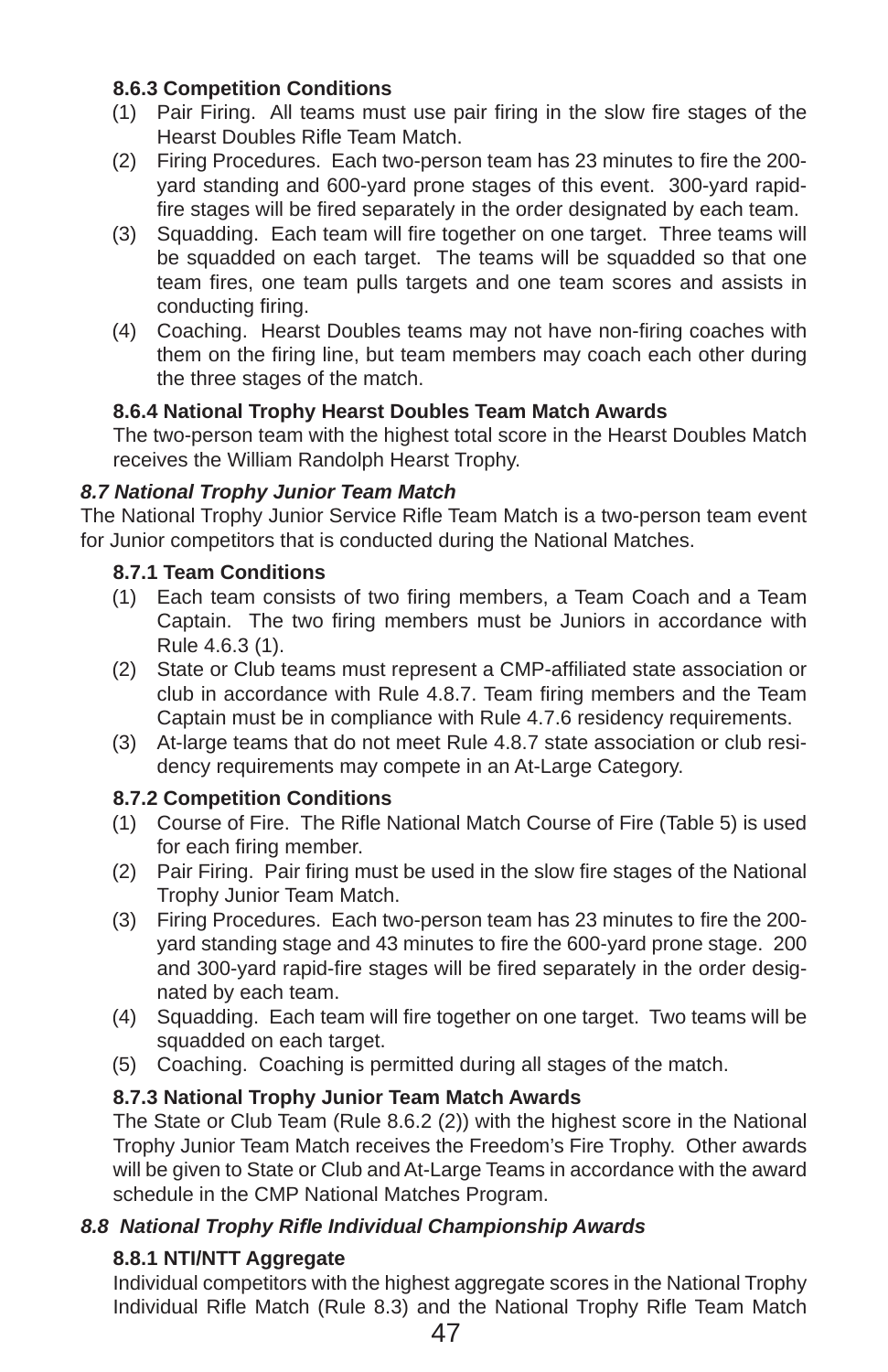(Rule 8.4) in the categories listed below receive the following awards:

- (1) Active Army. U.S. Forces Command Rifle Trophy
- (2) Navy (Active or Reserve). Admiral Arleigh A. Burke Trophy
- (3) Marine Corps (Active or Reserve). General Shepherd Trophy
- (4) Civilian. Pietroforte Trophy

## **8.8.2 President's/NTI Aggregate**

The civilian competitor with the highest aggregate score in the President's Rifle Match (Rule 8.2, Stages 1-3) and the National Trophy Individual Rifle Match (Rule 8.3) receives the Alice Bull Trophy.

## **8.8.3 President's/NTI/NTT Aggregate**

Individual competitors with highest aggregate scores in Stages 1-3 of the President's Rifle Match (Rule 8.2), National Trophy Individual Rifle Match (Rule 8.3) and National Trophy Rifle Team Match (Rule 8.4) receive the following awards:

- (1) Overall Individual Champion. Mountain Man Trophy
- (2) Marine Corps (Active or Reserve). GySgt Carlos Hathcock II Trophy.

## **8.8.4 Deneke Trophy Junior Aggregate**

- (1) The Deneke Trophy Junior Aggregate consists of the individual scores fired by Juniors in Stages 1-3 of the President's Rifle Match (Rule 8.2), the National Trophy Individual Rifle Match (Rule 8.3) and the National Trophy Junior Team Match (state, club or at-large teams).
- (2) The National Junior Service Rifle Team consists of the six highest-scoring individual Junior competitors in the Deneke Trophy Junior Aggregate in the National Trophy Rifle Matches, plus the coach and captain of the highest-scoring team in the National Trophy Junior Team Match.
- (3) Members of the National Junior Rifle Team are awarded Col. William L. "Bill" Deneke medallions and will have their names inscribed on the Col. William L. "Bill" Deneke Trophy. The team consists of the six highestscoring individual junior competitors in an aggregate of Stages 1-3 of, plus the coach and captain of the winning team in the National Trophy Junior Team Match.

#### *8.9 Excellence-in-Competition Rifl e Matches*

Rifle EIC Matches are CMP-sanctioned matches where Non-Distinguished competitors can earn EIC credit points and all competitors can earn awards (see also Rule 2.0). Rifle EIC Matches include the National Trophy Individual Rifle Match, Rifle EIC matches sanctioned by the CMP and conducted by CMP affiliated state associations and clubs and Rifle EIC matches conducted by the military services.

#### **8.9.1 Course of Fire**

The Rifle National Match Course of Fire (Table 5) is used.

## **8.9.2 EIC Matches Place Medals**

- (1) National Trophy Individual Match. Place medals are awarded to the highest scoring 10 percent of all Non-Distinguished competitors as determined according to Rule 10.2.5. Gold medals are awarded to competitors earning 10 points, silver medals to competitors earning eight points and bronze medals to competitors earning six points. A Distinguished competitor is awarded the same place medal as the next non-Distinguished competitor who places below that individual.
- (2) Other EIC Matches. For other EIC matches, the top three finishers in each EIC match with a minimum of six eligible Non-Distinguished com-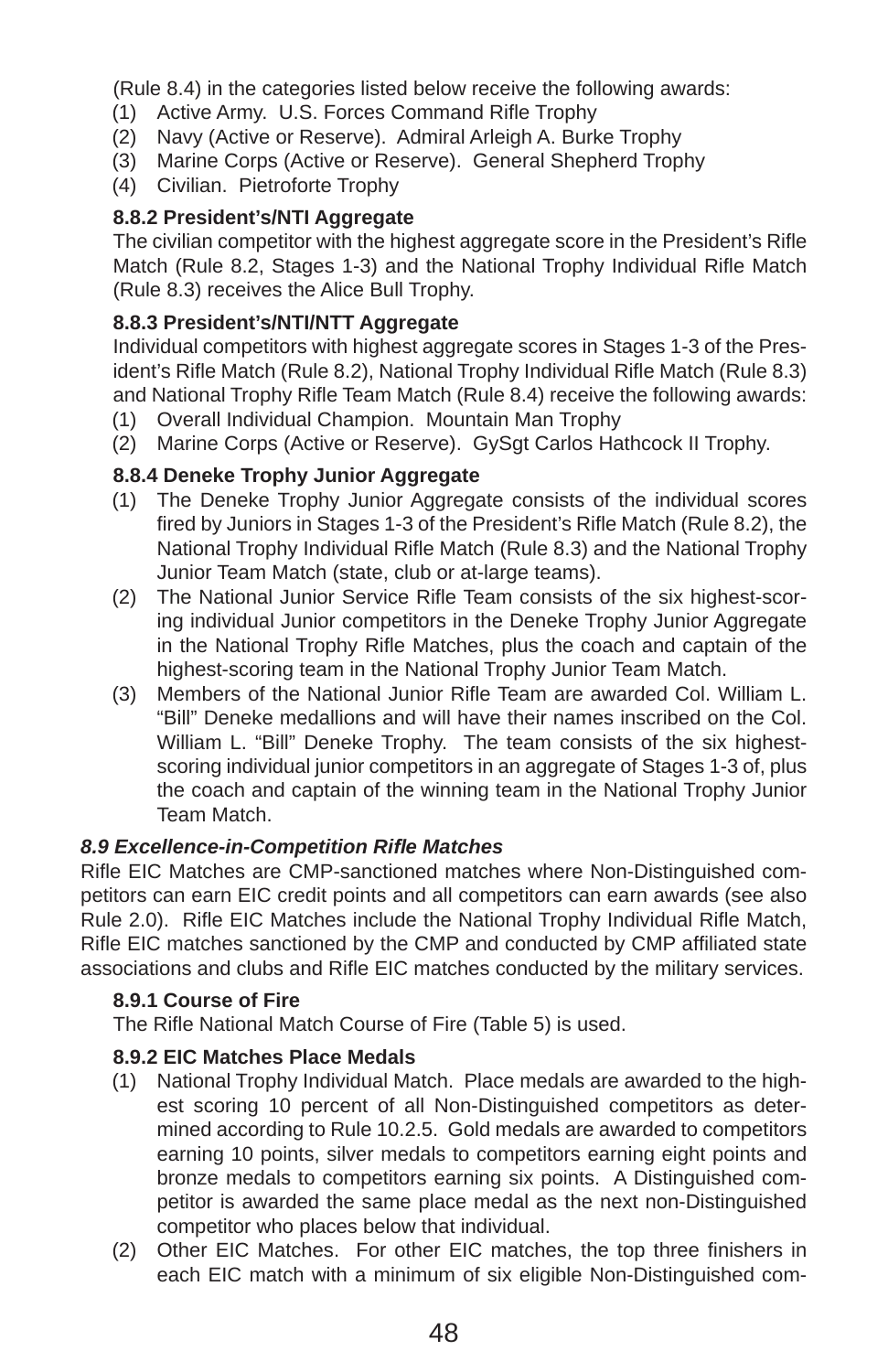petitors or ten total competitors regardless of Distinguished status are awarded Gold, Silver and Bronze EIC Match place medals.

## 8.10 State Championship and Other Service Rifle Matches

State Championship and other Service Rifle Matches may be sanctioned by the CMP and conducted by CMP-affiliated state associations and clubs.

## **8.10.1 Courses of Fire**

The events included in a State Service Rifle Championship or other Service Rifle Match programs shall be selected by the match sponsor and approved by the CMP. Events that may be included are:

- (1) President's Rifle Course, stages 1-3 (30 shots, individual)
- (2) Rifle National Match Course (50 shots, individual)
- (3) Service Rifle Standard Match (4x20 shots, individual)
- (4) Service Rifle 4x50 Team Course (4x50 shots, team), or
- (5) Service Rifle 2x30 Team Course (2x30 shots, team)

### **8.10.2 Awards**

- (1) State associations may provide awards for State Championships. Sponsoring organizations may provide awards for other Service Pistol competitions.
- (2) Beginning in 2010, the CMP will provide State Champion medallions to the winners of CMP-sanctioned State Championships that use courses of fire listed in Rules 3.3.2 or 3.4.2.

# **9.0 CMP Games Events and Special EIC Matches**

#### *9.1 General Competition Conditions*

#### **9.1.1 CMP Games Events**

The CMP Games Matches program offers competitions with "as-issued" military rifles or pistols over courses of fire that make these matches accessible to large numbers of target shooters regardless of their level of experience and skill. CMP Games events approved for the National Matches program or for sanctioned club matches are:

- (1) **As-Issued Military Rifl e Match**. Match sponsors may conduct mixed As-Issued Military Rifle Matches in which competitors may choose to fire any As-Issued Military Rifle authorized in Rules 6.3.2 (As-Issued M1 Garand), 6.3.3 (As-Issued M1903 Springfield), 6.3.4 (Other As-Issued U. S. Rifles) and 6.3.6 (As-Issued Foreign Military Rifles). Rifles authorized by Rule 6.4 (Unlimited M1 Garands and/or Modern Military Rifles) may be used in these matches only if the match program specifically authorizes Rule 6.4 rifles. Scores fired with Rule 6.4 rifles may be eligible for awards only in accordance with the sponsor's match program. Scores reported to the CMP must identify the specific rifle fired by that competitor.
- (2) **John C. Garand Match**. John C. Garand Matches may be restricted to Rule 6.3.2 As-Issued M1 Garands or they may include As-Issued and Unlimited M1 Garands.
- (3) **Springfi eld Rifl e Match** (Rule 6.3.3)
- (4) **Vintage Military Rifl e Match** (Rules 6.3.4 and 6.3.6)
- (5) **M1 Carbine Match** (Rule 6.3.5)
- (6) **Modern Military Rifl e** (Rule 6.4.2)
- (7) **Rimfire Sporter Match** (Rimfire Sporter rules are printed in a separate publication, **CMP Guide to Rimfire Sporter**).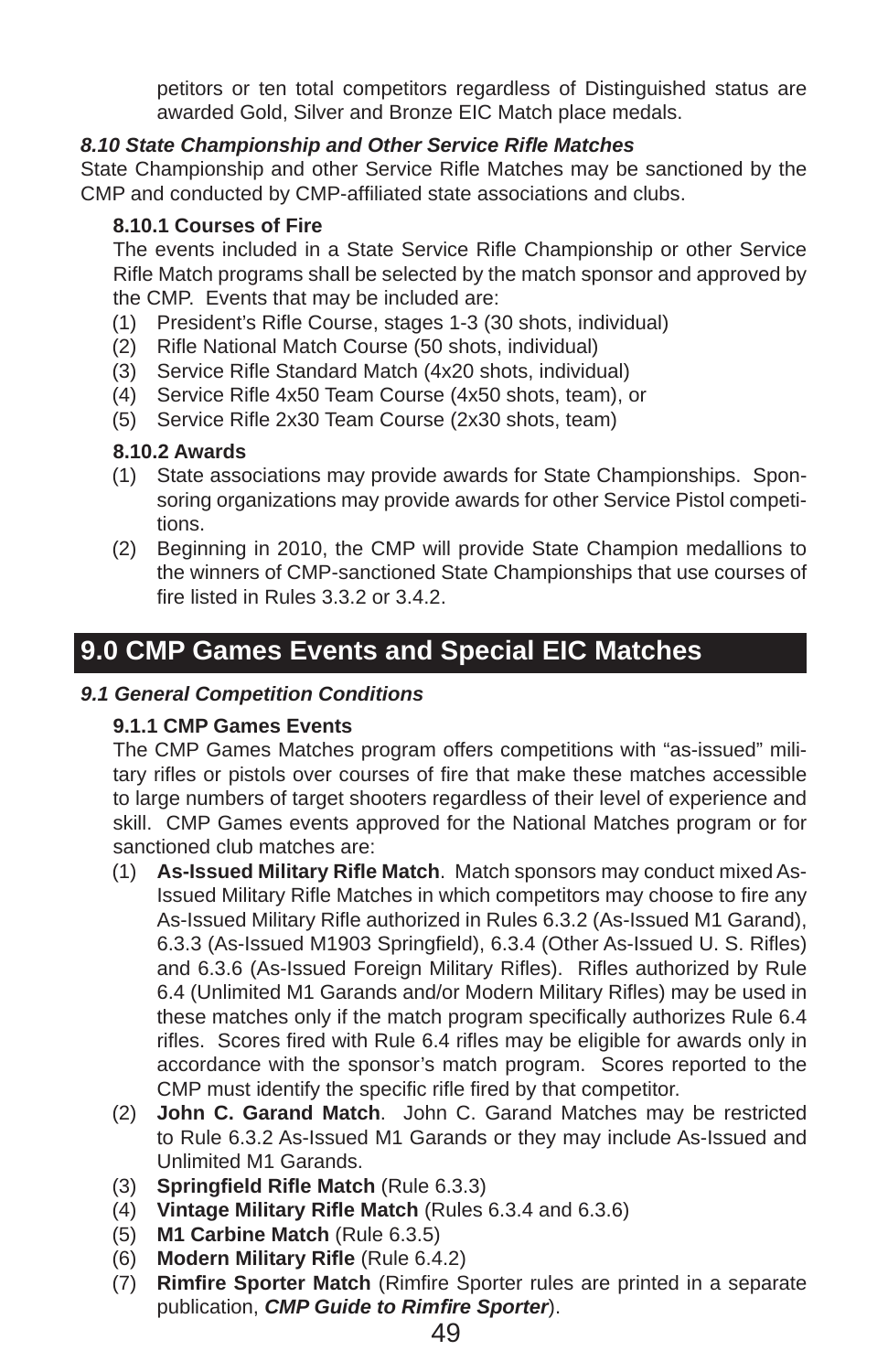(8) National Match Air Rifle (National Match Air Rifle rules are printed in a separate publication, *CMP Guide to National Match Air Rifle*).

# **9.1.2 CMP Special EIC Matches**

CMP Special EIC Matches are EIC matches where only "as-issued" U. S. military rifles or pistols are fired and where only competitors who have previously earned no EIC points can earn "introductory" four-point EIC credits. Competitors may earn only one four-point EIC credit in pistol and one four-point EIC credit in rifle. Special EIC Matches may only be conducted during the National Matches in conjunction with Small Arms Firing Schools or Regional CMP Games. The objective of Special EIC Matches is to introduce new competitors to service rifle and pistol competitions and to encourage them to actively pursue earning a Distinguished Rifleman or Distinguished Pistol Shot Badge. Special EIC Matches are:

- (1) **M16 Rifl e EIC Match**.
- (2) **As-Issued M1 Garand EIC Match**.
- (3) **M9 Pistol EIC Match**.
- (4) **As-Issued U. S. Military Pistol EIC Match**.

### **9.1.3 Ammunition**

Match sponsors may issue ammunition or permit competitors to use their own ammunition. If the match sponsor issues ammunition, all competitors must use the issued ammunition; they may not use other ammunition. Competitors who do not fire issued ammunition must be disqualified.

### **9.1.4 Spotting Scopes**

Competitors may use spotting scopes for shooting or scoring. Scorers' scopes must be turned away from the target during the rapid-fire stages when scorers must observe their firers and count shots fired.

#### **9.1.5 Equipment for Rifle Events**

Cloth, canvas or leather shooting jackets may be used. Standard militaryissue web or leather slings or slings of this same type are permitted. Shooting gloves or mitts and ground cloths or shooting mats may be used.

#### **9.1.6 Individual Coaching**

Coaching by scorers or other shooters to assist new and inexperienced shooters is permitted. Such coaching should be limited to controlling safety and providing assistance to get into position, adjust a sling, load or unload and make sight adjustments. Coaching experienced or advanced shooters by calling wind or rapid-fire shot locations, etc., is contrary to the spirit of As-Issued Military Rifle rules and is not permitted.

## **9.1.7 Target Assignments**

Match sponsors are encouraged to arrange competitor squadding so that experienced shooters and new shooters are squadded together on the same firing point. Experienced shooters should coach and assist new shooters and help to ensure safety. Random squadding is not required in these events. Individual firing point assignments normally are issued on the range immediately prior to the start of firing.

#### **9.1.8 Sighting Shots**

Sighting shots, as specified in the course of fire, may be fired by each competitor in CMP Games and Special EIC Matches at the beginning of each event. Sighting shots may be fired in any position, with or without a support. Com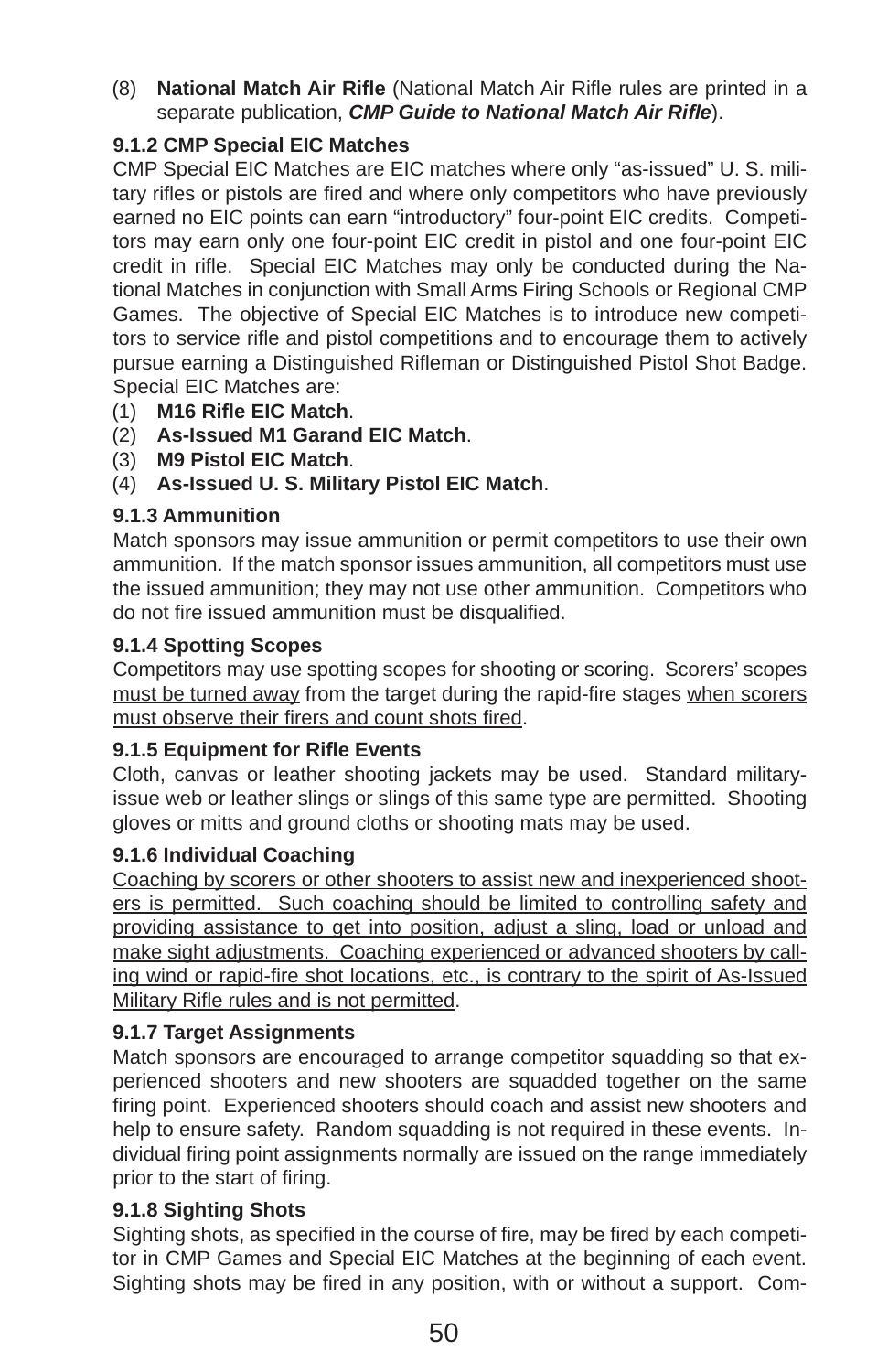petitors may fire fewer than the specified number of sighting shots if they notify their scorers that they are starting record shots. No artificial support may be used during the firing of record shots.

## **9.1.9 Standing Prior to Rapid Fire Stages**

When the preparation period prior to a rapid-fire stage ends, shooters are commanded to stand. All competitors are required to stand if they are able and begin each rapid-fire stage from the standing position. Competitors who have a valid physical condition or disability that prevents them from moving from standing to the firing position safely may request permission from the Range Officer to begin rapid-fire stages in the firing position. These competitors are eligible for awards in As-Issued Military Rifle Matches. Shooters who do not stand must load on command. They may not shoulder the rifle until the firing time begins (targets rise or the **TARGETS** command is given) and they may not fire a shot until after a shooter who was standing fires the first shot.

### **9.1.10 Loading During Rapid Fire Stages**

Special attention must be paid to safely and properly loading and reloading rifles during rapid-fire stages. These reloading procedures must be followed in CMP Games events:

- (1) M1 Garand. After the commands **ON THE FIRING LINE STAND…WITH BOLTS CLOSED ON EMPTY CHAMBERS…LOAD**, any competitor with an M1 Garand must place a clip and two rounds in the magazine and close the bolt on an empty chamber by over-riding the top round in the magazine. When the targets rise or the command **TARGETS** is given, competitors must drop down into position and then cycle the bolt to chamber the first round. No round may be chambered until the competitor is down in position. A competitor is considered down in position when the buttocks are on the ground in sitting or one elbow is on the ground in prone. After firing two rounds, they must reload with a full clip of eight rounds, and complete the series within the time limit.
- (2) Bolt Action Rifles. After shooters stand and are given the command **LOAD**, they must load five rounds in the magazine and leave the bolt open (do not chamber a round). After the firing time begins (targets rise or the command **TARGETS** is given), shooters must get into position, close the bolt to chamber the first round, fire five rounds, then reload five rounds and complete the series within the time limit.
- (3) M1 Carbine. After shooters stand and are given the command **LOAD**, they must close the bolt on an empty chamber and insert a magazine with five rounds; competitors may not chamber a round while standing. After the firing time begins, shooters must get into position, cycle the bolt to chamber the first round, fire five shots, reload a second magazine with five rounds and complete the series within the time limit.
- (4) Shooters Who Start in Position. Shooters who are authorized by the range officer to start rapid-fire in position in accordance with Rule 9.1.9 shall follow these same loading procedures while remaining in the prone, sitting or kneeling position. No cartridge may be loaded in the rifle chamber and the rifle may not be shouldered until after the targets rise or the command **TARGETS** is given. No shot may be fired until a competitor who was standing fires the first shot.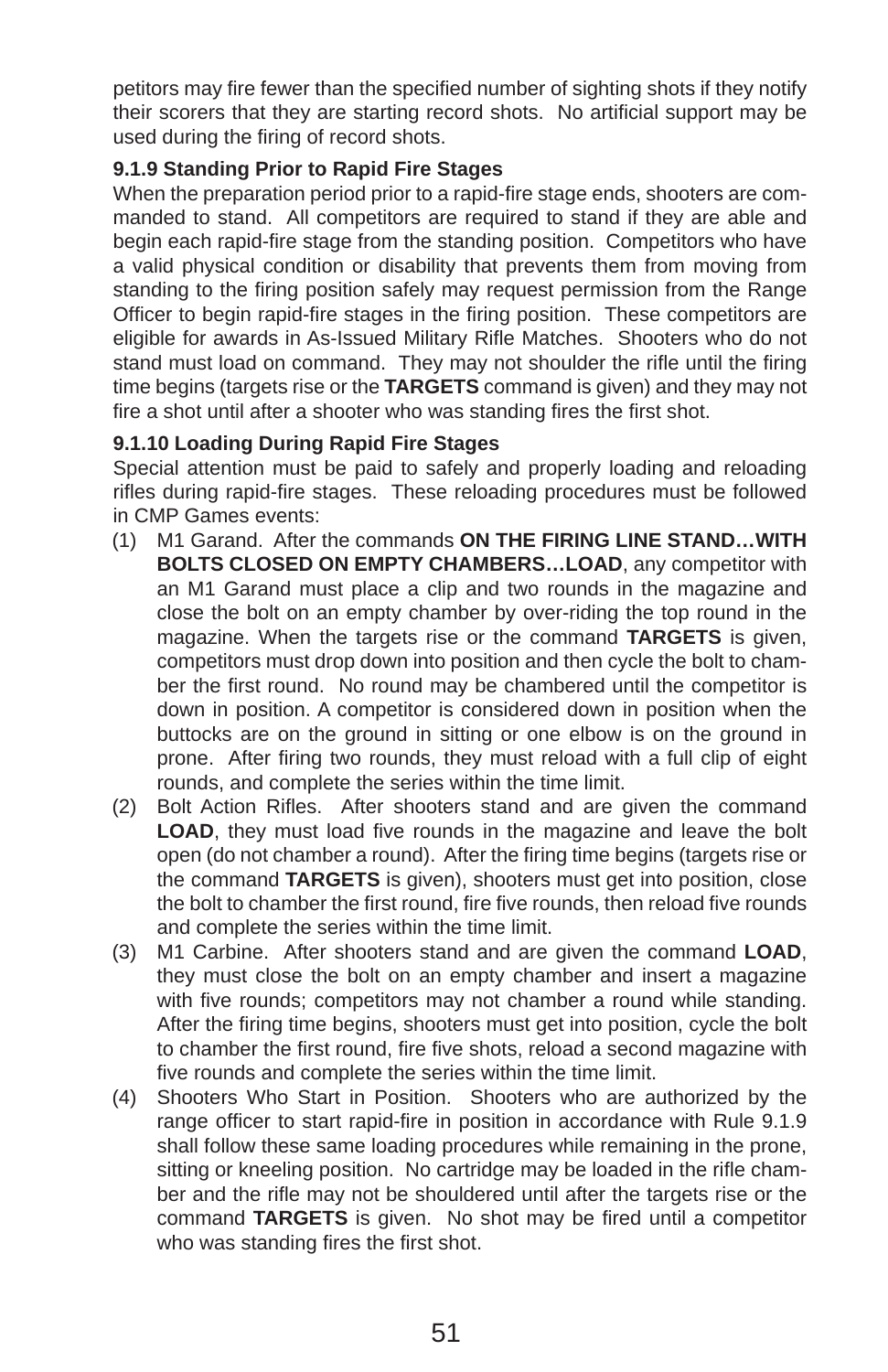## **9.1.11 No Alibis or Refi res**

All CMP Games and Special EIC Matches are no-alibi events. There are no refires for rifle, pistol or ammunition malfunctions. Competitors may attempt to clear malfunctions and continue firing, provided they to handle their firearms in a safe manner while clearing their firearms. The only exception to the no alibi rule is that in the case of a range alibi affecting multiple targets, a refire may be allowed. Match officials may, at their discretion, refire individual range alibis providing this does not require the firing of an additional relay.

#### **9.1.12 Scoring**

The following scoring and tie-breaking rules apply in CMP Games and Special EIC Matches.

- (1) Competitors who fire crossfire shots in slow fire stages will be scored a miss for each crossfire shot. If a competitor receives a crossfire shot that cannot be distinguished from a shot the competitor fired, the competitor who received the crossfire will receive the score of the highest value shot.
- (2) Competitors who have excessive hits on their targets will receive the scores of the highest value shots on their targets equal to the number of shots they fired. The scorer must count and verify the number of shots fired.
- (3) Competitors who have insufficient hits on their targets during rapid fire stages due to not firing all ten rounds or crossfires will receive the scores of the highest value hits on their targets equal to the number of shots they fired on their target.
- (4) Ties (same score and X-count) will be broken according to the score of the last stage fired, then the next to the last stage, etc.

#### **9.1.13 Achievement Awards**

To provide competitors with incentives to participate and improve, the CMP provides Achievement Medals and Pins to be presented to competitors in CMP Games events who equal or exceed established Achievement Award scores. Achievement Award cut-scores are determined on the basis of previous National CMP Games Matches scores. Gold, silver and bronze achievement awards are presented to approximately the top 40 percent of all competitors. Achievement Award scores are calculated so that approximately the top onesixth of the top 40 percent of all shooters receive gold awards, the next twosixths receive silver awards and the remaining three-sixths receive bronze awards. Achievement Award scores are given in the specific rules for each CMP Games event. If extreme weather conditions cause all scores in a match to be lower than normal, the DCM may adjust bronze award scores downward in National or Regional CMP Games Matches or the match director may adjust bronze award scores downward in CMP-sanctioned matches, but bronze award scores may not be adjusted lower than the 40th percentile competitor.

#### *9.2 John C. Garand Match*

The National John C. Garand Match is a CMP Games event conducted during the annual National Matches. Any CMP affiliated club may conduct sanctioned Garand Matches in accordance with Rule 3.0 by applying these rules.

#### **9.2.1 Course of Fire**

The course of fire for the National John C. Garand Match is the As-Issued Military Rifle Match Course A (Table 7). John C. Garand matches conducted by other match sponsors may use either Course A or Course B (Tables 7 or 8).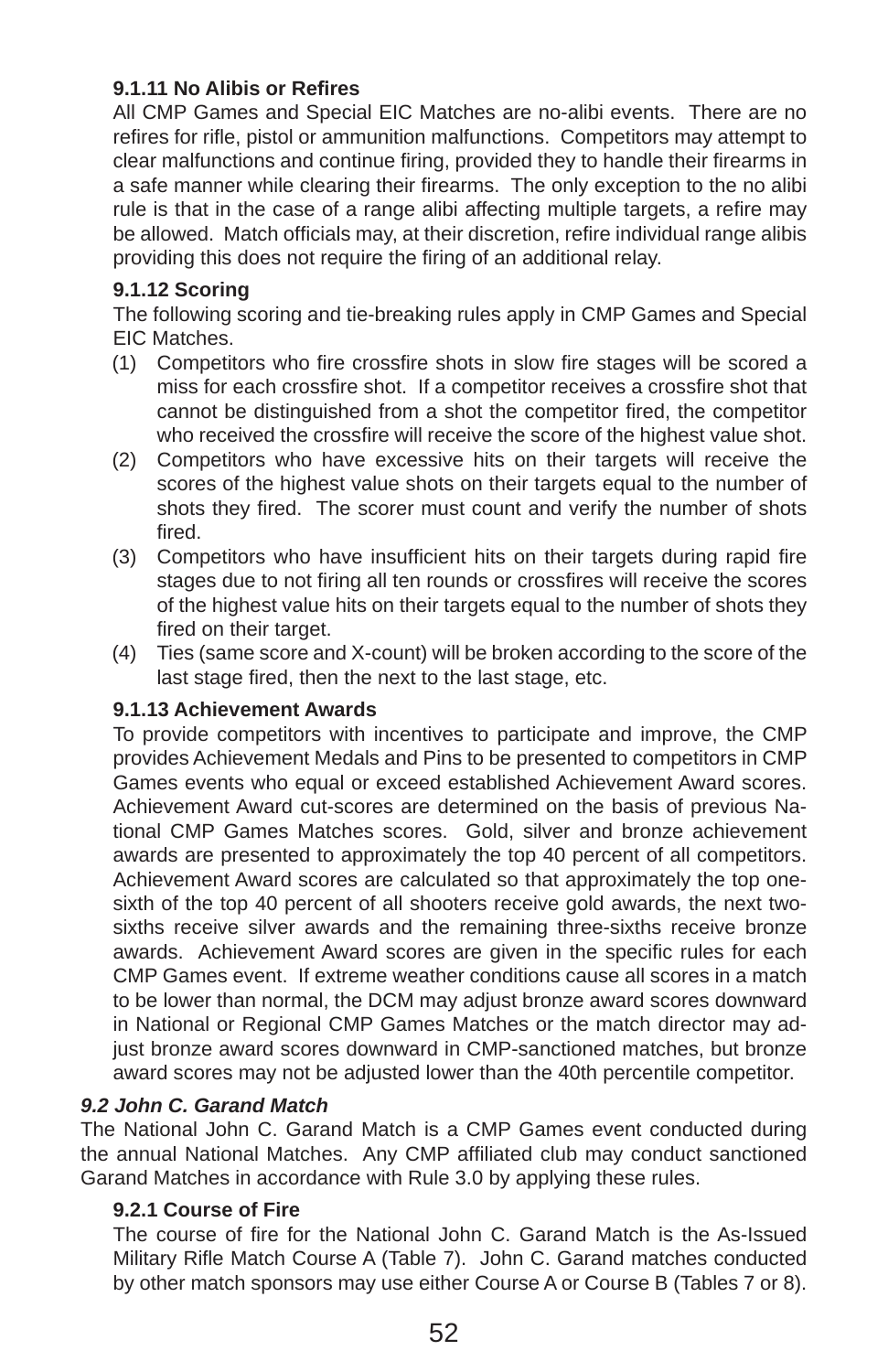|              | As-Issued Military Rifle Match Course A (Table 7) |                        |                        |                           |                                    |  |  |
|--------------|---------------------------------------------------|------------------------|------------------------|---------------------------|------------------------------------|--|--|
| <b>Stage</b> | <b>Distance</b>                                   | <b>Type</b><br>of Fire | <b>Firing Position</b> | <b>Number</b><br>of Shots | <b>Time Limit</b>                  |  |  |
| Sighting     | 200 yds. <sup>1</sup>                             | Slow <sup>2</sup>      | Any $3$                | 5                         | 15 min. for                        |  |  |
| First        | 200 yds.                                          | Slow <sup>2</sup>      | Prone                  | 10                        | sighting<br>& prone<br>$s$ low $4$ |  |  |
| Second       | 200 yds.                                          | Rapid <sup>5</sup>     | Prone from Standing    | 10                        | 80 sec. 6                          |  |  |
| <b>Third</b> | 200 yds.                                          | Slow <sup>2</sup>      | Standing               | 10                        | 10 min.                            |  |  |

<sup>1</sup> The 200 yard SR target, Rule 6.7.2 (1), is used for all stages. Alternatively, all stages may be fired at 100 yards instead of 200 yards. The NRA SR-1 reduction of the SR target is used for all three stages if firing is done at 100 vards.

<sup>2</sup> In slow-fire, shooters must load and fire only one round at a time.

<sup>3</sup> Sighting shots may be fired in any position. A support or supported position may be used. Sighting shots are not counted in the match score.

- <sup>4</sup> Shooters will be given a combined time limit of 15 minutes to fire up to five sighting shots and 10 record shots in the prone position.
- <sup>5</sup> In rapid-fire, shooters must follow the loading procedures specified in Rule 9.1.10.
- <sup>6</sup> The time limit for the rapid-fire stage is 80 seconds for both semi-automatic rifles (M1 Garand) and manually operated rifles (Springfield and Vintage Military Rifle).

| As-Issued Military Rifle Match Course B (Table 8) |                 |                        |                                      |                           |                                 |  |
|---------------------------------------------------|-----------------|------------------------|--------------------------------------|---------------------------|---------------------------------|--|
| <b>Stage</b>                                      | <b>Distance</b> | Type of<br><b>Fire</b> | <b>Firing Position</b>               | <b>Number</b><br>of Shots | <b>Time Limit</b>               |  |
| Sighting                                          | 200 yds. $1$    | Slow <sup>2</sup>      | Any $3$                              | 5                         | 25 min. for                     |  |
| First                                             | 200 yds.        | Slow <sup>2</sup>      | Prone                                | 20                        | sighting<br>& prone<br>slow $4$ |  |
| Second                                            | 200 yds.        | Rapid <sup>5</sup>     | Prone from Standing <sup>6</sup>     | 10                        | 80 sec. 6                       |  |
| <b>Third</b>                                      | 200 yds.        | Rapid                  | Sitting or Kneeling<br>from Standing | 10                        | 70 sec.                         |  |
| Fourth                                            | 200 yds.        | Slow <sup>2</sup>      | Standing                             | 10                        | 10 min.                         |  |

<sup>1</sup> The 200 yard SR target, Rule 6.7.2 (1), is used for all stages. Alternatively, all stages may be fired at 100 yards instead of 200 yards. The NRA SR-1 reduction of the SR target is used for all three stages if firing is done at 100 yards.

<sup>2</sup> In slow-fire, shooters must load and fire only one round at a time.

<sup>3</sup> Sighting shots may be fired in any position. A support or supported position may be used. Sighting shots are not counted in the match score.

<sup>4</sup> Shooters will be given a combined time limit of 25 minutes to fire up to five sighting shots and 20 record shots in the prone position.

<sup>5</sup> In rapid-fire, shooters must follow the loading procedures specified in Rule 9.1.10.

<sup>6</sup> The time limit for the rapid-fire stage is 80 seconds for both semi-automatic rifles (M1 Garand) and manually operated rifles (Springfield and Vintage Military Rifle).

#### **9.2.2 Rifl es**

All rifles used in the National John C. Garand Match must be "as-issued" M1 Garands that comply with Rule 6.3.2 or Unlimited Garands that comply with Rule 6.4.1.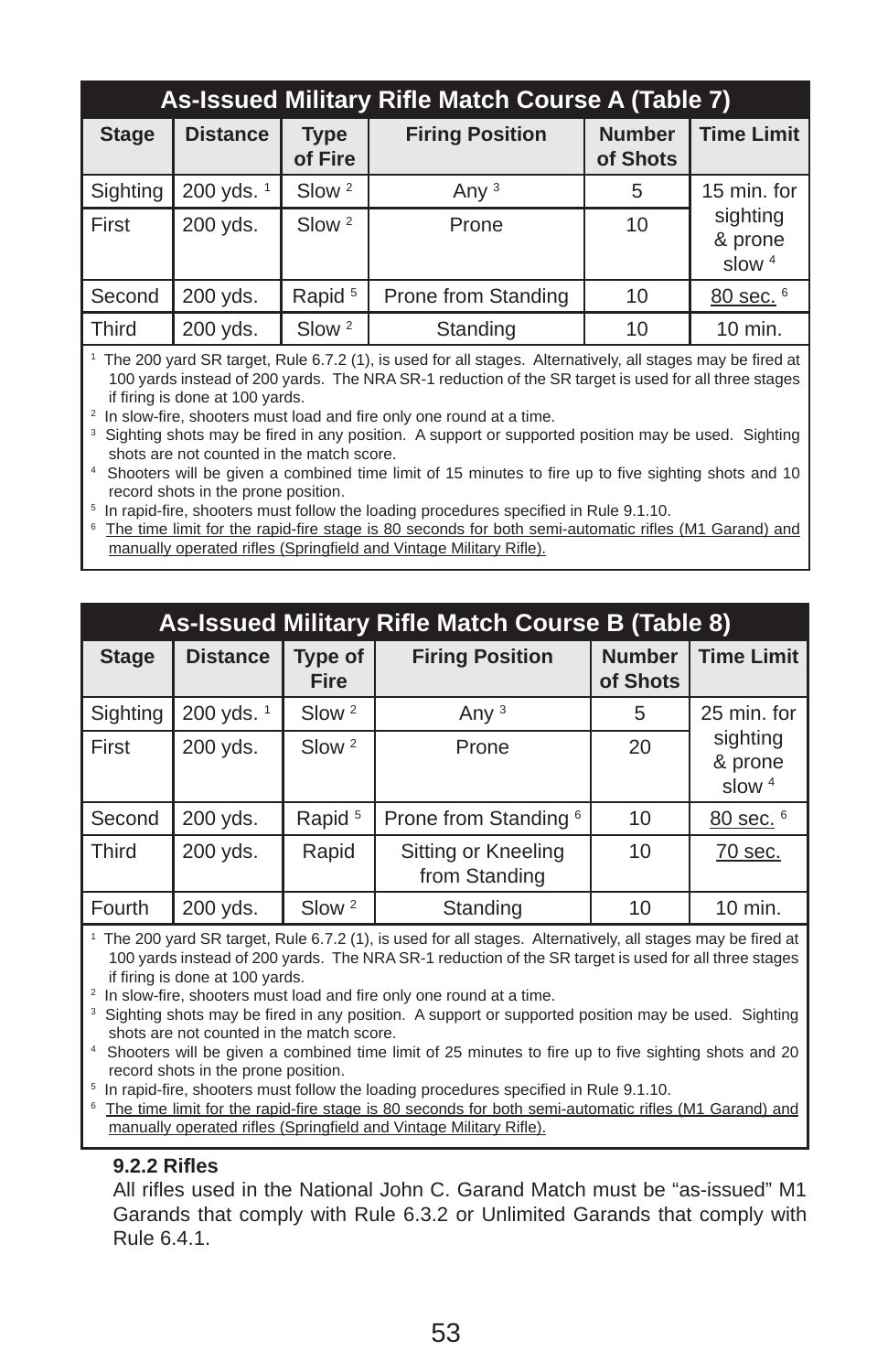## **9.2.3 National Garand Match Awards**

The highest scoring competitor who fires an As-Issued M1 Garand that complies with Rule 6.3.2 in the National Garand Match receives the John C. Garand Trophy.

## **9.2.4 Achievement Awards**

- (1) **National Garand Match**. The CMP provides gold, silver and bronze achievement medals for presentation to National Garand Match competitors who equal or exceed Achievement Award Scores listed below.
- (2) **Regional CMP Games Matches**. The CMP provides gold, silver and bronze achievement medals for presentation to Eastern and Western CMP Games competitors who equal or exceed Achievement Award Scores listed below.
- (3) **Sanctioned CMP Games Matches**. Gold, silver and bronze achievement pins may be ordered from the CMP Competitions Department for presentation to sanctioned Garand Match competitors who equal or exceed Achievement Award Scores.
- (4) **Achievement Award Scores**. Garand Match achievement award cutscores for 2010 are:

| Medal:  | Course A      | Course B      |
|---------|---------------|---------------|
| Gold:   | 280 and above | 465 and above |
| Silver: | 272 - 279     | 454-464       |
| Bronze: | 262 - 271     | 435-453       |

### *9.3 Springfi eld Rifl e Match*

The Springfield Rifle Match is a CMP Games event conducted during the annual National Matches. Any CMP-affiliated club may conduct CMP Springfield Rifle Matches by following these rules.

#### **9.3.1 Course of Fire**

The course of fire for the National Springfield Rifle Match is the As-Issued Military Rifle Match, Course A (Table 7). Springfield Rifle matches conducted by other match sponsors may be either Course A or Course B (Tables 7 or 8).

## **9.3.2 Rifl es**

All rifles used in Springfield Rifle Matches must be as-issued U. S. Model 1903 or U. S. Model M1903A Springfield rifle series rifles that comply with Rule 6.3.3.

## **9.3.3 National Springfi eld Rifl e Match Awards**

The highest scoring competitor in the National Springfield Rifle Match receives the Springfield Rifle Trophy.

#### **9.3.4 Achievement Awards**

- (1) **National Springfi eld Rifl e Match**. The CMP provides gold, silver and bronze achievement medals for presentation to National Springfield Rifle Match competitors who equal or exceed Achievement Award Scores listed below.
- (2) **Regional CMP Games Matches**. The CMP provides gold, silver and bronze achievement medals for presentation to Eastern and Western CMP Games competitors who equal or exceed Achievement Award Scores listed below.
- (3) **Sanctioned CMP Games Matches**. Gold, silver and bronze achievement pins may be ordered from the CMP Competitions Department for presentation to sanctioned Springfield Rifle Match competitors who equal or exceed Achievement Award Scores.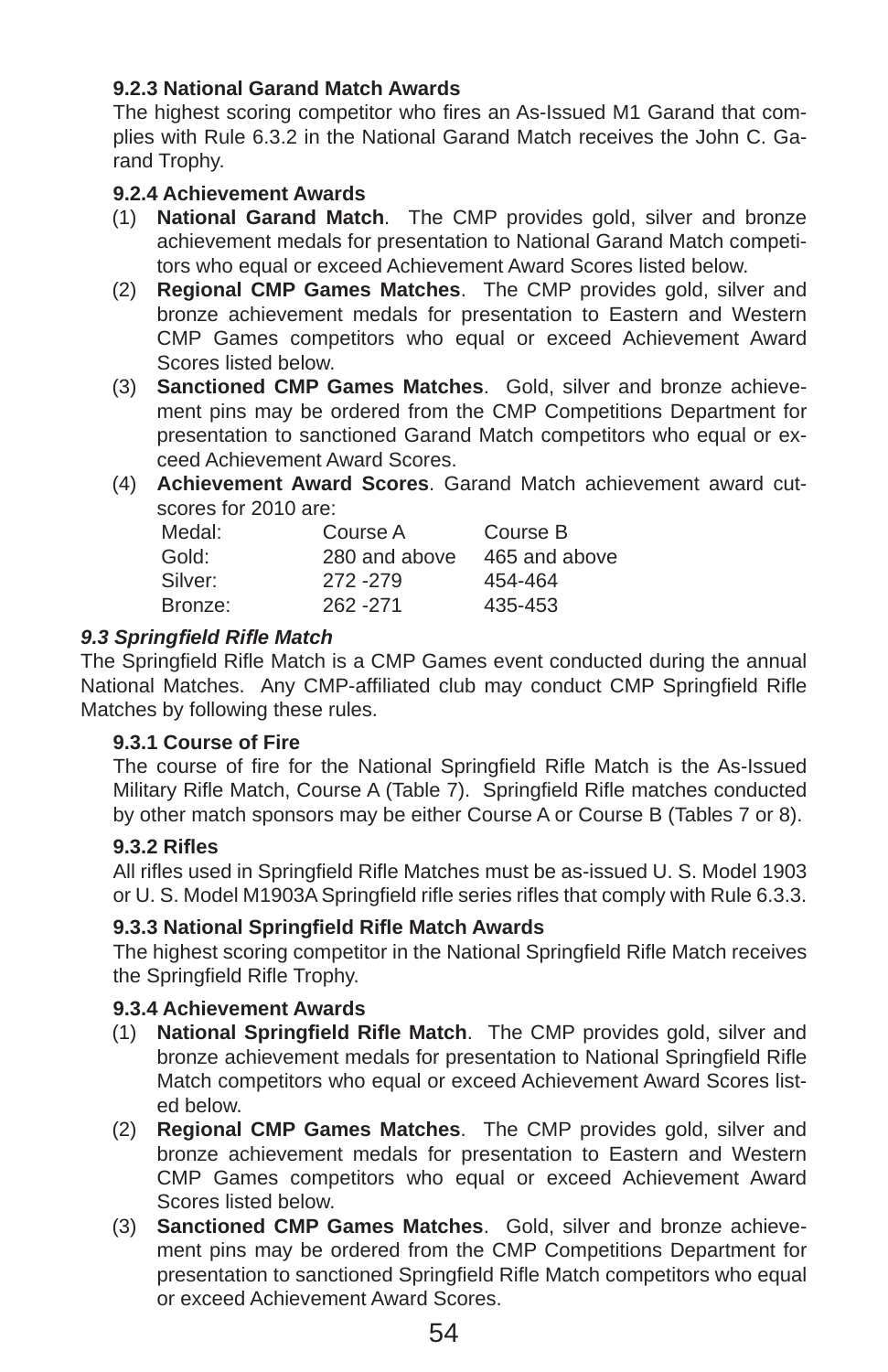(4) **Achievement Award Scores**. Springfield Rifle achievement award cutscores for 2010 are:

| Medal:  | Course A      | Course B      |
|---------|---------------|---------------|
| Gold:   | 280 and above | 466 and above |
| Silver: | 273-279       | 455-465       |
| Bronze: | 262 - 272     | 438-454       |

## *9.4 Vintage Military Rifl e Match*

The Vintage Military Rifle Match is a CMP Games event conducted during the annual National Matches. Any CMP-affiliated club may conduct CMP-Sanctioned Vintage Military Bolt Rifle Matches by following these rules.

## **9.4.1 Course of Fire**

The course of fire for the National Vintage Military Bolt Rifle Match is the As-Issued Military Rifle Match, Course A (Table 7). Vintage Military Rifle matches conducted by other match sponsors may be either Course A or Course B (Tables 7 or 8).

### **9.4.2 Rifl es**

All rifles used in Vintage Military Rifle Matches must be as-issued U. S. Model 1917 rifles or U. S. Krag rifles that comply with Rule 6.3.4 or manually-operated, as-issued foreign military rifles that comply with Rule 6.3.6.

### **9.4.3 National Vintage Military Rifl e Match Awards**

The highest scoring competitor who fires an as-issued Vintage Military Rifle (Rule 6.2.5) receives a CMP Recognition Plaque.

### **9.4.4 Achievement Awards**

- (1) **National Vintage Military Rifl e Match**. The CMP provides gold, silver and bronze achievement medals for presentation to National Vintage Military Rifle Match competitors who equal or exceed Achievement Award Scores listed below.
- (2) **Regional CMP Games Matches**. The CMP provides gold, silver and bronze achievement medals for presentation to Eastern and Western CMP Games competitors who equal or exceed Achievement Award Scores listed below.
- (3) **Sanctioned CMP Games Matches**. Gold, silver and bronze achievement pins may be ordered from the CMP Competitions Department for presentation to sanctioned Vintage Military Rifle Match competitors who equal or exceed Achievement Award Scores.
- (4) **Achievement Award Scores**. Vintage Military Rifle achievement award cut- scores for 2010 are:

| Medal:  | Course A      | Course B      |
|---------|---------------|---------------|
| Gold:   | 278 and above | 465 and above |
| Silver: | 271 - 277     | 452-464       |
| Bronze: | 258 - 270     | 430-451       |
|         |               |               |

# *9.5 M1 Carbine Match*

The M1 Carbine Match is a CMP Games event conducted during the annual National Matches. Any CMP-affiliated club may conduct CMP M1 Carbine Matches by following these rules.

#### **9.5.1 Course of Fire**

The course of fire for the M1 Carbine Match is the M1 Carbine Match Course of Fire (Table 9).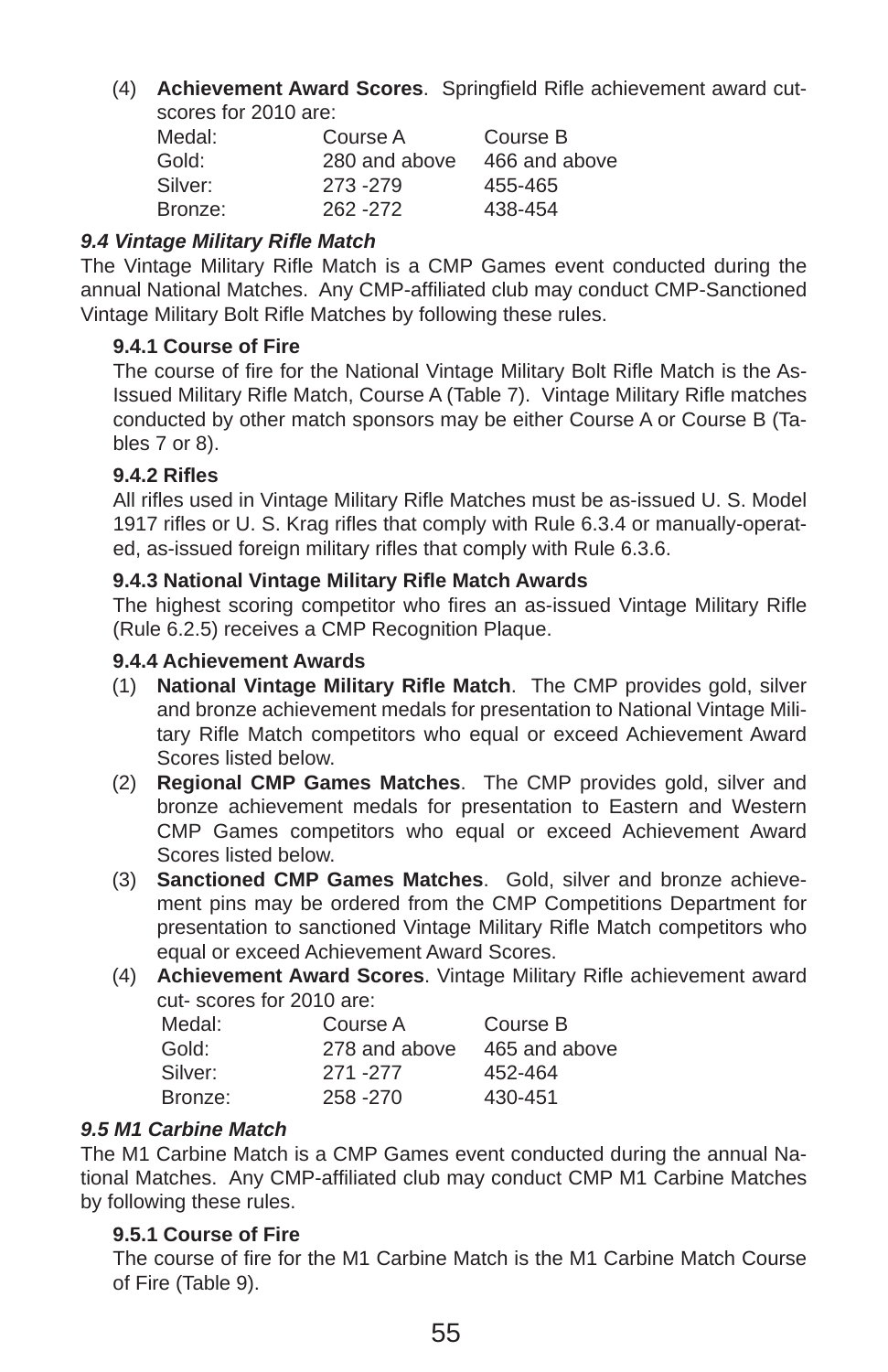| M1 Carbine Match Course of Fire (Table 9) |                 |                               |                                                   |                                  |                   |  |  |
|-------------------------------------------|-----------------|-------------------------------|---------------------------------------------------|----------------------------------|-------------------|--|--|
| <b>Stage</b>                              | <b>Distance</b> | <b>Type of</b><br><b>Fire</b> | <b>Firing Position</b>                            | <b>Number of</b><br><b>Shots</b> | <b>Time Limit</b> |  |  |
| Sighting                                  | 100 $yds.1$     | Slow <sup>2</sup>             | Any <sup>3</sup>                                  | 10 max. $4$                      | 10 min.           |  |  |
| 1st                                       | 100 yds.        | Slow <sup>2</sup>             | Prone                                             | 10                               | 5 min.            |  |  |
| 2 <sub>nd</sub>                           | 100 yds.        | Rapid <sup>5</sup>            | Prone from Standing <sup>6</sup>                  | 10                               | 60 sec.           |  |  |
| 3rd                                       | 100 yds.        | Rapid <sup>5</sup>            | Sitting or Kneeling from<br>Standing <sup>6</sup> | 10                               | 60 sec.           |  |  |
| 4th                                       | $100$ yds.      | Slow <sup>2</sup>             | Standing <sup>7</sup>                             | 10                               | 10 min.           |  |  |

1. The SR-1 highpower rifle target (200 yard SR target reduced for firing at 100 yards) is used for all stages of fire; all firing is done at 100 yards.

2. In all slow fire stages with the M1 Carbine, competitors may load from a magazine. No more than five rounds may be loaded in a single magazine. If the Carbine is taken down from the shoulder between shots, care must be taken to keep the muzzle pointed downrange while resting with a loaded rifle.

3. Sighting shots may be fired in prone or any safe position. A rest or support may be used for sighters, but not in any other position.

- 4. Competitors may fire a maximum of 10 sighting or practice shots. Competitors may elect to fire fewer than 10 sighting shots. When pit-operated targets are used, the Sighting and Prone Slow-Fire stages may be combined. With pit-operated targets, the first stage will be five (5) sighters and ten (10) shots for record in the prone position with a time limit of 15 minutes.
- 5. Loading in rapid fire stages is done after competitors stand on their firing points. On the command "LOAD," competitors must close the bolts with the chamber remaining empty and then insert a magazine with five rounds. Competitors may not load a round in the chamber while standing.
- 6. After competitors have closed their bolts and inserted magazines, the command **TARGETS** is given. After this command, competitors may get into the prone or sitting/kneeling position. After they are in the firing position, they must open and close their bolts to load the first round, fire five shots, remove the empty magazine, load the second magazine with five rounds and fire the second five shots.
- 7. Since starting with five rounds in a magazine is permitted in slow fire series with the M1 Carbine, special care must be taken to control the muzzle when the Carbine is taken down to rest between shots. While doing this, the Carbine should normally be cradled in the arms with the muzzle directed downrange towards the targets.

## **9.5.2 Rifl es**

All rifl es used in M1 Carbine Match must be as-issued U. S. military M1 Carbines that comply with Rule 6.3.5.

## **9.5.3 National M1 Carbine Awards**

The highest scoring competitor in the National M1 Carbine Match receives the Carbine Club M1 Carbine Trophy.

## **9.5.4 Achievement Awards**

- (1) **National M1 Carbine Match**. The CMP provides gold, silver and bronze achievement medals for presentation to National M1 Carbine Match competitors who equal or exceed Achievement Award Scores listed below.
- (2) **Regional CMP Games Matches**. The CMP provides gold, silver and bronze achievement medals for presentation to Eastern and Western CMP Games competitors who equal or exceed Achievement Award Scores listed below.
- (3) **Sanctioned CMP Games Matches**. Gold, silver and bronze achievement pins may be ordered from the CMP Competitions Department for presentation to sanctioned M1 Carbine Match competitors who equal or exceed Achievement Award Scores.
- (4) **Achievement Award Scores**. M1 Carbine achievement award scores for 2010 are: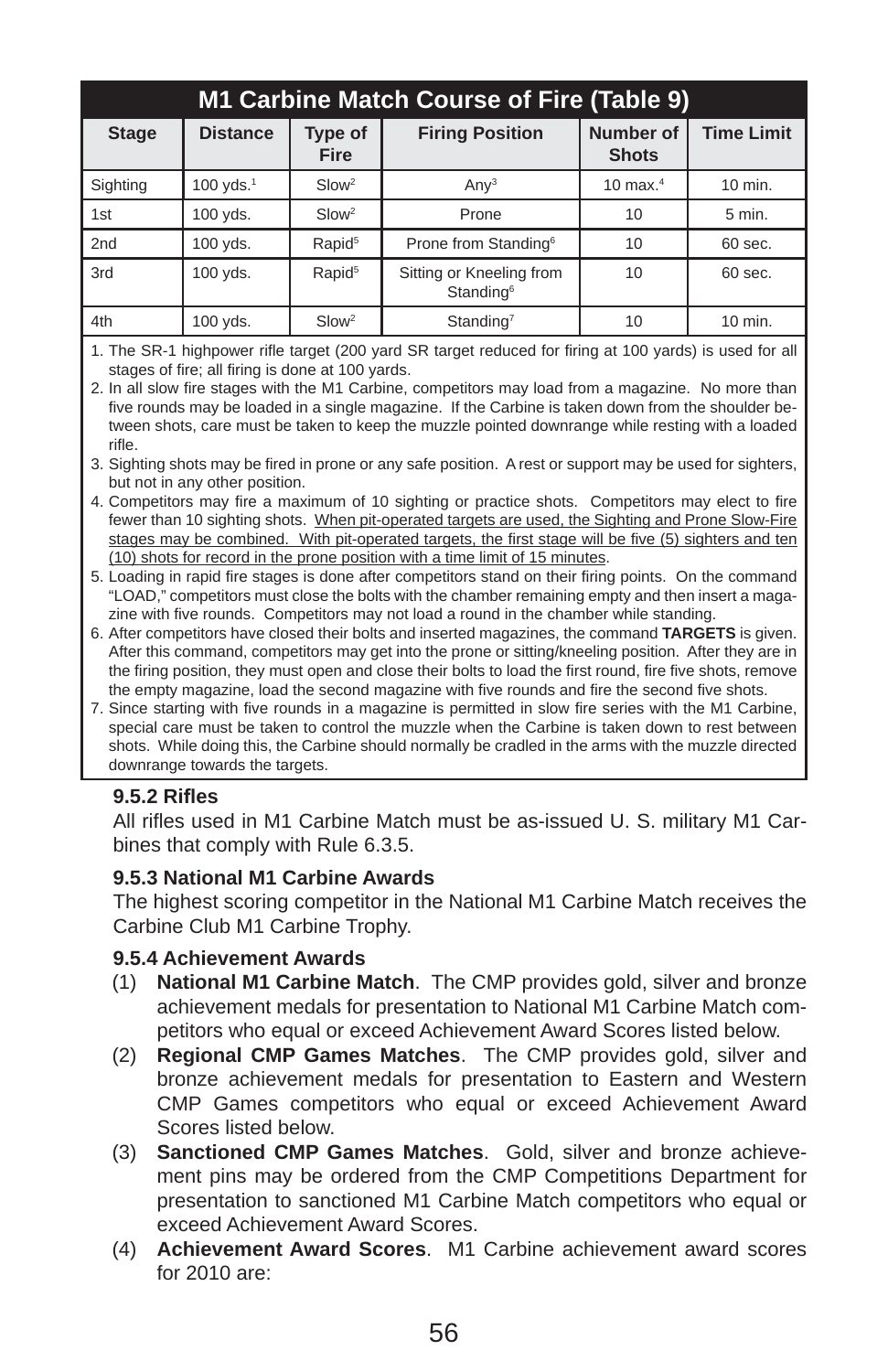| Gold:   | 350 and above |
|---------|---------------|
| Silver: | $339 - 349$   |
| Bronze: | $318 - 338$   |

#### *9.6 M16 Rifl e EIC Match*

The M16 Rifle EIC Match is a Special EIC Match conducted during the National Matches in conjunction with the Rifle Small Arms Firing School. The top 10 percent of eligible competitors in this match receive EIC credit points in accordance with these rules

#### **9.6.1 Eligibility**

Only Non-Distinguished civilian and military competitors who have not previously earned any rifle EIC credit points are eligible to receive EIC credit points in this event. Military personnel may be subject to additional restrictions in the number of civilian EIC matches that they may shoot. Distinguished competitors or competitors who have previously earned service rifle EIC credit points may fire in this match out-of-competition. Entry preference may be given to eligible competitors if range capacity for the match is exceeded.

#### **9.6.2 Rifl es**

As-issued rack grade M16 rifles will be provided by the CMP. Rifles will be drawn by block officers and placed on the firing points to be used by the shooters squadded on those points. Magazines will be provided with each rifle.

#### **9.6.3 Ammunition**

5.56mm commercial ammunition will be provided by the CMP and issued on the firing line. All competitors must use issued ammunition.

#### **9.6.4 Slings**

Military web slings will be attached to the rifles and may be used in the prone and sitting positions. No other slings may be used.

#### **9.6.5 Other Equipment**

Shooters are permitted to bring and use their own shooting jackets, gloves, spotting scope and shooting mats.

#### **9.6.6 Course of Fire**

All firing is done at 200 yards. Shooters will complete the entire course of fire before leaving the firing line. The course of fire is the M16 Rifle EIC Match Course of Fire (Table 10).

| M16 Rifle EIC Match Course of Fire (Table 10) |                       |                        |                                      |                           |                                       |  |
|-----------------------------------------------|-----------------------|------------------------|--------------------------------------|---------------------------|---------------------------------------|--|
| <b>Stage</b>                                  | <b>Distance</b>       | Type of<br><b>Fire</b> | <b>Firing Position</b>               | <b>Number</b><br>of Shots | <b>Time Limit</b>                     |  |
| Sighting                                      | 200 yds. <sup>1</sup> | Slow <sup>2</sup>      | Any <sup>3</sup>                     | 5 <sup>4</sup>            | 15 min. for                           |  |
| First                                         | 200 yds.              | Slow                   | Prone                                | 10                        | sighting &<br>prone slow <sup>5</sup> |  |
| Second                                        | 200 yds.              | Rapid <sup>6</sup>     | Prone from Standing                  | 10                        | 60 sec. $7$                           |  |
| <b>Third</b>                                  | 200 yds.              | Rapid <sup>6</sup>     | Sitting or Kneeling from<br>Standing | 10                        | $60$ sec. <sup>7</sup>                |  |
| Fourth                                        | 200 yds.              | Slow <sup>2</sup>      | Standing                             | 10                        | 10 min.                               |  |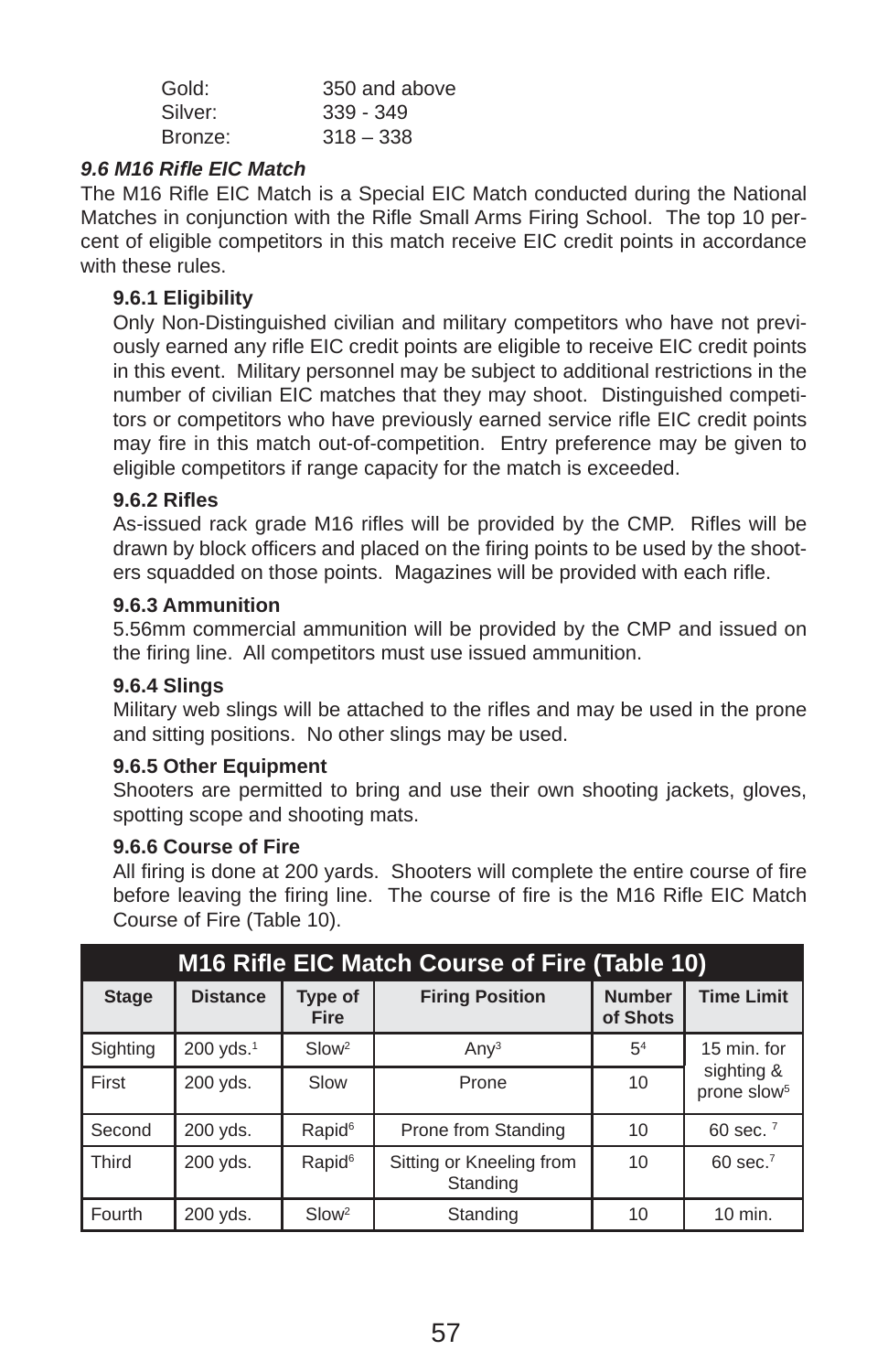# **M16 Rifl e EIC Match Course of Fire (Table 10)**

- 1 The 200 yard SR target, Rule 6.7.2 (1), is used for all stages.
- 2 In slow-fire, shooters must load and fire only one round at a time.
- 3 Sighting shots may be fired in any position. A support or supported position may be used. Sighting shots are not counted in the match score.
- 4 Shooters may elect to fire fewer than five sighting shots. They must notify the scorer if they elect to start record firing after firing fewer than five sighting shots.
- 5 Shooters will be given a combined time limit of 15 minutes to fire up to five sighting shots and 10 record shots in the prone position.
- 6 In rapid-fire, shooters must follow the loading procedures specified in Rule 8.1.5 (2). Shooters must stand, close their bolts on empty chambers and insert clips loaded with 2 rounds. After they are down in position, they may cycle bolts to chamber the first round, fire 2 shots, insert magazines loaded with 8 rounds and fire the remaining shots.
- 7 When this course of fire is used for As-Issued M1 Garand EIC Matches, the rapid fire time limits are 70 seconds.

#### **9.6.7 EIC Points and Awards**

The top 10% of all eligible competitors who complete two or more stages of the match and turn in scorecards will receive an "introductory" leg counting four (4) EIC points and CMP M16 EIC medals.

#### *9.7 M9 Pistol EIC Match*

The M9 Pistol EIC Match is a CMP Special EIC Match conducted during the National Matches in conjunction with the Pistol Small Arms Firing School. The top 10 percent of eligible competitors in this match receive EIC credit points in accordance with these rules.

#### **9.7.1 Eligibility**

Only Non-Distinguished civilian and military competitors who have not previously earned any pistol EIC credit points are eligible to receive EIC credit points in the event. Military personnel may be subject to additional restrictions in the number of civilian EIC matches that they may shoot. Distinguished competitors or competitors who have previously earned service pistol EIC credit points may fire in this match out-of-competition, however, entry preference may be given to eligible competitors if range capacity for the match is exceeded.

#### **9.7.2 Pistols**

As-issued M9 service pistols will be provided by the CMP. Pistols will be drawn by block officers and placed on the firing points to be used by the shooters squadded on those points. Magazines will be provided with each pistol. No other pistols or magazines may be used.

#### **9.7.3 Ammunition**

9mm commercial ammunition will be provided by the CMP and issued on the firing line. All competitors must use issued ammunition.

#### **9.7.4 Course of Fire**

All firing is done at 25 yards. Shooters will complete the entire course of fire before leaving the firing line. The course of fire is the M9 Pistol EIC Match Course of Fire (Table 11).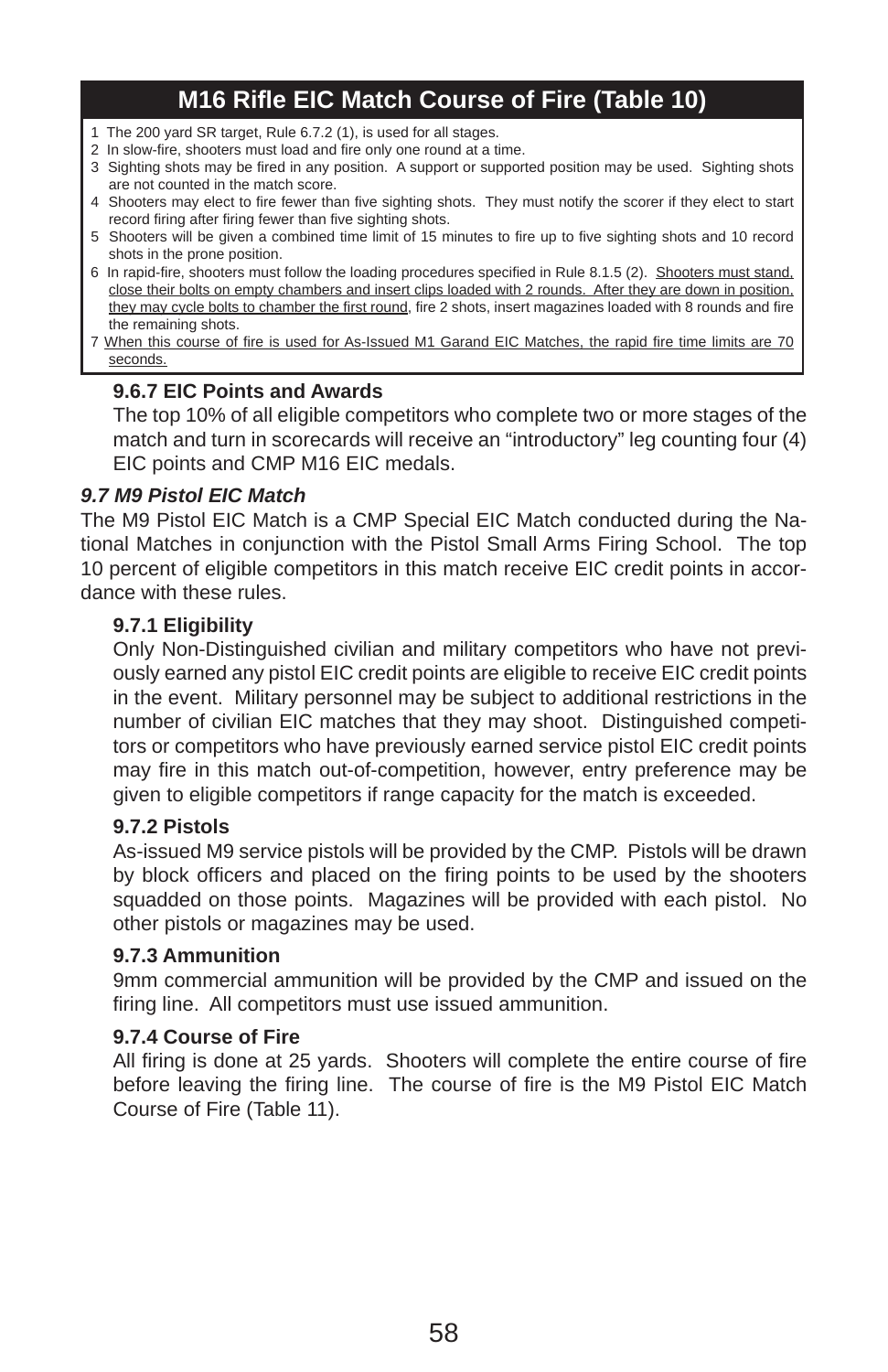| <b>M9 Pistol EIC Match Course of Fire (Table 11)</b> |                 |                        |                                                                                |                           |                   |  |
|------------------------------------------------------|-----------------|------------------------|--------------------------------------------------------------------------------|---------------------------|-------------------|--|
| <b>Stage</b>                                         | <b>Distance</b> | Type of<br><b>Fire</b> | <b>Firing Position</b>                                                         | <b>Number</b><br>of Shots | <b>Time Limit</b> |  |
| Sighting                                             | $25$ yds. $1$   | Slow                   | Two or one-handed<br>standing <sup>2</sup>                                     | 5 <sup>3</sup>            | $5$ min.          |  |
| First                                                | 25 yds.         | Slow                   | Two or one-handed<br>standing <sup>2</sup>                                     | $10^{3}$                  | 5 min.            |  |
| Second                                               | 25 yds.         | Timed                  | Two or one-handed<br>standing <sup>2</sup>                                     | $5 + 5^3$                 | $20 + 20$<br>sec. |  |
| <b>Third</b>                                         | 25 yds.         | Rapid                  | Two or one-handed<br>standing <sup>2</sup>                                     | $5 + 5^3$                 | $10 + 10$<br>sec. |  |
|                                                      |                 |                        | $\overline{A}$ The OF could chatch to see (AIDA D.O) with a considered between |                           |                   |  |

The 25 yard pistol target (NRA B-8) will be used for all stages.

 $2$  Shooters may elect to fire while using either two hands or one hand.

<sup>3</sup> Shooters will load clips with five rounds for all stages.

### **9.7.5 EIC Points and Awards**

The top 10% of all eligible competitors who complete two or more stages of the match and turn in scorecards will receive "introductory" legs counting four (4) EIC points and CMP M9 EIC medals.

#### *9.8 As-Issued M1 Garand EIC Match*

The As-Issued M1 Garand Match is a Special EIC Match conducted during Regional CMP Games competitions. The top 10 percent of eligible competitors in this match receive EIC credit points in accordance with these rules.

#### **9.8.1 Eligibility**

Only Non-Distinguished civilian and military competitors who have not previously earned any rifle EIC credit points are eligible to receive EIC credit points in the event. Military personnel may be subject to additional restrictions in the number of civilian EIC matches that they may shoot. Distinguished competitors or competitors who have previously earned service rifle EIC credit points may fire in this match out-of-competition, however, entry preference may be given to eligible competitors if range capacity for the match is exceeded.

#### **9.8.2 Rifl es**

Only as-issued U. S. military Caliber .30 U. S. M1 Garand rifles that comply with Rule 6.3.2 may be fired in this match.

#### **9.8.3 Ammunition**

.30-06 military-type ball ammunition will be provided by the CMP and issued on the firing line. All competitors must fire issued ammunition.

#### **9.8.4 Course of Fire**

All firing is done at 200 yards. Shooters will complete the entire course of fire before leaving the firing line. The course of fire is the As-Issued M1 Garand EIC Match course of fire is the M16 EIC Match course of fire (Table 9), except that the rapid-fire time limits are 70 seconds each.

#### **9.8.5 EIC Points and Awards**

The top 10% of all eligible competitors who complete two or more stages of the match and turn in scorecards will receive an "introductory" leg counting four (4) EIC points and CMP As-Issued M1 Garand EIC medals.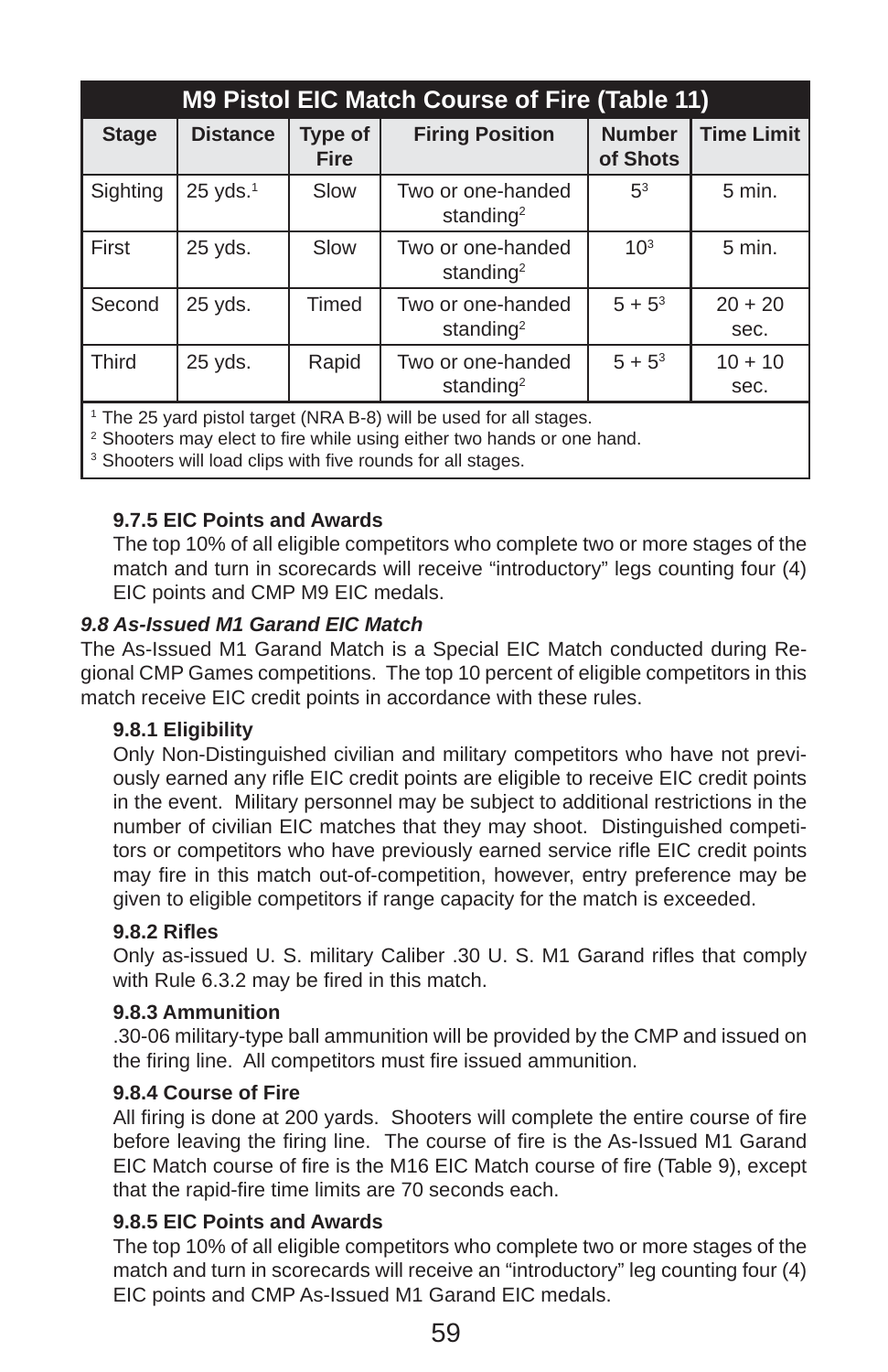# **10.0 Distinguished Badges**

# *10.1 Distinguished Badge Program*

Distinguished Badges are the highest individual awards authorized by the U. S. Government for excellence in marksmanship competition. They are awarded by the CMP in accordance with **36 USC §40722 [3]** and by the respective services in accordance with service regulations. The CMP and the military commands responsible for the awarding of Distinguished Badges coordinate their respective badge regulations and the establishment of a master file of Distinguished Badge winners (see 10.1.3 below).

# **10.1.1 Military Badge Program Administration**

Distinguished Badge programs for military personnel are administered by the respective services in accordance with applicable service regulations.

## **10.1.2 Civilian Badge Program Administration**

Badge programs for civilians are administered by the CMP. The CMP issues Distinguished Badges only to shooters who earn them according to *CMP Competition Rules*. All Distinguished Badges issued by the CMP are serial numbered and are, without exception, accounted for on an individual badge basis. The name of the recipient, the year the badge was earned and the badge serial number are engraved on the badge. Replacement or duplicate Distinguished Rifleman and Distinguished Pistol Shot Badges for civilians and Distinguished International Shooter Badges for all competitors who earned them are available from the CMP at a cost to be established by the DCM. The CMP maintains a master file of all replacement or duplicate badges issued.

## **10.1.3 Master Distinguished and EIC Files**

The CMP maintains a master file of all civilian and military Distinguished Rifleman, Distinguished Pistol Shot and Distinguished International Shooters Badge winners. This file records the badge number, name of the recipient and date of the award. The CMP also maintains master files of all competitors who earn EIC credit points towards Distinguished designation. These files are posted on the CMP web site at http://clubs.odcmp.com/cgi-bin/report\_distinguished.cgi?distType=RIFLE.

## *10.2 Distinguished Rifl eman and Distinguished Pistol Shot Badges*

*In addition to general CMP eligibility requirements (see Rule 4.0), these eligibility requirements apply for EIC matches only.*

## **10.2.1 EIC Match Eligibility for Military Competitors**

Non-Distinguished military competitors may compete to earn EIC credit points in the National Matches and CMP-sanctioned EIC matches, but the military services may restrict the number and type of EIC matches where military shooters are eligible to earn EIC credit points. Non-Distinguished military competitors, who according to their service regulations cannot be credited with points earned in the National Matches or CMP-sanctioned EIC Matches, shall be counted as ineligible competitors in determining the total number of Non-Distinguished competitors.

## **10.2.2 EIC Match Eligibility for Non-Distinguished Civilians**

The number of EIC matches in which Non-Distinguished Civilians may compete for EIC points is limited. In any calendar year, Non-Distinguished Civilians, in either rifle or pistol, may compete in: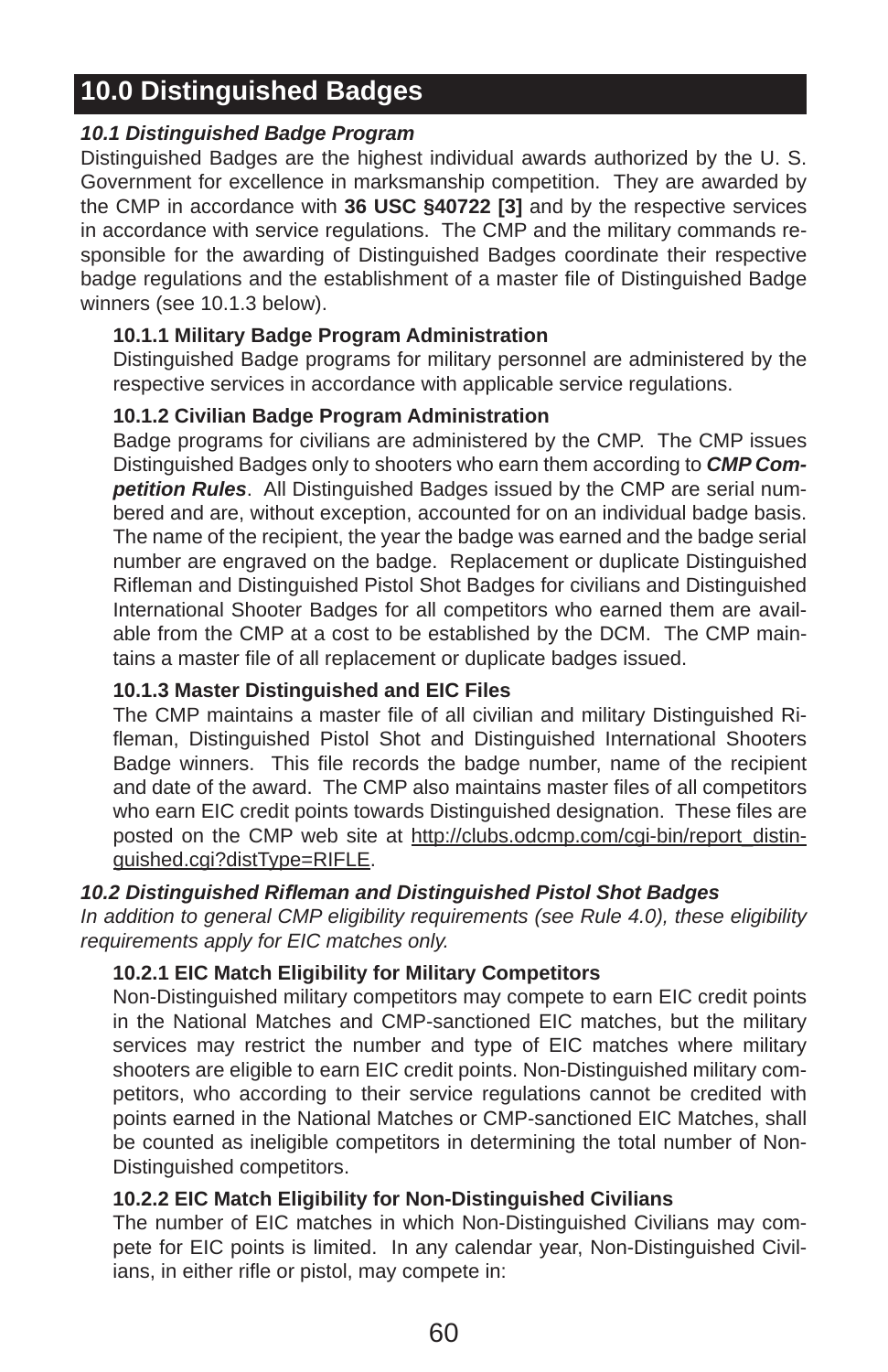- (1) One National Trophy Individual Match.
- (2) A maximum of three CMP-sanctioned EIC matches. The scores of any competitor who fires in more than three EIC matches in one calendar year will not be counted in determining EIC credit points.
- (3) A service-sponsored EIC match may be fired and counted in lieu of one of the three CMP-sanctioned EIC matches, if civilian entries are accepted in that match. Civilian shooters who fire in military EIC matches will be credited with earning EIC points in accordance with Rule 10.2.6 if they place in the top 10 percent of all Non-Distinguished military and civilian shooters in that match.
- (4) Civilian or service shooters who do not have any EIC credit points in that event, also may enter and compete in Special EIC Matches (Rules 9.4, 9.5, 9.6) sponsored by the CMP, or in Special EIC Matches sponsored by a branch of the Armed Services, where a maximum of four EIC credit points may be earned. Civilian military academy cadets who earn four EIC credit points in Special Service (Combat) EIC Matches will be credited with those points. These special introductory EIC matches do not count as one of the three regular CMP-sanctioned EIC matches specified in 10.2.2 (2) above.

# **10.2.3 EIC Match Eligibility for Distinguished Shooters**

Distinguished shooters may compete in as many EIC matches as they wish and their scores will count towards national rankings (see Rule 5.8). If range space is limited, preference for entries in CMP-sanctioned EIC matches other than the National Trophy Individual Match must be given to Non-Distinguished competitors.

## **10.2.4 Criteria for Earning Badges**

Non-Distinguished Civilians may earn credit points toward Distinguished designation in the following matches:

- (1) National Trophy Individual Pistol and Rifle Matches.
- (2) CMP-sanctioned EIC matches.
- (3) EIC matches conducted by a branch of the U. S. Armed Forces in accordance with applicable service regulations governing EIC matches. Civilians who place among the top ten percent of the Non-Distinguished competitors in any Service EIC match may, by submitting a request and match results bulletin to CMP, be awarded with EIC credit points for that match if that is the only service-sponsored EIC match they have fired in that calendar year (see Rule 10.2.2 (3)).
- (4) Special EIC Matches sponsored and conducted by the CMP in accordance with these rules. Only one four-point EIC credit may be counted towards either the rifle or pistol Distinguished designation.

## **10.2.5 Recognition of EIC Match Results**

In order for Distinguished credit points earned in a CMP-sanctioned EIC match to be recognized, the match must:

- (1) Comply with *CMP Competition Rules*.
- (2) Use a National Match Course of Fire (Table 3 or Table 5) or a Special CMP EIC Match Course of Fire (Table 8, Table 10 or Table 11).
- (3) Be one of the eligible EIC matches permitted for that competitor (Rule 10.2.2).
- $(4)$  Have at least six  $(6)$  eligible Non-Distinguished competitors who fire recorded shots in at least two stages of the competition (Rule 5.11.1). Note: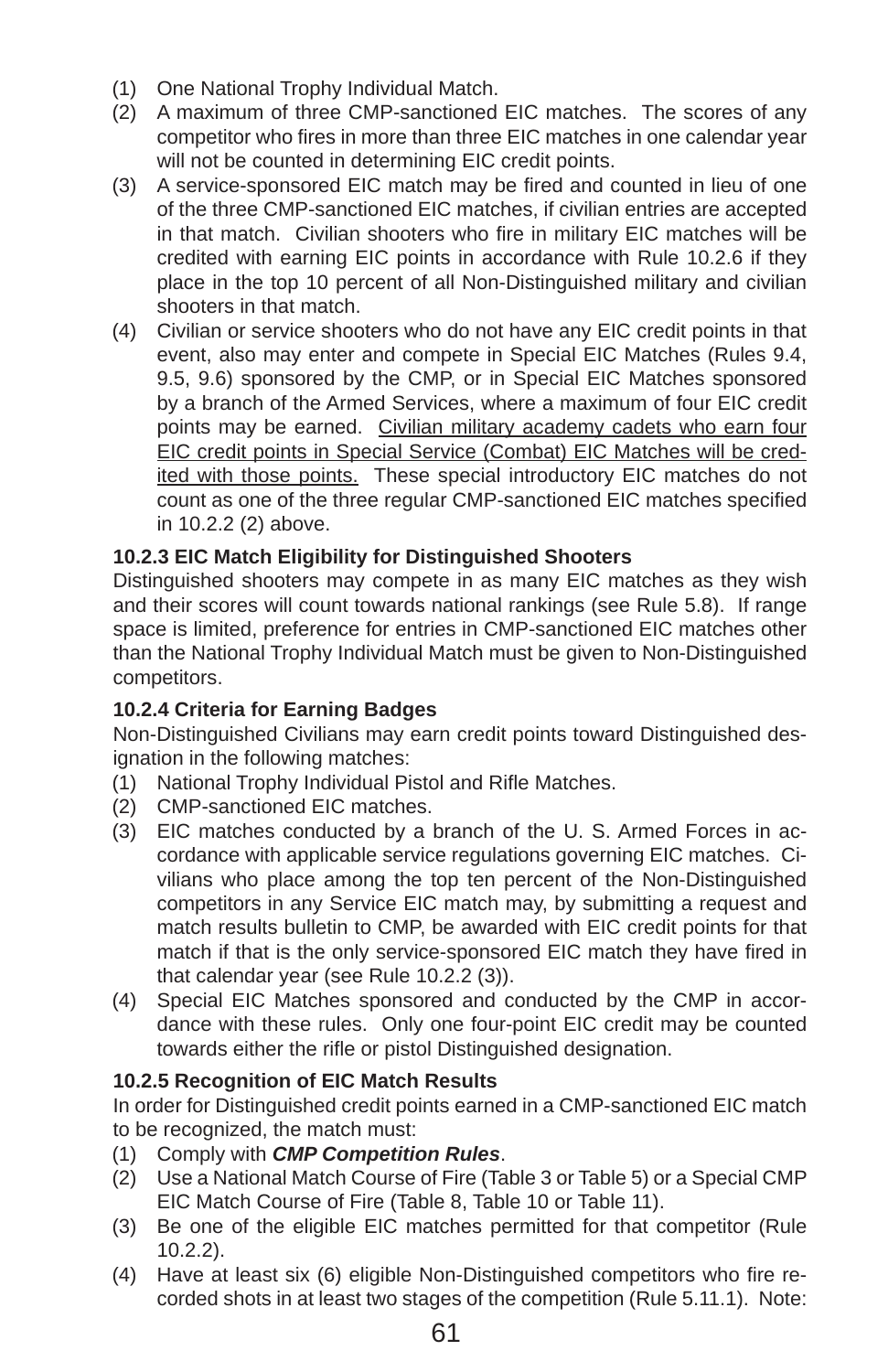10% of six competitors equals 0.6 legs. 0.6 rounds up to 1.0 in accordance with rounding rule 10.2.6 (4).

(5) Be completed at all stages. If any stage is not competed due to circumstances beyond the match sponsor's control, the match sponsor must petition the DCM for a waiver in accordance with Rule 5.1.5.

## **10.2.6 Determining EIC Credit Points**

The highest scoring 10 percent of all Non-Distinguished competitors who fire recorded shots in at least two stages of the competition (Rule 5.8.1) in EIC Matches are awarded EIC credit points in accordance with this formula (see Table 12 below):

- (1) Highest one-sixth of the top 10 percent: Gold medal or 10 points.
- (2) Next highest two-sixths of top 10 percent: Silver medal or eight points.
- (3) Remaining three-sixths of top 10 percent: Bronze medal or six points.
- (4) In computing the awarding of EIC points, fractions of 0.6 or higher are rounded to the next higher number (For example, for 76 Non-Distinquished competitors there would be 8 medals awarded.  $10\% = 7.6$  which rounds up to 8.).
- (5) All Civilian competitors who earn a medal in a National Trophy Individual Match receive ten points.
- (6) All eligible competitors who earn EIC credit points in a Special EIC Match receive four points.
- (7) Former Military. If a service member does not become Distinguished while in the service, the CMP will accept points earned in military EIC Matches as credit points towards civilian Distinguished designation.

| <b>Service Rifle and Pistol EIC Credit Points (Table 12)</b> |                |          |                |                |  |
|--------------------------------------------------------------|----------------|----------|----------------|----------------|--|
| <b>Eligible Non-Distin-</b><br>guished Competitors           | Legs           | Gold     | <b>Silver</b>  | <b>Bronze</b>  |  |
| 1 to $5$                                                     | 0              | $\Omega$ | 0              | $\Omega$       |  |
| 6 to 15                                                      | 1              | $\Omega$ | 0              | 1              |  |
| 16 to 25                                                     | $\overline{2}$ | 0        |                | 1              |  |
| 26 to 35                                                     | 3              | 0        |                | 2              |  |
| 36 to 45                                                     | 4              | 1        |                | 2              |  |
| 46 to 55                                                     | 5              | 1        | 1              | 3              |  |
| 56 to 65                                                     | 6              |          | 2              | 3              |  |
| 66 to 75                                                     | $\overline{7}$ |          | $\mathfrak{p}$ | 4              |  |
| 76 to 85                                                     | 8              | 1        | 3              | $\overline{4}$ |  |
| 86 to 95                                                     | 9              | 1        | 3              | 5              |  |
| 96 to 105                                                    | 10             | 2        | 3              | 5              |  |
| Etc.                                                         |                |          |                |                |  |

## **10.2.7 EIC Badges**

(1) **Civilian Competitors**. The CMP awards bronze EIC badges to Civilian competitors after they have earned at least six points towards Distinguished designation. The CMP awards silver EIC badges to Civilian competitors after they have earned at least 20 points.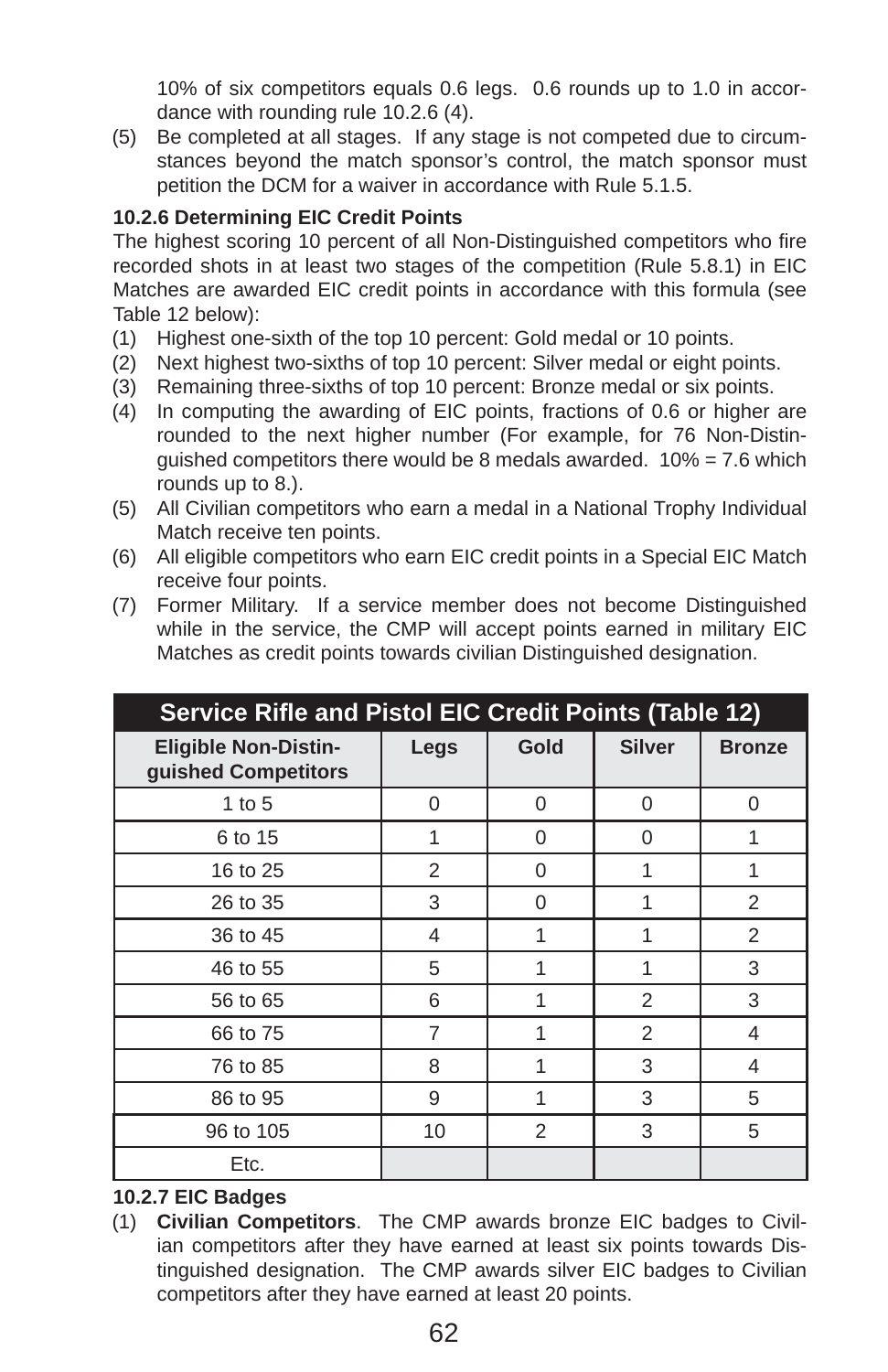(2) **Military Competitors**. Competitors in the Active Service, Reserve and National Guard categories are awarded EIC badges in accordance with the regulations of their respective service.

## **10.2.8 Awarding of Distinguished Badges**

The CMP awards the Distinguished Pistol Shot Badge or the Distinguished Rifleman Badge when a Civilian competitor earns 30 or more points with the firearm concerned and has earned at least one eight or ten-point award. Competitors in the Active Service, Reserve and National Guard categories earn credit points towards Distinguished designation and are awarded their badges in accordance with the regulations of their respective service.

# *10.3 Distinguished International Shooter Badge*

# **10.3.1 Criteria**

The Distinguished International Shooter Badge is awarded to civilian and military shooters who compete in major international competitions governed by the International Shooting Sport Federation (ISSF). Shooters who qualify to represent the United States in an ISSF Championship and who distinguish themselves by winning medals or exceptionally high place finishes may earn credit points for the Distinguished International Shooter Badge.

# **10.3.2 Competitions**

Competitions in which the Distinguished International Shooter Badge may be earned are:

- (1) Olympic Games
- (2) World Shooting Championships
- (3) World Clay Target Championships
- (4) ISSF World Cup Finals
- (5) ISSF World Cups
- (6) Pan American Games
- (7) Shooting Championships of the Americas
- (8) World Shooting Championships for Juniors
- (9) Shooting Championships of the Americas for Juniors

# **10.3.3 Credit Points**

Subsequent to 1 January 1999, the Distinguished International Shooter Badge will be awarded to a shooter who earns a total of 30 or more credit points in eligible competitions. Credit points are earned in accordance with the Credit Point Table (Table 13).

- (1) Shooters who have not earned the Distinguished International Shooter Badge, who participated in eligible competitions subsequent to 1 January 1962 and prior to 1 January 1999 and who would have won credit points under the new system will be credited with those points.
- (2) To earn credit points for a team placing, the team must rank ahead of at least two other teams.
- (3) Credit points must be earned in official Championship program events, not in grand prix, demonstration, badge or special events.
- (4) An individual shooter who establishes a New World Record earns 20 additional credit points.
- (5) A shooter who equals a World Record earns 10 additional credit points.
- (6) A shooter who earns an Olympic Games Quota Place earns 10 additional credit points.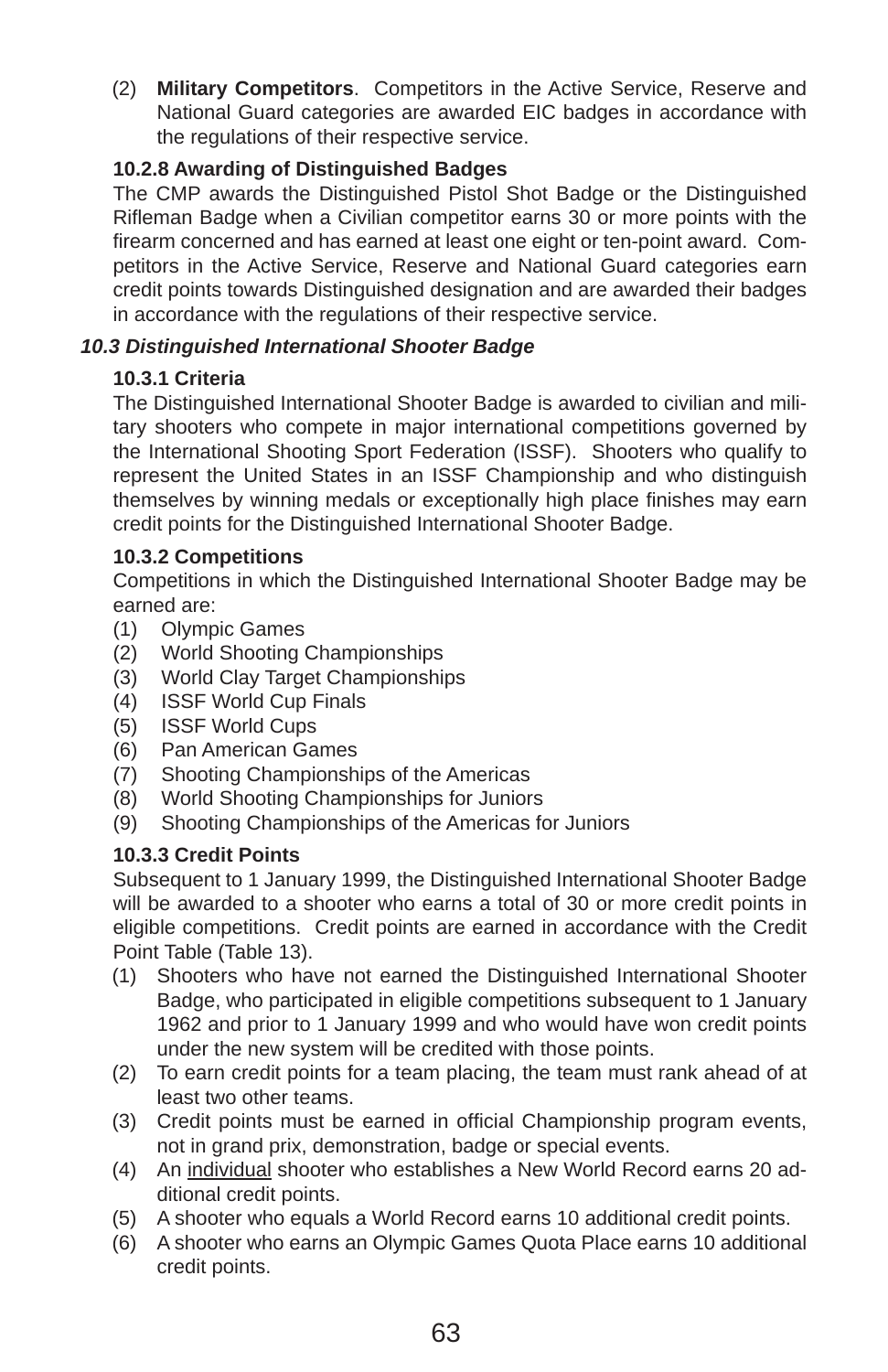- (7) Shooters who participated in the 1912, 1913 or 1924 Pan American Rifle Matches receive credit points on the same basis as credit points are awarded for the Shooting Championship of the Americas.
- (8) Shooters in the Pan American Games or Championship of the Americas must win an individual gold, silver or bronze medal to receive credit points for individual place finishes.

#### **10.3.4 Award of Badge**

The CMP will review official results from all eligible competitions where U.S. shooters earn credit points and determine the awarding of credit points. The CMP maintains the official record of shooters who earn credits towards Distinguished International Shooter designation. When a shooter who has not previously earned the badge earns a total of 30 or more points, the CMP will issue the Distinguished International Shooter Badge to that shooter. The CMP will coordinate the issuance of these badges with USA Shooting.

#### **10.3.5 Credit for Earning Badge Prior to January 1962**

Shooters who would have earned the Distinguished International Shooter Badge prior to January 1962 under the original criteria, but who did not apply for it prior to 1 January 1999, will be credited with earning it. The original criteria for earning the badge prior to 1 January 1999 was to win an individual or team medal in the Olympic Games (1896-60), Pan American Games (1951- 59), Pan American Rifle Match (1912-24), World Shooting Championships (1897-1958) or the World Moving Target Championships (1959-61). Changes in credit points awarded for World Championship Non-Olympic events that were adopted in 2009 do not change credit points earned in these events in years prior to 2009.

| <b>International Distinguished Badge Credit Points (Table 13)</b> |                               |                               |                               |                                   |                                    |                                    |                             |
|-------------------------------------------------------------------|-------------------------------|-------------------------------|-------------------------------|-----------------------------------|------------------------------------|------------------------------------|-----------------------------|
| Championship                                                      | 1st<br><b>Place</b><br>Indiv. | 2nd<br><b>Place</b><br>Indiv. | 3rd<br><b>Place</b><br>Indiv. | $4-8th$<br><b>Place</b><br>Indiv. | 1st<br><b>Place</b><br><b>Team</b> | 2nd<br><b>Place</b><br><b>Team</b> | 3rd<br><b>Place</b><br>Team |
| <b>Olympic Games</b>                                              | 30                            | 30                            | 30                            | 20                                |                                    |                                    |                             |
| World Championship,<br><b>Olympic Events</b>                      | 30                            | 30                            | 30                            | 15                                | 20                                 | 15                                 | 10                          |
| World Championship,<br>Non-Olympic Events                         | 20                            | 10                            | 10                            | 5                                 | 10                                 | 5                                  | 5                           |
| <b>World Clay Target</b><br>Championship                          | 30                            | 20                            | 20                            | 10                                | 15                                 | 10                                 | 5                           |
| World Cups and<br><b>World Cup Final</b>                          | 20                            | 10                            | 10                            |                                   |                                    |                                    |                             |
| <b>Pan American Games</b>                                         | 20                            | 10                            | 5                             |                                   |                                    |                                    |                             |
| Championship of the<br>Americas                                   | 10                            | 5                             | 0                             |                                   | 5                                  | $\Omega$                           | $\Omega$                    |
| World Championship,<br>Junior                                     | 10                            | 5                             | 5                             |                                   | 5                                  | 5                                  | 5                           |
| Championship of the<br>Americas, Junior                           | 5                             | 5                             | $\Omega$                      |                                   | 5                                  | $\Omega$                           | $\Omega$                    |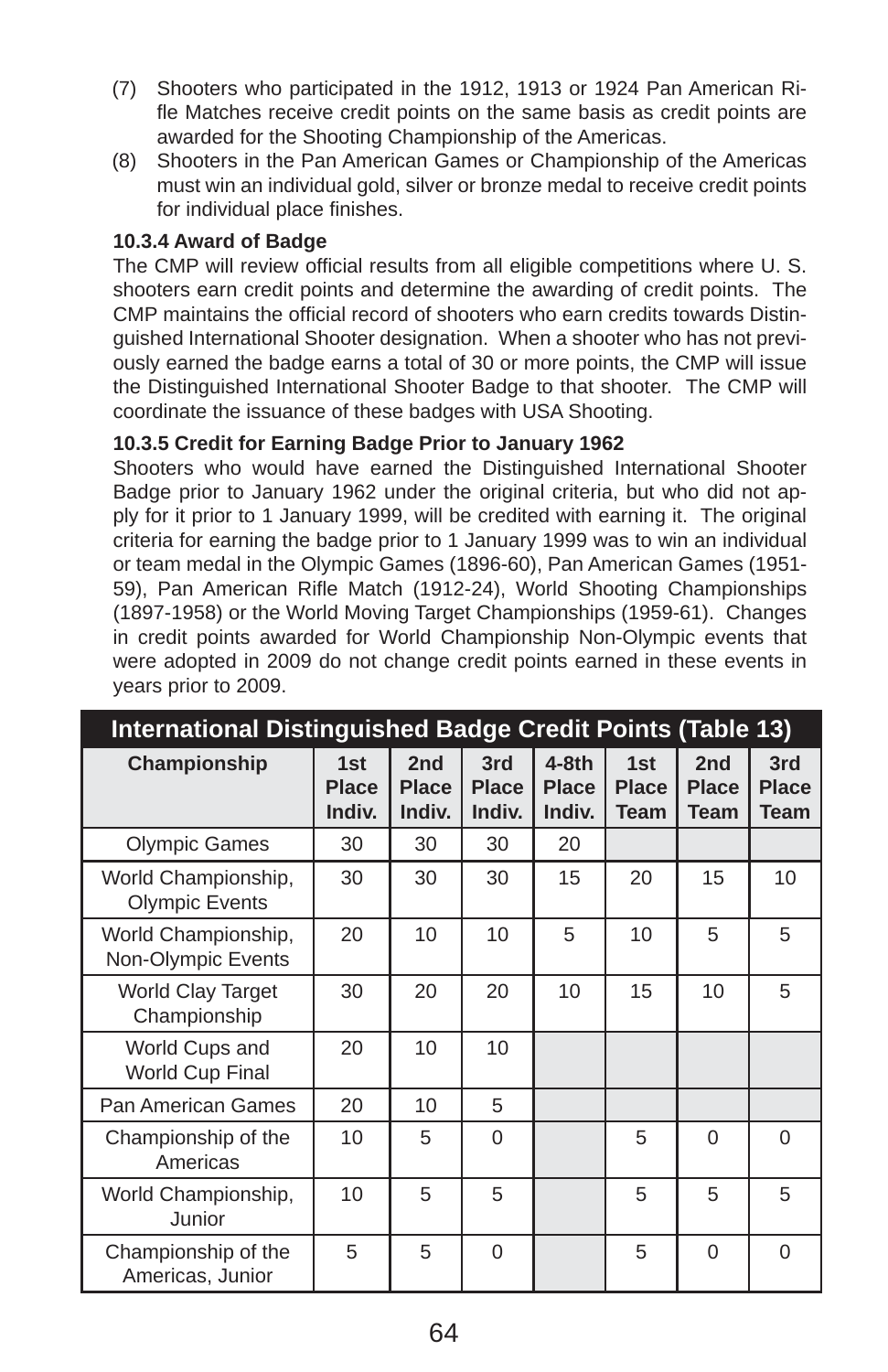# Annex A –CMP Highpower Rifle Firing Procedures and **Range Commands**

*For Service Rifl e, As-Issued Military Rifl e and Other CMP Games Highpower Rifl e Events*

#### *Basic Safety Rules and Standards to be enforced in all CMP-sanctioned matches (To be reviewed in daily Safety Briefing):*

- An ECI must be inserted in your rifle at all times (cased or uncased) **except during preparation and firing periods.**
- **Keep all rifl e muzzles pointed downrange or up at all times.**
- You are permitted to carry rifles behind the firing line; you are not **permitted to handle rifles behind the line (see definitions of "carry" and "handle" in Rule 5.5).**
- $\circ$  Do not take rifles or equipment to the firing line until instructed to do **so.**
- **You may handle your rifl e after bringing it to the fi ring line (put on sling, get into position, etc.); do not remove the ECI or close the action until the preparation period starts.**
- **Do not load until the command LOAD is given.**
- **Upon completion of fi ring, open your rifl e action, insert an ECI and ground your rifl e.**
- $\circ$  Do not remove your rifle from the firing line until instructed to do so.
- **Do not go forward of fi ring line until instructed to do so.**
- **If you have a problem, remain in position, keep your rifl e muzzle pointed downrange and raise your hand, a Range Offi cer will assist you.**
- $\circ$  **When you act as a scorer, 1) you are a match official responsible for the accurate recording of your competitor's scores and 2) you are also a safety offi cer responsible for ensuring that your competitor**  handles his/her rifle safely. When the Range Officer asks IS THE **LINE READY? or IS THE LINE CLEAR?, it is the scorer's responsibility to signal YES (hand pointed downrange) or NO (hand pointed to the rear of the fi ring line) for the competitor whom you are scoring.**

## *SAFETY DEFINITIONS AND REGULATIONS:*

- **ECI.** An "empty chamber indicator," is a safety flag with a probe that fits into an empty chamber when the action is open. The ECI also has a yellow or orange-colored safety flag that projects out from the open action so that it can readily be seen by match officials and competitors to confirm that the rifle is clear.
- *<b>Unloaded Rifle.* A rifle with an open action, magazine empty or removed (if removable) and chamber empty with an ECI inserted to confirm that the rifle is clear.
- **Examble Rifle.** A rifle is loaded when a cartridge is inserted in the chamber, or a magazine/clip containing cartridges is inserted in the rifle. Rifles may only be loaded after the Range Officer commands **LOAD**.
- **<sup>®</sup> Ready Line/Ready Area.** A designated area behind the firing line where competitors who are not firing, scoring or pulling targets and spectators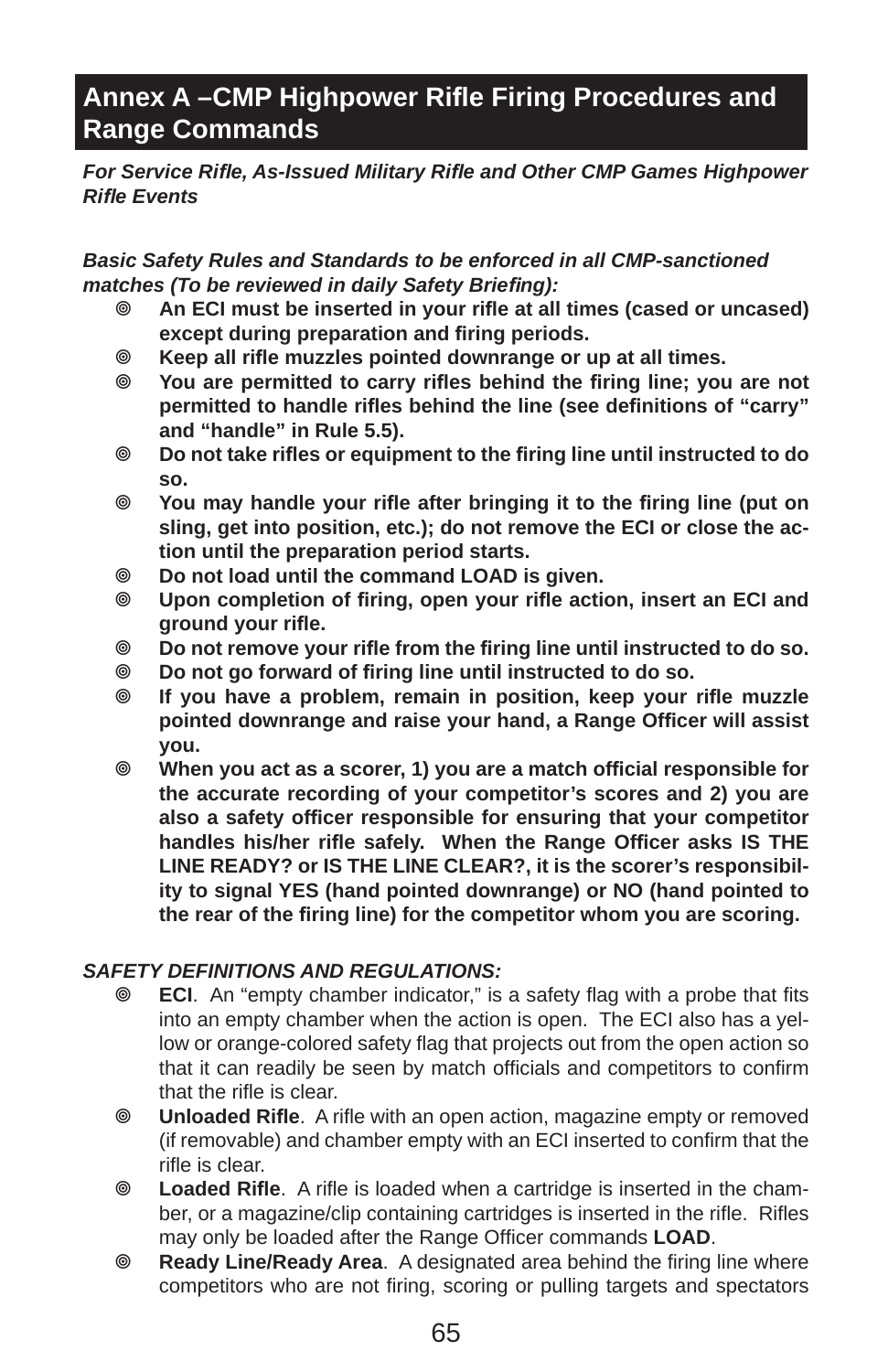must remain. There may be a signed ready line indicating the forward limit of the ready area. Rifles in the ready area must be unloaded with ECIs inserted, whether they are cased or uncased. Rifles may be carried (moved from one location to another) in the ready area, but they may not be handled (see the definition of rifle handling in Rule 5.5.4)

- **Call to Firing Line**. No one is permitted to move rifles or equipment to the firing line until the range officer instructs them to do so. After a relay of shooters is called to the firing line, they may set up their equipment on the firing line, handle their rifles by putting on slings or getting into positions with them. Two minutes are allowed between the call to move to the firing line and the beginning of the preparation period. An ECI must remain in the rifle during this period and until the preparation period begins.
- **E** Preparation Period. Two minutes after a relay is called to the firing line, targets will appear and/or the range officer will announce the beginning of a three-minute preparation period. During this period, competitors may handle their rifles, remove their ECIs and dry fire to prepare for live-firing. No one may load a rifle during the preparation period.
- **COMMENCE FIRING**. A range command that authorizes competitors to start firing in slow-fire stages.
- **© CEASE FIRING**. A range command that directs competitors to stop firing immediately. Penalties may be applied for shots fired after a CEASE FIR-**ING** command.
- **8 Slow-Fire Loading**. For slow-fire shots, competitors may load only one round at a time, except that competitors with M1 Carbines may load and fire from a magazine loaded with a maximum of five rounds for slow-fire stages. The rifle may not rest on a shooting stool when it is loaded. Once a round is chambered, muzzles must remain pointed downrange.
- **IS THE LINE READY**? This is a question asked by the range officer after the command **LOAD**. It is the duty of competitors who have not been able to load their rifles to announce **NOT READY**. The purpose of this question is to make sure all competitors have safely loaded and are ready to start a live fire series.
- **<sup>®</sup>** Rapid-Fire Loading. Rapid-fire loading procedures required by CMP Rules vary according to the type of rifle. All rapid-fire series will begin after competitors have closed bolts (except manually operated military rifles) on empty chambers and have loaded two or five rounds in the magazine. No competitor may cycle the bolt to load a round in the chamber until they are down in position. Down in position is defined as buttocks on the ground in sitting and one elbow on the ground in prone. Competitors and range officers must be familiar with and follow these loading procedures:
	- **o** M16/AR-type/M14/M1A Service Rifles. Competitors will stand on the command **ON THE FIRING LINE STAND**. After the command **WITH BOLTS CLOSED ON EMPTY CHAMBERS…LOAD**, they must close the bolts on their rifles and then insert magazines loaded with two (2) rounds. After the line is ready and targets rise (or the command **TARGETS** is given), they will drop down into position and then pull the bolt to the rear and release it to chamber the first round. They must be down in position before cycling the bolt to chamber the first round.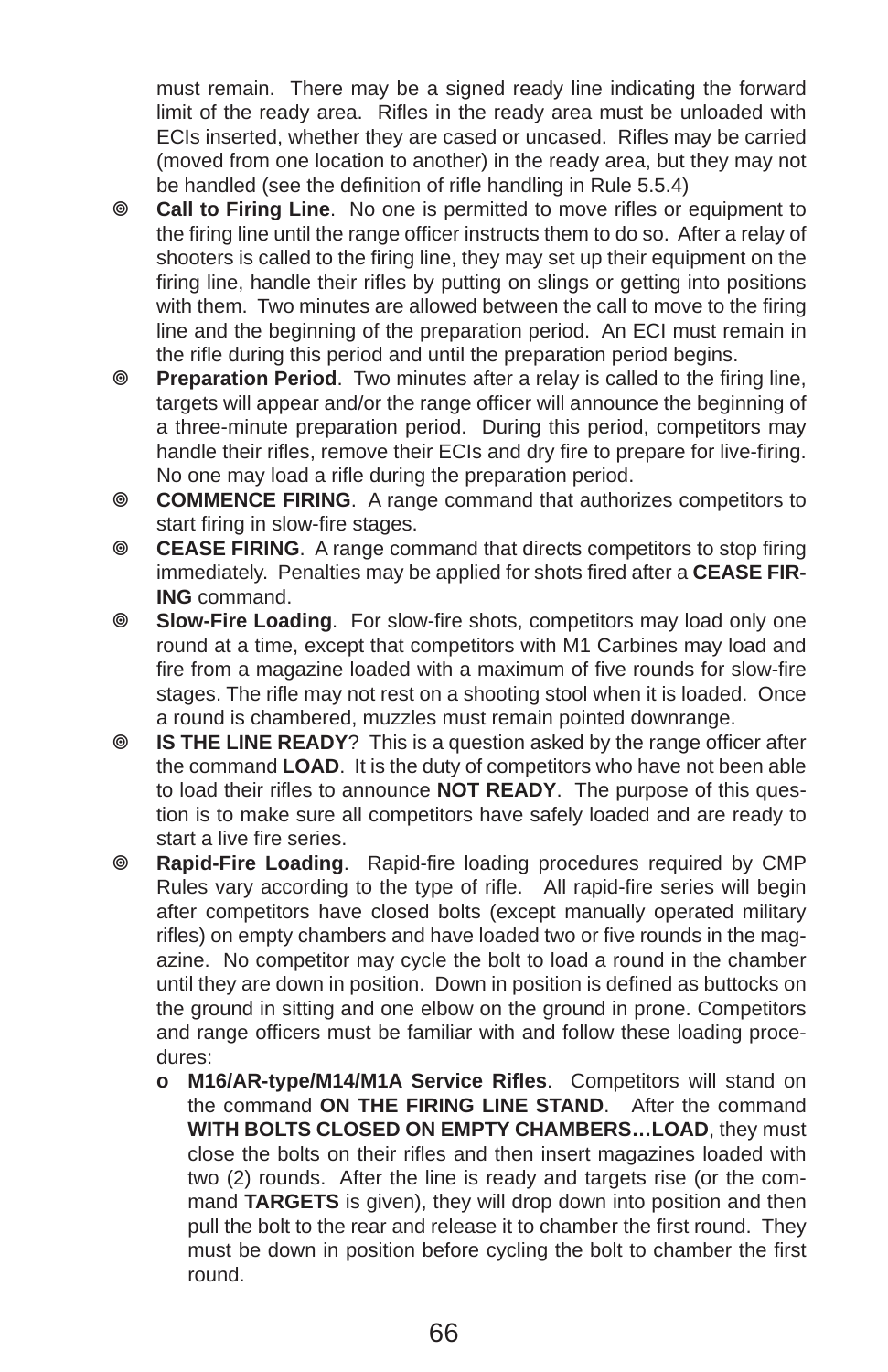- **o M1 Garands**. Competitors will stand and must insert a clip and two rounds after the command **ON THE FIRING LINE STAND…WITH BOLTS CLOSED ON EMPTY CHAMBERS…LOAD**. The M1 Garand bolt must be closed by pressing the clip and two rounds all the way down and then allowing the bolt to close on an empty chamber by over-riding the top round. After the line is ready and targets rise (or the command **TARGETS** is given), M1 Garand shooters will drop down into position, pull the operating rod back and release it to load the first round. They must be down in position before cycling the bolt to chamber the first round.
- **o** M1903 and Vintage Military Rifles. Upon being given the command **ON THE FIRING LINE STAND…WITH BOLTS CLOSED ON EMPTY CHAMBERS...LOAD, competitors will stand and insert five rounds** in the magazine; however, the bolts on M1903 and Vintage Military Rifles must remain open. After the line is ready and targets rise (or the command **TARGETS** is given), shooters with these rifles will drop down into position and then close the bolt to chamber the first round. They must be down in position before closing the bolt to chamber the first round.
- **o M1 Carbines**. After the command **ON THE FIRING LINE STAND… WITH BOLTS CLOSED ON EMPTY CHAMBERS…LOAD**, competitors with Carbines must close their bolts on an empty chamber and then insert a magazine loaded with five rounds. After the line is ready and targets rise (or the command **TARGETS** is given), shooters with Carbines will drop down into position and then pull the operating slide back to cycle the bolt and chamber the first round. They must be in position before cycling the bolt to chamber the first round.
- **TARGETS.** A range command that is used to start rapid-fire stages on ranges where pit-operated targets are not available. The command **TAR-GETS** authorizes competitors with loaded rifles to assume their fire positions, cycle their bolts to load rounds in chambers and to commence firing.
- **Malfunction, As-Issued Military Rifl e**. A malfunction is the failure of the rifle or ammunition to function properly. As-issued military rifle matches are "no alibi matches" where refires are not allowed. In these matches, a competitor may attempt to clear the malfunction and continue firing. If a malfunction cannot be cleared, the competitor must remain in position, keep the muzzle pointed downrange and ask for range officer assistance.
- **Malfunction, Service Rifle.** A malfunction is the failure of the rifle or ammunition to function properly. In these matches, a competitor will be given a refire if the malfunction is not his/her fault. If the malfunction is the fault of the competitor, no alibi or refire is allowed.
- **Interruption in Fire**. If a **CEASE FIRE** command must be given during a firing series, range officers will resume fire as soon as possible. When firing resumes, competitors are entitled to the amount of time that was remaining when the **CEASE FIRE** command was given.
- **Slow or Disabled Target**. When a single target is disabled or providing slow target service the competitor or scorer must notify a range officer who may authorize additional time to compensate for the slow service. In the case of a disabled target that cannot be quickly repaired, the competitor must be moved to another target (hospital) and given additional time to finish firing.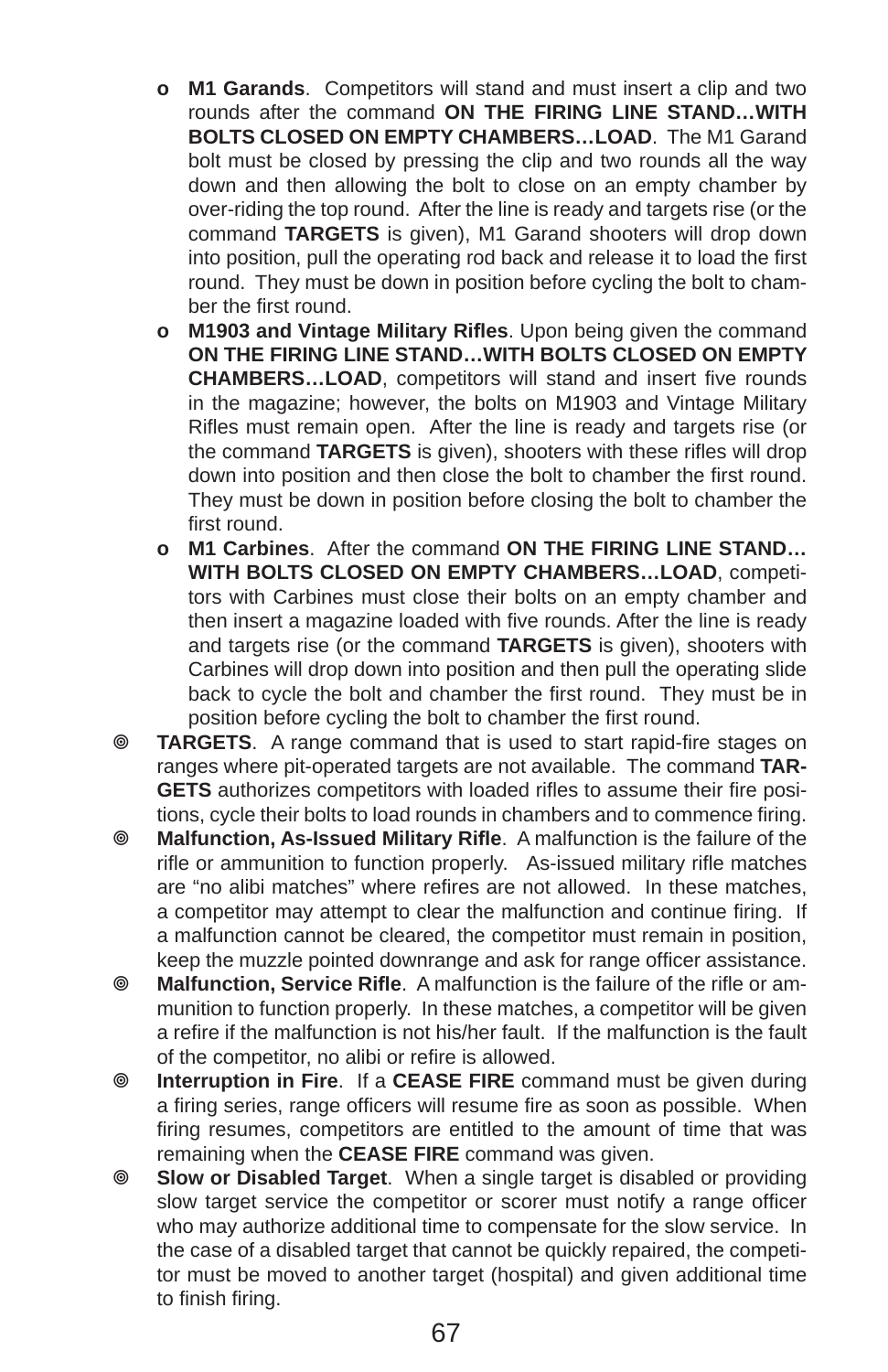## *FIRING PROCEDURES AND RANGE OFFICER COMMANDS.*

The scripts that follow are coordinated with CMP Rules and must be used in conducting slow and rapid-fire stages of fire during CMP-sanctioned matches.

## *SLOW-FIRE PROCEDURES AND COMMANDS*

| <b>COMMAND</b>                                                                                                                                       | INSTRUCTIONS/ALTERNATE<br><b>ACTIONS</b>                                                                                                                                                                                                                                                                                                |
|------------------------------------------------------------------------------------------------------------------------------------------------------|-----------------------------------------------------------------------------------------------------------------------------------------------------------------------------------------------------------------------------------------------------------------------------------------------------------------------------------------|
| <b>RELAY</b> (number), (MATCH NAME).<br>TAKE YOUR POSITIONS ON THE<br><b>FIRING LINE. YOUR PREPARATION</b><br>PERIOD WILL BEGIN IN TWO MIN-<br>UTES. | Competitors in the relay that is called<br>to the line may move their rifles and<br>equipment to their firing points. After<br>this call to the firing line, they may han-<br>dle their rifles, put on their slings and<br>get into firing positions. Competitors<br>may not, however, remove ECIs, close<br>rifle actions or dry fire. |
| TIME: Two (2) Minutes                                                                                                                                |                                                                                                                                                                                                                                                                                                                                         |
| RELAY (number). TAKE YOUR POSI-<br><b>TIONS AS SCORERS.</b>                                                                                          | Call scorers to take their positions im-<br>mediately after calling competitors in<br>the next relay to the firing line.                                                                                                                                                                                                                |
| <b>AFTER 2 MINUTES</b>                                                                                                                               |                                                                                                                                                                                                                                                                                                                                         |
| <b>YOUR PREPARATION PERIOD WILL</b><br><b>BEGIN WHEN YOUR TARGETS AP-</b><br>PEAR.                                                                   | For ranges without pit operated tar-<br>gets, command: YOUR PREPARA-<br><b>TION PERIOD BEGINS NOW. During</b><br>the preparation period, competitors<br>may remove ECIs, close their bolts<br>and dry fire. They may not load any<br>rounds in the chamber or magazine or<br>insert a loaded magazine.                                  |
| TIME: Three (3) Minutes                                                                                                                              |                                                                                                                                                                                                                                                                                                                                         |
| <b>AFTER 3 MINUTES</b>                                                                                                                               |                                                                                                                                                                                                                                                                                                                                         |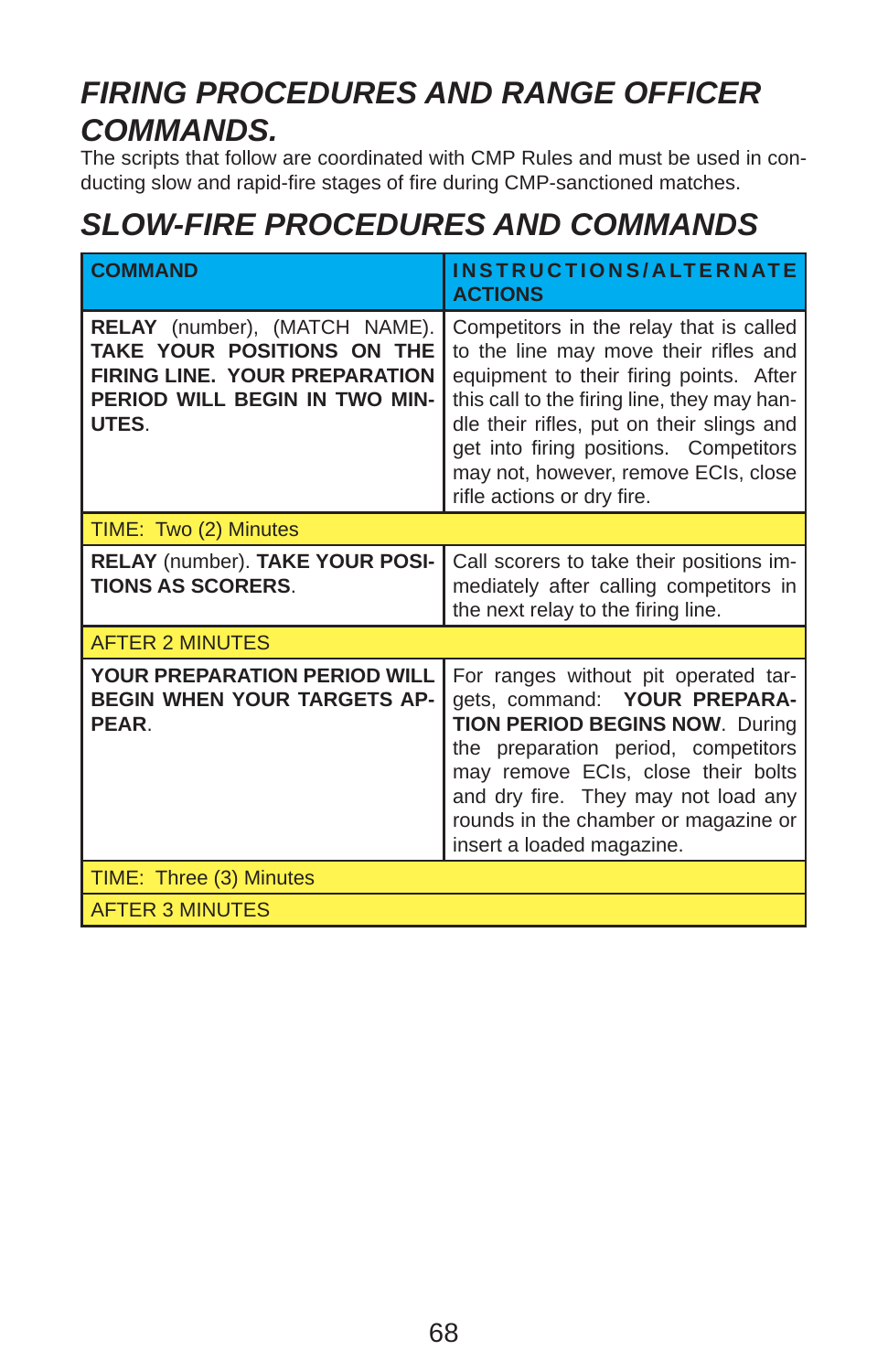| <b>COMMAND</b>                                                                                               | INSTRUCTIONS/ALTERNATE<br><b>ACTIONS</b>                                                                                                                                                                                                  |
|--------------------------------------------------------------------------------------------------------------|-------------------------------------------------------------------------------------------------------------------------------------------------------------------------------------------------------------------------------------------|
| <b>THE PREPARATION</b><br>PERIOD HAS ENDED.                                                                  |                                                                                                                                                                                                                                           |
| <b>THIS STAGE WILL BE:</b>                                                                                   |                                                                                                                                                                                                                                           |
| Garand Course Stage 1: FIVE SIGHT-<br>ERS AND 10/20 SHOTS FOR RE-<br><b>CORD</b>                             |                                                                                                                                                                                                                                           |
| All other stages: <b>TEN/TWENTY</b><br>SHOTS FOR RECORD IN A TIME<br><b>LIMIT OF TEN/TWENTY MINUTES.</b>     |                                                                                                                                                                                                                                           |
| WITH ONE ROUND LOAD IS<br>THE LINE READY? THE LINE IS<br><b>READY</b>                                        | If the line is not ready, command:<br>THE LINE IS NOT READY<br>After confirming that the line is ready,<br>resume commands with IS THE LINE                                                                                               |
| YOUR TIME WILL BEGIN AND YOU<br><b>MAY FIRE WHEN YOUR TARGETS</b>                                            | <b>READY?</b>                                                                                                                                                                                                                             |
| <b>APPFAR</b>                                                                                                | For ranges without pit operated targets,<br>command: COMMENCE FIRING.                                                                                                                                                                     |
|                                                                                                              | If a safety emergency occurs dur-<br>ing the firing period, the command<br>CEASE FIRINGCEASE FIRING<br><b>CEASE FIRING</b> (Give the command<br>three times). Note how much time re-<br>mains when this emergency cease-fire<br>is given. |
| <b>TIME: 10/15/20 Minutes</b><br>ALTERNATE A: When all firing appears to be finished                         |                                                                                                                                                                                                                                           |
| <b>IS ALL FIRING COMPLETED?</b>                                                                              | If the response is NO, command:<br>AS YOU WERE, CONTINUE FIRING.                                                                                                                                                                          |
| ALL FIRING IS COMPLETED, CEASE<br>FIRE, INSERT EMPTY CHAMBER<br>INDICATORS AND GROUND YOUR<br><b>RIFLES.</b> |                                                                                                                                                                                                                                           |
| Range Officer(s) must check each rifle to be sure it is cleared with an ECI in-<br>serted                    |                                                                                                                                                                                                                                           |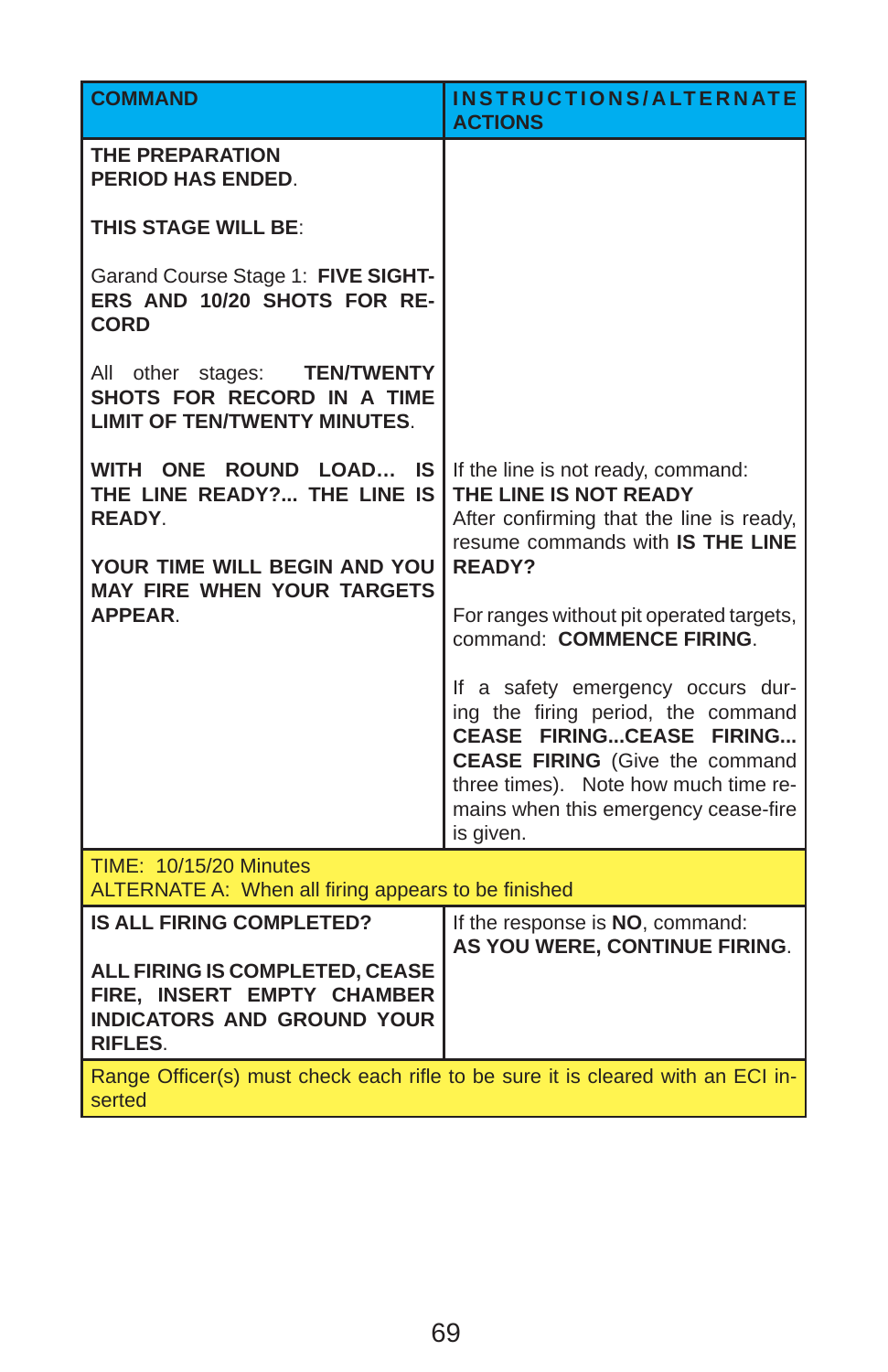| <b>COMMAND</b>                                                                                                                                                                                                                                             | <b>INSTRUCTIONS/ALTERNATE</b><br><b>ACTIONS</b>                                                                                                                                                                                                                                                                           |
|------------------------------------------------------------------------------------------------------------------------------------------------------------------------------------------------------------------------------------------------------------|---------------------------------------------------------------------------------------------------------------------------------------------------------------------------------------------------------------------------------------------------------------------------------------------------------------------------|
| <b>IS THE LINE CLEAR?</b><br>THE LINE IS CLEAR, RELAY(number)<br><b>REMOVE YOUR EQUIPMENT FROM</b><br>THE FIRING POINT AND POLICE<br><b>YOUR BRASS AND TRASH.</b>                                                                                          | If the line is not clear, command:<br>THE LINE IS NOT CLEAR.<br>After confirming that the line is clear,<br>resume commands with IS THE LINE<br>CLEAR?                                                                                                                                                                    |
| ALTERNATE B: When time expires and targets are lowered in the pits                                                                                                                                                                                         |                                                                                                                                                                                                                                                                                                                           |
| <b>CEASE FIRE. TIME HAS EXPIRED.</b><br>HAS ADDITIONAL TIME BEEN AU-<br><b>THORIZED?</b><br>A Range Officer must have authorized<br>additional time. This information must<br>be communicated to the pits (target<br>numbers, additional time authorized). | If the response is YES, command:<br><b>THOSE</b><br>TARGETS AUTHORIZED<br><b>ADDITIONAL TIME, YOUR TIME BE-</b><br>GINS WHEN YOUR TARGETS AP-<br>PEAR.<br><b>ALL OTHER COMPETITORS CLEAR</b><br>RIFLES, INSERT<br>YOUR<br><b>EMPTY</b><br><b>CHAMBER</b><br><b>INDICATORS</b><br><b>AND</b><br><b>GROUND YOUR RIFLES.</b> |
| After additional time expires or if no additional time has been authorized.                                                                                                                                                                                |                                                                                                                                                                                                                                                                                                                           |
| <b>CLEAR ALL RIFLES, INSERT ECIS</b><br><b>AND GROUND YOUR RIFLES.</b><br><b>IS THE LINE CLEAR?</b><br><b>THE</b><br><b>FIRING</b><br>LINE IS<br>CLEAR,                                                                                                    | If the answer is <b>NO</b> , command:<br>THE LINE IS NOT CLEAR<br>After confirming that the line is clear,<br>resume commands with IS THE LINE                                                                                                                                                                            |
| RELAY(number) REMOVE YOUR<br><b>EQUIPMENT FROM THE FIRING</b><br>POINT AND POLICE YOUR BRASS<br><b>AND TRASH.</b>                                                                                                                                          | CLEAR?                                                                                                                                                                                                                                                                                                                    |
| After brass police period has ended (do not wait for the slowest competitors)                                                                                                                                                                              |                                                                                                                                                                                                                                                                                                                           |
| YOUR BRASS POLICE PERIOD HAS<br><b>ENDED, ALL PERSONNEL RETURN</b><br><b>BEHIND THE FIRING LINE.</b>                                                                                                                                                       |                                                                                                                                                                                                                                                                                                                           |
| Return to the initial command to call the next relay to the line.                                                                                                                                                                                          |                                                                                                                                                                                                                                                                                                                           |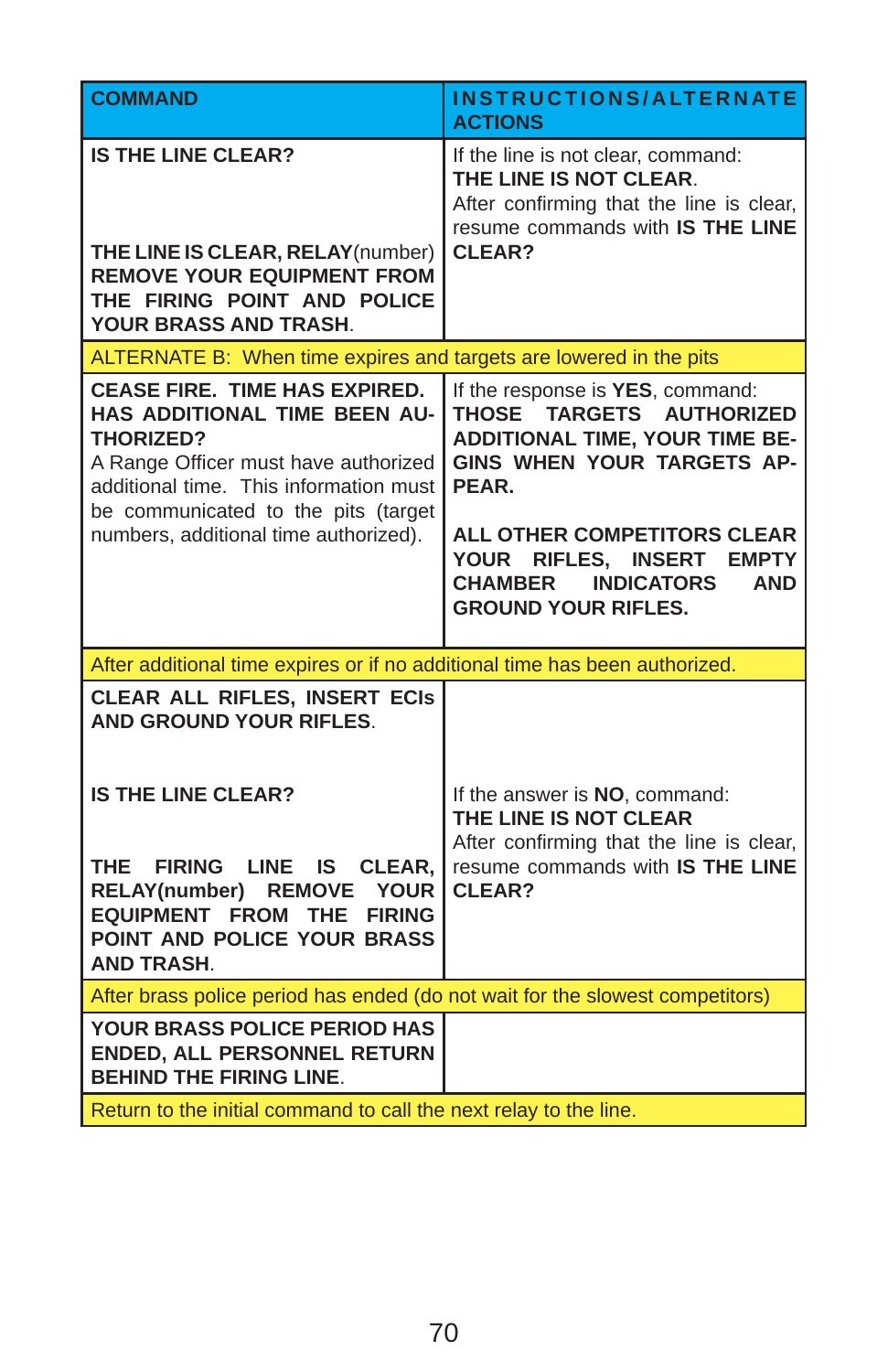## *RAPID-FIRE PROCEDURES AND COMMANDS*

| <b>COMMAND</b>                                                                                                                                               | INSTRUCTIONS/ALTERNATE<br><b>ACTIONS</b>                                                                                                                                                                                                                                                                                                            |
|--------------------------------------------------------------------------------------------------------------------------------------------------------------|-----------------------------------------------------------------------------------------------------------------------------------------------------------------------------------------------------------------------------------------------------------------------------------------------------------------------------------------------------|
| <b>RELAY</b> (number), (MATCH NAME).<br>TAKE YOUR POSITIONS ON THE<br><b>FIRING LINE. YOUR PREPARATION</b><br><b>PERIOD WILL BEGIN IN TWO MIN-</b><br>UTES.  | Competitors in the relay that is called<br>to the line may move their rifles and<br>equipment to their firing points. After<br>this call to the firing line, they may han-<br>dle their rifles, put on their slings and<br>get into the firing positions. Competi-<br>tors may not, however, remove their<br>ECIs, close rifle actions or dry fire. |
| TIME: Two (2) Minutes                                                                                                                                        |                                                                                                                                                                                                                                                                                                                                                     |
| RELAY (number). TAKE YOUR POSI-<br><b>TIONS AS SCORERS.</b>                                                                                                  | Call scorers to take their positions im-<br>mediately after calling competitors in<br>the next relay to the firing line.                                                                                                                                                                                                                            |
| <b>AFTER 2 MINUTES</b>                                                                                                                                       |                                                                                                                                                                                                                                                                                                                                                     |
| <b>YOUR PREPARATION PERIOD WILL</b><br><b>BEGIN WHEN YOUR TARGETS AP-</b><br><b>PEAR</b>                                                                     | For ranges without pit operated tar-<br>gets, command: YOUR PREPARA-<br><b>TION PERIOD BEGINS NOW. During</b><br>the preparation period, competitors<br>may remove ECIs, close their bolts<br>and dry fire. They may not load any<br>rounds in the chamber or magazine or<br>insert a loaded magazine.                                              |
| TIME: Three (3) Minutes                                                                                                                                      |                                                                                                                                                                                                                                                                                                                                                     |
| AFTER 3 MINUTES. On pit-operated ranges, targets will be withdrawn and<br>returned to half-mast to signal that the pits are ready for the rapid-fire series. |                                                                                                                                                                                                                                                                                                                                                     |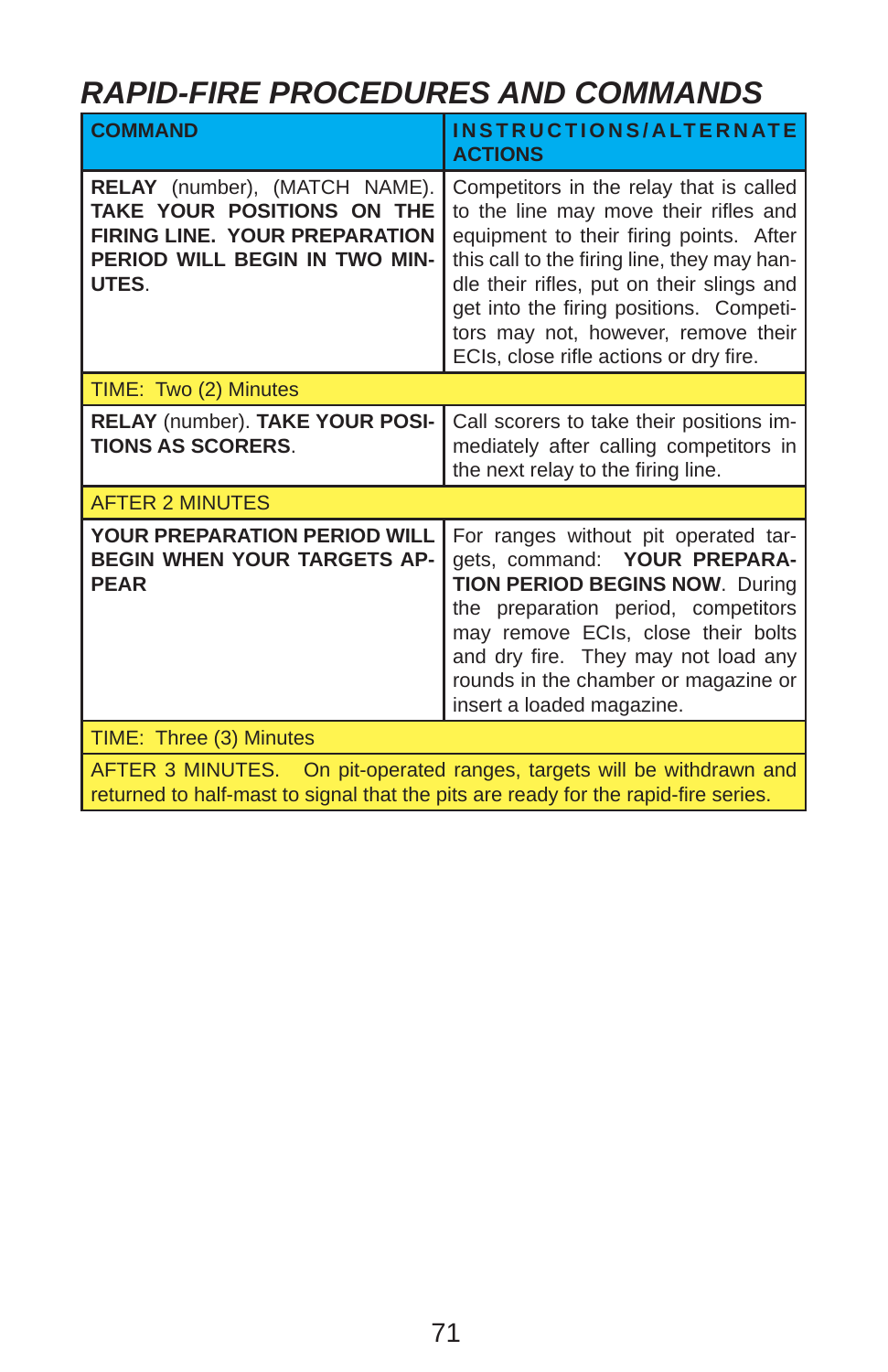| <b>COMMAND</b>                                                                                                                                                                                                                                                                                                                                                                                                                                                                                                                                      | <b>INSTRUCTIONS/ALTERNATE</b><br><b>ACTIONS</b>                                                                                                                                                                                                                                                                                                                                                                                                                                                                                                                                                                                                                                                                                                                         |
|-----------------------------------------------------------------------------------------------------------------------------------------------------------------------------------------------------------------------------------------------------------------------------------------------------------------------------------------------------------------------------------------------------------------------------------------------------------------------------------------------------------------------------------------------------|-------------------------------------------------------------------------------------------------------------------------------------------------------------------------------------------------------------------------------------------------------------------------------------------------------------------------------------------------------------------------------------------------------------------------------------------------------------------------------------------------------------------------------------------------------------------------------------------------------------------------------------------------------------------------------------------------------------------------------------------------------------------------|
| THE PREPARATION PERIOD HAS<br>ENDED.<br><b>THIS STAGE WILL BE:</b><br>TEN SHOTS RAPID-FIRE SITTING/<br><b>PRONE FROM STANDING IN A TIME</b><br>LIMIT OF 60/70/80 SECONDS.<br>ON THE FIRING LINE STAND<br>WITH BOLTS CLOSED ON EMPTY<br><b>CHAMBERSLOAD</b><br><b>IS THE LINE READY?</b><br>THE LINE IS READY.<br><b>READY ON THE RIGHT3-second</b><br>pauseREADY ON THE LEFT3-<br>second pause READY ON THE FIR-<br><b>ING LINE.</b><br>Targets will be run up within 5 sec-<br>onds. For ranges without pit operated<br>targets, command: TARGETS. | In As-Issued Military Rifle Matches,<br>after the command ON THE FIRING<br>LINE STAND, you may give these in-<br>structions: COMPETITORS WITH M1<br><b>GARANDS MUST LOAD A CLIP AND</b><br>TWO ROUNDS AND CLOSE THE<br><b>BOLT ON AN EMPTY CHAMBER</b><br>(OVERRIDE).<br><b>COMPETITORS WITH M1903 OR</b><br>VINTAGE MILITARY RIFLES MAY<br>LOAD FIVE ROUNDS, HOWEVER,<br><b>BOLTS ON THESE RIFLES MUST</b><br><b>REMAIN OPEN.</b><br><b>COMPETITORS</b><br>WITH<br>CAR-<br>M1.<br><b>BINES MUST CLOSE THEIR BOLTS</b><br>ON AN EMPTY CHAMBER AND<br>THEN INSERT A MAGAZINE WITH<br><b>FIVE ROUNDS.</b><br>If the line is not ready, command:<br>THE LINE IS NOT READY<br>After confirming that the line is ready,<br>resume commands with IS THE LINE<br><b>READY?</b> |
| the end of the time limit.                                                                                                                                                                                                                                                                                                                                                                                                                                                                                                                          | TIME: 60/70/80 Seconds. On pit-operated ranges, targets will be withdrawn at                                                                                                                                                                                                                                                                                                                                                                                                                                                                                                                                                                                                                                                                                            |
| <b>CEASE FIREREMAIN IN POSI-</b><br>TION UNTIL THE LINE IS CLEAR<br>ARE THERE ALIBIS OR SAVED<br><b>ROUNDS?</b><br>For As-Issued Military Rifle Match-<br>es ask: ARE THERE ANY SAVED<br><b>ROUNDS?</b>                                                                                                                                                                                                                                                                                                                                             | If an alibi existsLine Officers must<br>check to make sure it is allowable.<br>Saved rounds must be reported to the<br>pits.                                                                                                                                                                                                                                                                                                                                                                                                                                                                                                                                                                                                                                            |
| <b>CLEAR ALL RIFLES, INSERT ECIS</b><br><b>AND GROUND YOUR RIFLES.</b>                                                                                                                                                                                                                                                                                                                                                                                                                                                                              |                                                                                                                                                                                                                                                                                                                                                                                                                                                                                                                                                                                                                                                                                                                                                                         |
| <b>IS THE LINE CLEAR?</b>                                                                                                                                                                                                                                                                                                                                                                                                                                                                                                                           | If the answer is NO, command:<br>THE LINE IS NOT CLEAR.                                                                                                                                                                                                                                                                                                                                                                                                                                                                                                                                                                                                                                                                                                                 |
| THE LINE IS CLEAR.                                                                                                                                                                                                                                                                                                                                                                                                                                                                                                                                  | After confirming that the line is clear,<br>resume commands with IS THE LINE                                                                                                                                                                                                                                                                                                                                                                                                                                                                                                                                                                                                                                                                                            |
| <b>STANDBY FOR SCORES.</b>                                                                                                                                                                                                                                                                                                                                                                                                                                                                                                                          | CLEAR?                                                                                                                                                                                                                                                                                                                                                                                                                                                                                                                                                                                                                                                                                                                                                                  |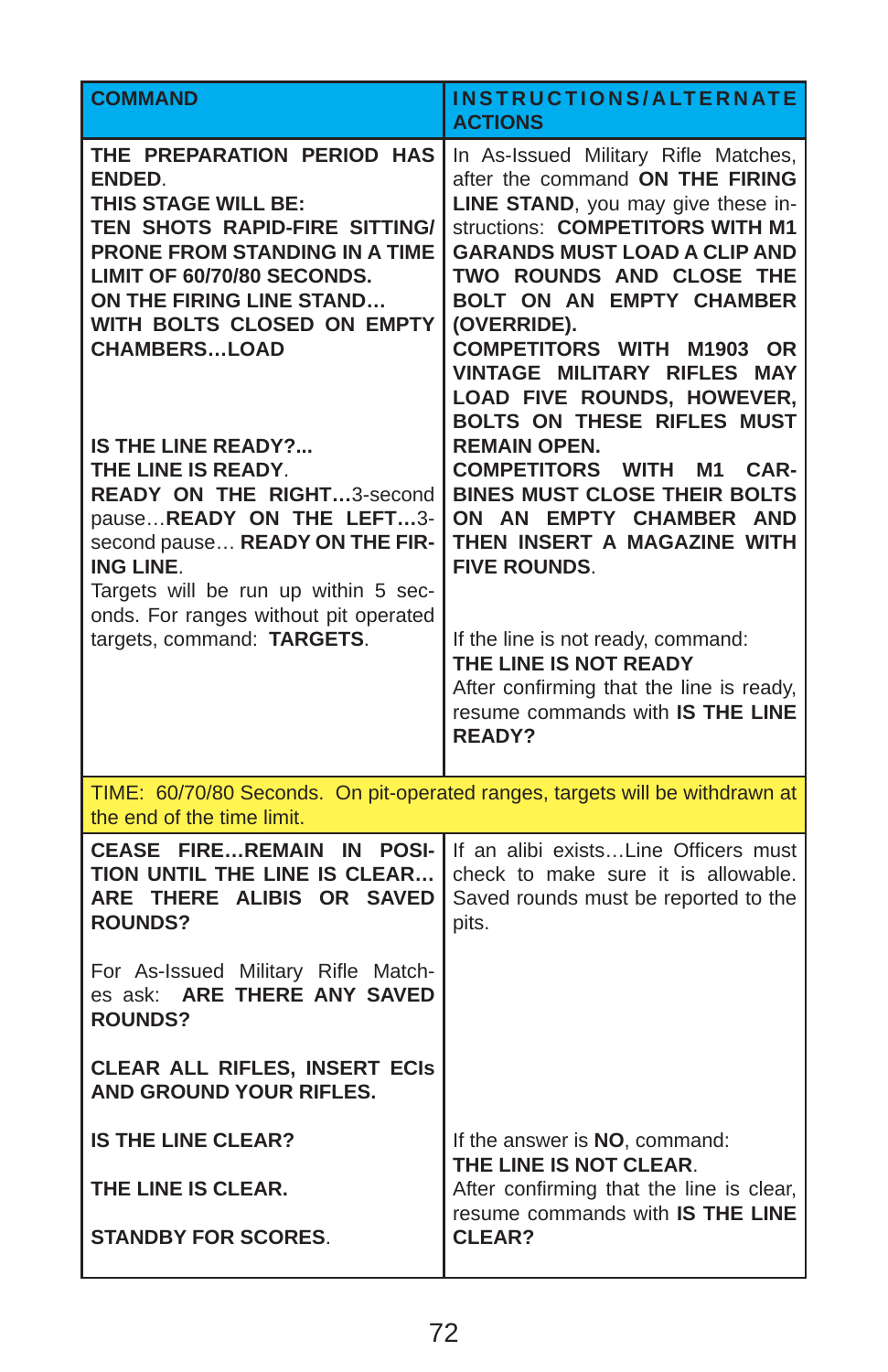| <b>COMMAND</b>                                                                                                                                                                                      | INSTRUCTIONS/ALTERNATE<br><b>ACTIONS</b>                                                                                                                                                                                  |
|-----------------------------------------------------------------------------------------------------------------------------------------------------------------------------------------------------|---------------------------------------------------------------------------------------------------------------------------------------------------------------------------------------------------------------------------|
| After firing: On pit-operated ranges, targets will be scored in the pits and raised<br>to their full height so competitors may view their scores and groups and scorers<br>may record scores.       |                                                                                                                                                                                                                           |
| YOUR 90-SECOND SCORING AND<br><b>CHALLENGE PERIOD HAS BEGUN</b>                                                                                                                                     | Range officers must relay information<br>about any challenges to the pits. For<br>targets with excessive or insufficient<br>hits, range and pit officers must take<br>appropriate action in accordance with<br>the rules. |
| TIME: 90-Seconds.                                                                                                                                                                                   |                                                                                                                                                                                                                           |
| <b>EXCEPT FOR TARGETS UNDER</b><br><b>CONTENTIONIS SCORING COM-</b><br>PLETE?<br><b>SCORING IS COMPLETE.</b><br>THE 90-SECOND CHALLENGE PE-<br><b>RIOD HAS ENDED.</b>                               | If the answer is NO, delay until the is-<br>sue is resolved. After confirming that<br>scoring is complete, resume com-<br>mands with <b>SCORING IS COMPLETE.</b>                                                          |
| After scoring is complete, the pits will withdraw all targets following the state-<br>ment, "The 90-second challenge period has ended," and will prepare the targets<br>for the next stage of fire. |                                                                                                                                                                                                                           |
| RELAY(number) REMOVE YOUR<br><b>EQUIPMENT FROM THE</b><br><b>FIRING</b><br>POINT AND POLICE YOUR BRASS<br><b>AND TRASH.</b>                                                                         |                                                                                                                                                                                                                           |
| After brass police period has ended (do not wait for the slowest competitors)                                                                                                                       |                                                                                                                                                                                                                           |
| YOUR BRASS AND TRASH CALL<br><b>HAS ENDED. ALL PERSONNEL RE-</b><br><b>TURN BEHIND THE FIRING LINE.</b>                                                                                             |                                                                                                                                                                                                                           |
| Return to the initial command to call the next relay to the line.                                                                                                                                   |                                                                                                                                                                                                                           |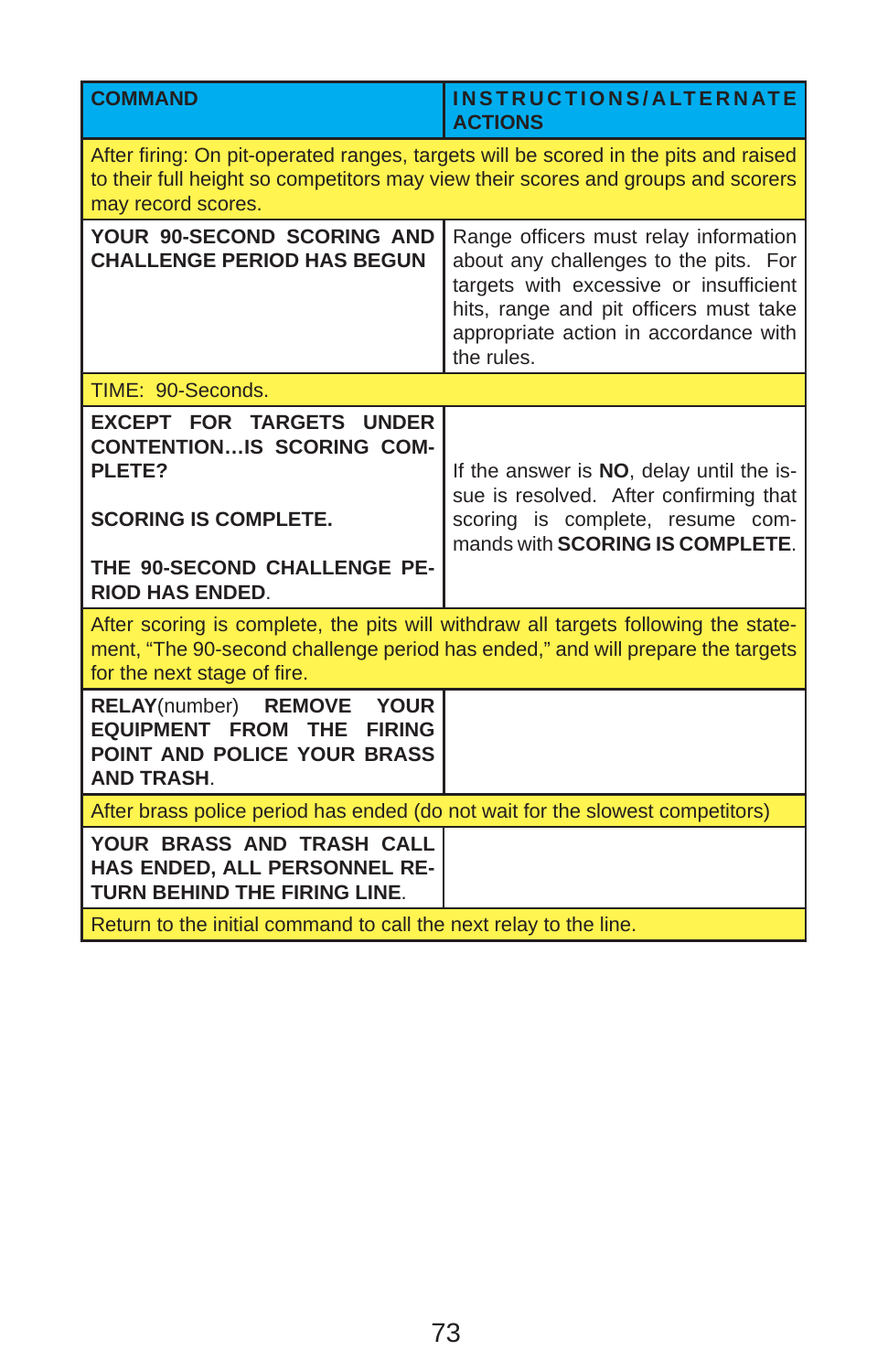## *Pit Procedures and Commands*

The Pit Officer/Chief Pit Officer controls the operation and scoring of targets on ranges with pit-operated targets. A Chief Pit Officer may be assisted by Assistant Pit Officers. The following procedures and commands are to be used in controlling target operation and scoring.

- 1. **Pre-Match Checks**. Prior to the match, the Pit Officer must ensure that the correct targets for the match are prepared, that sufficient replacement targets are on hand and that each active firing point has an adequate supply of score value discs, 3" and 5" spotters, golf tees and black and white pasters.
- 2. **Pre-Match Instruction**. Confirm that the required number of target pullers are in place on each target. The Pit Officer/CPO must review the course of fire with other pit officers and competitors prior to each stage of fire. Instruct pit personnel and competitors who are pulling targets as follows:
	- 1.1 For slow-fire: This is a slow fire series of <u>counds</u>. The tar**get must be pulled and marked after each shot**.
	- 1.2 For Service Rifle rapid-fire: This is a rapid-fire series, 10 shots in **60/70/80 seconds. Do not pull and mark the target until you are commanded to do so**.
	- 1.3 For As-Issued Military Rifle matches rapid-fire: This is a rapid **fi re no alibi series, 10 shots in 60/70/80 seconds. Do not pull and mark the target until you are commanded to do so. If any target puller makes a mistake and pulls a target down during this series, take immediate action to get the target back up as quickly as possible**.
- 3. **Ready for Preparation Period**. When all targets and pit personnel are ready, give the command: **HALF MAST ALL TARGETS**. Then notify the Chief Range Officer by saying **READY IN THE PITS** (*When a target is at half-mast, it is halfway up between the bottom and the top of the carrier's travel in this position, the upper portions of all targets should be visible from the firing line.*)
- 4. **Preparation Period.** Two minutes after the Chief Range Officer has given the command "RELAY (number), (MATCH NAME). TAKE YOUR PO-SITIONS ON THE FIRING LINE. YOUR PREPARATION PERIOD WILL BEGIN IN TWO MINUTES," raise the targets by commanding **STAND BY YOUR TARGETS, TARGETS UP**. Three minutes after that, command **STAND BY YOUR TARGETS, TARGETS DOWN**.
- 5. **Starting a Firing Stage**. At this time, the Chief Pit Officer will repeat all firing line commands to the pit personnel as the Chief Range Officer gives them (**The CRO keeps an open mike to the CPO during the commands**.). When the command, "READY ON THE FIRING LINE" is given, the pit officer will give the Command, **STAND BY YOUR TARGETS, TAR-GETS UP** within 5 seconds.
- 6. **Firing Stage Timing**. Targets must be fully exposed for the time specified for the course of fire. Start the stopwatch when the targets reach the top of the target carriers. Stop the stopwatch when the targets start to be withdrawn into the pits. In slow fire strings, where competitors sometimes complete the course of fire prior to the expiration of the allowed time the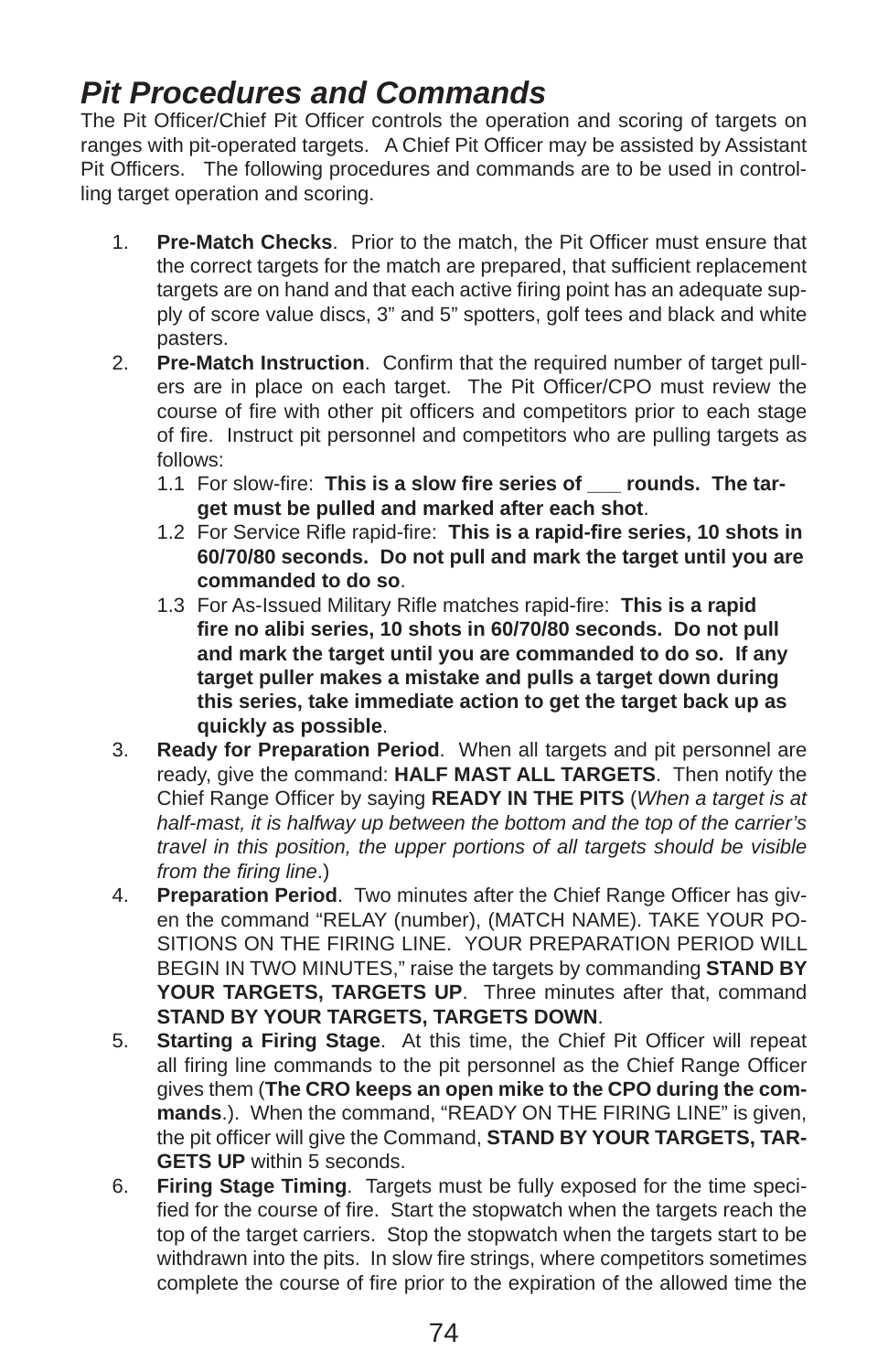Chief Range Officer may command that the targets be withdrawn before the full time allowed has expired.

- 7. **Slow-Fire Scoring**. During slow fire stages, all targets must be pulled and marked after each shot. If there are inexperienced target pullers it may be necessary to give instruction before the start of firing in the proper methods of scoring and marking targets.
- 8. **Stopping a Firing Stage**. 15 seconds prior to the end of the time limit, the Chief Pit Officer will give the command **STAND BY YOUR TARGETS**. At the end of the firing time, command, TARGETS DOWN. (*The word "DOWN" must be given at the precise second at the end of the string*.)
- 9. **Scoring Rapid-Fire Series**.
	- 1.1 Immediately after the targets are down, the Chief Pit Officer will instruct target pullers **VERIFY THE NUMBER OF HITS ON YOUR TARGET**. The Pit Officer will receive the report of saved rounds from a Range Officer, and will relay this information to the target puller. No competitor may be given scores for more than the number of rounds that they fired.
	- 1.2 The Pit Officer will receive reports of excessive and/or insufficient hits from target pullers and relay that information to a Range Officer. After all targets that are under contention (*targets with excessive or insufficient hits*) are identified, the Pit Officer commands **SCORE**, **ALL TARGETS THAT ARE NOT UNDER CONTENTION**. Targets not under contention are to be run up to their full height as soon as they are scored so that shooters may see their scores and groups and scorers can record scores.
	- 1.3 After challenges and discrepancies are resolved, the Pit Officer gives the command **SCORE ALL REMAINING TARGETS…BRING ALL TARGETS TO HALF MAST**.
	- 1.4 After all scoring is completed on uncontested targets, and at the direction of the Chief Range officer, the Pit Officer commands **PULL, PASTE AND HALF MAST ALL TARGETS THAT ARE NOT UNDER CONTENTION**.
	- 1.5 Once all targets have been scored and/or all discrepancies have been resolved the Chief Pit Officer gives the command PULL, **PASTE, AND HALF MAST ALL TARGETS**.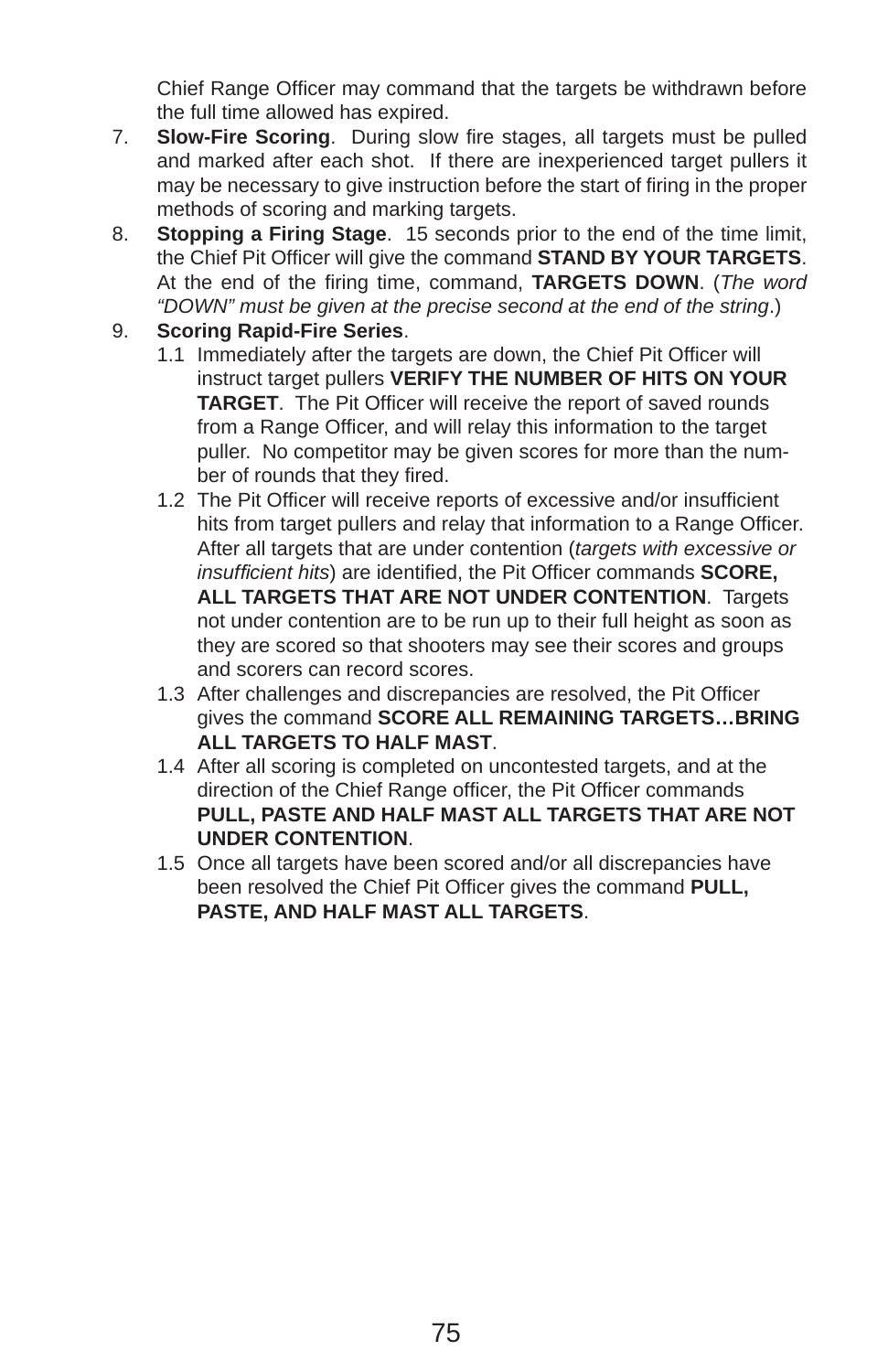| <b>NOTES:</b> |
|---------------|
|               |
|               |
|               |
|               |
|               |
|               |
|               |
|               |
|               |
|               |
|               |
|               |
|               |
|               |
|               |
|               |
|               |
|               |
|               |
|               |
|               |
|               |
|               |
|               |
|               |
|               |
|               |
|               |
|               |
|               |
|               |
|               |
|               |
|               |
|               |
|               |
|               |
|               |
|               |
|               |
|               |
|               |
|               |
|               |
|               |
|               |
|               |
|               |
|               |
|               |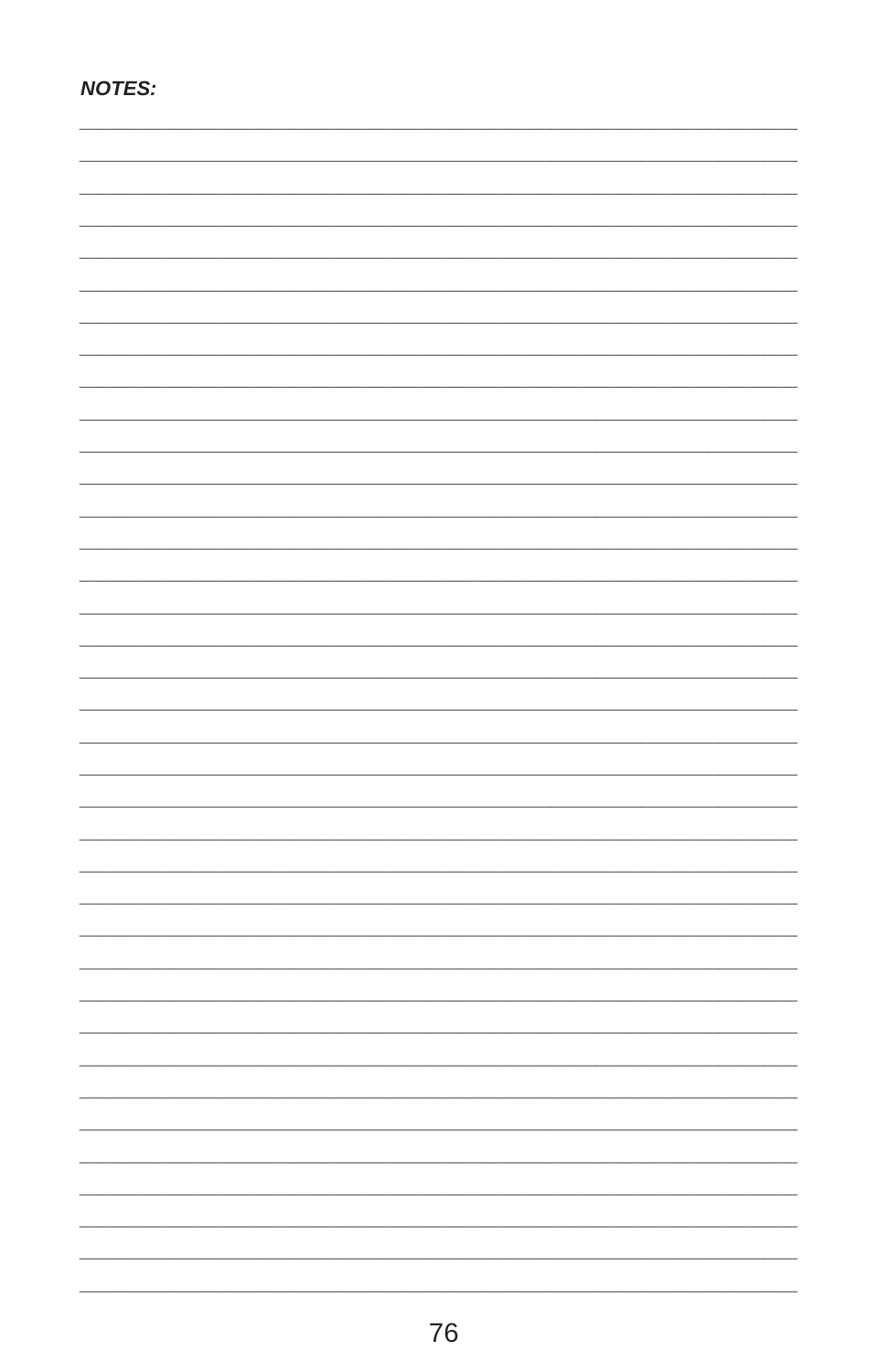| <b>NOTES:</b> |
|---------------|
|               |
|               |
|               |
|               |
|               |
|               |
|               |
|               |
|               |
|               |
|               |
|               |
|               |
|               |
|               |
|               |
|               |
|               |
|               |
|               |
|               |
|               |
|               |
|               |
|               |
|               |
|               |
|               |
|               |
|               |
|               |
|               |
|               |
|               |